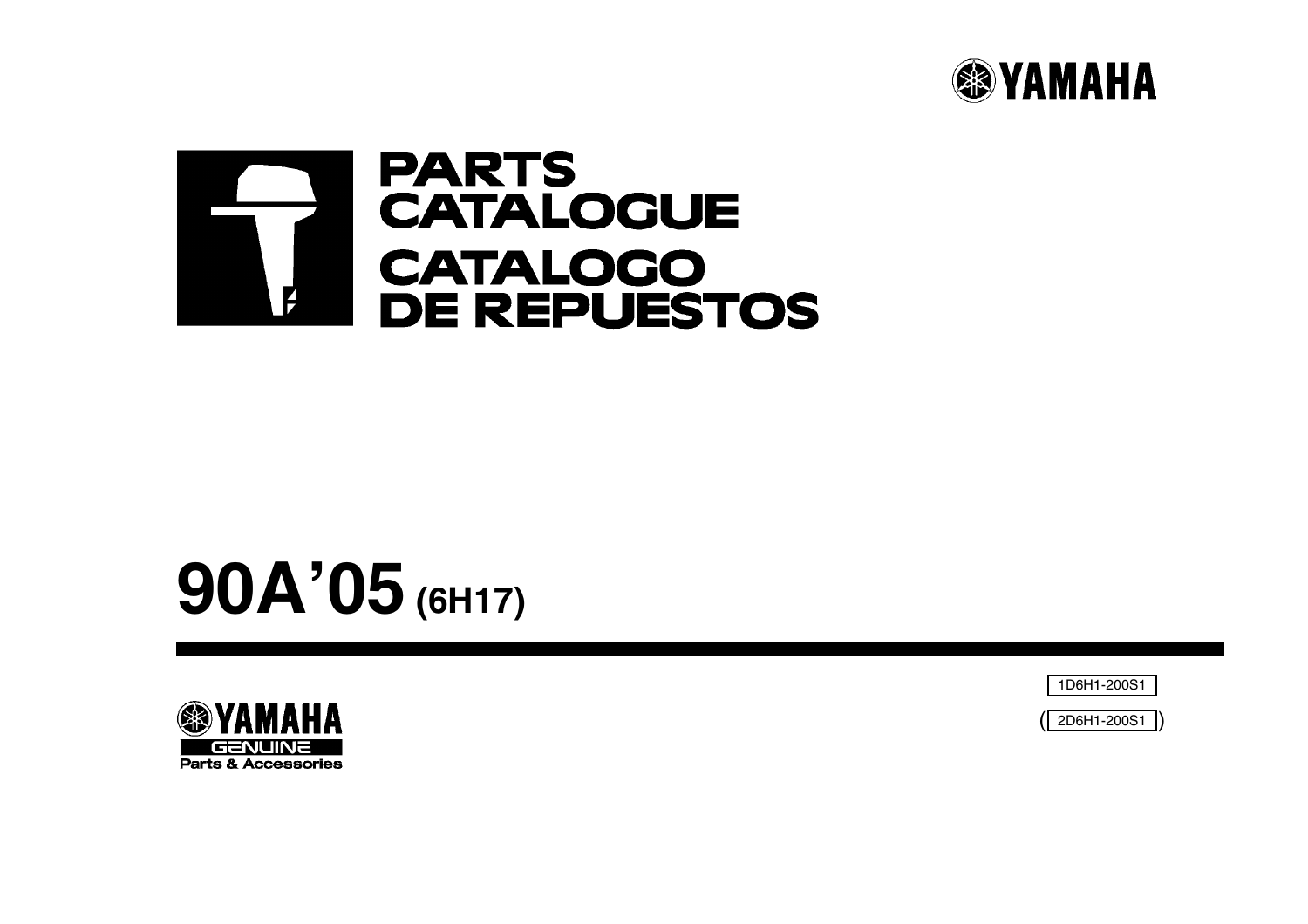## FOREWORD

This Parts Catalogue is related to the parts for the model(s) on the cover page. When you are ordering replacement parts, please refer to this Parts Catalogue and quote both part numbers and part names correctly.

1. Modifications or additions which have been made after the issue of the Parts Catalogue will be announced in the Parts News.

It is advisable that you make the necessary corrections to the Parts Catalogue according to the Parts News.

#### 2. Abbreviations

The following abbreviations are used in this Parts Catalogue.

"UR" Use specified parts number. "UN" Use as many as needed. "AP" Alternate Parts"LM" Locally Made (Parts need to be ordered locally) "F#" Frame No. (Applicable machine No.)

"O/S" Over Size

- 3. The number of components for assembly
	- Parts, which are to be supplied in an assembly, are listed with a dot (.) in front of the part name as shown below.
	- The numeral appearing to the right of each component part indicates the quantity of parts for each assembly unit.

| PART NO.     | <b>DESCRIPTION</b>       | Q'TY REMARKS |
|--------------|--------------------------|--------------|
| 2F5-83310-60 | FRONT FLASHER LIGHT ASSY |              |
| 115–83311–60 | .BULB (6V-18W)           |              |

4. Applicable colours of graphics are represented in the "REMARKS" as shown below.

| PART NO.                        | <b>DESCRIPTION</b> |    | Q'TY REMARKS |  |
|---------------------------------|--------------------|----|--------------|--|
| 2N4-24110-00-X5 FUEL TANK COMP. |                    | 2. | MXR.         |  |
| 3J1-24240-10                    | GRAPHIC, FUEL TANK |    | FOR MXR      |  |

5. Note that the illustrations for reference in finding parts numbers are not to be used for assembling. When assembling, please use the applicable service manual.

- 6. The asterisk (\*) before a reference number indicates modified items after the first edition.
- 7. Applicable Serial No.

Engine Serial No.



8. Applicable Engine Starting Serial No.

| Model | Serial No.  | Model | Serial No. |
|-------|-------------|-------|------------|
| 90A   | 6H1-1015587 |       |            |
|       |             |       |            |
|       |             |       |            |
|       |             |       |            |
|       |             |       |            |

9. Applicable Colour Code

| Abbreviation | Colour Name                 | Colour Code |
|--------------|-----------------------------|-------------|
| <b>DRNM2</b> | DARK BLUISH GRAY METALLIC 2 | 004D        |

10. Quantity Column Information

| Column No. | Name Of Q'ty Column | Applicable Model |
|------------|---------------------|------------------|
|            | <b>ETO</b>          | 90AETO           |
|            | FТ                  | 90AET            |
|            |                     |                  |
|            |                     |                  |
|            |                     |                  |

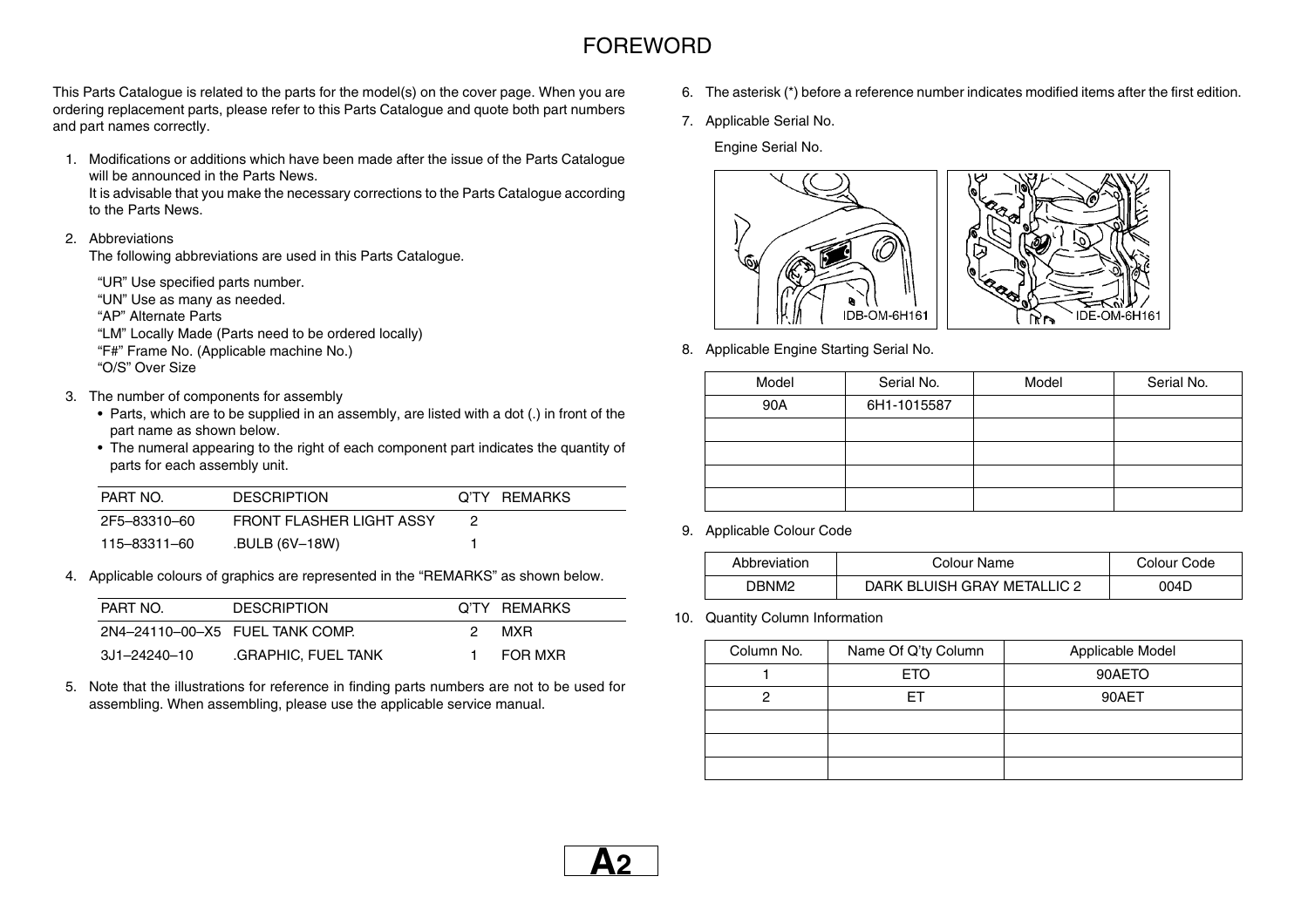### PROLOGO

Este catálogo de repuestos corresponde a las piezas para el o los modelos que figuran en la página de portada. Al formular el pedido de repuestos, se ruega citar este catálogo y especificar correctamente el número y el nombre de las piezas.

1. Las modificaciones y agregados que se hayan realizado después de la edición de este Catálogo de Repuestos, serán anunciados en las Informaciones de Recambios. Es recomendable que se hagan las correcciones necesarias en el Catálogo de Repuestos de acuerdo con las Informaciones de Recambios.

#### 2. Abreviaciones

En este. Catálogo de Repuestos se emplean las siguientes abreviaciones.

"UR" Usar el número de partes especificado

- "UN" Usar la cantidad necesaria
- "AP" Piezas sustitutivas
- "LM" Fabricación local (Hay que pedir los repuestos en las cercanías) "F#"  $N^{\circ}$  de bastidor ( $N^{\circ}$  aplicable a la máquina)

"O/S" Sobredimensionado

- 3. La cantidad de componentes para el montaje
	- Los componentes, suministrados como conjunto, se describen con un punto (.) que precede al nombre del parte como se indica a continuación.
	- La numeración que aparece a la derecha de cada descripción indica la cantidad de partes por cada unidad de conjunto.

| CODIGO Nº    | <b>DESCRIPCION</b>   | CANT. OBSERVACIONES |
|--------------|----------------------|---------------------|
| 2F5-83310-60 | ENSAMBLAJE DE LA LUZ |                     |
| 115-83311-60 | .BOMBILLA (6V-18W)   |                     |

4. Los colores de los componentes se indican como sigue en la columna de "OBSERVA-CIONES".

| CODIGO Nº    | <b>DESCRIPCION</b>               |    | CANT. OBSERVACIONES |
|--------------|----------------------------------|----|---------------------|
|              | 2N4-24110-00-X5 COMP. DEL TANQUE | 2. | MXR.                |
| 3J1-24240-10 | GRAFICO. DEL TANQUE.             |    | PARA MXR            |

5. Debe tenerse en cuenta que las ilustraciones sirven como guia para la búsqueda de los números de partes y no deben usarse para el montaje. Durante el montaje, se recomienda usar el manual de taller correspondiente.

- 6. EL asterisco (\*) antes del número de referencia indica los elementos modificados después de la primera edición.
- 7. Números de serie

Nº de Serie del motor



8. Números de serie del motor

| Modelo | $N°$ de serie | Modelo | $N°$ de serie |
|--------|---------------|--------|---------------|
| 90A    | 6H1-1015587   |        |               |
|        |               |        |               |
|        |               |        |               |
|        |               |        |               |
|        |               |        |               |

9. Códigos de color aplicables

| Abreviatura | Nombre de color             | Código de color |
|-------------|-----------------------------|-----------------|
| ^RNM?       | DARK BLUISH GRAY METALLIC 2 | 004D            |

10. Informacion para la columna de cantidades

| Columna Nº | Nombre de la columna de<br>cantidades | Modelo aplicable |  |
|------------|---------------------------------------|------------------|--|
|            | ETO                                   | 90AETO           |  |
| റ          | FТ                                    | 90AET            |  |
|            |                                       |                  |  |
|            |                                       |                  |  |
|            |                                       |                  |  |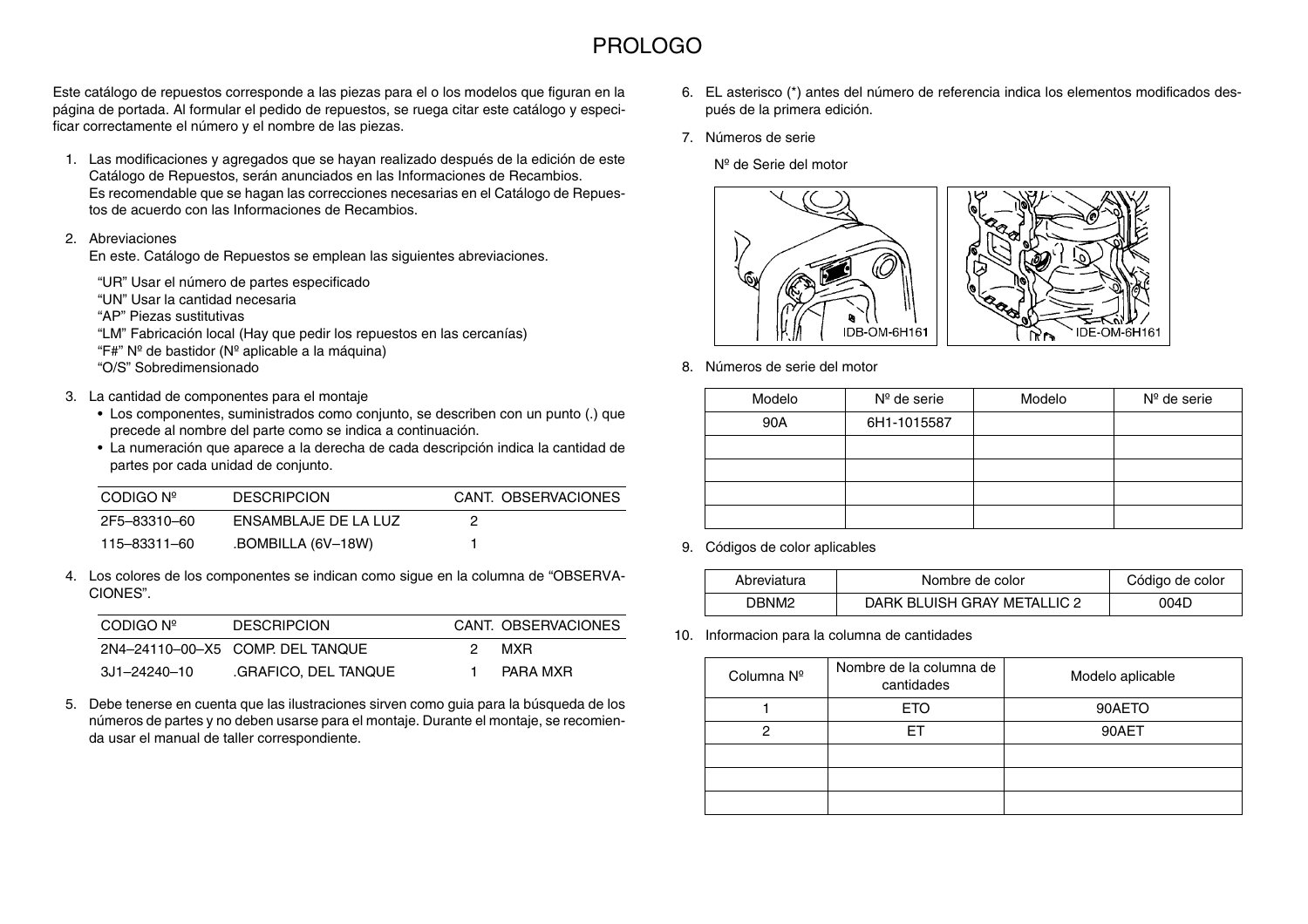# **CONTENTS**

#### SHEET1/2 **INDEX**

| SHEET2/2 |  |
|----------|--|
|          |  |
|          |  |
|          |  |
|          |  |
|          |  |

#### **INDEX**

|  |  | $\sim$ 1 $\star$ |  |
|--|--|------------------|--|
|--|--|------------------|--|

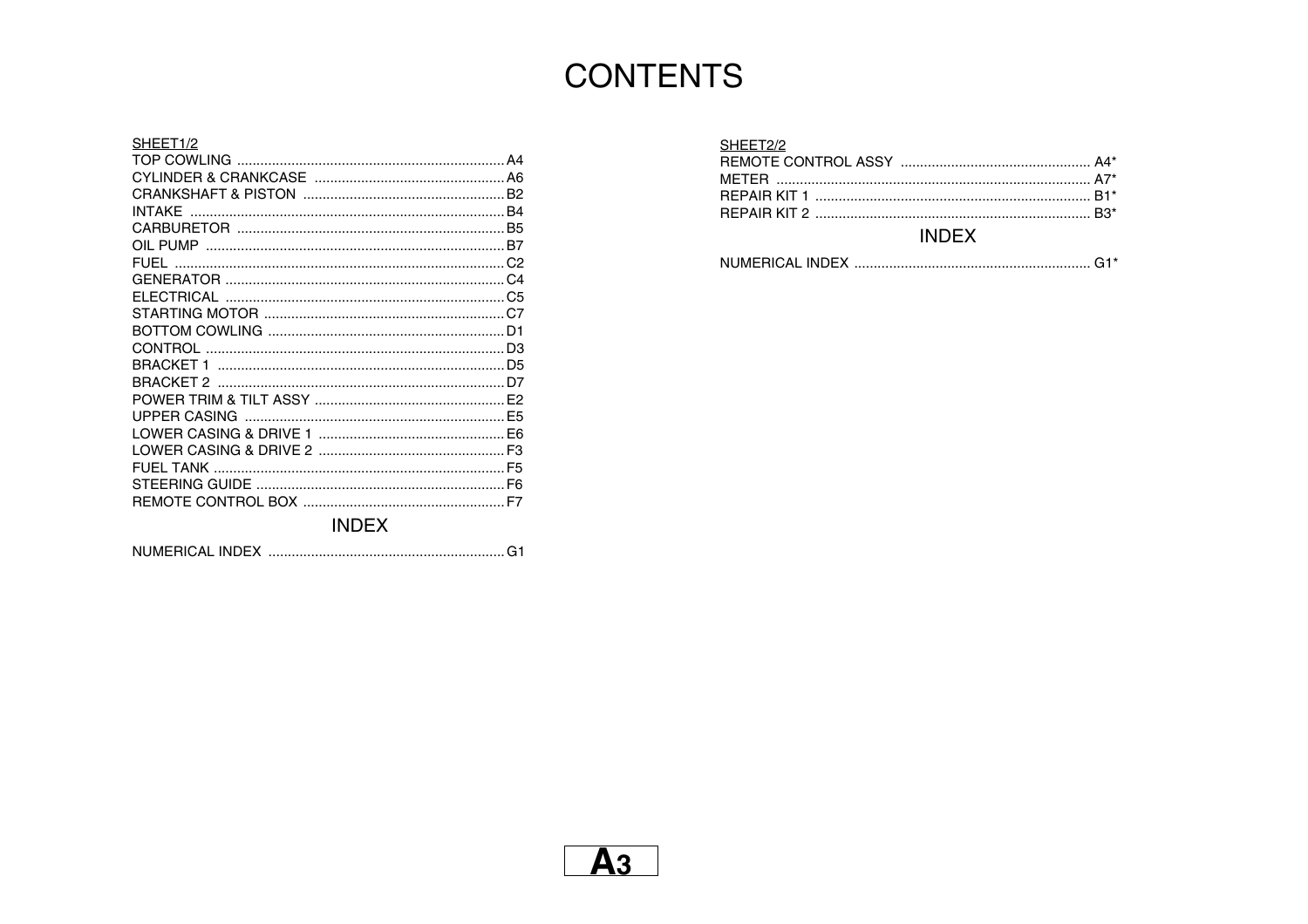## **CONTENIDO**

#### PAGINA1/2 **INDICF**

| PAGINA2/2 |  |
|-----------|--|
|           |  |
|           |  |
|           |  |
|           |  |
|           |  |

#### **INDICE**

|--|--|--|--|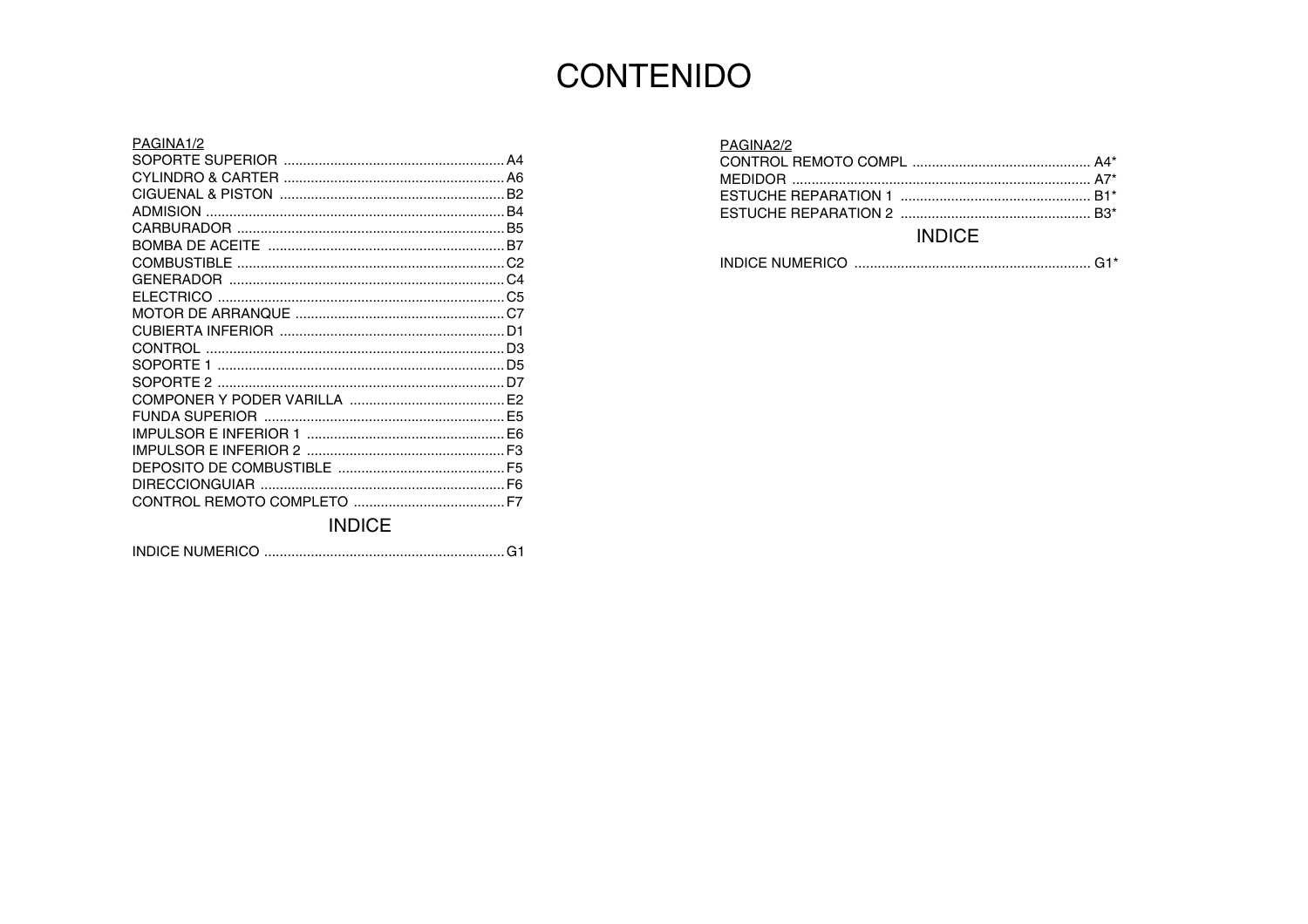

#### $FIG. 1 TOP COWLING$

#### **SOPORTE SUPERIOR**

| REF. | PART NO.         | <b>DESCRIPTION</b>                                 |                |                |  | <b>REMARKS</b>       |
|------|------------------|----------------------------------------------------|----------------|----------------|--|----------------------|
| NO.  | <b>CODIGO Nº</b> | <b>DESCRIPCION</b>                                 | ETO            | こ              |  | <b>OBSERVACIONES</b> |
| 1    | 6H1-42610-60-4D  | <b>TOP COWLING ASSY</b><br>SOPORTE SUPERIOR COMPL. | 1              |                |  |                      |
|      | 6H1-42610-H0-4D  | <b>TOP COWLING ASSY</b><br>SOPORTE SUPERIOR COMPL. |                | 1              |  |                      |
| 2    | 63D-2177H-00     | .DISK CAP 2<br>TAPA DE DISCO 2.                    | 1              |                |  |                      |
| 3    | 6H1-42647-00-94  | .HOLDER, CLAMP BAND<br>MORDAZA DE ABRAZADERA.      | 1              | 1              |  |                      |
| 4    | 6H1-42649-00-94  | .HOLDER, CLAMP BAND<br>MORDAZA DE ABRAZADERA.      | 1              | 1              |  |                      |
|      | 663-42662-00     | .DAMPER<br>.AMORTIGUADOR                           | 3              | 3              |  |                      |
| 6    | 688-42652-10     | .HOOK<br>.GANCHO                                   | 2              | 2              |  |                      |
| 7    | 97095-06016      | .BOLT<br>.PERNO                                    | 2              | 2              |  |                      |
| 8    | 92995-06100      | .WASHER, SPRING<br>.ARANDELA                       | $\overline{2}$ | 2              |  |                      |
| 9    | 92995-06600      | .WASHER<br>.ARANDELA                               | 2              | $\overline{2}$ |  |                      |
| 10   | 90266-06009      | .RIVET<br>.REMACHE                                 | 6              | 6              |  |                      |
| 11   | 6H1-42613-01-4D  | .MOLDING, AIR DUCT<br>MOLDURA CONDUCTO AIRE        | 1              | 1              |  |                      |
| 12   | 97095-06016      | .BOLT<br>.PERNO                                    | 4              | 4              |  |                      |
| 13   | 92995-06600      | .WASHER<br>.ARANDELA                               | 4              | 4              |  |                      |
| 14   | 688-42615-00     | .SEAL<br>.SELLO                                    | 1              | 1              |  |                      |
| 15   | 6H1-42677-60     | .GRAPHIC, FRONT<br>CALCAMONIA FRONTAL              | 1              | $\mathbf{1}$   |  |                      |
| 16   | 6H1-42678-30     | .GRAPHIC, REAR<br>.CALCAMONIA TRASERA              | 1              | 1              |  |                      |
| 17   | 6H1-W0070-30     | <b>GRAPHIC SET</b><br>JUEGO DE EMBLEMA             | 1              | 1              |  |                      |
| 18   | 6H1-13436-00     | .MARK<br>.MARCA                                    | 1              |                |  |                      |
| 19   | 6H1-42617-10     | .DAMPER, FORM<br>HULE DE FORMA.                    | 1              | 1              |  |                      |
| 20   | 6H1-42619-00     | .DAMPER, FORM<br>HULE DE FORMA.                    | 1              | 1              |  |                      |
| 21   | 6H1-42627-00     | .DAMPER. FORM<br>AMORTIGUADOR FORMA 3.             | 1              | 1              |  |                      |
|      | 22 6H1-42637-00  | .DAMPER, FORM<br>HULE DE FORMA.                    | 1              | 1              |  |                      |
|      | 23 6H1-42694-00  | .BAND<br>.ABRAZADERA                               | 1              |                |  |                      |
| 24   | 6H3-21732-00     | .SEAL 1<br>SELLO 1                                 | 1              |                |  |                      |
|      | 25 6H3-21735-00  | .SEAL 2<br>SELLO <sub>2</sub> .                    | 1              |                |  |                      |
| 26   | 90338-05M12      | .PLUG<br>TAPON.                                    | 1              |                |  |                      |
|      |                  |                                                    |                |                |  |                      |

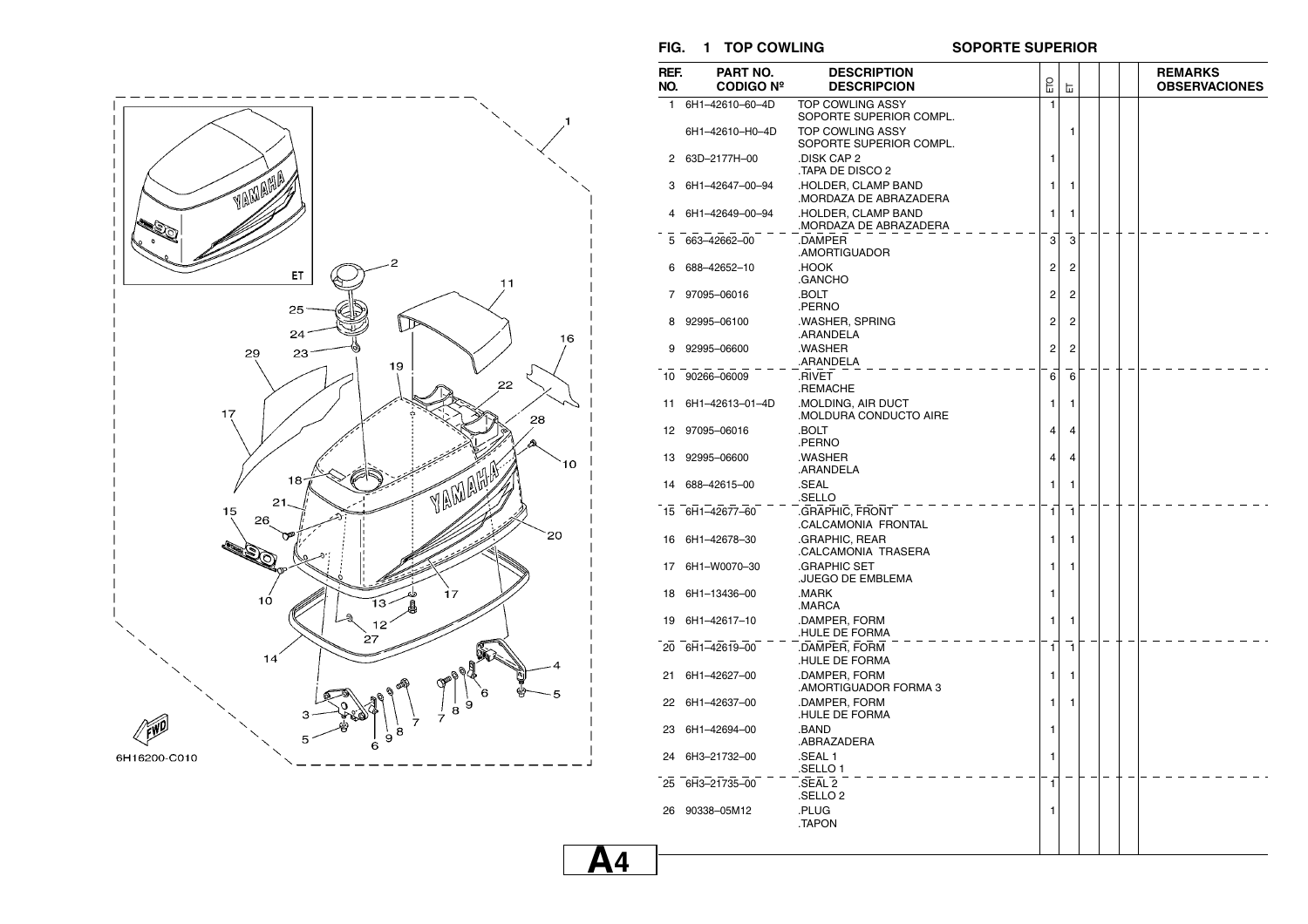

| REF.<br>NO. | PART NO.<br><b>CODIGO Nº</b> | <b>DESCRIPTION</b><br><b>DESCRIPCION</b> | ETO          | $\overleftarrow{\text{m}}$ |  | <b>REMARKS</b><br><b>OBSERVACIONES</b> |
|-------------|------------------------------|------------------------------------------|--------------|----------------------------|--|----------------------------------------|
| 27          | 90183-05M06                  | .NUT, SPRING<br>TUERCA DE RESORTE        | $\mathbf{1}$ |                            |  |                                        |
|             | 28 6H1-42681-30              | .MARK, COWLING<br>.MARCA DE CUBIERTA     | 1            | $\mathbf{1}$               |  |                                        |
|             | 29 6H1-42682-30              | .MARK, COWLING<br>.MARCA DE CUBIERTA     | $\mathbf{1}$ | 1                          |  |                                        |
|             |                              |                                          |              |                            |  |                                        |
|             |                              |                                          |              |                            |  |                                        |
|             |                              |                                          |              |                            |  |                                        |
|             |                              |                                          |              |                            |  |                                        |
|             |                              |                                          |              |                            |  |                                        |
|             |                              |                                          |              |                            |  |                                        |
|             |                              |                                          |              |                            |  |                                        |
|             |                              |                                          |              |                            |  |                                        |
|             |                              |                                          |              |                            |  |                                        |

 $FIG. 1 TOP COWLING$ 

**A5**

#### **SOPORTE SUPERIOR**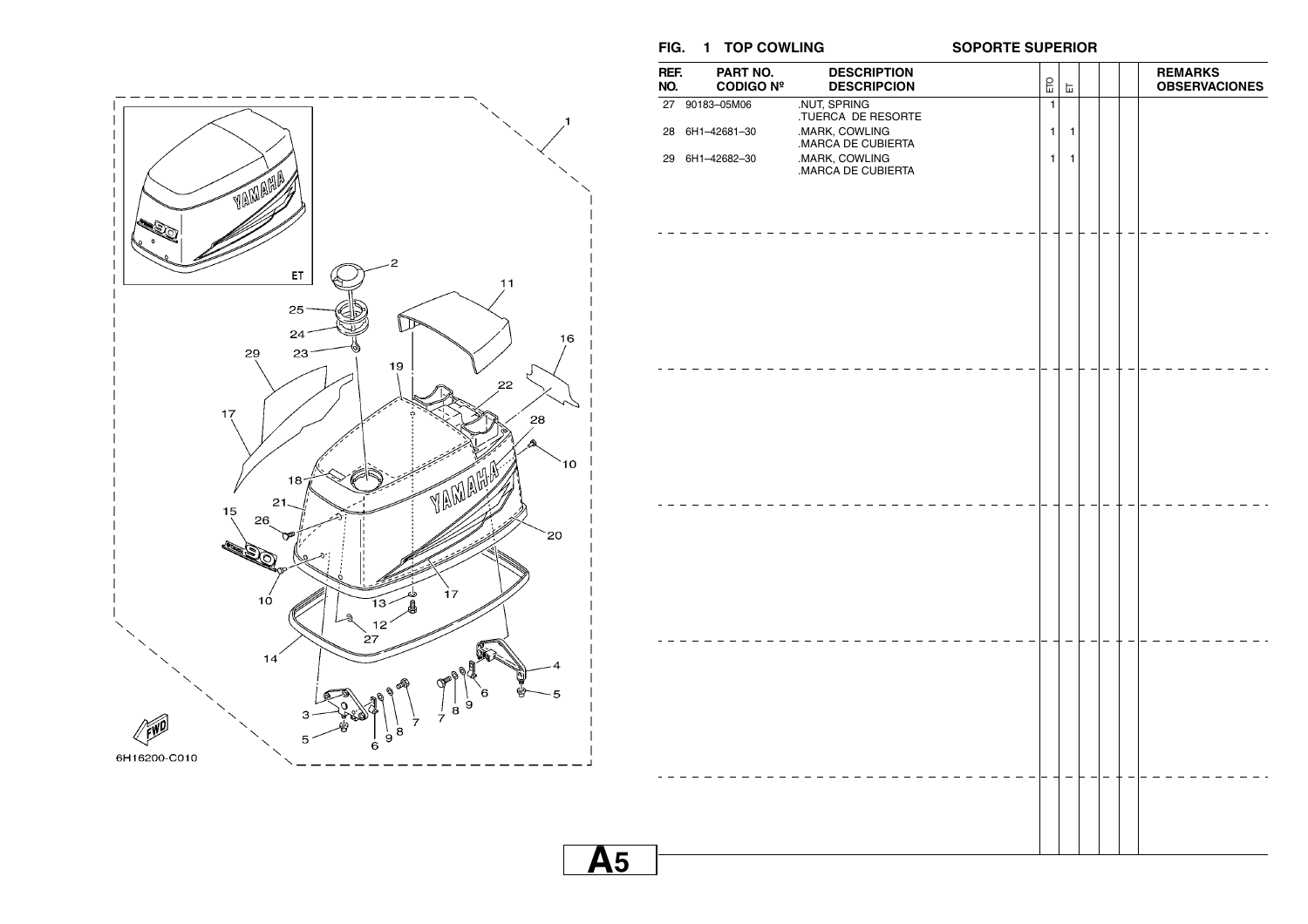

#### **FIG. 2 CYLINDER & CRANKCASE CYLINDRO & CARTER**

**CYLINDRO & CARTER** 

| REF.<br>NO. | PART NO.<br><b>CODIGO Nº</b> | <b>DESCRIPTION</b><br><b>DESCRIPCION</b>                   | EЮ           | こ            |  | <b>REMARKS</b><br><b>OBSERVACIONES</b> |
|-------------|------------------------------|------------------------------------------------------------|--------------|--------------|--|----------------------------------------|
| 1           | 6H1-W0090-44-1S              | <b>CRANK CYLINDER ASSY</b><br><b>BLOQUE MOTOR COMPLETO</b> | 1            |              |  |                                        |
|             | 6H1-W0090-07-1S              | <b>CRANK CYLINDER ASSY</b><br><b>BLOQUE MOTOR COMPLETO</b> |              | 1            |  |                                        |
| 2           | 6H1-15100-02-1S              | <b>CRANKCASE ASSY</b><br><b>CARTER COMPLETO</b>            | 1            |              |  |                                        |
|             | 6H1-15100-13-1S              | <b>CRANKCASE ASSY</b><br><b>CARTER COMPLETO</b>            |              | 1            |  |                                        |
| 3           | 688-11370-01                 | CHECK VALVE ASSY.<br>VALVULA DE CONTROL COMPL.             | 2            | 2            |  |                                        |
| 4           | 650-11370-01                 | CHECK VALVE ASSY.<br>VALVULA DE CONTROL COMPL.             | 1            | 1            |  |                                        |
| 5           | 624-14485-00                 | PIPE, JOINT<br>TUBO DE UNION                               | 4            | 4            |  |                                        |
|             | 663-11518-01                 | .LOCK, BEARING<br>SEGURO BALERO                            | 3            | 3            |  |                                        |
| 7           | 650-24378-00                 | PIPE, JOINT 4<br>TUBO DE UNION 4.                          | 1            | 1            |  |                                        |
| 8           | 93608-12063                  | PIN, DOWEL<br>PASADOR DE CLAVIJA                           | 2            | 2            |  |                                        |
| 9           | 90119-06M12                  | <b>BOLT, WITH WASHER</b><br>TORNILLO CON ARANDELA          | 12           | 12           |  |                                        |
| 10          | 90119-10005                  | <b>BOLT, WITH WASHER</b><br><b>TORNILLO CON ARANDELA</b>   | 6            | 6            |  |                                        |
| 11          | 90201-10008                  | <b>WASHER, PLATE</b><br>ARANDELA PLANA                     | 2            | 2            |  |                                        |
| 12          | 95313-10600                  | NUT<br><b>TUERCA</b>                                       | 2            | 2            |  |                                        |
| 13          | 90157-06014                  | <b>SCREW, PAN HEAD</b><br>TORNILLO CABEZA CONICA PLANA     | 1            | 1            |  |                                        |
| 14          | 688-44194-00                 | CAP<br><b>TAPA</b>                                         | $\mathbf{1}$ | $\mathbf{1}$ |  |                                        |
| 15          | 95303-06700                  | <b>NUT</b><br><b>TUERCA</b>                                | 1            | 1            |  |                                        |
| 16          | 90445-07260                  | <b>HOSE (L276)</b><br><b>TUBO (L276)</b>                   | 1            | 1            |  |                                        |
| 17          | 90467-06016                  | <b>CLIP</b><br><b>PRESILLA</b>                             | 2            | 2            |  |                                        |
| 18          | 90480-24M04                  | <b>GROMMET</b><br>TAPON                                    | 1            | 1            |  |                                        |
| 19          | 90445-07M00                  | <b>HOSE (L100)</b><br><b>TUBO (L100)</b>                   | 1            | 1            |  |                                        |
| 20          | 90445-07M23                  | <b>HOSE (L408)</b><br><b>TUBO (L408)</b>                   | 1            | 1            |  |                                        |
| 21          | 90467-06016                  | <b>CLIP</b><br>PRESILLA                                    | 4            | 4            |  |                                        |
| 22          | 90116-10M06                  | <b>BOLT, STUD</b><br><b>ESPARRAGO</b>                      | 2            | 2            |  |                                        |
| 23          | 90465-12M03                  | <b>CLAMP</b><br><b>BRIDA</b>                               | 1            | 1            |  |                                        |
| 24          | 97095-06014                  | <b>BOLT</b><br><b>PERNO</b>                                | 1            | 1            |  |                                        |
| 25          | 92995-06100                  | <b>WASHER, SPRING</b><br><b>ARANDELA</b>                   | 1            | 1            |  |                                        |

**A6**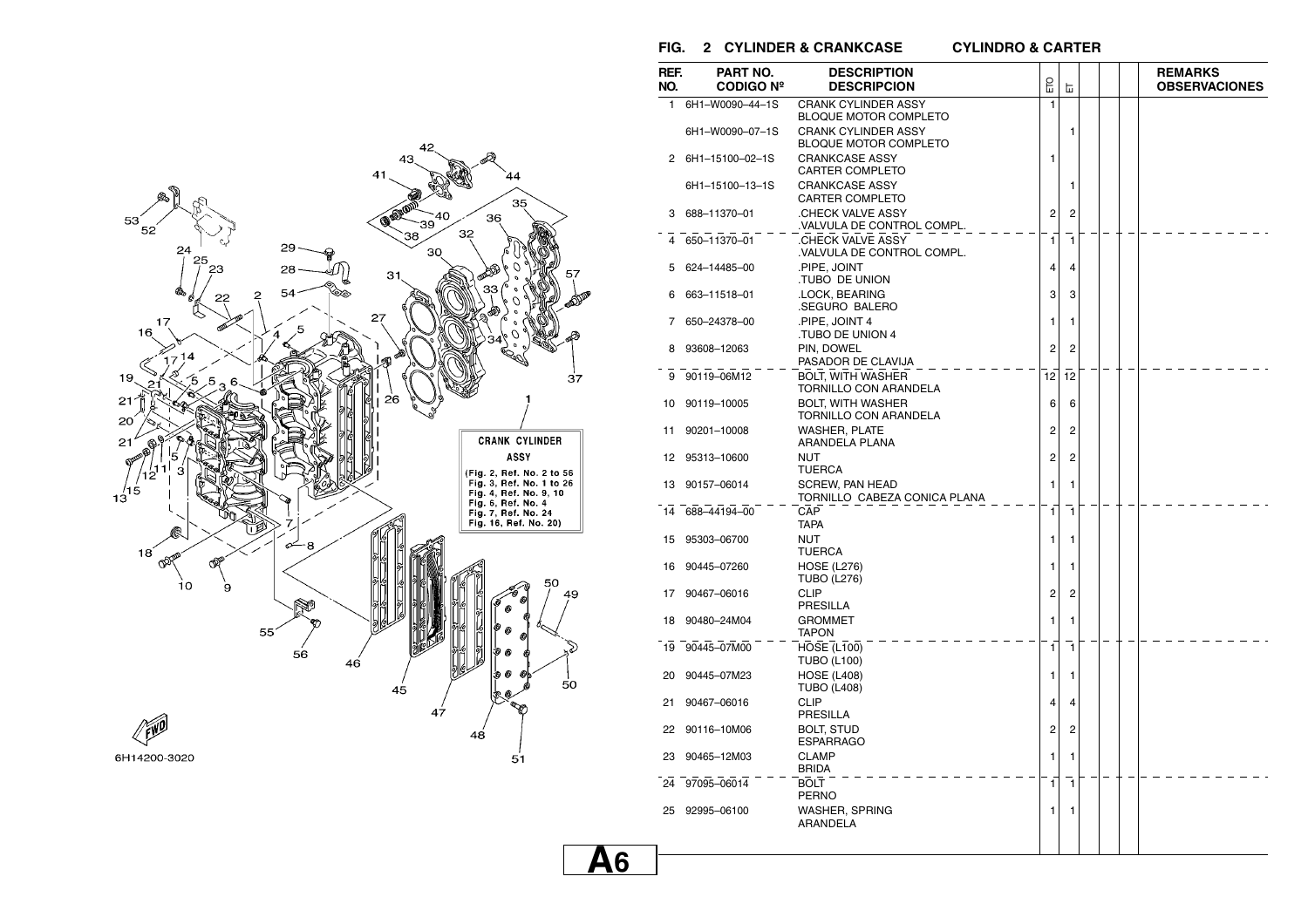

| REF.<br>NO. | PART NO.<br><b>CODIGO Nº</b> | <b>DESCRIPTION</b><br><b>DESCRIPCION</b>                          | EЮ             | 눕              |  | <b>REMARKS</b><br><b>OBSERVACIONES</b> |
|-------------|------------------------------|-------------------------------------------------------------------|----------------|----------------|--|----------------------------------------|
| 26          | 688-11325-00                 | <b>ANODE</b><br><b>ANODO</b>                                      | $\overline{2}$ | $\overline{2}$ |  |                                        |
| 27          | 98780-04015                  | <b>SCREW, FLAT HEAD</b><br>TORNILLO CABEZA PLANA                  | 2              | $\overline{c}$ |  |                                        |
| 28          | 688-11119-01                 | HANGER, ENGINE<br>SOPORTE DEL MOTOR                               | 1              | 1              |  |                                        |
| 29          | 90119-08MA3                  | <b>BOLT, WITH WASHER</b><br>TORNILLO CON ARANDELA                 | 2              | 2              |  |                                        |
| 30          | 6H1-11111-01-1S              | <b>HEAD, CYLINDER 1</b><br><b>CULATA CILINDRO 1</b>               | 1              | 1              |  |                                        |
| 31          | 688-11181-A1                 | GASKET, CYLINDER HEAD 1<br>JUNTA, DE CULATA 1                     | $\mathbf{1}$   | $\mathbf{1}$   |  |                                        |
| 32          | 90119-08MA8                  | <b>BOLT, WITH WASHER</b><br>TORNILLO CON ARANDELA                 | 14             | 14             |  |                                        |
| 33          | 90340-14M00                  | PLUG, STRAIGHT SCREW<br>TORNILLO, DE DRENAJE                      | 1              | 1              |  |                                        |
| 34          | 90430-14115                  | <b>GASKET</b><br>JUNTA                                            | 1              | 1              |  |                                        |
| 35          | 688-11191-00-1S              | COVER, CYLINDER HEAD 1<br>TAPA CULATA DE CILINDRO 1               | 1              | 1              |  |                                        |
| 36          | 688-11193-A1                 | GASKET, HEAD COVER 1<br><b>EMPAQUE</b>                            | 1              | 1              |  |                                        |
| 37          | 90119-06MA3                  | <b>BOLT, WITH WASHER</b><br>TORNILLO CON ARANDELA                 | 18             | 18             |  |                                        |
| 38          | 90480-20M05                  | <b>GROMMET</b><br><b>TAPON</b>                                    | 1              | 1              |  |                                        |
| 39          | 688-12416-00                 | VALVE, PRESSURE CONTROL<br>VALVULA DE CONTROL DE PRESION          | 1              | 1              |  |                                        |
| 40          | 90501-16M11                  | SPRING, COMPRESSION<br>RESORTE DE COMPRESION                      | 1              | 1              |  |                                        |
| 41          | 688-12411-11                 | <b>THERMOSTAT</b><br>TERMOSTAT                                    | 1              | 1              |  |                                        |
|             | 42 688-12413-00-1S           | COVER, THERMOSTAT<br><b>CUBIERTA TERMOSTATO</b>                   | 1              | 1              |  |                                        |
| 43          | 688-12414-A1                 | GASKET, COVER<br><b>EMPAQUE</b>                                   | 1              | 1              |  |                                        |
| 44          | 90119-06MA5                  | <b>BOLT, WITH WASHER</b><br>TORNILLO CON ARANDELA                 | 4              | 4              |  |                                        |
| 45          | 688-41111-00-1S              | <b>INNER COVER, EXHAUST</b><br><b>CUBIERTA INTERIOR DE ESCAPE</b> | 1              | 1              |  |                                        |
| 46          | 688-41112-A0                 | GASKET, EXHAUST INNER COVER<br><b>EMPAQUE</b>                     | 1              | 1              |  |                                        |
| 47          | 688-41114-A0                 | GASKET, EXHAUST OUTER COVER<br><b>EMPAQUE</b>                     | 1              | 1              |  |                                        |
| 48          | 688-41113-00-1S              | <b>OUTER COVER, EXHAUST</b><br><b>CUBOERTA EXTERIOR DE ESCAPE</b> | 1              | 1              |  |                                        |
| 49          | 663-24312-01                 | PIPE <sub>2</sub><br>TUBO <sub>2</sub>                            | 1              | 1              |  |                                        |
| 50          | 90467-08004                  | <b>CLIP</b><br><b>PRESILLA</b>                                    | 2              | $\overline{2}$ |  |                                        |
|             | 51 90119-08020               | <b>BOLT, WITH WASHER</b><br>TORNILLO CON ARANDELA                 | 18             | 18             |  |                                        |
|             | 52 6H1-15772-00              | STAY 2<br>SOPORTE <sub>2</sub>                                    | 1              | 1              |  |                                        |
|             |                              |                                                                   |                |                |  |                                        |

**A7**

#### **FIG. 2 CYLINDER & CRANKCASE CYLINDRO & CARTERCYLINDRO & CARTER**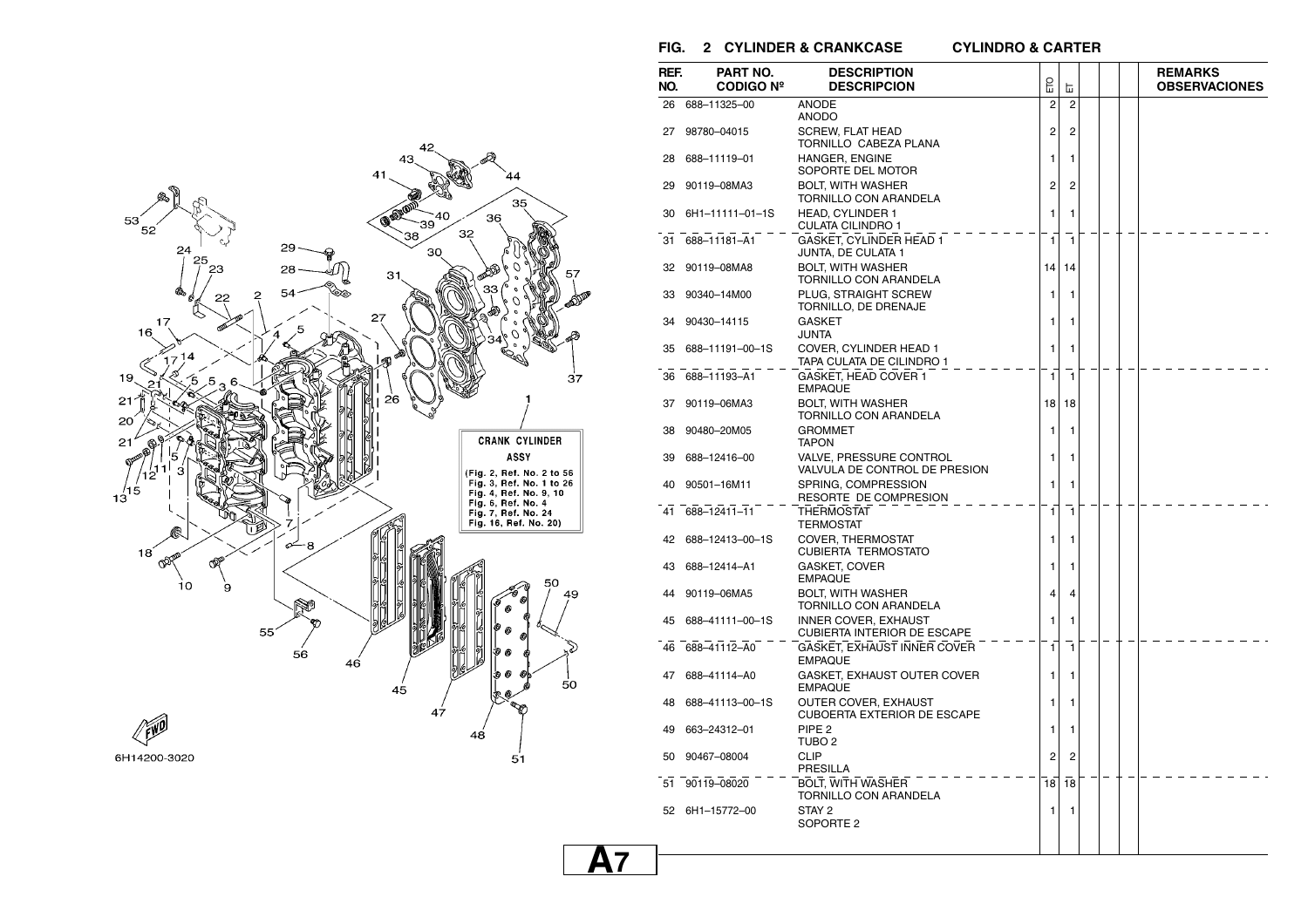**FIG. 2 CYLINDER & CRANKCASE CYLINDRO & CARTER**



| REF.<br>NO. | PART NO.<br><b>CODIGO Nº</b> | <b>DESCRIPTION</b><br><b>DESCRIPCION</b>           | EIO            | $\overleftarrow{\text{m}}$ |  | <b>REMARKS</b><br><b>OBSERVACIONES</b> |
|-------------|------------------------------|----------------------------------------------------|----------------|----------------------------|--|----------------------------------------|
|             | 53 97095-06012               | <b>BOLT</b><br>PERNO                               | $\overline{2}$ | $\overline{2}$             |  |                                        |
|             | 54 6H1-15773-01              | STAY 3<br>SOPORTE 3                                | $\mathbf{1}$   | 1                          |  |                                        |
|             | 55 6H1-21796-00              | <b>HINGE</b><br><b>BISAGRA</b>                     | $\mathbf{1}$   |                            |  |                                        |
|             | 56 97095-08012               | <b>BOLT</b><br>PERNO                               | $\mathbf{1}$   |                            |  |                                        |
|             | 57 94702-00160               | PLUG, SPARK (NGK B8HS-10)<br>BUJIA (NGK B8HS-10)   | $\mathbf{3}$   | 3                          |  | FOR BRA<br>FOR BRA                     |
|             | 94702-00247                  | PLUG, SPARK (NGK BR8HS-10)<br>BUJIA (NGK BR8HS-10) | $\sqrt{3}$     |                            |  | FOR CAR<br>FOR CAR                     |
|             |                              |                                                    |                |                            |  |                                        |
|             |                              |                                                    |                |                            |  |                                        |
|             |                              |                                                    |                |                            |  |                                        |
|             |                              |                                                    |                |                            |  |                                        |
|             |                              |                                                    |                |                            |  |                                        |
|             |                              |                                                    |                |                            |  |                                        |
|             |                              |                                                    |                |                            |  |                                        |
|             |                              |                                                    |                |                            |  |                                        |
|             |                              |                                                    |                |                            |  |                                        |
|             |                              |                                                    |                |                            |  |                                        |
|             |                              |                                                    |                |                            |  |                                        |
|             |                              |                                                    |                |                            |  |                                        |
|             |                              |                                                    |                |                            |  |                                        |
|             |                              |                                                    |                |                            |  |                                        |
|             |                              |                                                    |                |                            |  |                                        |
|             |                              |                                                    |                |                            |  |                                        |
|             |                              |                                                    |                |                            |  |                                        |
|             |                              |                                                    |                |                            |  |                                        |
|             |                              |                                                    |                |                            |  |                                        |
|             |                              |                                                    |                |                            |  |                                        |
|             |                              |                                                    |                |                            |  |                                        |
|             |                              |                                                    |                |                            |  |                                        |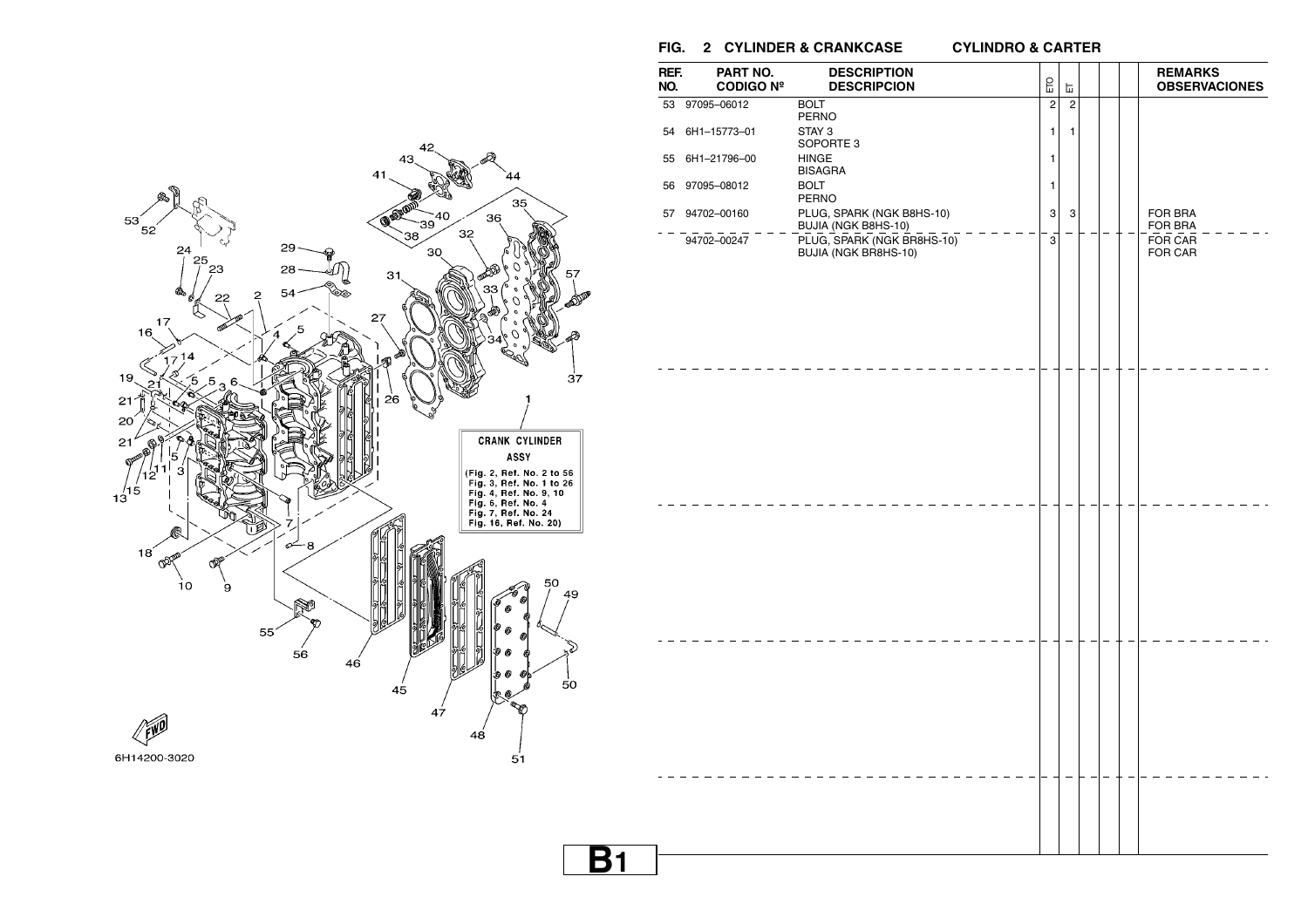

#### **FIG. 3 CRANKSHAFT & PISTON CIGUENAL & PISTON**

**CIGUENAL & PISTON** 

| REF.<br>NO. | PART NO.<br><b>CODIGO Nº</b> | <b>DESCRIPTION</b><br><b>DESCRIPCION</b>                      | ETO          | こ |  | <b>REMARKS</b><br><b>OBSERVACIONES</b> |
|-------------|------------------------------|---------------------------------------------------------------|--------------|---|--|----------------------------------------|
| 1           | 6H1-15359-01-94              | HOUSING, OIL SEAL<br>CAJA DE SELLO DE ACEITE                  | 1            | 1 |  |                                        |
| 2           | 688-11370-01                 | CHECK VALVE ASSY<br>VALVULA DE CONTROL COMPL.                 | 1            | 1 |  |                                        |
| з           | 93102-30M05                  | OIL SEAL<br><b>SELLO ACEITE</b>                               | 1            | 1 |  |                                        |
|             | 93104-20M02                  | <b>OIL SEAL</b><br>SELLO ACEITE                               | 1            | 1 |  |                                        |
| 5           | 93210-62269                  | O-RING<br>ANILLO O                                            | 1            | 1 |  |                                        |
| 6           | 688-15379-00                 | SEAL, CRANKCASE<br><b>SELLO DE CARTER</b>                     | $\mathbf{1}$ | 1 |  |                                        |
| 7           | 90445-07M86                  | <b>HOSE (L460)</b><br><b>TUBO (L460)</b>                      | 1            | 1 |  |                                        |
| 8           | 90467-06016                  | <b>CLIP</b><br>PRESILLA                                       | 2            | 2 |  |                                        |
| 9           | 97095-06020                  | <b>BOLT</b><br><b>PERNO</b>                                   | 3            | 3 |  |                                        |
| 10          | 92995-06600                  | <b>WASHER</b><br>ARANDELA                                     | 3            | 3 |  |                                        |
| 11          | 688-11411-01                 | <b>CRANKSHAFT</b><br><b>CIGUENAL</b>                          | 1            | 1 |  |                                        |
| 12          | 93310-636U4                  | <b>BEARING</b><br><b>COJINETE DE RODILLOS</b>                 | 1            | 1 |  |                                        |
| 13          | 93102-36M02                  | OIL SEAL<br>SELLO ACEITE                                      | 1            | 1 |  |                                        |
| 14          | 93210-46M16                  | O-RING<br>ANILLO O                                            | 1            | 1 |  |                                        |
| 15          | 93310-835U8                  | <b>BEARING</b><br>COJINETE DE RODILLOS                        | 2            | 2 |  |                                        |
| 16          | 93306-206U5                  | <b>BEARING</b><br><b>COJINETE</b>                             | 1            | 1 |  |                                        |
| 17          | 93410-32M00                  | <b>CIRCLIP</b><br><b>SEGURO</b>                               | 1            | 1 |  |                                        |
| 18          | 6H1-11631-03-95              | PISTON (STD)<br>PISTON (NORMA)                                | 3            | 3 |  |                                        |
|             | 6H1-11635-03                 | PISTON (0.25MM O/S)<br>PISTON (0.25MM O/S)                    | 3            | 3 |  | AP<br>AP                               |
|             | 6H1-11636-03                 | PISTON (0.50MM O/S)<br>PISTON (0.50MM O/S)                    | 3            | 3 |  | AP<br>AP                               |
| 19          | 688-11603-A0                 | PISTON RING SET (STD)<br>JUEGO DE ANILLOS (NORMA)             | 3            | 3 |  |                                        |
|             | 688-11604-A0                 | PISTON RING SET (0.25MM O/S)<br>JUEGO DE ANILLOS (0.25MM O/S) | 3            | 3 |  | AP<br>AP                               |
|             | 688-11605-A0                 | PISTON RING SET (0.50MM O/S)<br>JUEGO DE ANILLOS (0.50MM O/S) | 3            | 3 |  | AP<br>AP                               |
| 20          | 663-11633-00                 | PIN, PISTON<br>PASADOR, PISTON                                | 3            | 3 |  |                                        |
| 21          | 688-11634-10                 | CLIP, PISTON PIN<br>PRESILLA, BULON DE PISTON                 | 6            | 6 |  |                                        |
| 22          | 688-11650-03                 | CONNECTING ROD ASSY<br><b>BIELA COMPLETA</b>                  | 3            | 3 |  |                                        |
| 23          | 90109-08022                  | .BOLT<br>.PERNO                                               | 2            | 2 |  |                                        |
|             |                              |                                                               |              |   |  |                                        |

**B2**

١¢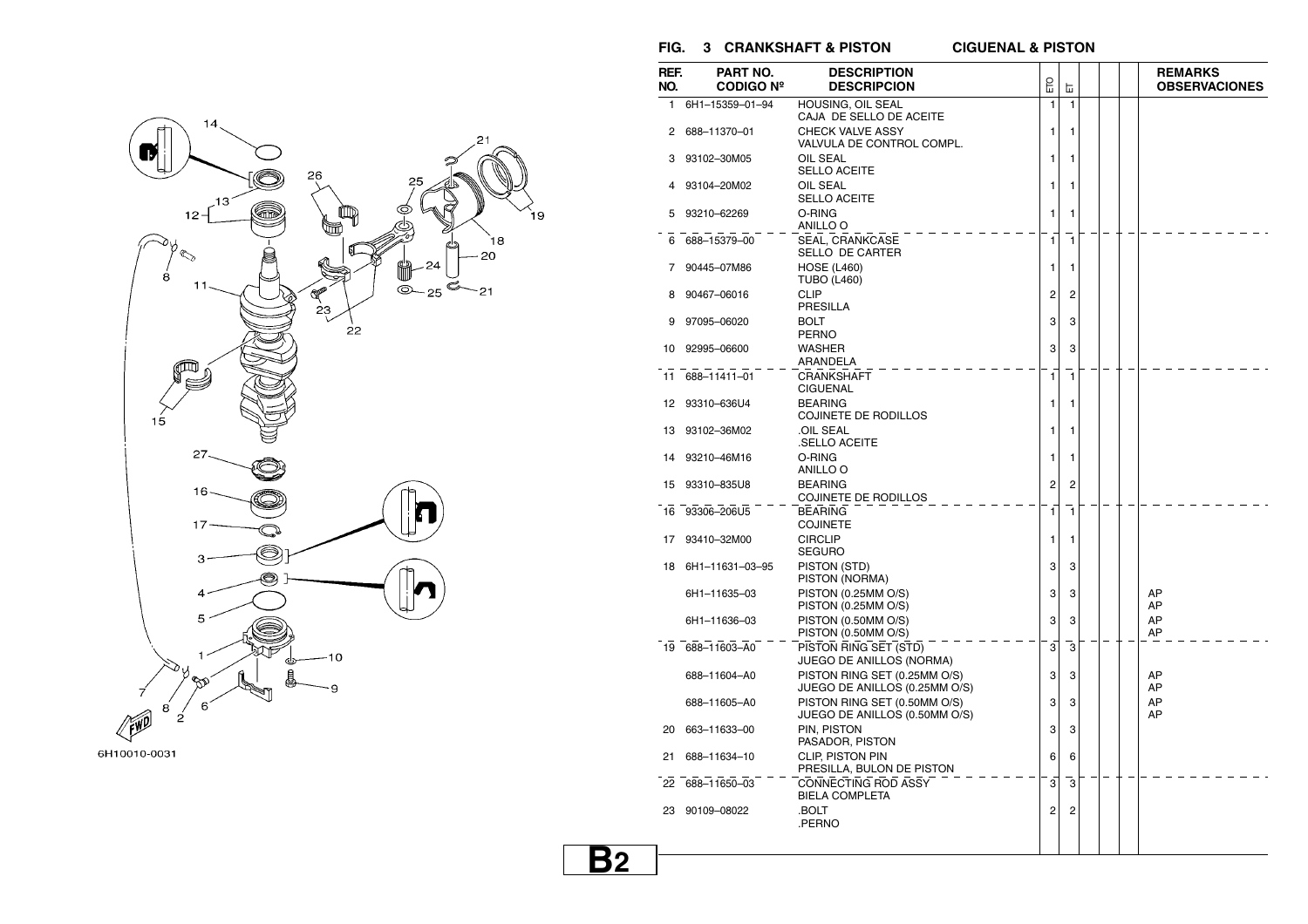

**B3**

| REF.<br>NO. | PART NO.<br><b>CODIGO Nº</b> | <b>DESCRIPTION</b><br><b>DESCRIPCION</b> | ETO | こ  |  | <b>REMARKS</b><br><b>OBSERVACIONES</b> |
|-------------|------------------------------|------------------------------------------|-----|----|--|----------------------------------------|
|             | 24 93603-21111               | PIN, DOWEL                               | 84  | 84 |  |                                        |
|             |                              | PASADOR DE CLAVIJA                       |     |    |  |                                        |
|             | 25 90201-20417               | WASHER, PLATE<br>ARANDELA PLANA          | 6   | 6  |  |                                        |
|             | 26 93310-730V8               | <b>BEARING</b>                           | 3   | 3  |  |                                        |
|             |                              | COJINETE DE RODILLOS                     |     |    |  |                                        |
|             | 27 6H1-11536-00              | GEAR, DRIVE                              | 1   |    |  |                                        |
|             |                              | ENGRANAJE TRACCION                       |     |    |  |                                        |
|             |                              |                                          |     |    |  |                                        |
|             |                              |                                          |     |    |  |                                        |
|             |                              |                                          |     |    |  |                                        |
|             |                              |                                          |     |    |  |                                        |
|             |                              |                                          |     |    |  |                                        |
|             |                              |                                          |     |    |  |                                        |
|             |                              |                                          |     |    |  |                                        |
|             |                              |                                          |     |    |  |                                        |
|             |                              |                                          |     |    |  |                                        |
|             |                              |                                          |     |    |  |                                        |
|             |                              |                                          |     |    |  |                                        |
|             |                              |                                          |     |    |  |                                        |
|             |                              |                                          |     |    |  |                                        |
|             |                              |                                          |     |    |  |                                        |
|             |                              |                                          |     |    |  |                                        |
|             |                              |                                          |     |    |  |                                        |
|             |                              |                                          |     |    |  |                                        |
|             |                              |                                          |     |    |  |                                        |
|             |                              |                                          |     |    |  |                                        |
|             |                              |                                          |     |    |  |                                        |
|             |                              |                                          |     |    |  |                                        |
|             |                              |                                          |     |    |  |                                        |
|             |                              |                                          |     |    |  |                                        |
|             |                              |                                          |     |    |  |                                        |
|             |                              |                                          |     |    |  |                                        |
|             |                              |                                          |     |    |  |                                        |
|             |                              |                                          |     |    |  |                                        |
|             |                              |                                          |     |    |  |                                        |
|             |                              |                                          |     |    |  |                                        |
|             |                              |                                          |     |    |  |                                        |
|             |                              |                                          |     |    |  |                                        |
|             |                              |                                          |     |    |  |                                        |
|             |                              |                                          |     |    |  |                                        |
|             |                              |                                          |     |    |  |                                        |
|             |                              |                                          |     |    |  |                                        |
|             |                              |                                          |     |    |  |                                        |
|             |                              |                                          |     |    |  |                                        |
|             |                              |                                          |     |    |  |                                        |

**CIGUENAL & PISTON** 

**FIG. 3 CRANKSHAFT & PISTON CIGUENAL & PISTON**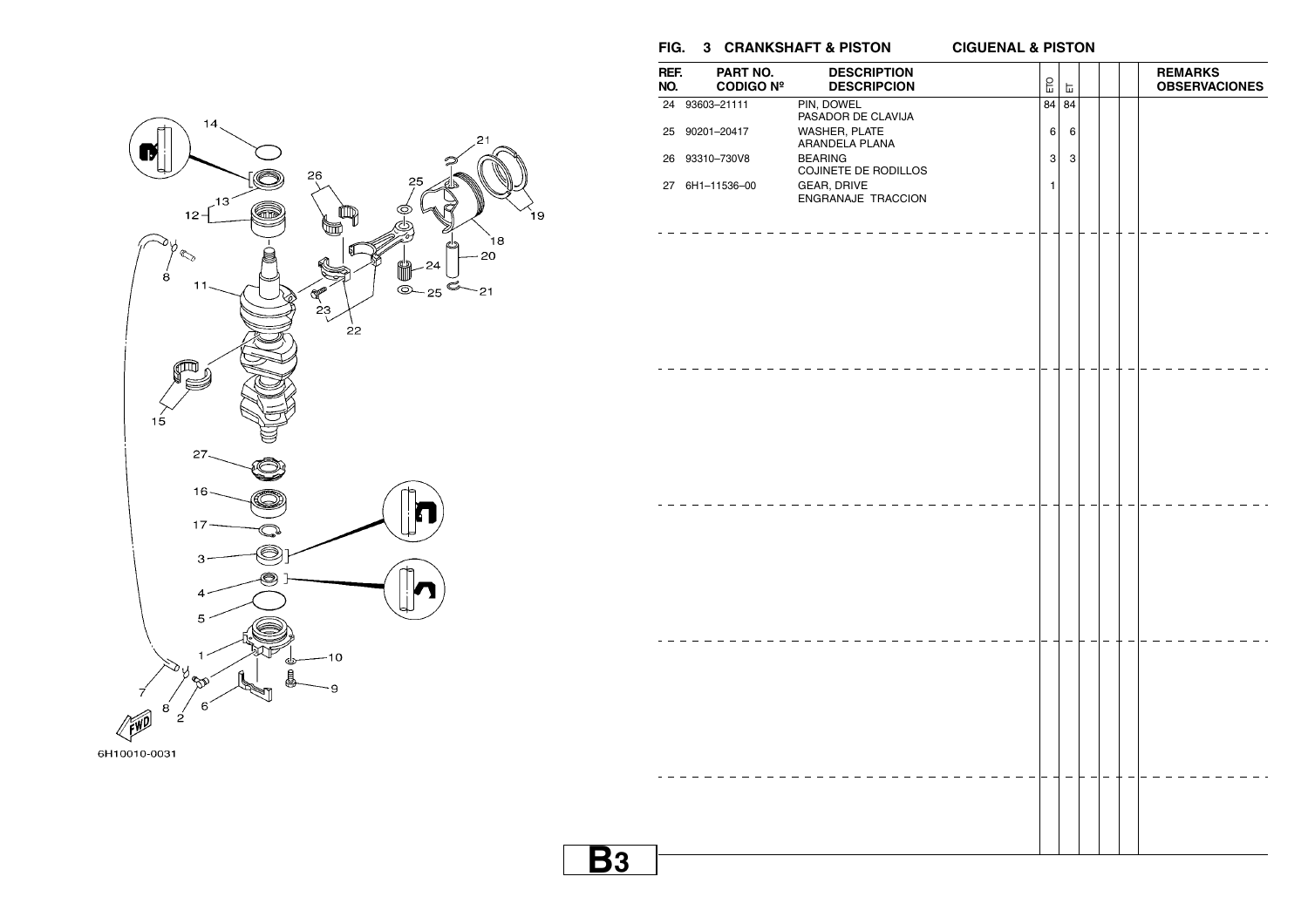

6H12110-2040

**FIG. 4 INTAKE ADMISION**

**ADMISION** 

| REF.<br>NO. | PART NO.<br><b>CODIGO Nº</b> | <b>DESCRIPTION</b><br><b>DESCRIPCION</b>               | ETO            | こ              |  | <b>REMARKS</b><br><b>OBSERVACIONES</b> |
|-------------|------------------------------|--------------------------------------------------------|----------------|----------------|--|----------------------------------------|
| 1.          | 90445-07M23                  | <b>HOSE (L408)</b><br><b>TUBO (L408)</b>               | 1              | 1              |  |                                        |
| 2           | 90467-06016                  | <b>CLIP</b><br><b>PRESILLA</b>                         | 2              | 2              |  |                                        |
| з           | 688-41217-01                 | ROD. ACCEL. LEVER<br>VARILLA PALANCA ACELERADOR        | 1              | 1              |  |                                        |
| 4           | 6H3-14349-00                 | PIPE<br>TUBO                                           | 1              | 1              |  |                                        |
| 5           | 90467-08004                  | <b>CLIP</b><br><b>PRESILLA</b>                         | $\overline{2}$ | $\overline{2}$ |  |                                        |
|             | 6 6H1-13641-02-94            | <b>MANIFOLD 1</b><br><b>MULTIPLE 1</b>                 | 1              |                |  |                                        |
|             | 6H1-13641-11-94              | <b>MANIFOLD 1</b><br><b>MULTIPLE 1</b>                 |                | 1              |  |                                        |
|             | 7 6H1-14485-00               | PIPE, JOINT<br>TUBO DE UNION.                          | 4              |                |  |                                        |
|             | 6H1-14485-00                 | PIPE, JOINT<br>TUBO DE UNION                           |                | 1              |  |                                        |
|             | 8 97095-06095                | <b>BOLT</b><br><b>PERNO</b>                            | 6              | 6              |  |                                        |
| 9           | 93210–39ME4                  | O-RING<br>ANILLO O                                     | 3              | 3              |  |                                        |
| 10          | 688-13621-A1                 | <b>GASKET, VALVE SEAT</b><br>JUNTA, DE VALV.DE EMPAQUE | 2              | 2              |  |                                        |
| 11          | 688-13624-00                 | PLATE, REED VALVE<br>PLACA DE VALVULA DE LAMINAS       | 1              | 1              |  |                                        |
| 12          | 688-13610-00                 | <b>REED VALVE ASSY</b><br>VALVULA DE LAMINAS COMPLETA  | 3              | 3              |  |                                        |
|             | 13 688-W0004-00              | <b>.REED SET</b><br>JUEGO DE VALVULAS DE LENGUETA      | 1              | 1              |  |                                        |
|             | 14 97880-05020               | <b>SCREW. PAN HEAD</b><br>TORNILLO DE CABEZA CON PLANA | 6              | 6              |  |                                        |
|             | 15 92990-05100               | WASHER, SPRING<br>ARANDELA PLANA                       | 6              | 6              |  |                                        |
| 16          | 97013-06030                  | <b>BOLT</b><br><b>PERNO</b>                            | 12             | 12             |  |                                        |
| 17          | 92903-06100                  | <b>WASHER, SPRING</b><br>RONDANA SENCILLA              | 12             | 12             |  |                                        |
|             | 18 6H1-14440-02              | SILENCER ASSY, INTAKE<br>SILENCIADOR COMPL DE ADMISION | 1              | 1              |  |                                        |
|             | 19 93210-46044               | O-RING<br>ANILLO O                                     | 3              | 3              |  |                                        |
| 20          | 97885-06050                  | <b>SCREW, PAN HEAD</b><br>TORNILLO A MUESCA            | 4              | 4              |  |                                        |
| 21          | 90209-06M05                  | <b>WASHER</b><br>ARANDELA DE SEPARACION                | 4              | 4              |  |                                        |
| 22          | 6H1-14413-02                 | <b>STAY</b><br><b>SOPORTE</b>                          | 1              | 1              |  |                                        |
|             | 23 6H1-85711-60              | MARK, CAUTION<br>MARKER                                | 1              | 1              |  |                                        |
|             | 24 6A1-83625-41              | MARK <sub>5</sub><br>MARCA <sub>5</sub>                | 1              | 1              |  |                                        |
|             |                              |                                                        |                |                |  |                                        |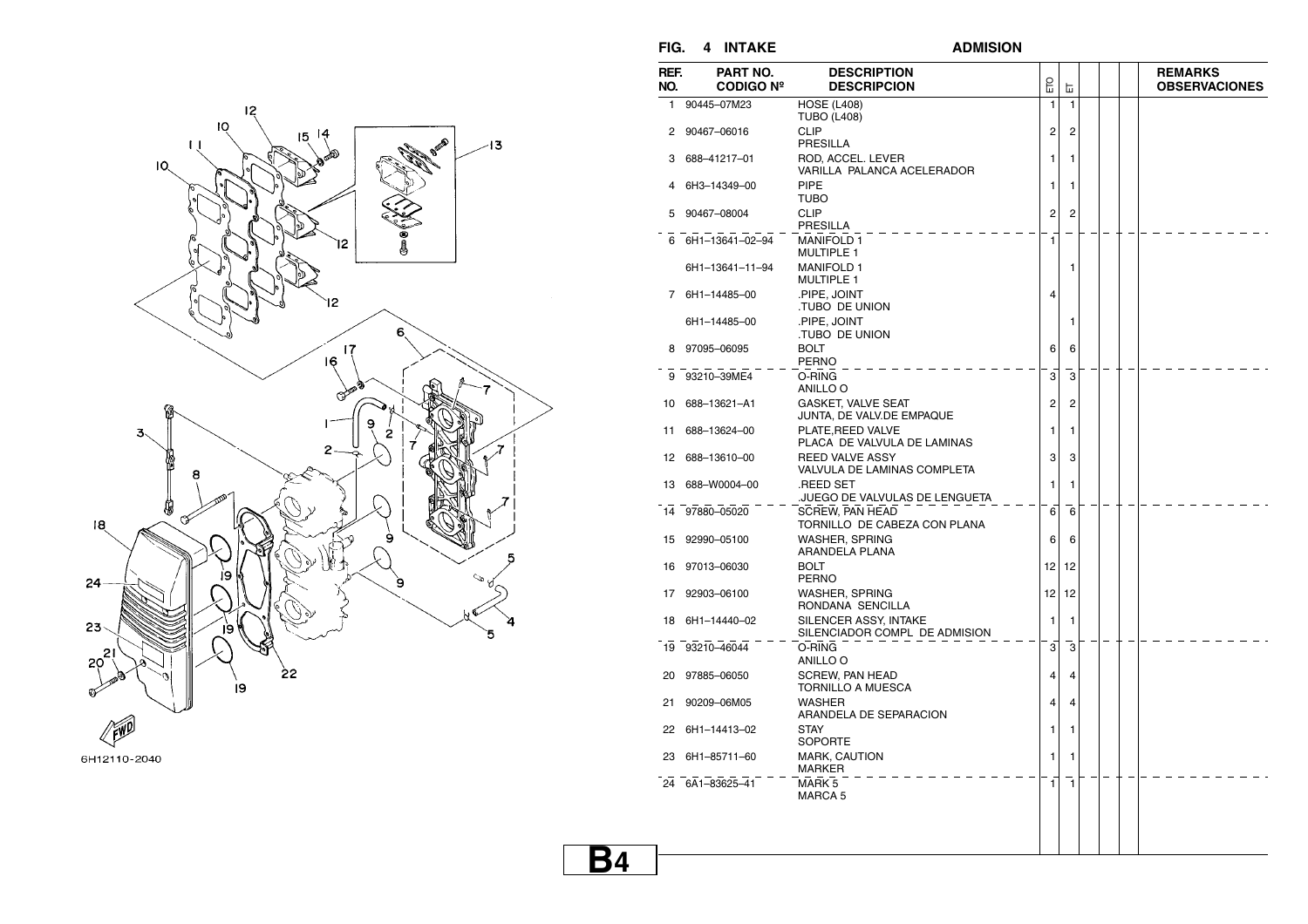

#### $FIG. 5 CARBURETOR$

#### **CARBURADOR**

| REF.<br>NO. | <b>PART NO.</b>  | <b>DESCRIPTION</b>                                | ETO            |                |  | <b>REMARKS</b>                   |
|-------------|------------------|---------------------------------------------------|----------------|----------------|--|----------------------------------|
|             | <b>CODIGO Nº</b> | <b>DESCRIPCION</b>                                |                | 듮              |  | <b>OBSERVACIONES</b>             |
| 1           | 6H1-14301-30     | <b>CARBURETOR ASSY 1</b><br>CARBURADOR COMPLETO 1 | 1              |                |  | <b>FOR CAR</b><br>FOR CAR        |
|             | 6H1-14301-20     | <b>CARBURETOR ASSY 1</b><br>CARBURADOR COMPLETO 1 | 1              | 1              |  | <b>FOR BRA</b><br><b>FOR BRA</b> |
| 2           | 6H1-14302-30     | <b>CARBURETOR ASSY 2</b><br>CARBURADOR COMPLETO 2 | 1              |                |  | <b>FOR CAR</b><br><b>FOR CAR</b> |
|             | 6H1-14302-20     | <b>CARBURETOR ASSY 2</b><br>CARBURADOR COMPLETO 2 | 1              | 1              |  | <b>FOR BRA</b><br>FOR BRA        |
|             | 6H1-14303-30     | <b>CARBURETOR ASSY 3</b><br>CARBURADOR COMPLETO 3 | 1              |                |  | <b>FOR CAR</b><br>FOR CAR        |
|             | 6H1-14303-20     | <b>CARBURETOR ASSY 3</b><br>CARBURADOR COMPLETO 3 | 1              | $\overline{1}$ |  | <b>FOR BRA</b><br><b>FOR BRA</b> |
|             | 97980-04114      | .SCREW, WITH WASHER<br>.TORNILLO, CON ARANDELA    | 21             | 21             |  |                                  |
| 5           | 63V-14523-00     | .SCREW. STOP<br>TORNILLO DE TOPE                  | 1              | 1              |  | #2<br>#2                         |
| 6           | 90501-10326      | .SPRING, COMPRESSION<br>.RESORTE DE COMPRESION    | 1              | 1              |  | #2<br>#2                         |
|             | 6H2-14578-00     | .COLLAR<br>.COLLAR                                | 1              | 1              |  | #3<br>#3                         |
| 8           | 6H4-14146-20     | .PLATE<br>PLACA SOPORTE.                          | $\overline{2}$ |                |  | #1.3-FOR CAR<br>#1,3-FOR CAR     |
|             | 6H4-14146-00     | .PLATE<br>PLACA SOPORTE                           | 2              | 2              |  | #1,3-FOR BRA<br>#1,3-FOR BRA     |
| 9           | 6H3-14146-20     | .PLATE<br>.PLACA SOPORTE                          | 1              |                |  | #2-FOR CAR<br>#2-FOR CAR         |
|             | 6H3-14146-10     | .PLATE<br>PLACA SOPORTE.                          | 1              | 1              |  | #2-FOR BRA<br>#2-FOR BRA         |
|             | 10 6H4-14147-00  | .O-RING<br>.ANILLO O                              | 3              | 3              |  |                                  |
| 11          | 692-14923-00     | .SCREW, PILOT<br>TORNILLO DE AJUSTE               | 3              | 3              |  |                                  |
| 12          | 697-14555-00     | .SPRING<br>.RESORTE                               | 3              | 3              |  |                                  |
| 13          | 93210-04228      | .O-RING<br>.ANILLO O                              | 3              | 3              |  |                                  |
| 14          | 692–14590–01     | .NEEDLE VALVE ASSY<br>VALVULA DE AGUJA COMPLETA   | 3              |                |  | <b>FOR CAR</b><br><b>FOR CAR</b> |
|             | 60C-14590-01     | .NEEDLE VALVE ASSY<br>VALVULA DE AGUJA COMPLETA   | 3              | 3              |  | <b>FOR BRA</b><br><b>FOR BRA</b> |
| 15          | 6H4-14548-00     | PIN. FLOAT ARM<br>PASADOR DE BRAZO DE BOIA        | 3              | 3              |  |                                  |
| 16          | 98580-04008      | .SCREW, PAN HEAD<br>TORNILLO DE CABEZA CRUZADA    | 3              | 3              |  |                                  |
| 17          | 663-14159-00     | .CLIP<br>.PRESILLA                                | 3              | 3              |  |                                  |
| 18          | 676-14186-00     | PIN, FLOAT<br>PASADOR DE LA BOYA                  | 3              | 3              |  |                                  |
| 19          | 6H4-14985-01     | .FLOAT<br><b>BOIA</b>                             | 3              | 3              |  |                                  |
| 20          | 6H1-14947-75     | .JET, NEEDLE<br>INYECTOR DE AGUJA                 | 3              | 3              |  |                                  |
| 21          | 6H1-14943-39     | .JET, MAIN (#160)<br>.INYECTOR PRINCIPAL (#160)   | 3              |                |  | <b>FOR CAR</b><br><b>FOR CAR</b> |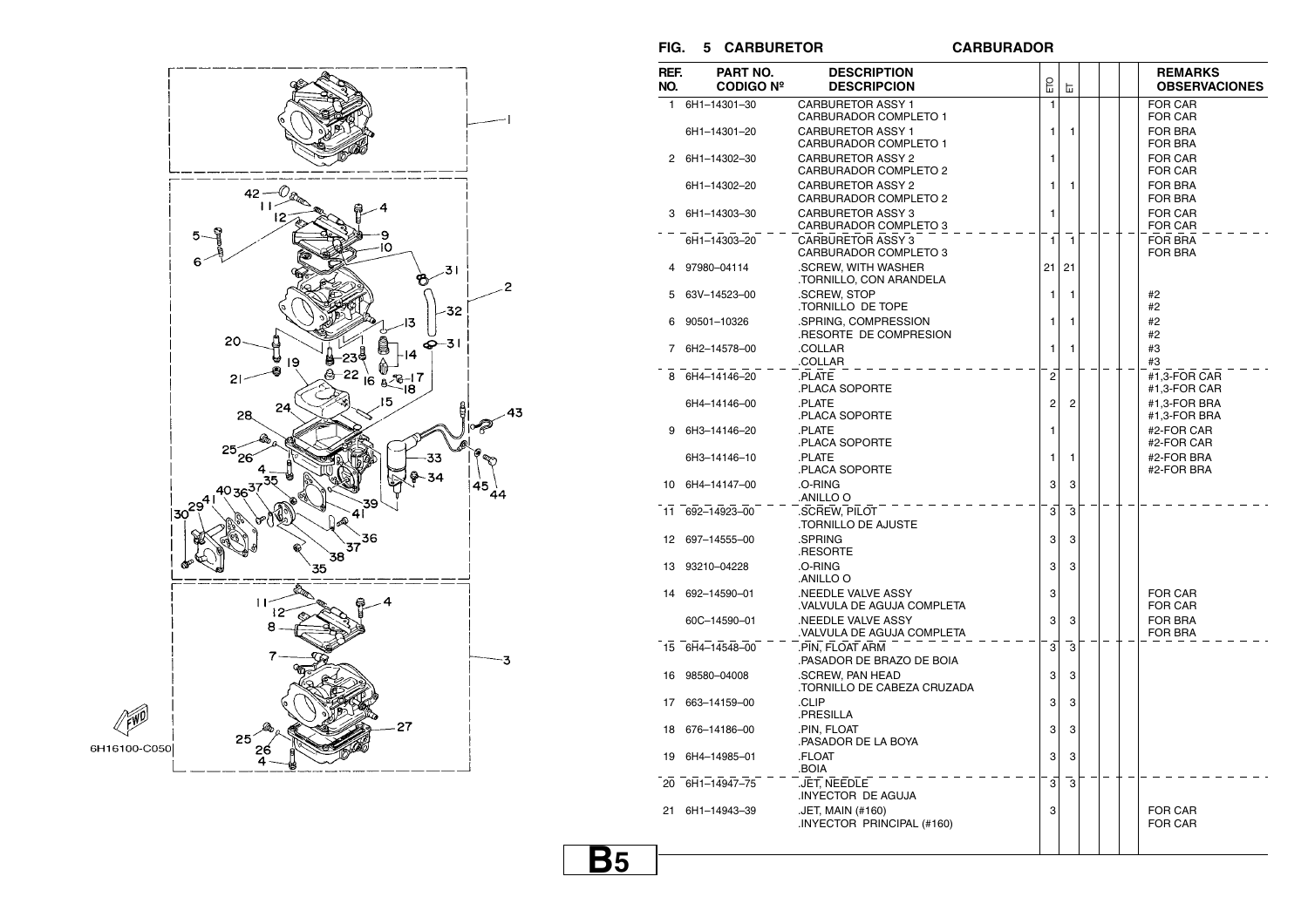

#### $FIG. 5 CARBURETOR$

#### **CARBURADOR**

| REF.<br>NO. | PART NO.<br><b>CODIGO Nº</b> | <b>DESCRIPTION</b><br><b>DESCRIPCION</b>             | ETO            | こ              |  | <b>REMARKS</b><br><b>OBSERVACIONES</b> |
|-------------|------------------------------|------------------------------------------------------|----------------|----------------|--|----------------------------------------|
| 21          | 6H1-14943-40                 | .JET, MAIN (#165)<br>.INYECTOR PRINCIPAL (#165)      | 3              | 3              |  | <b>FOR BRA</b><br><b>FOR BRA</b>       |
| 22          | 676-14966-00                 | .CAP<br>.TAPA                                        | 3              | 3              |  |                                        |
| 23          | 6H1-14948-18                 | .JET (#78)<br>.INYECTOR (#78)                        | 3              |                |  | <b>FOR CAR</b><br><b>FOR CAR</b>       |
|             | 6H1-14948-20                 | .JET (#82)<br>.INYECTOR (#82)                        | 3              | 3              |  | <b>FOR BRA</b><br><b>FOR BRA</b>       |
|             | 24 6H4-14984-00              | .GASKET, FLOAT CHAMBER<br>EMPAQUE CAMARA DE BOIA     | 3              | 3              |  |                                        |
| 25          | 6H3-14992-00                 | .SCREW. DRAIN<br>.TORNILLO, SEGURO                   | 3              | 3              |  |                                        |
| 26          | 93210-04230                  | .O-RING<br>.ANILLO O                                 | 3              | 3              |  |                                        |
| 27          | 6H4-14980-00                 | <b>.BODY, FLOAT CHAMBER</b><br>CUERPO CAMARA DE BOIA | 2              | 2              |  | #1,3<br>#1,3                           |
| 28          | 6H3-14980-10                 | <b>.BODY, FLOAT CHAMBER</b><br>CUERPO CAMARA DE BOIA | 1              | 1              |  | #2<br>#2                               |
| 29          | 6H3-24452-10                 | .COVER<br>.CUBIERTA                                  | 1              | 1              |  | #2<br>#2                               |
| 30          | 6H4-14567-00                 | .SCREW<br>.TORNILLO                                  | 4              | 4              |  | #2<br>#2                               |
| 31          | 6H3-14137-00                 | .CLIP<br>.PRESILLA                                   | 2              | 2              |  | #2<br>#2                               |
| 32          | 6H3-14349-00                 | .PIPE<br>TUBO.                                       | 1              | 1              |  | #2<br>#2                               |
| 33          | 6H3-14380-00                 | <b>STARTER ASSY</b><br>ARRANQUE COMPLETO             | 1              | 1              |  | #2<br>#2                               |
| 34          | 97803-04010                  | .SCREW. PAN HEAD<br>TORNILLO CABEZA ABULTADA         | $\overline{2}$ | $\overline{2}$ |  | #2<br>#2                               |
| 35          | 95380-03600                  | .NUT<br>.TUERCA                                      | $\overline{2}$ | $\overline{2}$ |  | #2<br>#2                               |
| 36          | 98980-03006                  | .SCREW, BIND<br>TORNILLO DE LIGAR                    | 2              | $\overline{2}$ |  | #2<br>#2                               |
| 37          | 6L5-24421-00                 | .VALVE, CHECK<br>VALVULA DE RETENCION                | $\overline{2}$ | $\overline{2}$ |  | #2<br>#2                               |
| 38          | 6H4-24413-00                 | BODY 2<br>CUERPO <sub>2</sub>                        | 1              | 1              |  | #2<br>#2                               |
| 39          | 6H4-24486-00                 | .O-RING<br>.ANILLO O                                 | 1              | 1              |  | #2<br>#2                               |
| 40          | 6H3-24411-10                 | .DIAPHRAGM<br>.DIAFRAGMA                             | 1              | 1              |  | #2<br>#2                               |
| 41          | 6H3-24434-10                 | .GASKET, BODY<br>.EMPAQUE                            | 2              | 2              |  | #2<br>#2                               |
| 42          | 67C-1432A-00                 | .PLUG<br>.TAPON                                      | 3              |                |  | <b>FOR CAR</b><br><b>FOR CAR</b>       |
| 43          | 90465-18147                  | <b>CLAMP</b><br><b>BRIDA</b>                         | 1              | 1              |  |                                        |
| 44          | 97013-06012                  | <b>BOLT</b><br><b>PERNO</b>                          | 1              | 1              |  |                                        |
|             | 45 92903-06600               | <b>WASHER, PLATE</b><br>RONDANA SENCILLA             | 1              | $\mathbf{1}$   |  |                                        |
|             |                              |                                                      |                |                |  |                                        |
|             |                              |                                                      |                |                |  |                                        |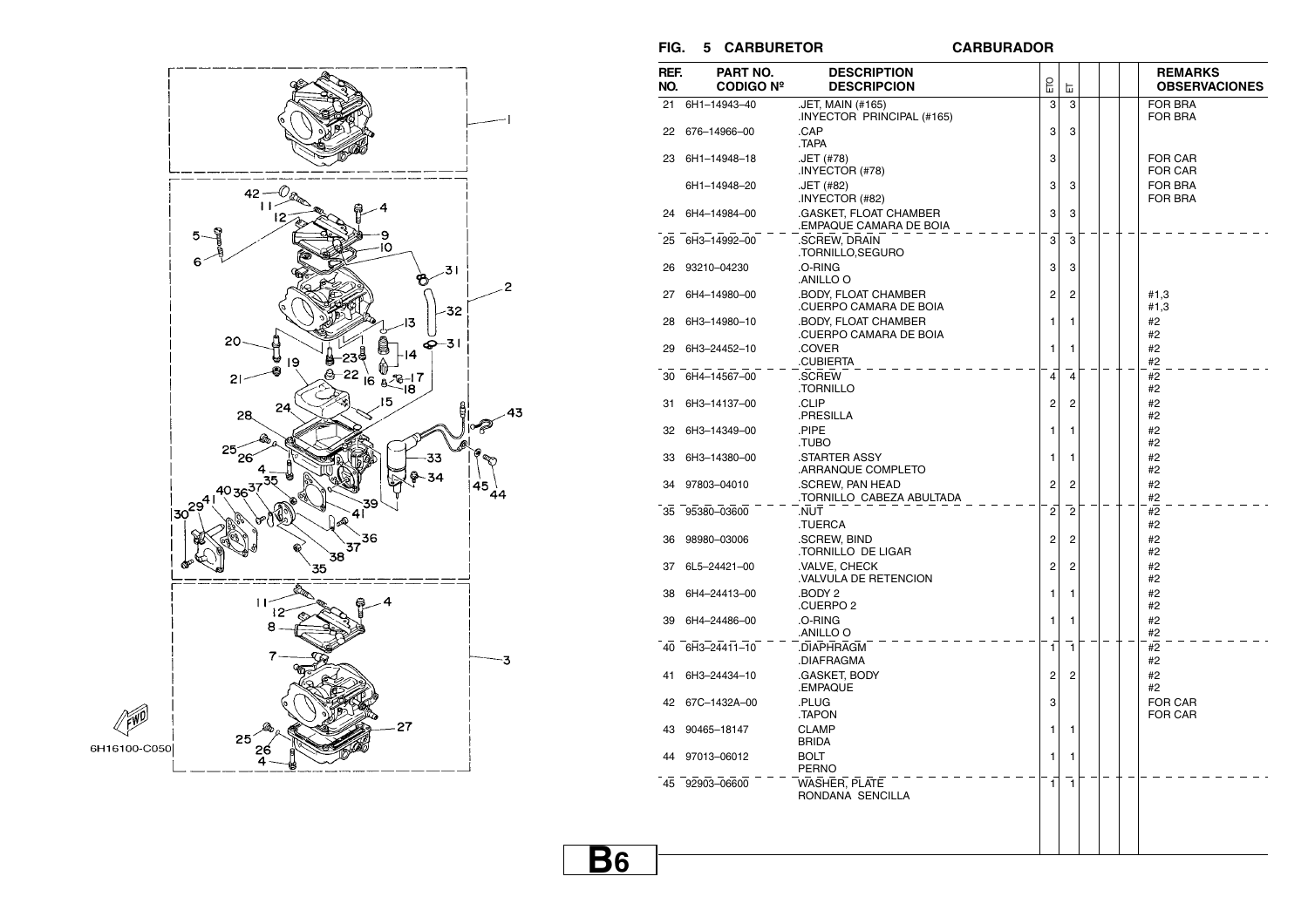

6H10010-0060

#### $FIG. 6 OIL PUMP$

**BOMBA DE ACEITE** 

| REF.<br>NO. | PART NO.<br><b>CODIGO Nº</b> | <b>DESCRIPTION</b><br><b>DESCRIPCION</b>            | ETO | 늡 |  | <b>REMARKS</b><br><b>OBSERVACIONES</b> |
|-------------|------------------------------|-----------------------------------------------------|-----|---|--|----------------------------------------|
| 1.          | 6H1-13200-02                 | OIL INJECTION PUMP ASSY<br>BOMBA DE ACEITE COMPLETA | 1   |   |  |                                        |
| 2           | 6R3-13471-00                 | .PLUG, DRAIN<br>TAPON DE LLAVE DE VACIADO           | 1   |   |  |                                        |
| 3           | 6L2-13475-00                 | .GASKET<br>.EMPAQUE                                 | 1   |   |  |                                        |
| 4           | 93210-19MA7                  | .O-RING<br>ANILLO O.                                | 1   |   |  |                                        |
| 5           | 90109-06M39                  | <b>BOLT</b><br><b>PERNO</b>                         | 1   |   |  |                                        |
| 6           | 90109-06M40                  | <b>BOLT</b><br><b>PERNO</b>                         | 1   |   |  |                                        |
| 7           | 90468-07M02                  | <b>CLIP</b><br><b>PRESILLA</b>                      | 3   |   |  |                                        |
| 8           | 90445-07M90                  | <b>HOSE (L390)</b><br><b>TUBO (L390)</b>            | 1   |   |  |                                        |
| 9           | 90445-07240                  | <b>HOSE (L330)</b><br><b>TUBO (L330)</b>            | 1   |   |  |                                        |
| 10          | 90445–07M44                  | <b>HOSE (L250)</b><br><b>TUBO (L250)</b>            | 1   |   |  |                                        |
| 11          | 90468-07M02                  | <b>CLIP</b><br><b>PRESILLA</b>                      | 3   |   |  |                                        |
|             | 12 90445-07M87               | <b>HOSE (L110)</b><br><b>TUBO (L110)</b>            | 3   |   |  |                                        |
| 13          | 6E9-13183-70                 | VALVE, CHECK<br>VALVULA DE RETENTION                | 3   |   |  |                                        |
|             | 14 90468-07M02               | <b>CLIP</b><br><b>PRESILLA</b>                      | 6   |   |  |                                        |
| 15          | 90464-07M05                  | <b>CLAMP</b><br>BRIDA                               | 1   |   |  |                                        |
|             | 16 6H1-11537-01              | GEAR, DRIVEN<br>ENGRANAJE TRACCION                  | 1   |   |  |                                        |
|             | 17 90201-08M93               | <b>WASHER, PLATE</b><br>ARANDELA PLANA              | 1   |   |  |                                        |
|             | 18 6H1-13117-01              | COLLAR, DISTANCE<br>COLLAR, DISTANCIA               | 1   |   |  |                                        |
| 19          | 93210-13M04                  | O-RING<br>ANILLO O                                  | 1   |   |  |                                        |
| 20          | 6H1-41241-02                 | ROD, LINK<br>VARILLA                                | 1   |   |  |                                        |
|             | 21 6H1-41237-00              | <b>JOINT, LINK</b><br><b>CONECTOR</b>               | 1   |   |  |                                        |
| 22          | 95380-05600                  | NUT<br><b>TUERCA</b>                                | 1   |   |  |                                        |
| 23          | 90202-05088                  | <b>WASHER, PLATE</b><br>ARANDELA DE PLANA           | 1   |   |  |                                        |
| 24          | 90468-05M03                  | <b>CLIP</b><br>PRESILLA                             | 1   |   |  |                                        |
|             | 25 6E9-41237-00              | JOINT, LINK<br>CONECTOR                             | 1   |   |  |                                        |
|             | 26 6H1-21707-07              | OIL TANK COMP.<br>DEPOSITO DE ACEITE COMP.          | 1   |   |  |                                        |
|             | 27 90445-11M09               | <b>HOSE (L600)</b><br><b>TUBO (L600)</b>            | 1   |   |  |                                        |
|             |                              |                                                     |     |   |  |                                        |
|             |                              |                                                     |     |   |  |                                        |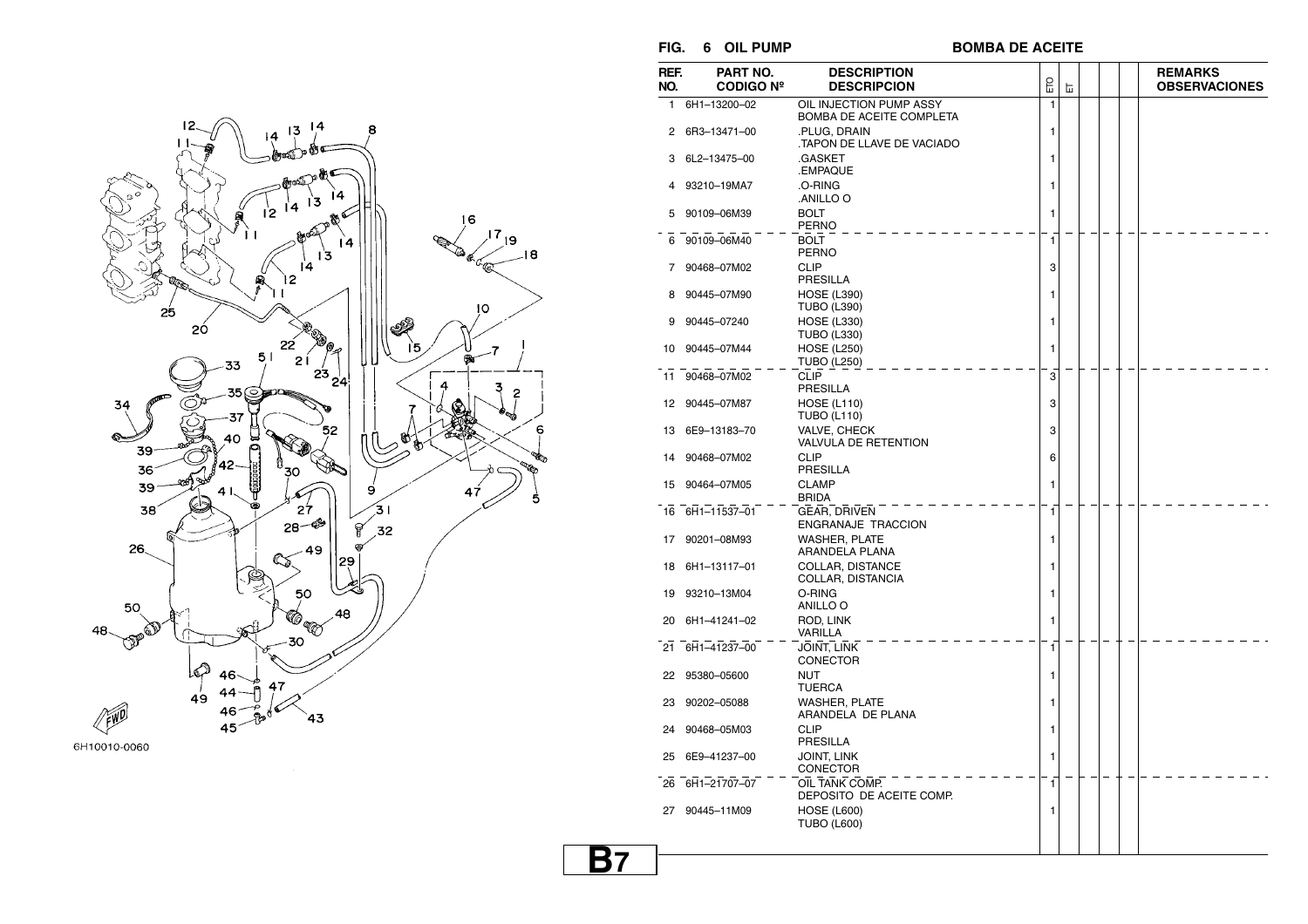

6H10010-0060

 $FIG. 6 OIL PUMP$ 

**BOMBA DE ACEITE** 

| REF.<br>NO. | PART NO.<br><b>CODIGO Nº</b> | <b>DESCRIPTION</b><br><b>DESCRIPCION</b>                 | EЮ             | こ |  | <b>REMARKS</b><br><b>OBSERVACIONES</b> |
|-------------|------------------------------|----------------------------------------------------------|----------------|---|--|----------------------------------------|
| 28          | 90464-11M24                  | <b>CLAMP</b><br><b>BRIDA</b>                             | 1              |   |  |                                        |
| 29          | 90465-11M27                  | <b>CLAMP</b><br><b>BRIDA</b>                             | 1              |   |  |                                        |
| 30          | 90467-11M08                  | <b>CLIP</b><br>PRESILLA                                  | $\overline{c}$ |   |  |                                        |
| 31          | 97095-06016                  | <b>BOLT</b><br><b>PERNO</b>                              | 1              |   |  |                                        |
|             | 32 90387-06M31               | COLLAR<br>COLLAR                                         | 1              |   |  |                                        |
| 33          | 6H1-21752-00                 | TUBE, FILLER 1<br>TUBO DE LLENADOR 1                     | 1              |   |  |                                        |
| 34          | 90465-13M30                  | <b>CLAMP</b><br><b>BRIDA</b>                             | 1              |   |  |                                        |
| 35          | 63D-2176M-00                 | <b>HOOK</b><br><b>GANCHO</b>                             | 1              |   |  |                                        |
| 36          | 63D-2175R-00                 | HOOK, BAND<br><b>GANCHO DE CINTA</b>                     | 1              |   |  |                                        |
| 37          | 6H4-21770-00                 | OIL TANK CAP ASSY<br>TAPA DE DEPOSITO DE ACEITE          | 1              |   |  |                                        |
| 38          | 6J8-21758-00                 | WASHER, SPECIAL 2<br>ARANDELA ESPECIAL 2                 | 1              |   |  |                                        |
| 39          | 6H1-21757-00                 | WASHER, SPECIAL 1<br>ARANDELA ESPECIAL 1                 | 2              |   |  |                                        |
| 40          | 6H1-24633-00                 | CHAIN. BALL<br><b>EMPAQUE</b>                            | 1              |   |  |                                        |
| 41          | 6J8-13414-00                 | <b>GASKET, STRAINER COVER</b><br>EMPAQUE DE TAPA FILTRO  | 1              |   |  |                                        |
|             | 42 6H1-13411-00              | STRAINER, OIL<br>FILTRO DE ACEITE                        | 1              |   |  |                                        |
|             | 43 6H1-21766-01              | PIPE, OIL<br>TUBO DEL ACEITE                             | 1              |   |  |                                        |
| 44          | 90445-08M01                  | HOSE (L30)<br><b>TUBO (L30)</b>                          | 1              |   |  |                                        |
| 45          | 6H1-13435-00                 | <b>NIPPLE</b><br><b>NIPLE</b>                            | 1              |   |  |                                        |
| 46          | 90467-12M11                  | <b>CLIP</b><br><b>PRESILLA</b>                           | $\overline{2}$ |   |  |                                        |
| 47          | 90467-08004                  | <b>CLIP</b><br>PRESILLA                                  | $\overline{2}$ |   |  |                                        |
| 48          | 90119-06M88                  | <b>BOLT. WITH WASHER</b><br>TORNILLO CON ARANDELA        | 3              |   |  |                                        |
| 49          | 624-42542-00                 | <b>PIPE</b><br><b>TUBO</b>                               | 3              |   |  |                                        |
| 50          | 6A0-82317-00                 | DAMPER, IGNITION COIL<br>AMORTIGUADOR BOBINA ENCENDIDO   | 3              |   |  |                                        |
| 51          | 6H1-85720-15                 | OIL LEVEL GAUGE ASSY<br>MEDIDOR DE NIVEL DE ACEITE       | 1              |   |  |                                        |
|             | 52 6R5-82582-B0              | <b>COVER, WIRE HARNESS</b><br>CUBIERTA DE ARNES DE CABLE | 1              |   |  | AP<br>AP                               |
|             |                              |                                                          |                |   |  |                                        |
|             |                              |                                                          |                |   |  |                                        |
|             |                              |                                                          |                |   |  |                                        |

**C1**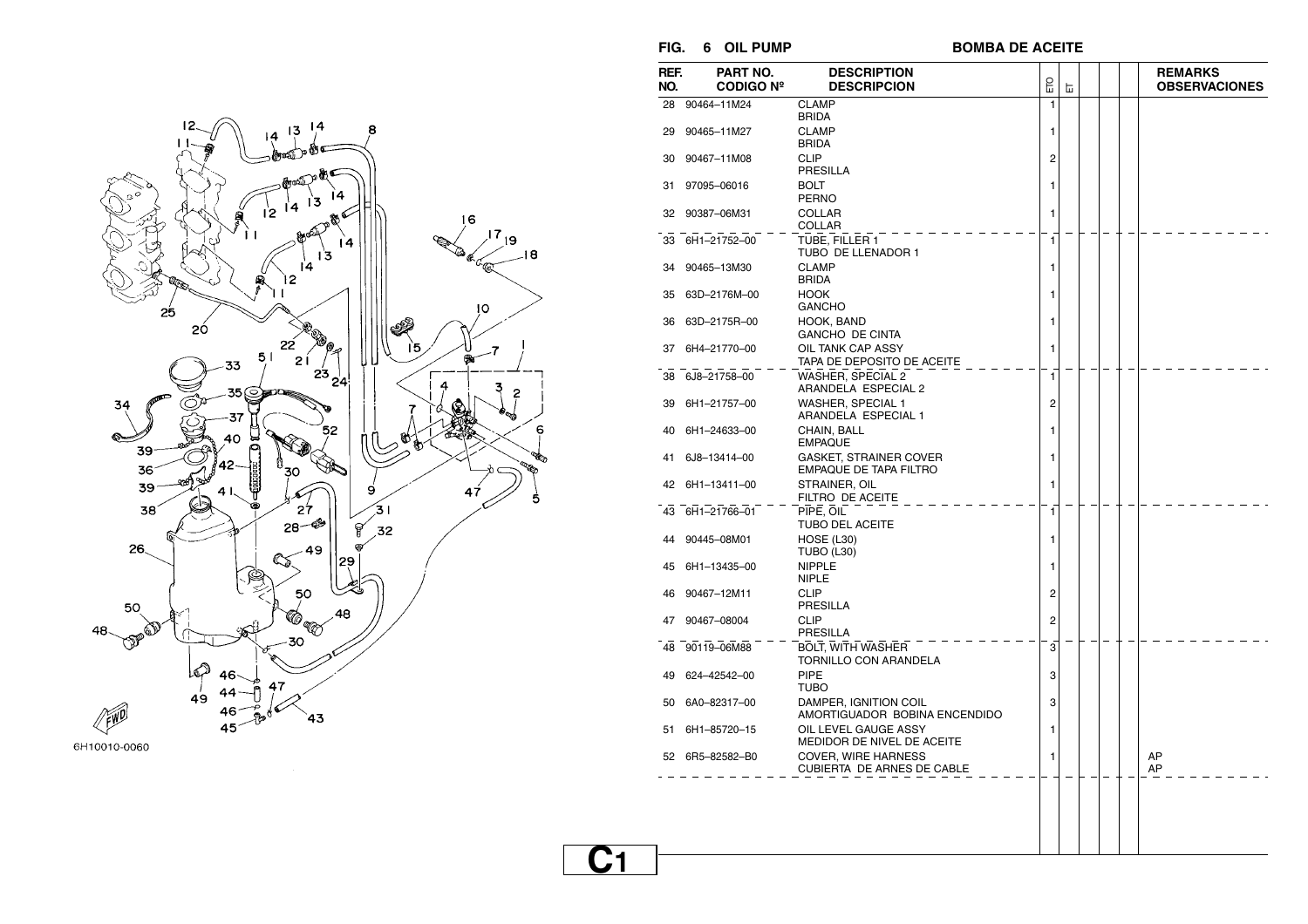

6H16100-C070

|    | REF.<br>NO. | PART NO.<br><b>CODIGO Nº</b> | <b>DESCRIPTION</b><br><b>DESCRIPCION</b>                      | ETO            | こ              |  | <b>REMARKS</b><br><b>OBSERVACIONES</b> |
|----|-------------|------------------------------|---------------------------------------------------------------|----------------|----------------|--|----------------------------------------|
|    | 1.          | 6G1-24304-02                 | FUEL PIPE JOINT COMP. 1<br><b>CONECTOR MANGUERA COMBUST.1</b> | $\mathbf{1}$   | $\mathbf{1}$   |  |                                        |
|    |             | 2 97095-06020                | <b>BOLT</b><br><b>PERNO</b>                                   | 1              | 1              |  |                                        |
|    | 3           | 92995-06600                  | <b>WASHER</b><br>ARANDELA                                     | 1              | 1              |  |                                        |
|    | 4           | 90445-09104                  | <b>HOSE (L300)</b><br><b>TUBO (L300)</b>                      | 1              | 1              |  |                                        |
|    |             | 5 90467-08004                | <b>CLIP</b><br>PRESILLA                                       | 2              | $\overline{2}$ |  |                                        |
|    |             | 6 61N-24560-00               | <b>FILTER ASSY</b><br><b>FILTRO COMPLETO</b>                  | 1              | 1              |  |                                        |
|    |             | 7 61N-24563-00               | <b>.ELEMENT, FILTER</b><br>ELEMENTO DEL FILTRO                | 1              | 1              |  |                                        |
|    | 8           | 61N-24521-00                 | .CUP, FILTER<br>COPA DE FILTRO                                | 1              | 1              |  |                                        |
|    | 9           | 93210-32738                  | .O-RING<br>.ANILLO O                                          | 1              | 1              |  |                                        |
|    |             | 10 6H1-24566-01              | <b>BRACKET, FILTER</b><br>SOPORTE DEL FILTRO                  | 1              | 1              |  |                                        |
|    | 11          | 95380-08600                  | NUT<br><b>TUERCA</b>                                          | 1              | -1             |  |                                        |
|    |             | 12 692-24410-00              | <b>FUEL PUMP ASSY</b><br>BOMBA DE COMBUSTIBLE COMPLETA        | 1.             | 1              |  |                                        |
|    |             | 13 6A0-24413-00              | BODY 2.<br>.CUERPO 2                                          | 1              | 1              |  |                                        |
|    |             | 14 692-24411-00              | .DIAPHRAGM<br>.DIAFRAGMA                                      | 1              | 1              |  |                                        |
|    |             | 15 648-24434-01              | .GASKET, BODY<br>.EMPAQUE                                     | 2              | $\overline{2}$ |  |                                        |
|    |             | 16 95380-03600               | .NUT<br>.TUERCA                                               | 2              | 2              |  |                                        |
| 15 |             | 17 663-24411-00              | .DIAPHRAGM<br>.DIAFRAGMA                                      | 1              | 1              |  |                                        |
|    |             | 18 648-24435-02              | .GASKET, BODY 2<br>EMPAQUE.                                   | 1              | 1              |  |                                        |
|    | 19          | 98503-05028                  | SCREW, PAN HEAD<br>TORNILLO DE CABEZA DE CONO AC              | 3              | 3              |  |                                        |
|    | 20          | 92990-05100                  | .WASHER, SPRING<br>ARANDELA PLANA.                            | 3              | 3              |  |                                        |
|    |             | 21 6A0-24421-01              | .VALVE, CHECK<br>VALVULA DE RETENCION.                        | 2              | $\overline{2}$ |  |                                        |
|    | 22          | 6A0-14325-00                 | SCREW, PAN HEAD<br>TORNILLO CABEZA REDONDA                    | 2              | 2              |  |                                        |
|    | 23          | 6A0-24412-02                 | BODY 1.<br>CUERPO 1.                                          | 1              | 1              |  |                                        |
|    | 24          | 650-24431-A0                 | GASKET, FUEL PUMP 1<br>EMPAQUE BOMBA COMBUST 1                | 1.             | 1              |  |                                        |
|    |             | 25 97095-06040               | BOLT<br>PERNO                                                 | 2              | 2              |  |                                        |
|    |             | 26 92995-06600               | <b>WASHER</b><br>ARANDELA                                     | $\overline{c}$ | 2              |  |                                        |
|    |             | 27 6H1-24314-00              | PIPE 4<br>TUBO 4                                              | 1              | 1.             |  |                                        |
|    |             |                              |                                                               |                |                |  |                                        |
|    |             |                              |                                                               |                |                |  |                                        |

**FIG. 7 FUEL COMBUSTIBLE**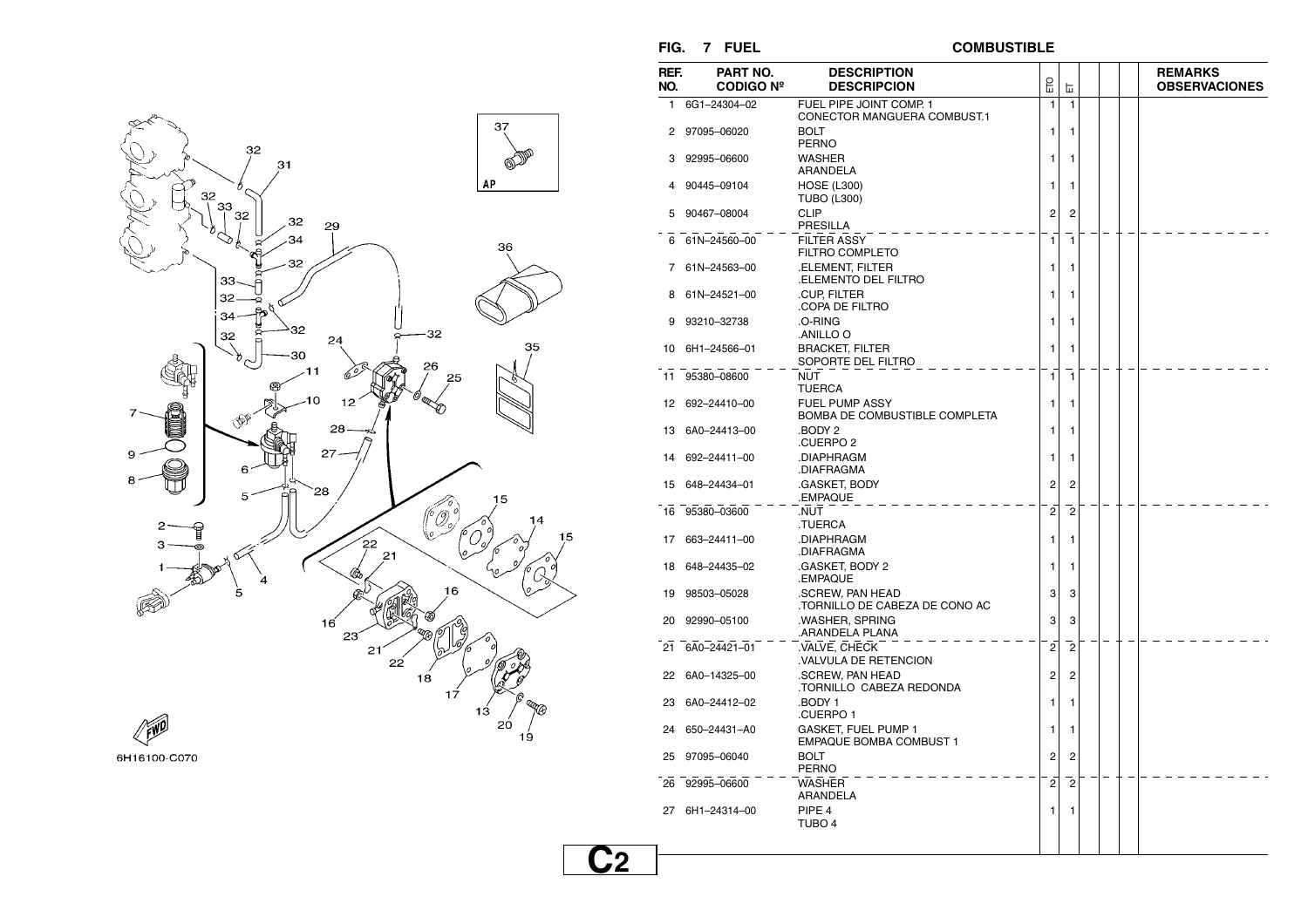

**FIG. 7 FUEL COMBUSTIBLEREF.NO. PART NO.CODIGO Nº DESCRIPTIONDESCRIPCION** ETO  $\overline{\mathbb{E}}$ **REMARKS OBSERVACIONES** 28 90467–08004 CLIP PRESILLA 2 229 90445–09097 HOSE (L250) TUBO (L250)  $1$  1 30 688–24313–00 PIPE 3 TUBO 3 1 131 688–24314–00 PIPE 4 TUBO 4  $1$  1 32 90467–08004 CLIP PRESILLA $\frac{1}{0}$  – – – – – HOSE (L30) 10 10 33 90445–09220TUBO (L30) 2 2 34 688–24378–00 PIPE, JOINT 4 TUBO DE UNION 4 2 235 61H–2819R–31 TAG, WARNING ETIQUETA DE ADVERTENCIA1 | FOR CAR FOR CAR36 656–W2810–02 TOOL KIT JUEGO DE HERRAMIENTAS  $1$  1 37 6E0–28193–00–94 PLUG, WATER CHECK TAPON DE CONTROL DE LA AGUA 1 1 | | | | AP D:12.5MM AP D:12.5MM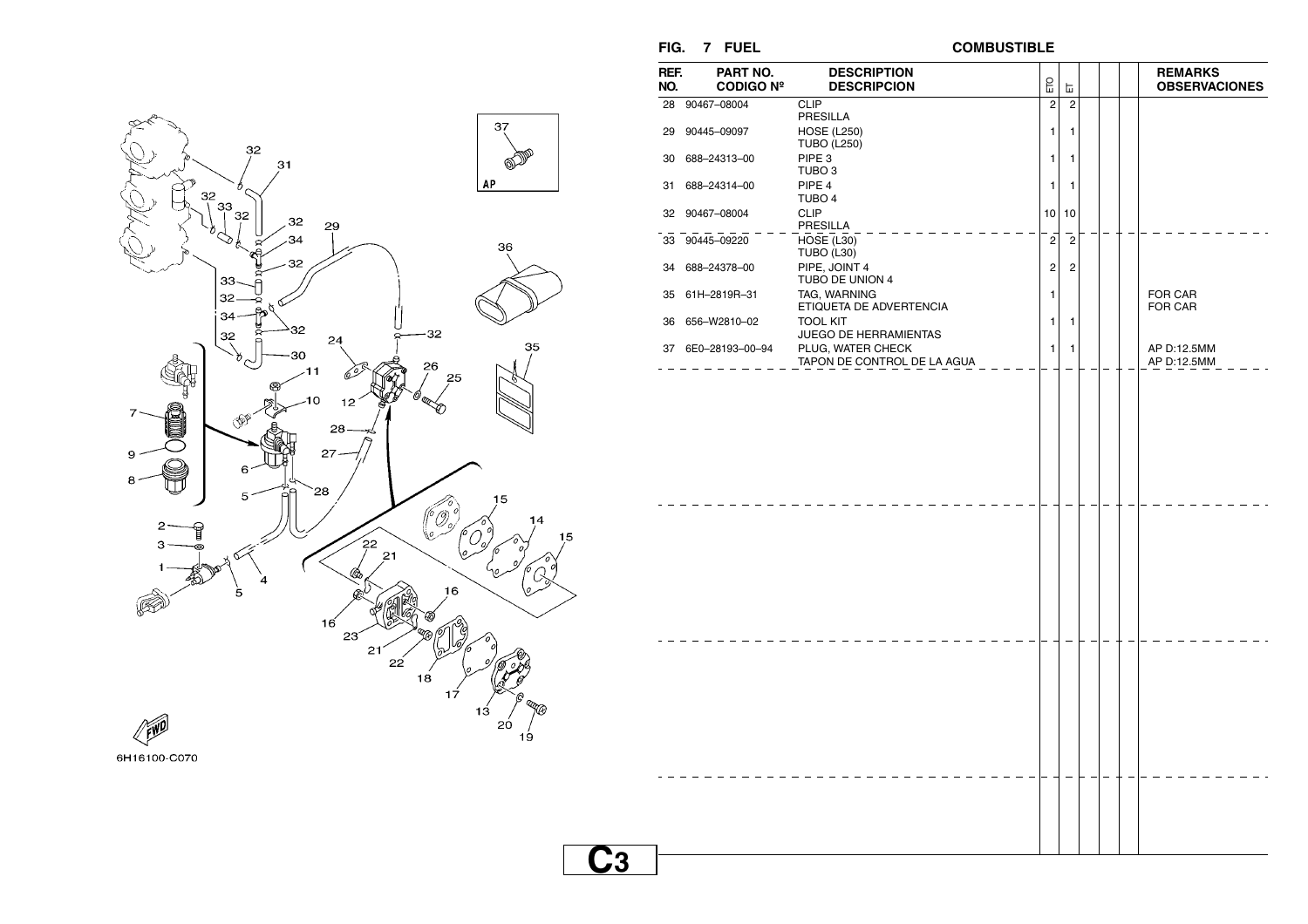

#### $FIG. 8$  **GENERATOR**

#### **GENERADOR**

| REF.<br>NO. | PART NO.<br><b>CODIGO Nº</b> | <b>DESCRIPTION</b><br><b>DESCRIPCION</b>                     | ETO          | こ            | <b>REMARKS</b><br><b>OBSERVACIONES</b> |
|-------------|------------------------------|--------------------------------------------------------------|--------------|--------------|----------------------------------------|
| 1           | 6H0-85550-00                 | <b>ROTOR ASSY</b><br>ROTOR COMPLETO                          | $\mathbf{1}$ | $\mathbf{1}$ |                                        |
| 2           | 6H0-85510-03                 | <b>STATOR ASSY</b><br><b>ESTATOR COMPLET</b>                 | 1            | 1            |                                        |
| 3           | 6H0-85580-01                 | COIL, PULSER<br><b>BOBINA DE PULSACION</b>                   | 1            | 1            |                                        |
| 4           | 6H2-85895-01                 | <b>CRANK POSITION SENDER</b><br>SENSOR, POSICION DE CIGUENAL | 1            | 1            |                                        |
| 5           | 97095-05012                  | <b>BOLT</b><br><b>PERNO</b>                                  | 2            | 2            |                                        |
| 6           | 97095-06040                  | <b>BOLT</b><br><b>PERNO</b>                                  | 3            | 3            |                                        |
| 7           | 92995-06600                  | <b>WASHER</b><br>ARANDELA                                    | 3            | 3            |                                        |
| 8           | 90280-05015                  | <b>KEY, WOODRUFF</b><br><b>CUNA WOODRUFF</b>                 | 1            | 1            |                                        |
| 9           | 90170-20137                  | <b>NUT</b><br><b>TUERCA</b>                                  | 1            | 1            |                                        |
| 10          | 90201-21M18                  | WASHER, PLATE<br>ARANDELA PLANA                              | 1            | 1            |                                        |
|             | 11 688-81332-01              | PLATE, TIMING<br>PLACA REGULADOR DE TIEMPO                   | 1            | 1            |                                        |
|             | 12 97095-06010               | <b>BOLT</b><br><b>PERNO</b>                                  | 1            | 1            |                                        |
| 13          | 92995-06600                  | <b>WASHER</b><br>ARANDELA                                    | 1            | 1            |                                        |
| 14          | 6H1-81337-01                 | COVER, FLYWHEEL<br><b>CUBIERTA DE VOLANTE</b>                | 1            | 1            |                                        |
| 15          | 90159–06M20                  | <b>SCREW, WITH WASHER</b><br>TORNILLO CON VALONA             | 3            | 3            |                                        |
| 16          | 90465-06M90                  | <b>CLAMP</b><br><b>BRIDA</b>                                 | $\mathbf{1}$ | $\mathbf{1}$ |                                        |
|             | 17 97095-06012               | <b>BOLT</b><br><b>PERNO</b>                                  | 1            | 1            |                                        |
| 18          | 92995-06600                  | <b>WASHER</b><br>ARANDELA                                    | 1            | 1            |                                        |
| 19          | 6H1-14488-00                 | LABEL, CAUTION<br>ETIQUETA PRECAUCION                        | 1            | 1            |                                        |
|             | 20 6H1-13437-21              | MARK, CAUTION<br><b>MARKER</b>                               | 1            |              | <b>FOR CAR</b><br>FOR CAR              |
|             |                              |                                                              |              |              |                                        |
|             |                              |                                                              |              |              |                                        |
|             |                              |                                                              |              |              |                                        |
|             |                              |                                                              |              |              |                                        |
|             |                              |                                                              |              |              |                                        |
|             |                              |                                                              |              |              |                                        |
|             |                              |                                                              |              |              |                                        |
|             |                              |                                                              |              |              |                                        |

**C4**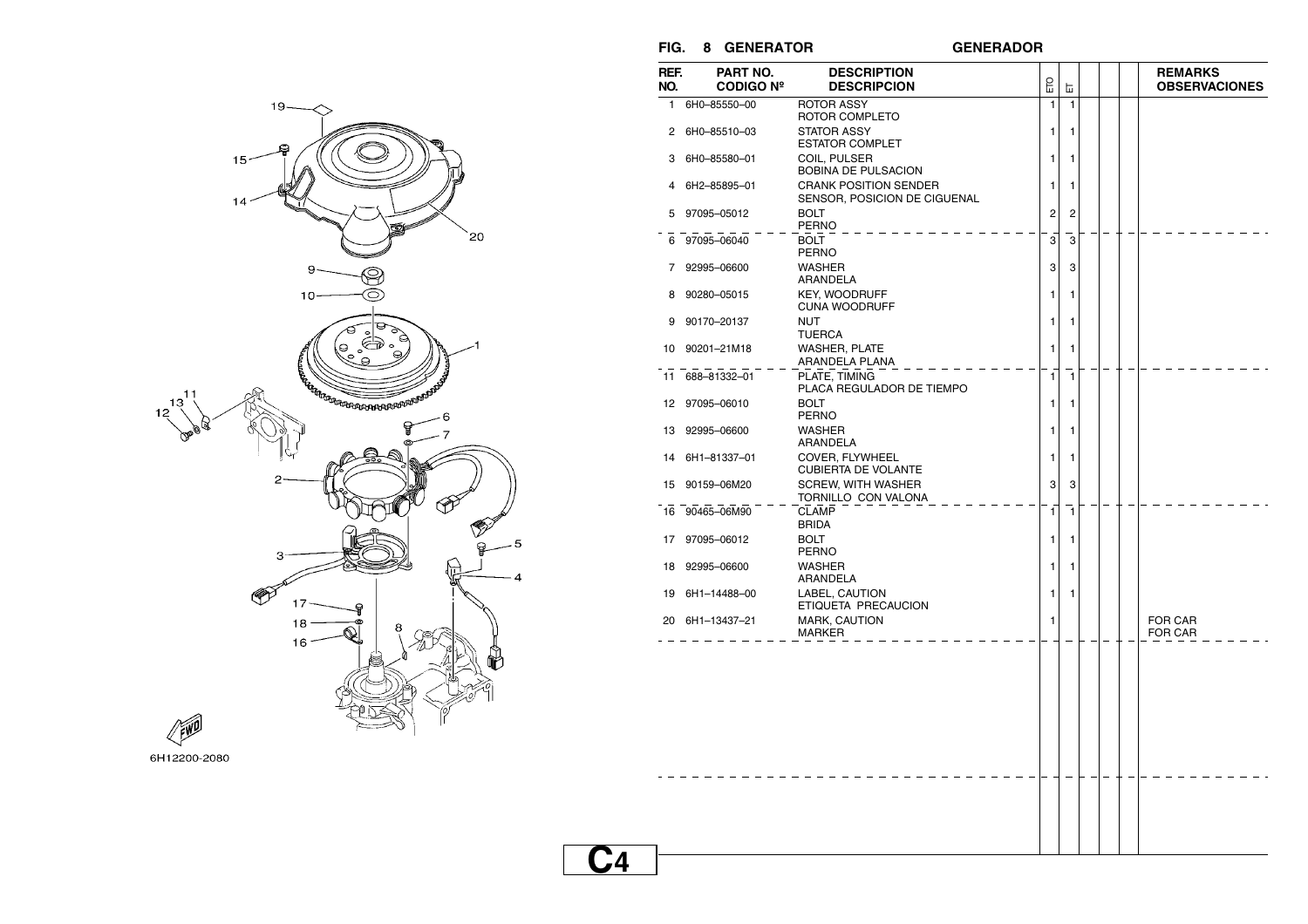

**ELECTRICO** 



6H16300-C090

|                      | REF.<br>NO. | PART NO.<br><b>CODIGO Nº</b> | <b>DESCRIPTION</b><br><b>DESCRIPCION</b>                          | ETO                     | こ              |  | <b>REMARKS</b><br><b>OBSERVACIONES</b> |
|----------------------|-------------|------------------------------|-------------------------------------------------------------------|-------------------------|----------------|--|----------------------------------------|
|                      | 1.          | 6H0-85540-06                 | <b>C.D.I. UNIT ASSY</b><br>UNIDAD C.D.I. COMPLETA                 | 1                       | $\mathbf{1}$   |  |                                        |
|                      |             | 2 703-82119-00               | COVER, LEAD WIRE<br><b>CUBIERTA DE CABLE CONDUCTOR</b>            | 1                       | 1              |  |                                        |
|                      | 3           | 6H1-85542-10                 | <b>BRACKET</b><br><b>SOPORTE</b>                                  | 1                       | 1              |  |                                        |
|                      | 4           | 90465-13M11                  | <b>CLAMP</b><br><b>BRIDA</b>                                      | 2                       | 2              |  |                                        |
| 7                    |             | 5 97595-06550                | <b>BOLT, WITH WASHER</b><br>PERNO CON ARANDELA                    | 3                       | 3              |  |                                        |
| Ø<br>7               | 6           | 697-85570-00                 | <b>IGNITION COIL ASSY</b><br><b>BOBINA DE IGNICION COMPLETO</b>   | 3                       | 3              |  |                                        |
| øØ<br>$\overline{7}$ | 7           | 97013-06020                  | <b>BOLT</b><br><b>PERNO</b>                                       | 3                       | 3              |  |                                        |
|                      | 8           | 92903-06600                  | <b>WASHER, PLATE</b><br>RONDANA SENCILLA                          | 3                       | 3              |  |                                        |
| <b>RODO</b>          | 9           | 6H0-81960-10                 | <b>RECTIFIER &amp; REGULATOR ASSY</b><br>RECTIFICADOR Y REGULADOR | 1                       | 1              |  |                                        |
| 29                   | 10          | 97095-06020                  | <b>BOLT</b><br><b>PERNO</b>                                       | 2                       | 2              |  |                                        |
| 29                   | 11          | 92995-06600                  | <b>WASHER</b><br>ARANDELA                                         | $\overline{\mathbf{c}}$ | 2              |  |                                        |
|                      | 12          | 90465-08M23                  | <b>CLAMP</b><br><b>BRIDA</b>                                      | 1                       | 1              |  |                                        |
|                      | 13          | 97095-06012                  | <b>BOLT</b><br><b>PERNO</b>                                       | 1                       | 1              |  |                                        |
| 0                    |             | 14 92995-06100               | <b>WASHER, SPRING</b><br>ARANDELA                                 | 1                       | 1              |  |                                        |
| D                    | 15          | 6G1–81941–10                 | STARTER RELAY ASSY<br>RELE DE ARRANQUE                            | 1                       | $\mathbf{1}$   |  |                                        |
| 31                   |             | 16 6G1-81952-00              | HOLDER, RELAY<br>SOSTEN DE RELE                                   | 1                       | $\mathbf{1}$   |  |                                        |
|                      | 17          | 6E9-81945-70                 | PLATE, SWITCH FITTING<br>PLACA ACCESORIA DE INTERRUP.             | 1                       | 1              |  |                                        |
| -50                  | 18          | 97013-06016                  | <b>BOLT</b><br><b>PERNO</b>                                       | 1                       | 1              |  |                                        |
|                      | 19          | 92903-06600                  | <b>WASHER, PLATE</b><br>RONDANA SENCILLA                          | 1                       | 1              |  |                                        |
|                      | 20          | 6G5-82152-00                 | HOLDER, FUSE<br>PORTA-FUSIBLES                                    | 1                       | 1              |  |                                        |
|                      |             | 21 6H1-85542-00-94           | <b>BRACKET</b><br><b>SOPORTE</b>                                  | 1                       | $\mathbf{1}$   |  |                                        |
|                      | 22          | 90480-09M25                  | <b>GROMMET</b><br><b>TAPON</b>                                    | 6                       | 6              |  |                                        |
|                      | 23          | 90387-06M03                  | <b>COLLAR</b><br><b>COLLAR</b>                                    | 3                       | 3              |  |                                        |
|                      |             | 24 90119-06M75               | <b>BOLT, WITH WASHER</b><br>TORNILLO CON ARANDELA                 | 2                       | 2              |  |                                        |
|                      | 25          | 90109-06M39                  | BOLT<br>PERNO                                                     | 1                       | 1              |  |                                        |
|                      |             | 26 90201-06M31               | <b>WASHER, PLATE</b><br>ARANDELA PLANA                            | 1                       | $\overline{1}$ |  |                                        |
|                      |             | 27 6H1-81916-00              | COVER, TERMINAL<br><b>CUBIERTA DE TERMINAL</b>                    | 1                       | 1              |  |                                        |
| U5                   |             |                              |                                                                   |                         |                |  |                                        |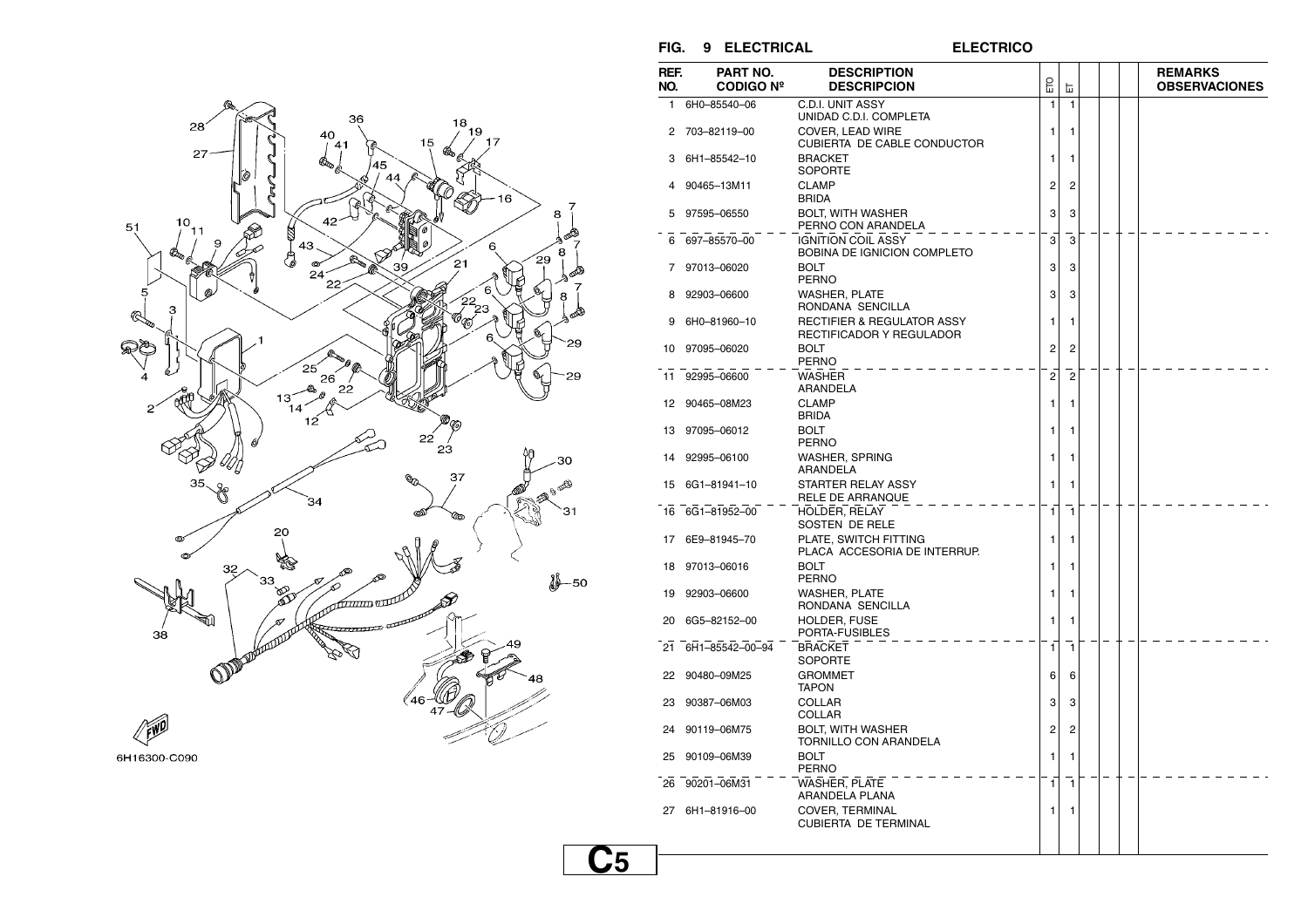

**FIG. 9 ELECTRICAL ELECTRICO**

**ELECTRICO** 

| REF.<br>NO. | PART NO.<br><b>CODIGO Nº</b> | <b>DESCRIPTION</b><br><b>DESCRIPCION</b>               | ETO            | こ              |  | <b>REMARKS</b><br><b>OBSERVACIONES</b> |
|-------------|------------------------------|--------------------------------------------------------|----------------|----------------|--|----------------------------------------|
| 28          | 90159-06M11                  | <b>SCREW. WITH WASHER</b><br>TORNILLO CON VALONA       | $\overline{2}$ | $\overline{2}$ |  |                                        |
| 29          | 6E3-82370-21                 | <b>PLUG CAP ASSY</b><br>TAPON DE BUJIA COMPLT          | 3              | 3              |  |                                        |
| 30          | 688-82560-10                 | THERMO SWITCH ASSY<br>INTER. DE TERMO                  | 1              | 1              |  |                                        |
| 31          | 688-82588-01                 | <b>PLATE</b><br><b>PLACA</b>                           | 1              | 1              |  |                                        |
| 32          | 6H0-82590-12                 | WIRE HARNESS ASSY (10P)<br>CONJUNTO DE CABLES (10P)    | 1              | 1              |  |                                        |
| 33          | 663-82151-00                 | .FUSE (12V-20A)<br><b>FUSIBLE (12V-20A)</b>            | 1              | $\mathbf{1}$   |  |                                        |
| 34          | 6H0-82105-02                 | <b>WIRE HARNESS</b><br>ARNES DE CABLES                 | 1              | 1              |  |                                        |
| 35          | 90464-23M22                  | <b>CLAMP</b><br><b>BRIDA</b>                           | 1              | 1              |  |                                        |
| 36          | 6H0-82117-00                 | WIRE, LEAD<br>CABLE CONDUCTOR                          | 1              | 1              |  |                                        |
| 37          | 697-82519-00                 | WIRE, EARTH LEAD<br>CABLE CONDUCTOR A TIERRA           | 1              | 1              |  |                                        |
| 38          | 688-82594-00                 | <b>CLAMP</b><br><b>GRAMPA</b>                          | 1              | 1              |  |                                        |
| 39          | 61A-81950-00                 | <b>RELAY ASSY</b><br>RELE COMPLETO                     | 1              | 1              |  |                                        |
| 40          | 97095-06025                  | BOLT<br><b>PERNO</b>                                   | 2              | 2              |  |                                        |
| 41          | 92995-06600                  | <b>WASHER</b><br>ARANDELA                              | 2              | 2              |  |                                        |
| 42          | 682-82119-01                 | COVER, LEAD WIRE<br>CUBIERTA DE CABLE CONDUCTOR        | $\overline{2}$ | 2              |  |                                        |
| 43          | 6H0-81949-10                 | WIRE, LEAD<br>CABLE CONDUCTOR                          | 1              | 1              |  |                                        |
| 44          | 6H0-81949-01                 | WIRE, LEAD<br>CABLE CONDUCTOR                          | 1              | 1              |  |                                        |
| 45          | 682-82119-01                 | COVER, LEAD WIRE<br><b>CUBIERTA DE CABLE CONDUCTOR</b> | 1              | 1              |  |                                        |
| 46          | 6H1-82563-10                 | TRIM & TILT SWITCH ASSY<br>INTERRUPTOR DE INCLINACION  | 1              | 1              |  |                                        |
| 47          | 6E5-82587-00                 | <b>GASKET</b><br><b>EMPAQUETADURA</b>                  | 1              | 1              |  |                                        |
| 48          | 6H1-83614-00                 | <b>BRACKET</b><br><b>SOPORTE</b>                       | 1              | 1              |  |                                        |
| 49          | 97095-06016                  | BOLT<br><b>PERNO</b>                                   | 1              | 1              |  |                                        |
| 50          | 90464-18M14                  | <b>CLAMP</b><br><b>BRIDA</b>                           | 1              | 1              |  |                                        |
| 51          | 6R5-85711-60                 | MARK, CAUTION<br><b>MARKER</b>                         | 1              | 1              |  |                                        |
|             |                              |                                                        |                |                |  |                                        |
|             |                              |                                                        |                |                |  |                                        |
|             |                              |                                                        |                |                |  |                                        |

**C6**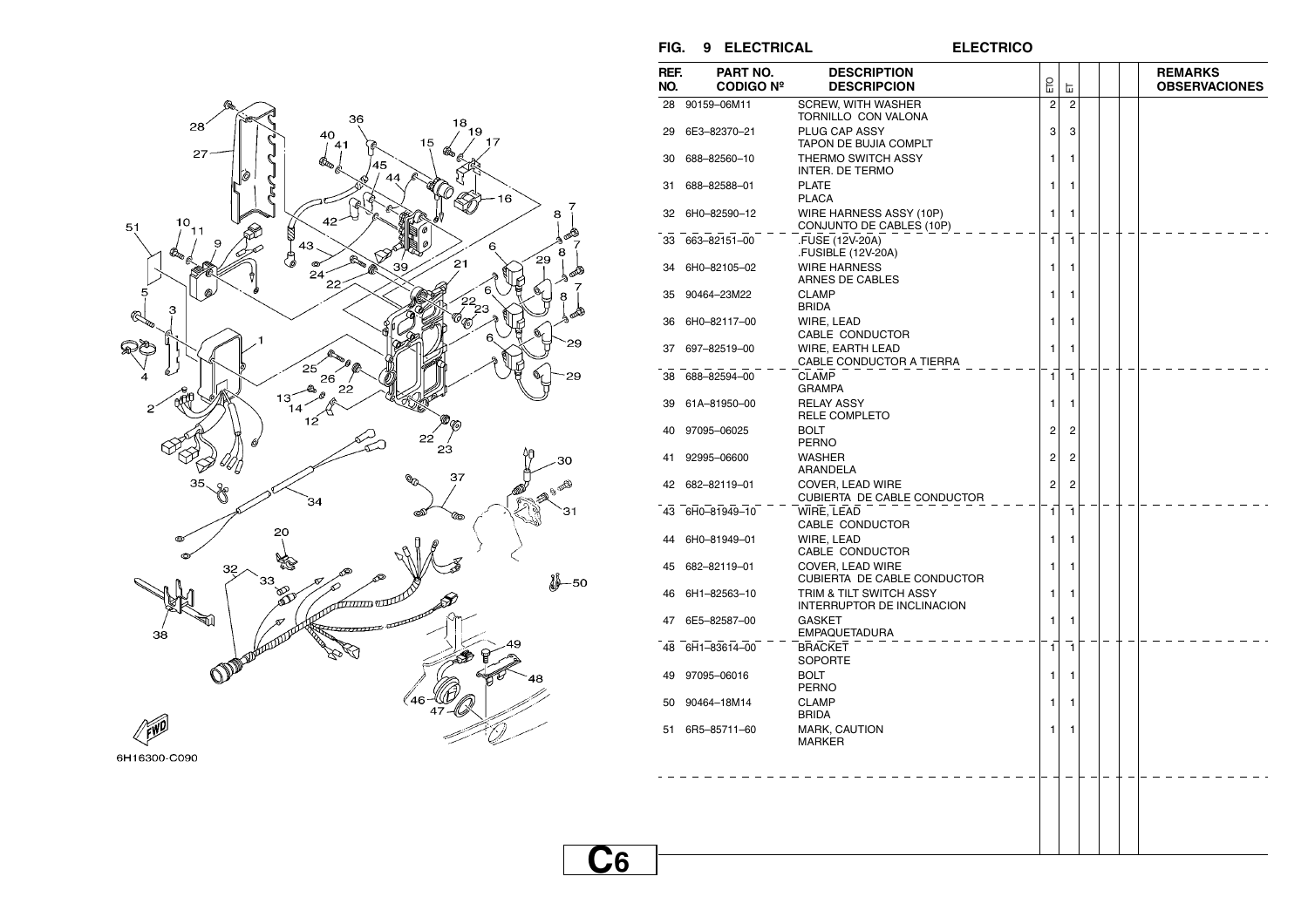

#### $FIG. 10$  **STARTING MOTOR**

**C7**

**MOTOR DE ARRANQUE** 

| REF.<br>NO. | PART NO.<br><b>CODIGO Nº</b> | <b>DESCRIPTION</b><br><b>DESCRIPCION</b>                  | ETO          | 듮            |  | <b>REMARKS</b><br><b>OBSERVACIONES</b> |
|-------------|------------------------------|-----------------------------------------------------------|--------------|--------------|--|----------------------------------------|
| 1           | 688-81800-12                 | STARTING MOTOR ASSY<br>MOTOR DE ARRANQUE COMPLETO         | 1            | 1            |  |                                        |
| 2           | 676-81850-11                 | .ARMATURE ASSY<br>INDUCIDO COMPLETO                       | 1            | 1            |  |                                        |
| 3           | 676-81809-10                 | .WASHER KIT<br>JUEGO DE ARANDELA                          | 1            | 1            |  |                                        |
| 4           | 676-81857-10                 | PINION STOPPER SET<br>JUEGO TAPON PINON                   | 1            | 1            |  |                                        |
| 5           | 688-81810-11                 | <b>STATOR ASSY</b><br>ESTATOR COMPLETO                    | 1            | 1            |  |                                        |
| 6           | 663-81840-11                 | BRUSH HOLDER ASSY<br>SOSTEN DE ESCOBILLA COMPLETO         | $\mathbf{1}$ | $\mathbf{1}$ |  |                                        |
|             | 7 663-81811-11               | <b>BRUSH1</b><br>.ESCOBILLA 1                             | 2            | 2            |  |                                        |
| 8           | 663-81812-11                 | BRUSH 2<br>.ESCOBILLA 2                                   | 2            | 2            |  |                                        |
| 9           | 663-81813-10                 | .SPRING, BRUSH<br>.RESORTE DE ESCOBILLA                   | 4            | 4            |  |                                        |
| 10          | 663-81820-12                 | <b>.REAR BRACKET ASSY</b><br>CUBIERTA TRASERA COMPL.      | 1            | 1            |  |                                        |
|             | 11 663-81832-11              | PINION ASSY<br>.PINON COMPL.                              | 1            | 1            |  |                                        |
|             | 12 688-81830-11              | <b>FRONT BRACKET ASSY</b> .<br>SOPORTE DELANTERO COMPLETO | 1            | 1            |  |                                        |
| 13          | 688-81831-00                 | METAL, FRONT<br>METAL, DELANTERO                          | 1            | 1            |  |                                        |
|             | 14 663-81826-10              | .BOLT<br>.PERNO                                           | 2            | 2            |  |                                        |
|             | 15 688-81824-00              | .WASHER 2<br>ARANDELA 2.                                  | 2            | 2            |  |                                        |
|             | 16 97013-08030               | <b>BOLT</b><br><b>PERNO</b>                               | 3            | 3            |  |                                        |
| 17          | 92903-08100                  | WASHER, SPRING<br>RONDANA SENCILLA                        | 3            | 3            |  |                                        |
| 18          | 92990-08600                  | <b>WASHER, PLATE</b><br>ARANDELA PLANA                    | 2            | 2            |  |                                        |
| 19          | 6H1-15771-00                 | STAY <sub>1</sub><br>SOPORTE 1                            | 1            | 1            |  |                                        |
| 20          | 97885-04010                  | <b>SCREW, PAN HEAD</b><br>TORNILLO A MUESCA               | 3            | 3            |  |                                        |
|             | 21 92995-04600               | <b>WASHER</b><br><b>ARANDELA</b>                          | 3            | 3            |  |                                        |
|             |                              |                                                           |              |              |  |                                        |
|             |                              |                                                           |              |              |  |                                        |
|             |                              |                                                           |              |              |  |                                        |
|             |                              |                                                           |              |              |  |                                        |
|             |                              |                                                           |              |              |  |                                        |
|             |                              |                                                           |              |              |  |                                        |
|             |                              |                                                           |              |              |  |                                        |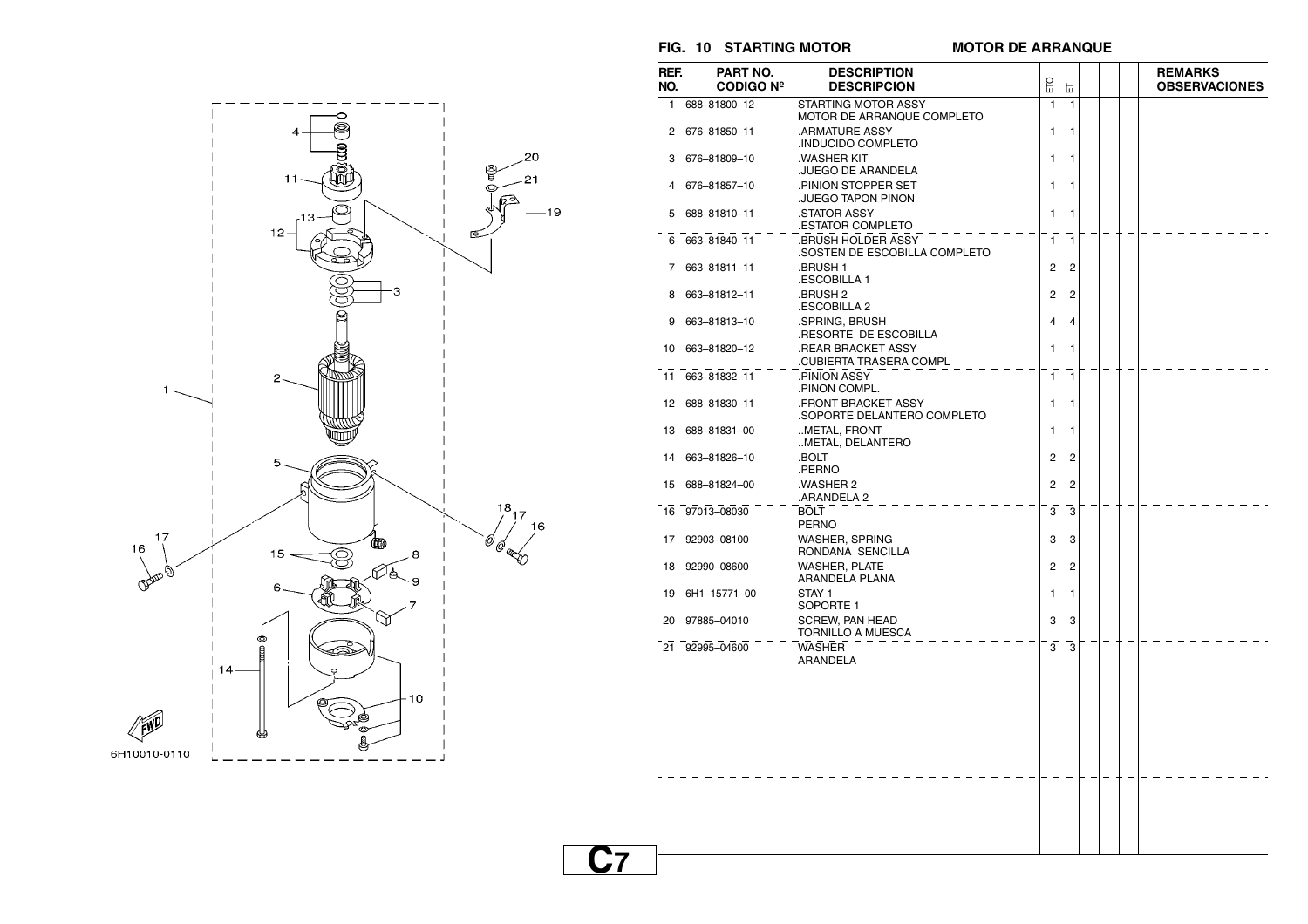

FWD 6H12200-2110

#### $FIG. 11$  **BOTTOM COWLING**

**D1**

**CUBIERTA INFERIOR** 

| REF.<br>NO. | PART NO.<br><b>CODIGO Nº</b> | <b>DESCRIPTION</b><br><b>DESCRIPCION</b>               | ETO            | 됴              | <b>REMARKS</b><br><b>OBSERVACIONES</b> |
|-------------|------------------------------|--------------------------------------------------------|----------------|----------------|----------------------------------------|
| 1           | 6H1-42711-01-4D              | COWLING, BOTTOM<br><b>CUBIERTA INFERIOR</b>            | 1              | $\mathbf{1}$   |                                        |
|             | 2 6H3-44391-01               | NIPPLE, HOSE<br>NIPLE MANGUERA                         | 1              | 1              |                                        |
| 3           | 688-42815-01-4D              | LEVER, CLAMP<br>PALANCA ABRAZADERA                     | 1              | 1              |                                        |
| 4           | 688-42817-01-4D              | LEVER, CLAMP<br>PALANCA ABRAZADERA                     | 1              | 1              |                                        |
| 5           | 90386-13M38                  | <b>BUSH</b><br><b>BUJE</b>                             | 4              | 4              |                                        |
| 6           | 90206-13019                  | WASHER, WAVE<br>ARANDELA ONDULADA                      | $\overline{2}$ | $\overline{2}$ |                                        |
| 7           | 688-42816-00                 | LEVER, CLAMP<br>PALANCA ABRAZADERA                     | 2              | 2              |                                        |
| 8           | 90119-06M09                  | <b>BOLT, WITH WASHER</b><br>TORNILLO CON ARANDELA      | 2              | 2              |                                        |
| 9           | 688-42716-02                 | RUBBER, SEAL 1<br>SELLO DE GOMA 1                      | 1              | 1              |                                        |
|             | 10 663-42724-00              | <b>GROMMET</b><br>TAPON                                | 1              | 1              |                                        |
| 11          | 688-42725-10                 | <b>GROMMET</b><br><b>TAPON</b>                         | 1              |                | <b>FOR CAR</b><br><b>FOR CAR</b>       |
|             | 688-42725-20                 | <b>GROMMET</b><br><b>TAPON</b>                         | 1              | 1              | <b>FOR BRA</b><br><b>FOR BRA</b>       |
|             | 12 688-42738-01-94           | PLATE, FITTING<br>PLACA DE AJUSTE                      | 1              | 1              |                                        |
|             | 13 97095-06016               | <b>BOLT</b><br><b>PERNO</b>                            | 2              | 2              |                                        |
| 14          | 92995-06600                  | <b>WASHER</b><br>ARANDELA                              | 2              | 2              |                                        |
| 15          | 90480-09M12                  | <b>GROMMET</b><br><b>TAPON</b>                         | 4              | $\overline{4}$ |                                        |
| 16          | 90387-06M69                  | COLLAR<br>COLLAR                                       | 4              | 4              |                                        |
| 17          | 90201-06416                  | WASHER, PLATE<br>ARANDELA PLANA                        | 1              | 1              |                                        |
| 18          | 97095-06030                  | BOLT<br><b>PERNO</b>                                   | 1              | 1              |                                        |
| 19          | 90119-06M61                  | <b>BOLT, WITH WASHER</b><br>TORNILLO CON ARANDELA      | 3              | 3              |                                        |
|             | 20 90157-06M01               | <b>SCREW, PAN HEAD</b><br>TORNILLO CABEZA CONICA PLANA | 1              | 1              |                                        |
| 21          | 90464-15M08                  | <b>CLAMP</b><br><b>BRIDA</b>                           | 1              | 1              |                                        |
| 22          | 688-42726-10                 | <b>GROMMET</b><br><b>TAPON</b>                         | 1              | 1              |                                        |
| 23          | 6G1-42748-00                 | <b>GROMMET</b><br>TAPON                                | 1              | 1              |                                        |
| 24          | 688-42741-01-4D              | <b>APRON</b><br>MANDIL                                 | 1              | 1              |                                        |
| 25          | 688-42771-01-4D              | <b>APRON</b><br>MANDIL                                 | 1              | 1              |                                        |
| 26          | 97095-06020                  | <b>BOLT</b><br><b>PERNO</b>                            | 2              | 2              |                                        |
|             |                              |                                                        |                |                |                                        |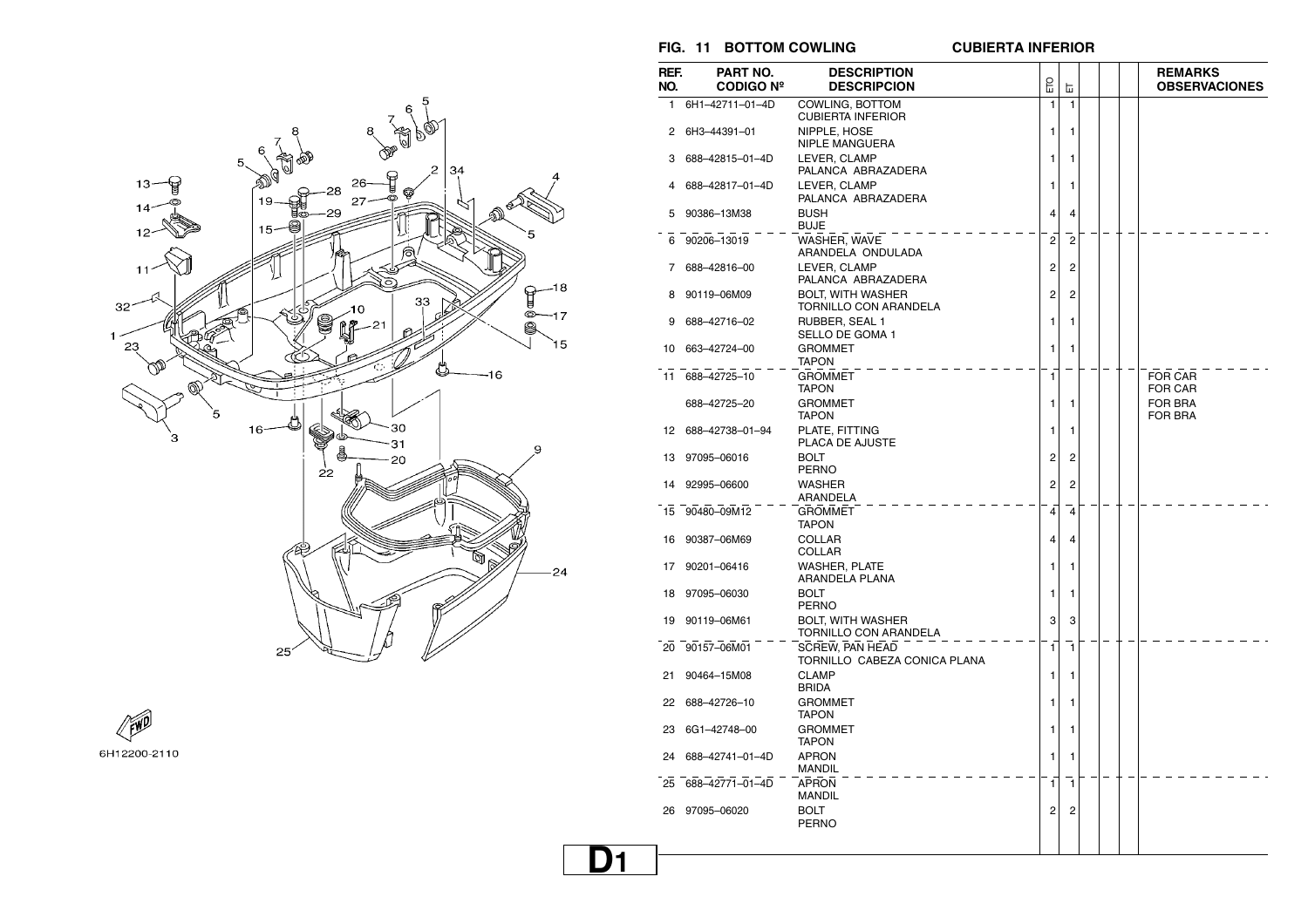

| REF. | PART NO.         | <b>DESCRIPTION</b>                                |                |                |  | <b>REMARKS</b>                   |
|------|------------------|---------------------------------------------------|----------------|----------------|--|----------------------------------|
| NO.  | <b>CODIGO Nº</b> | <b>DESCRIPCION</b>                                | ETO            | こ              |  | <b>OBSERVACIONES</b>             |
|      | 27 92995-06100   | WASHER, SPRING<br>ARANDELA                        | $\overline{2}$ | $\overline{2}$ |  |                                  |
|      | 28 97095-06030   | <b>BOLT</b><br><b>PERNO</b>                       | $\overline{2}$ | $\overline{c}$ |  |                                  |
|      | 29 92995-06100   | WASHER, SPRING<br>ARANDELA                        | $\overline{2}$ | $\overline{c}$ |  |                                  |
|      | 30 6E5-24367-01  | CLAMP, FUEL PIPE 2<br>GRAMPA DE TUBO DE COMBUST.2 | 1              | 1              |  |                                  |
|      | 31 92990-06600   | <b>WASHER, PLATE</b><br>ARANDELA PLANA            | 1              | $\mathbf{1}$   |  |                                  |
|      | 32 6A1-28176-00  | LABEL, CAUTION<br>ETIQUETA DE PRECAUCION          | 1              |                |  | FOR CAR<br><b>FOR CAR</b>        |
|      | 33 6E3-8257H-00  | PLATE, MARK<br>PLACA DE MARCA                     | 1              |                |  | FOR CAR<br>FOR CAR               |
|      | 34 6G5-42791-00  | MARK <sub>1</sub><br>MARCA 1                      | 1              | $\mathbf{1}$   |  | FOR BRA<br>FOR BRA               |
|      | 6G5-42791-10     | MARK 1<br><b>MARCA1</b>                           | 1              |                |  | <b>FOR CAR</b><br><b>FOR CAR</b> |
|      |                  |                                                   |                |                |  |                                  |
|      |                  |                                                   |                |                |  |                                  |
|      |                  |                                                   |                |                |  |                                  |
|      |                  |                                                   |                |                |  |                                  |
|      |                  |                                                   |                |                |  |                                  |
|      |                  |                                                   |                |                |  |                                  |
|      |                  |                                                   |                |                |  |                                  |
|      |                  |                                                   |                |                |  |                                  |
|      |                  |                                                   |                |                |  |                                  |
|      |                  |                                                   |                |                |  |                                  |
|      |                  |                                                   |                |                |  |                                  |
|      |                  |                                                   |                |                |  |                                  |
|      |                  |                                                   |                |                |  |                                  |
|      |                  |                                                   |                |                |  |                                  |
|      |                  |                                                   |                |                |  |                                  |
|      |                  |                                                   |                |                |  |                                  |
|      |                  |                                                   |                |                |  |                                  |

**CUBIERTA INFERIOR** 

┬ ┬ ┱

**FIG. 11 BOTTOM COWLING** 

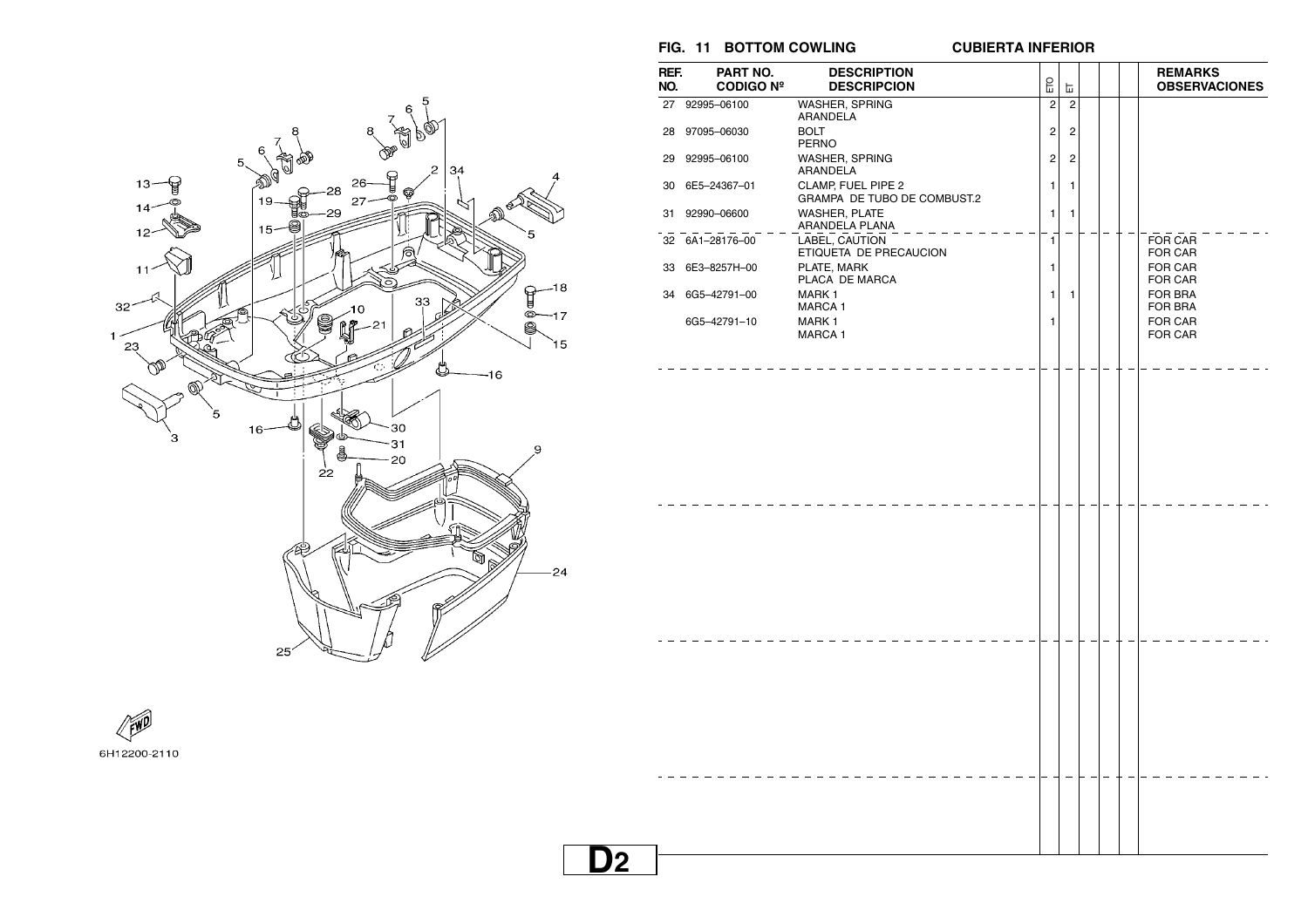

**D3**

**CONTROL** 



| REF.<br>NO. | PART NO.<br><b>CODIGO Nº</b> | <b>DESCRIPTION</b><br><b>DESCRIPCION</b>                    | ETO            | 풉              |  | <b>REMARKS</b><br><b>OBSERVACIONES</b> |
|-------------|------------------------------|-------------------------------------------------------------|----------------|----------------|--|----------------------------------------|
| 1           | 663-48531-00                 | <b>BRACKET, REMOTE CONTROL</b><br>SOPORTE DE CONTROL REMOTO | $\mathbf{1}$   | 1              |  |                                        |
| 2           | 663-48538-00                 | <b>CLAMP, CABLE 1</b><br><b>GRAMPA DE CABLE</b>             | 1              | 1              |  |                                        |
| 3           | 91690-30012                  | PIN. SPRING<br>PASADOR DE RESORTE                           | 1              | 1              |  |                                        |
| Δ           | 97095-08016                  | <b>BOLT</b><br><b>PERNO</b>                                 | 1              | 1              |  |                                        |
| 5           | 92995-08100                  | WASHER<br>ARANDELA                                          | 1              | 1              |  |                                        |
| 6           | 663-48344-00                 | CABLE END, REMOTE CONTROL<br><b>BASE CONTROL</b>            | $\overline{c}$ | $\overline{2}$ |  |                                        |
| 7           | 688-41632-01-94              | LEVER, MAGNETO CONTROL<br>PALANCA DE CONTROL DE MAGNETO     | 1              | 1              |  |                                        |
| 8           | 662-41214-01                 | <b>JOINT 1</b><br>.CONECTOR                                 | 1              | 1              |  |                                        |
| 9           | 90468-18008                  | CLIP<br>PRESILLA                                            | 1              | 1              |  |                                        |
| 10          | 97095-08045                  | <b>BOLT</b><br><b>PERNO</b>                                 | 1              | 1              |  |                                        |
| 11          | 90201-08M23                  | <b>WASHER, PLATE</b><br>ARANDELA PLANA                      | 1              | $\mathbf{1}$   |  |                                        |
| 12          | 90386-12089                  | <b>BUSH</b><br><b>BUJE</b>                                  | 1              | 1              |  |                                        |
| 13          | 90387-08M16                  | COLLAR<br>COLLAR                                            | 1              | 1              |  |                                        |
| 14          | 90386-22M13                  | BUSH<br><b>BUJE</b>                                         | 1              | 1              |  |                                        |
| 15          | 90202-12092                  | WASHER, PLATE<br>ARANDELA DE PLANA                          | 1              | 1              |  |                                        |
| 16          | 90201-08M13                  | <b>WASHER, PLATE</b><br>ARANDELA PLANA                      | 1              | 1              |  |                                        |
| 17          | 90508-29M05                  | <b>SPRING, TORSION</b><br>RESORTE DE TORSION                | 1              | 1              |  |                                        |
| 18          | 688-41631-01-94              | LEVER, MAGNETO CONTROL<br>PALANCA DE CONTROL DE MAGNETO     | 1              | 1              |  |                                        |
| 19          | 6F5-41237-00                 | JOINT, LINK<br><b>CONECTOR</b>                              | 1              | 1              |  |                                        |
| 20          | 90157-06013                  | <b>SCREW, PAN HEAD</b><br>TORNILLO CABEZA CONICA PLANA      | 1              | 1              |  |                                        |
| 21          | 688-44194-00                 | CAP<br><b>TAPA</b>                                          | 1              | 1              |  |                                        |
| 22          | 95303-06600                  | NUT<br>TUERCA                                               | 1              | 1              |  |                                        |
| 23          | 90501-16M12                  | SPRING, COMPRESSION<br>RESORTE DE COMPRESION                | 1              | 1              |  |                                        |
| 24          | 6H1-41636-00                 | ROD, MAGNETO CONTROL<br>VARILLA DE CONTROL MAGNETO          | 1              | 1              |  |                                        |
| 25          | 95380-05600                  | NUT<br>TUERCA                                               | 1              | 1              |  |                                        |
| 26          | 662-41237-01                 | <b>JOINT, LINK</b><br>CONECTOR                              | 1              | 1              |  |                                        |
| 27          | 688-41211-01                 | LINK, ACCEL.<br>ESLABON, ACELERADOR                         | 1              | 1              |  |                                        |
|             |                              |                                                             |                |                |  |                                        |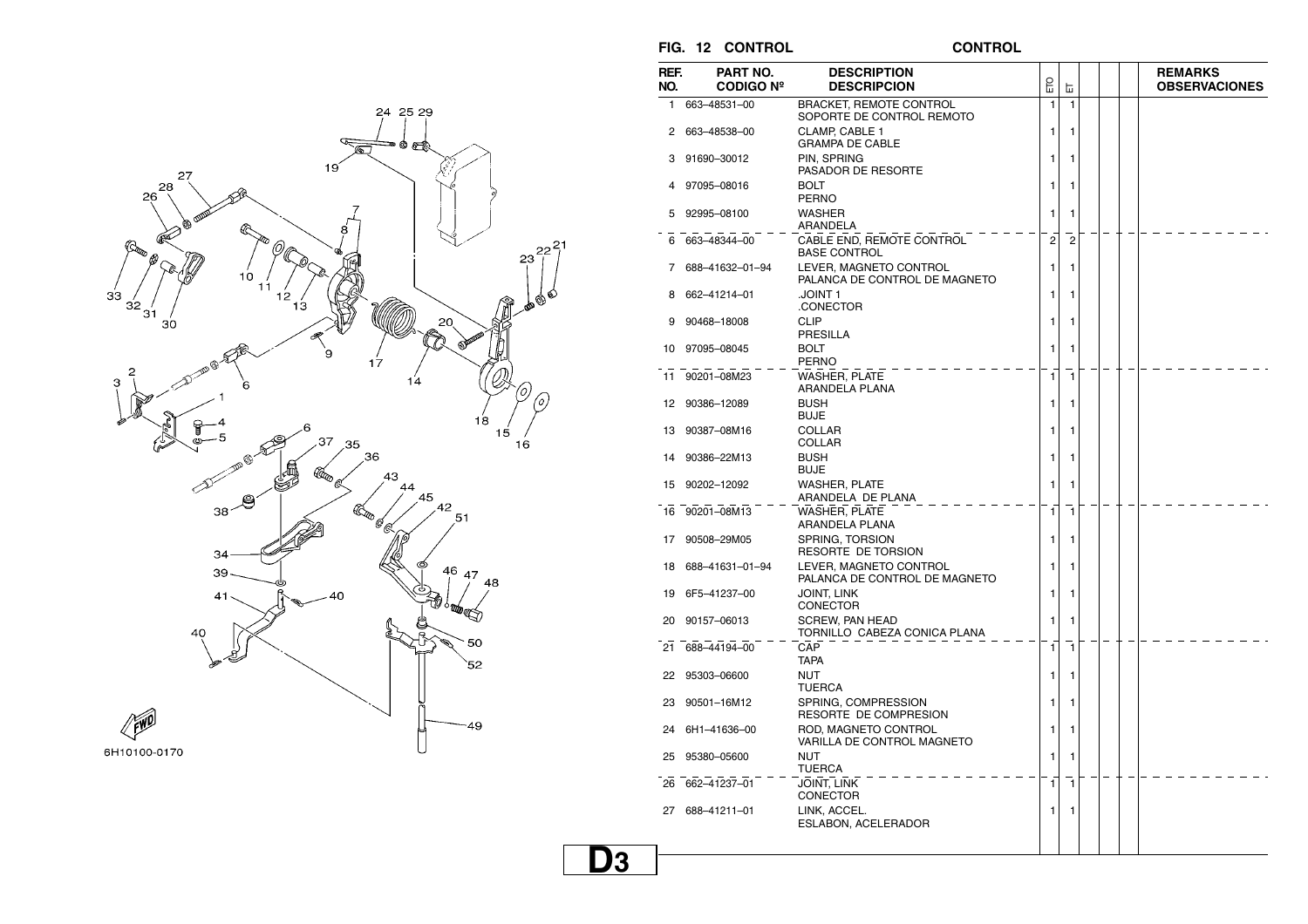

**CONTROL** 



| REF.<br>NO. | PART NO.<br><b>CODIGO Nº</b> | <b>DESCRIPTION</b><br><b>DESCRIPCION</b>                   | ETO                     | こ                       |  | <b>REMARKS</b><br><b>OBSERVACIONES</b> |
|-------------|------------------------------|------------------------------------------------------------|-------------------------|-------------------------|--|----------------------------------------|
|             | 28 95380-05600               | <b>NUT</b>                                                 | 1                       | 1                       |  |                                        |
|             | 29 682-41237-00              | <b>TUERCA</b><br><b>JOINT, LINK</b><br><b>CONECTOR</b>     | 1                       | 1                       |  |                                        |
|             | 30 6H1-41213-00              | CAM, ACCEL.<br>LEVA ACELERADOR                             | 1                       | 1                       |  |                                        |
|             | 31 90387-06M17               | COLLAR<br>COLLAR                                           | 1                       | 1                       |  |                                        |
|             | 32 90206-10M04               | WASHER, WAVE<br>ARANDELA ONDULADA                          | 1                       | 1                       |  |                                        |
|             | 33 90119-06M24               | <b>BOLT, WITH WASHER</b><br><b>TORNILLO CON ARANDELA</b>   | 1                       | $\mathbf{1}$            |  |                                        |
|             | 34 688-44117-00-94           | <b>BRACKET</b><br>SOPORTE                                  | 1                       | 1                       |  |                                        |
|             | 35 97013-06020               | <b>BOLT</b><br><b>PERNO</b>                                | 2                       | 2                       |  |                                        |
|             | 36 92903-06600               | <b>WASHER, PLATE</b><br>RONDANA SENCILLA                   | 2                       | 2                       |  |                                        |
|             | 37 688-44124-00              | LINK, SHIFT ROD<br><b>ESLABON</b>                          | $\mathbf{1}$            | 1                       |  |                                        |
|             | 38 688-44122-00              | BUSHING, SHIFT ROD LEVER<br>BUJE PALANCA VARILLA DE CAMBIO | 1                       | $\mathbf{1}$            |  |                                        |
|             | 39 90202-07M07               | <b>WASHER, PLATE</b><br>ARANDELA DE PLANA                  | 1                       | 1                       |  |                                        |
|             | 40 90468-18008               | <b>CLIP</b><br>PRESILLA                                    | 3                       | 3                       |  |                                        |
|             | 41 6H1-44121-00              | LEVER, SHIFT ROD<br>PALANCA VARILLA CAMBIOS                | 1                       | 1                       |  |                                        |
|             | 42 688-44118-00-94           | <b>BRACKET</b><br><b>SOPORTE</b>                           | 1                       | $\mathbf{1}$            |  |                                        |
|             | 43 97013-08030               | <b>BOLT</b><br><b>PERNO</b>                                | 2                       | $\overline{2}$          |  |                                        |
|             | 44 92903-08100               | WASHER, SPRING<br>RONDANA SENCILLA                         | 2                       | $\overline{\mathbf{c}}$ |  |                                        |
|             | 45 92903-08600               | <b>WASHER, PLATE</b><br>RONDANA SENCILLA                   | $\overline{\mathbf{c}}$ | $\overline{c}$          |  |                                        |
|             | 46 93501-04M02               | <b>BALL</b><br><b>BOLA</b>                                 | 1                       | 1                       |  |                                        |
|             | 47 90501-12082               | SPRING, COMPRESSION<br>RESORTE DE COMPRESION               | 1                       | 1                       |  |                                        |
|             | 48 648-42715-00              | <b>BUSHING</b><br><b>BUJE</b>                              | $\mathbf{1}$            | $\mathbf{1}$            |  |                                        |
|             | 49 6H1-44120-12              | HANDLE GEAR SHIFT ASSY<br>MANIJA DE CAMBIO COMPL           | 1                       | 1                       |  | L<br>L                                 |
|             | 50 90386-07M58               | <b>BUSH</b><br><b>BUJE</b>                                 | 1                       | 1                       |  |                                        |
|             | 51 92990-08200               | WASHER, PLAIN<br>ARANDELA PLANA                            | 1                       | 1                       |  |                                        |
|             | 52 90468-18008               | <b>CLIP</b><br>PRESILLA                                    | 1                       | 1                       |  |                                        |
|             |                              |                                                            |                         |                         |  |                                        |
|             |                              |                                                            |                         |                         |  |                                        |
|             |                              |                                                            |                         |                         |  |                                        |
| D4          |                              |                                                            |                         |                         |  |                                        |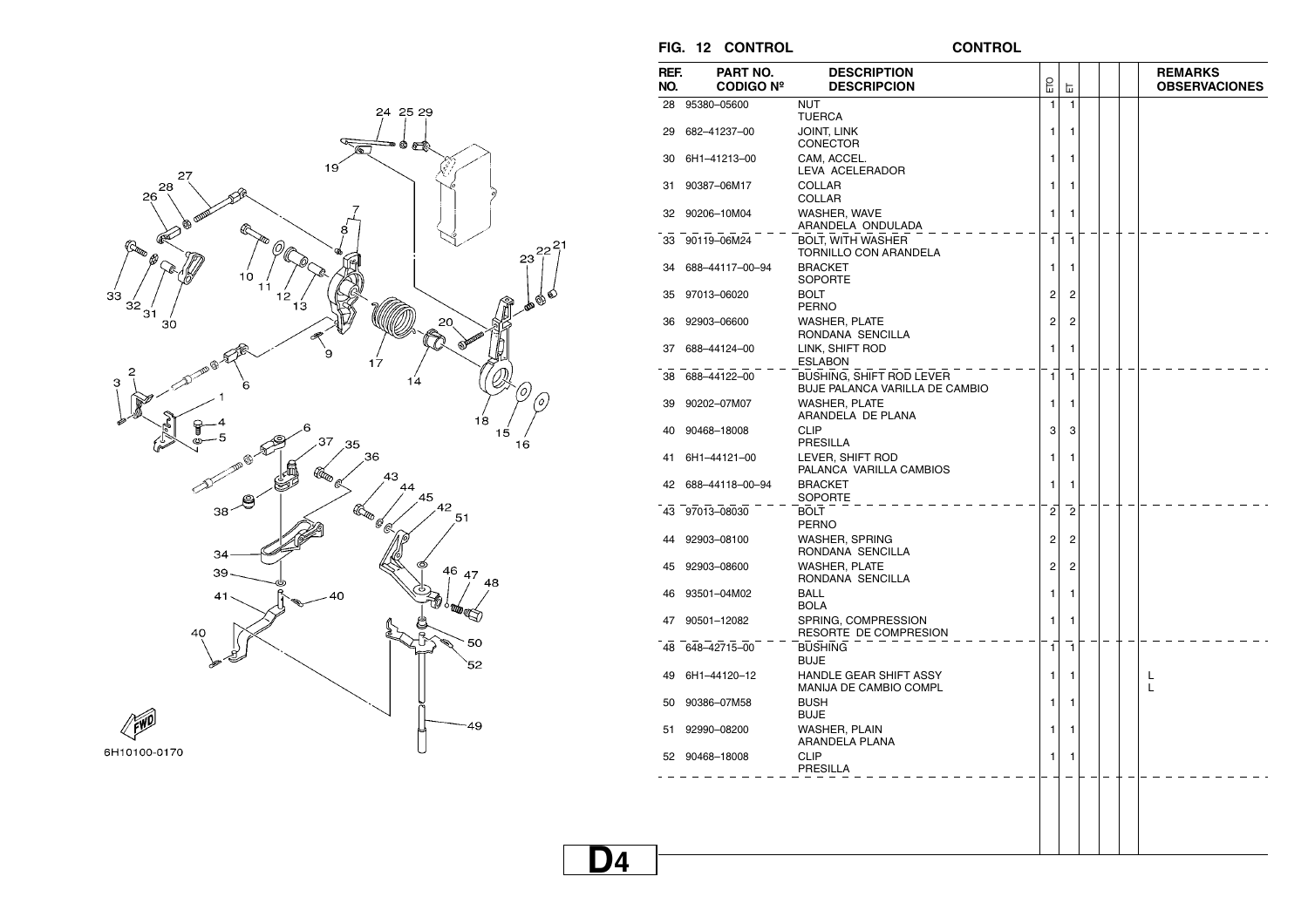



 $FIG. 13$  **BRACKET 1** 

**SOPORTE 1** 

| REF.<br>NO. | PART NO.<br><b>CODIGO Nº</b> | <b>DESCRIPTION</b><br><b>DESCRIPCION</b>                     | ELO            | こ | <b>REMARKS</b> | <b>OBSERVACIONES</b> |
|-------------|------------------------------|--------------------------------------------------------------|----------------|---|----------------|----------------------|
| 1           | 6H1-43111-01-4D              | <b>BRACKET, CLAMP</b><br>SOPORTE DE LA ABRAZADERA            | 1              | 1 |                |                      |
| 2           | 6H1-45251-03                 | <b>ANODE</b><br><b>CATODE</b>                                | 1              | 1 |                |                      |
| З           | 6H1-44526-00                 | <b>PLATE</b><br>PLACA 1                                      | 1              | 1 |                |                      |
| 4           | 90119-06M29                  | BOLT, WITH WASHER<br>TORNILLO CON ARANDELA                   | 2              | 2 |                |                      |
| 5           | 97095-06016                  | <b>BOLT</b><br><b>PERNO</b>                                  | 2              | 2 |                |                      |
| 6           | 92995-06100                  | WASHER, SPRING<br>ARANDELA                                   | $\overline{2}$ | 2 |                |                      |
|             | 7 92995-06600                | <b>WASHER</b><br>ARANDELA                                    | 2              | 2 |                |                      |
| 8           | 6H1-82148-00                 | WIRE, LEAD 4<br>CABLE CONDUCTOR 4                            | 1              | 1 |                |                      |
| 9           | 97095-06010                  | BOLT<br><b>PERNO</b>                                         | 1              | 1 |                |                      |
| 10          | 92995-06600                  | <b>WASHER</b><br>ARANDELA                                    | 1              | 1 |                |                      |
| 11          | 6H1-43112-00-4D              | <b>BRACKET, CLAMP</b><br>SOPORTE DE LA ABRAZADERA            | 1              | 1 |                |                      |
|             | 12 6E5-82148-00              | WIRE, LEAD 4<br>CABLE CONDUCTOR 4                            | 1              | 1 |                |                      |
| 13          | 97880-06012                  | <b>SCREW, PAN HEAD</b><br>TORNILLO DE CABEZA CON PLANA       | 1              | 1 |                |                      |
|             | 14 97095-10045               | <b>BOLT</b><br><b>PERNO</b>                                  | 6              | 6 |                |                      |
| 15          | 92995-10100                  | <b>WASHER</b><br>ARANDELA                                    | 6              | 6 |                |                      |
|             | 16 6H1-43311-02-4D           | <b>BRACKET, SWIVEL 1</b><br>SOPORTE GIRATORIO 1              | 1              | 1 |                |                      |
| 17          | 93700-06M03                  | NIPPLE, GREASE<br><b>BOQUILLA DE ENGRASAR</b>                | 3              | 3 |                |                      |
| 18          | 663-45119-00                 | CAP, GREASE NIPPLE<br>TAPA DE GRASERA                        | 3              | 3 |                |                      |
| 19          | 90464-11M18                  | <b>CLAMP</b><br><b>BRIDA</b>                                 | 1              | 1 |                |                      |
| 20          | 90338-05M03                  | <b>PLUG</b><br>TAPON                                         | 1              | 1 |                |                      |
| 21          | 688-43131-03                 | <b>BOLT, CLAMP BRACKET</b><br>TORNILLO DE ABRAZADERA DEL SOP | $\mathbf{1}$   | 1 |                |                      |
|             | 22 90386-22M15               | <b>BUSH</b><br><b>BUJE</b>                                   | 2              | 2 |                |                      |
| 23          | 90201-22M67                  | <b>WASHER, PLATE</b><br>ARANDELA PLANA                       | 2              | 2 |                |                      |
| 24          | 90185–22043                  | NUT, SELF-LOCKING<br>TUERCA AUTOBLOCANTE                     | 1              | 1 |                |                      |
| 25          | 6G5-43145-01                 | CAP, CLAMP BRACKET<br><b>TAPA</b>                            | 2              | 2 |                |                      |
|             | 26 6H1-43181-01              | LEVER, TILT STOP<br>PALANCA TOPE INCLINACION                 | 1              | 1 |                |                      |
|             | 27 6H1-43185-01              | LEVER, TILT STOP<br>PALANCA TOPE INCLINACION                 | 1              | 1 |                |                      |
|             |                              |                                                              |                |   |                |                      |

**D5**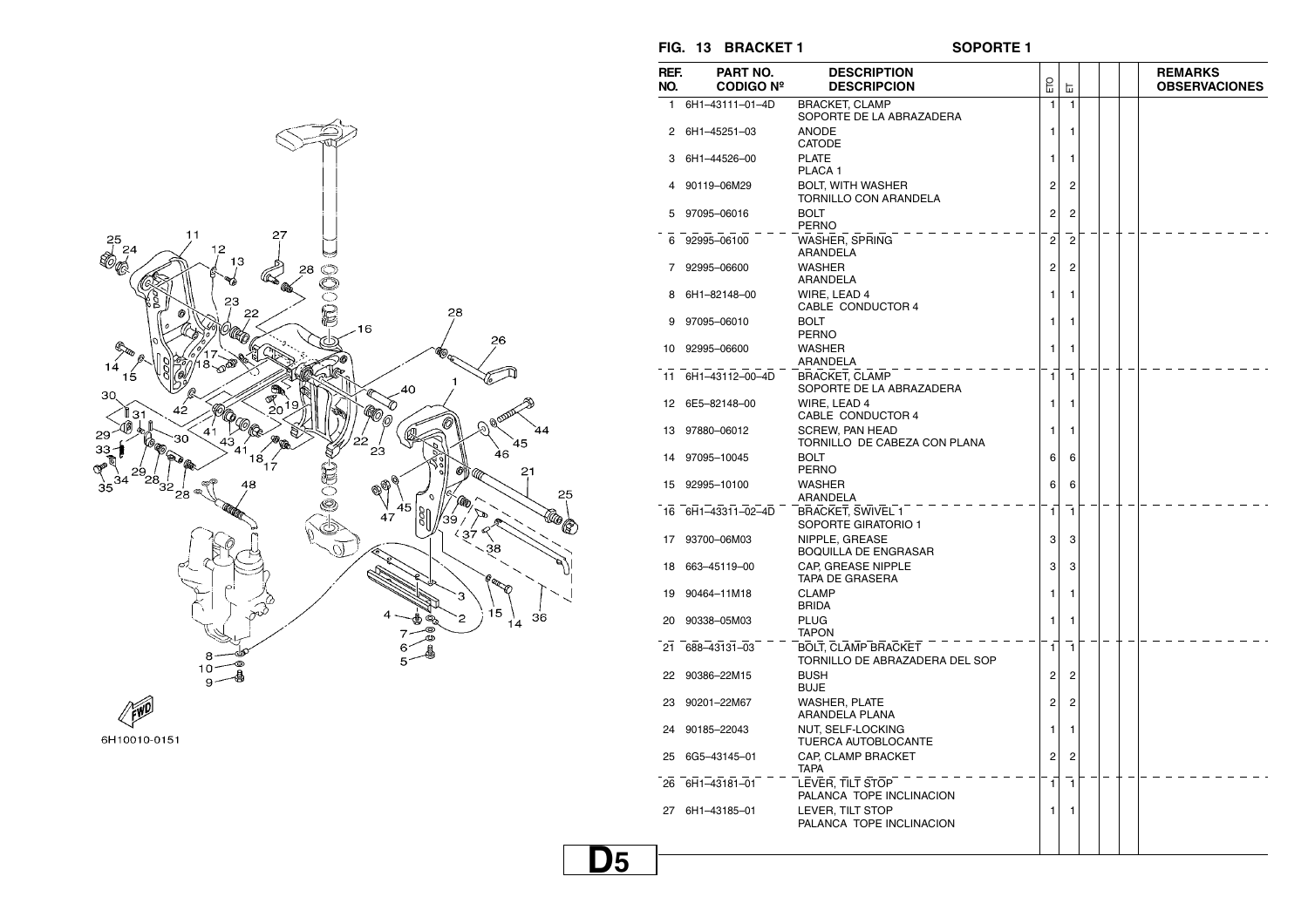

**CEWD** 6H10010-0151

 $FIG. 13$  **BRACKET 1** 

**SOPORTE 1** 

| REF.<br>NO. | PART NO.<br><b>CODIGO Nº</b> | <b>DESCRIPTION</b><br><b>DESCRIPCION</b>                 | ЕЮ             | 늡              |  | <b>REMARKS</b><br><b>OBSERVACIONES</b> |
|-------------|------------------------------|----------------------------------------------------------|----------------|----------------|--|----------------------------------------|
| 28          | 90386-10M16                  | <b>BUSH</b><br><b>BUJE</b>                               | $\overline{4}$ | $\overline{4}$ |  |                                        |
| 29          | 6G5-43148-00                 | COLLAR, DISTANCE<br><b>COLLAR</b>                        | 2              | 2              |  |                                        |
| 30          | 91690-30020                  | PIN, SPRING<br>PASADOR DE RESORTE                        | $\overline{2}$ | 2              |  |                                        |
| 31          | 90249-06M19                  | PIN<br><b>PASADOR</b>                                    | 1              | 1              |  |                                        |
|             | 32 90387-10M02               | <b>COLLAR</b><br>COLLAR                                  | 1              | 1              |  |                                        |
|             | 33 90506-14M24               | SPRING, TENSION<br>RESORTE DE TENSION                    | 1              | $\overline{1}$ |  |                                        |
| 34          | 6G5-43144-00                 | HOOK, SPRING<br><b>GANCHO</b>                            | 1              | 1              |  |                                        |
|             | 35 97095-06010               | <b>BOLT</b><br><b>PERNO</b>                              | 1              | 1              |  |                                        |
|             | 36 688-43160-01              | TILT ROD ASSY<br>VARILLA DE BASCULACION COMPL.           | 1              | 1              |  |                                        |
|             | 37 688-43165-00              | PLATE, TILT LOCK<br>PLACA DE TOPE, VARILLA SEGURI        | 1              | 1              |  |                                        |
|             | 38 91690-30012               | .PIN. SPRING<br>PASADOR DE RESORTE                       | 1              | 1              |  |                                        |
| 39          | 90502-16M02                  | SPRING, CONICAL<br>RESORTE CONICO                        | 1              | 1              |  |                                        |
|             | 40 6E5-43126-02              | PIN, UPPER SHOCK MOUNT<br>PASADOR DE AMORTIGUADOR SUPERI | 1              | 1              |  |                                        |
| 41          | 90386-18M35                  | <b>BUSH</b><br><b>BUJE</b>                               | 2              | 2              |  |                                        |
|             | 42 93410-18M02               | <b>CIRCLIP</b><br><b>SEGURO</b>                          | 1              | 1              |  |                                        |
|             | 43 90386-18M63               | <b>BUSH</b><br><b>BUJE</b>                               | $\overline{2}$ | $\overline{2}$ |  |                                        |
|             | 44 90101-12M65               | <b>BOLT</b><br><b>TORNILLO</b>                           | 4              | 4              |  |                                        |
| 45          | 92995-12200                  | <b>WASHER</b><br>ARANDELA                                | 8              | 8              |  |                                        |
| 46          | 90201-12426                  | <b>WASHER, PLATE</b><br>ARANDELA PLANA                   | 4              | 4              |  |                                        |
| 47          | 95380-12600                  | <b>NUT</b><br><b>TUERCA</b>                              | 8              | 8              |  |                                        |
|             | 48 90440-14M00               | <b>PIPE</b><br><b>TUBO</b>                               | $\mathbf{1}$   | $\mathbf{1}$   |  |                                        |
|             |                              |                                                          |                |                |  |                                        |
|             |                              |                                                          |                |                |  |                                        |
|             |                              |                                                          |                |                |  |                                        |
|             |                              |                                                          |                |                |  |                                        |
|             |                              |                                                          |                |                |  |                                        |
|             |                              |                                                          |                |                |  |                                        |
|             |                              |                                                          |                |                |  |                                        |

**D6**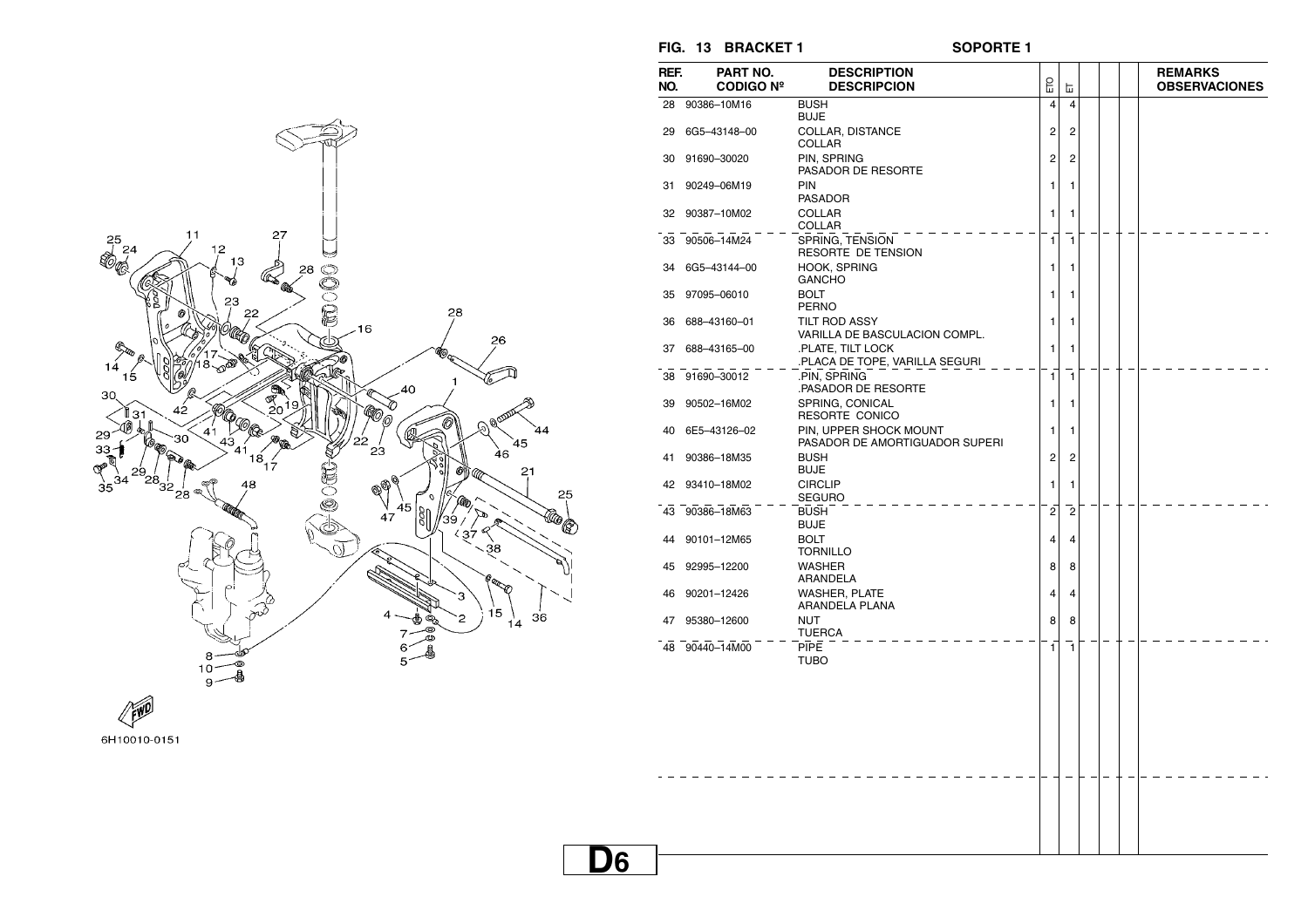

| REF. | PART NO.         | <b>DESCRIPTION</b>                                           |                |                |  | <b>REMARKS</b>       |
|------|------------------|--------------------------------------------------------------|----------------|----------------|--|----------------------|
| NO.  | <b>CODIGO Nº</b> | <b>DESCRIPCION</b>                                           | ETO            | 둡              |  | <b>OBSERVACIONES</b> |
| 1    | 6H1-83672-12     | <b>TRIM SENDER</b><br>TRANSMISOR DE INCLINADOR               | 1              | 1              |  |                      |
| 2    | 97885-06016      | <b>SCREW, PAN HEAD</b><br>TORNILLO A MUESCA                  | 2              | 2              |  |                      |
| з    | 688-42510-03-4D  | STEERING BRACKET ASSY<br>SOPORTE DIRECCION COMPL.            | 1              | 1              |  |                      |
| 4    | 90201-30M00      | <b>WASHER, PLATE</b><br>ARANDELA PLANA                       | 1              | 1              |  |                      |
| 5    | 90386-30M78      | <b>BUSH</b><br><b>BUJE</b>                                   | 1              | 1              |  |                      |
| 6    | 90386-30M77      | <b>BUSH</b><br><b>BUJE</b>                                   | 2              | $\overline{2}$ |  |                      |
| 7    | 93210-29M94      | O-RING<br>ANILLO O                                           | 2              | 2              |  |                      |
| 8    | 90386-30M60      | <b>BUSH</b><br><b>BUJE</b>                                   | 1              | 1              |  |                      |
| 9    | 663-44551-02-4D  | HOUSING, LOWER MOUNT RUBBER<br>CAJA AMORTIGUADOR INFERIOR HU | 1              | 1              |  |                      |
| 10   | 93410-28M06      | <b>CIRCLIP</b><br><b>SEGURO</b>                              | 1              | 1              |  |                      |
| 11   | 687-44555-00-94  | MOUNT DAMPER, LOWER SIDE<br>AMORTIGUADOR DE HULE LADO INFE   | 2              | $\overline{2}$ |  |                      |
| 12   | 90201-12M16      | <b>WASHER, PLATE</b><br>ARANDELA PLANA                       | 4              | 4              |  |                      |
| 13   | 90202-25M04      | <b>WASHER, PLATE</b><br>ARANDELA DE PLANA                    | 2              | 2              |  |                      |
| 14   | 90201-13M19      | <b>WASHER, PLATE</b><br>ARANDELA PLANA                       | 2              | 2              |  |                      |
| 15   | 90109-12261      | <b>BOLT</b><br><b>PERNO</b>                                  | 2              | 2              |  |                      |
| 16   | 663-44575-00     | DAMPER, LOWER MOUNT RUBBER<br>AMORTIGUADOR INFERIOR          | 2              | $\overline{2}$ |  |                      |
| 17   | 95380-12800      | <b>NUT, CROWN</b><br><b>TUERCA</b>                           | 2              | 2              |  |                      |
| 18   | 687-44552-02-94  | HOUSING, LOWER MOUNT RUBBER<br>CAJA AMORTIGUADOR INFERIOR HU | $\overline{2}$ | 2              |  |                      |
| 19   | 97075-08025      | <b>BOLT</b><br><b>PERNO</b>                                  | 4              | 4              |  |                      |
| 20   | 92995-08100      | <b>WASHER</b><br>ARANDELA                                    | 4              | 4              |  |                      |
| 21   | 90501-14M08      | SPRING, COMPRESSION<br>RESORTE DE COMPRESION                 | 4              | 4              |  |                      |
| 22   | 90179-06066      | <b>NUT</b><br><b>TUERCA</b>                                  | 2              | 2              |  |                      |
| 23   | 663-44553-01-4D  | COVER, LOWER MOUNT<br>CUBIERTA, AMORTIGUADOR INFERIOR        | 2              | $\overline{c}$ |  |                      |
| 24   | 97885-06016      | <b>SCREW, PAN HEAD</b><br>TORNILLO A MUESCA                  | 2              | 2              |  |                      |
| 25   | 688-82127-02     | WIRE, LEAD 2<br>CABLE CONDUCTOR 2                            | 1              | 1              |  |                      |
| 26   | 688-44514-00-94  | MOUNT DAMPER. UPPER SIDE<br>AMORTIGUADOR LADO SUPERIOR       | 2              | $\overline{2}$ |  |                      |
|      | 27 90101-10M49   | <b>BOLT</b><br><b>TORNILLO</b>                               | 2              | 2              |  |                      |
|      |                  |                                                              |                |                |  |                      |
|      |                  |                                                              |                |                |  |                      |

#### $FIG. 14$  **BRACKET 2**

**SOPORTE 2** 

**D7**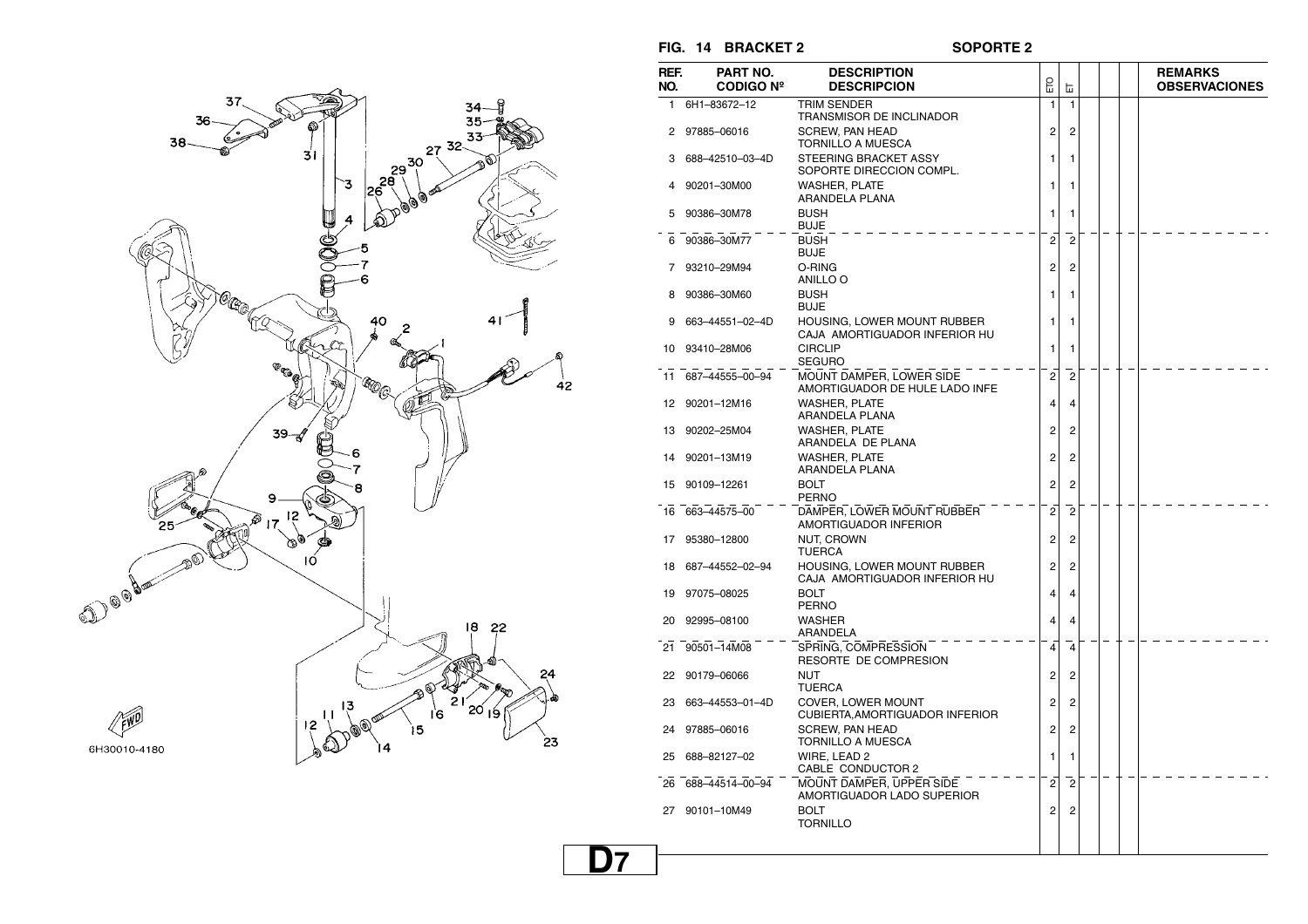

#### $FIG. 14$  **BRACKET 2**

#### **SOPORTE 2**

|    | REF.<br>NO. | PART NO.<br><b>CODIGO Nº</b> | <b>DESCRIPTION</b><br><b>DESCRIPCION</b>                 | ETO            | 툽                       | <b>REMARKS</b><br><b>OBSERVACIONES</b> |
|----|-------------|------------------------------|----------------------------------------------------------|----------------|-------------------------|----------------------------------------|
|    | 28          | 90201-20M21                  | <b>WASHER, PLATE</b><br>ARANDELA PLANA                   | $\overline{2}$ | $\overline{c}$          |                                        |
|    | 29          | 90202-20M06                  | <b>WASHER, PLATE</b><br>ARANDELA DE PLANA                | 2              | $\overline{c}$          |                                        |
|    | 30          | 90201-11M22                  | <b>WASHER, PLATE</b><br>ARANDELA PLANA                   | 2              | $\overline{c}$          |                                        |
|    | 31          | 90185-10051                  | NUT, SELF-LOCKING<br>TUERCA AUTOBLOCANTE                 | 2              | $\overline{\mathbf{c}}$ |                                        |
|    |             | 32 663-44575-00              | DAMPER, LOWER MOUNT RUBBER<br>AMORTIGUADOR INFERIOR      | 2              | $\overline{2}$          |                                        |
|    |             | 33 688-44511-00-94           | COVER, UPPER MOUNT<br>CUBIERTA AMORTIGUADOR SUPERIOR     | 1              | $\overline{1}$          |                                        |
|    | 34          | 97075-08035                  | <b>BOLT</b><br><b>PERNO</b>                              | 3              | 3                       |                                        |
|    | 35          | 92995-08100                  | <b>WASHER</b><br>ARANDELA                                | 3              | 3                       |                                        |
|    | 36          | 688-48511-11-4D              | HOOK, STEERING<br><b>GANCHO DIRECCION</b>                | 1              | 1                       | STEERING GUIDE<br>STEERING GUIDE       |
|    | 37          | 90116-10175                  | <b>BOLT, STUD</b><br><b>ESPARRAGO</b>                    | 2              | $\overline{c}$          |                                        |
| 12 |             | 38 90185-10051               | NUT, SELF-LOCKING<br>TUERCA AUTOBLOCANTE                 | $\overline{c}$ | $\overline{c}$          |                                        |
|    | 39          | 6H1-43376-00                 | <b>BOLT, THRUST RECEIVER</b><br><b>TORNILLO RECEPTOR</b> | 2              | 2                       |                                        |
|    | 40          | 90185-08057                  | NUT, SELF-LOCKING<br>TUERCA AUTOBLOCANTE                 | 2              | $\overline{\mathbf{c}}$ |                                        |
|    | 41          | 90465-11M10                  | <b>CLAMP</b><br><b>BRIDA</b>                             | 3              | 3                       |                                        |
|    |             | 42 703-82119-00              | COVER, LEAD WIRE<br>CUBIERTA DE CABLE CONDUCTOR          | 1              | $\mathbf{1}$            | AP<br>AP                               |
|    |             |                              |                                                          |                |                         |                                        |
| Ε1 |             |                              |                                                          |                |                         |                                        |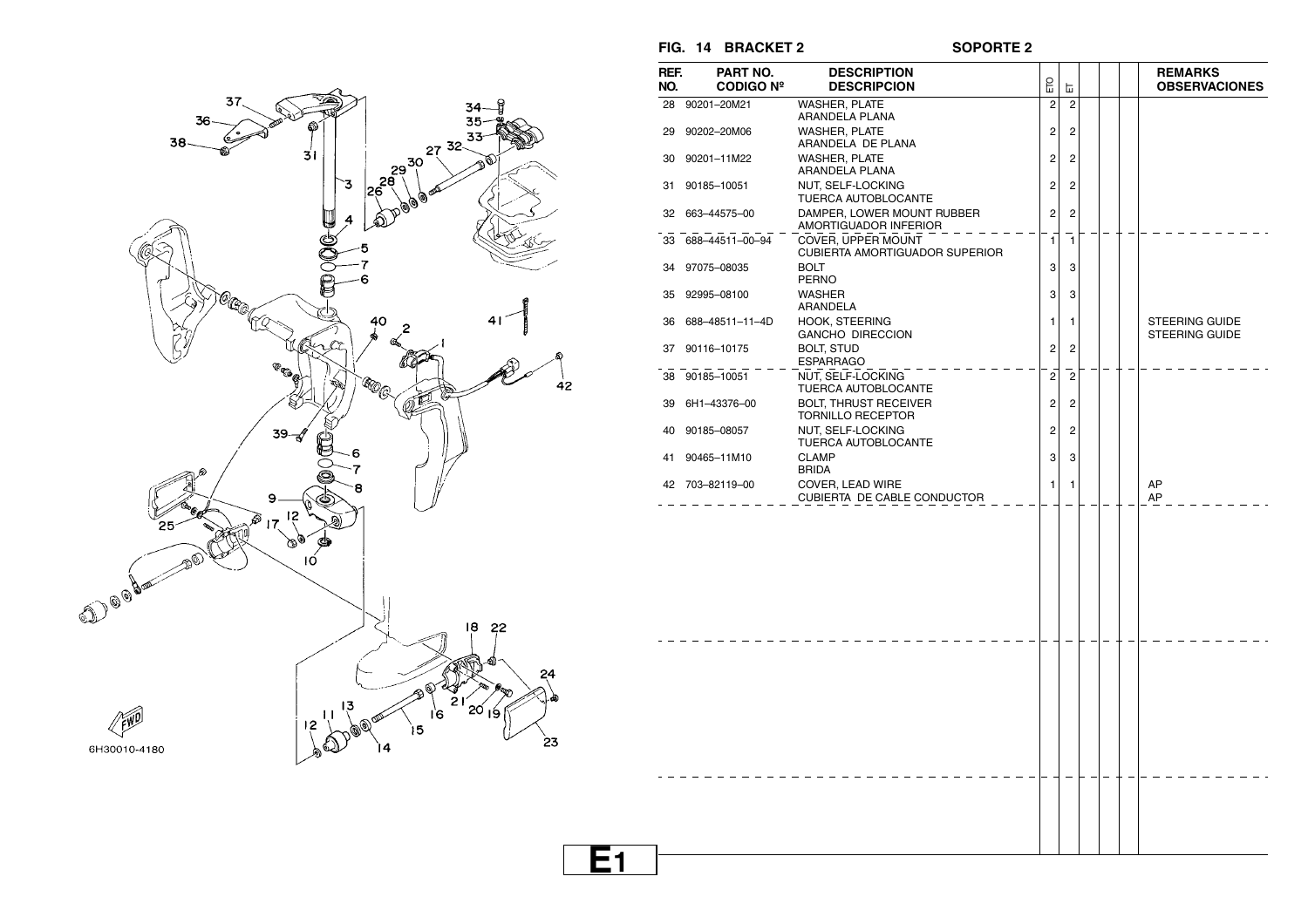

#### **FIG. 15 POWER TRIM & TILT ASSY**

**COMPONER Y PODER VARILLA** 

| REF.<br>NO. | PART NO.<br><b>CODIGO Nº</b> | <b>DESCRIPTION</b><br><b>DESCRIPCION</b>             | ETO            | こ              |  | <b>REMARKS</b><br><b>OBSERVACIONES</b> |
|-------------|------------------------------|------------------------------------------------------|----------------|----------------|--|----------------------------------------|
| 1           | 6H1-43800-17-4D              | POWER TRIM & TILT ASSY<br>ELEVADOR HIDRAULICO COMPL. | 1              | 1              |  |                                        |
|             | 2 6H1-43880-02               | MOTOR ASSY<br>MOTOR COMPL.                           | 1              | 1              |  |                                        |
| з           | 6H1-43805-10                 | ARMATURE ASSY<br>INDUCIDO COMPL.                     | 1              | 1              |  |                                        |
| 4           | 6H1-43804-10                 | STATOR ASSY<br>ESTATOR COMPL                         | 1              | 1              |  |                                        |
|             | 5 6H1-43891-10               | BRUSH 1.<br>LESCOBILLA 1                             | 1              | 1              |  |                                        |
|             | 6 6H1-43892-10               | .BRUSH 2<br>ESCOBILLA 2                              | $\mathbf{1}$   | $\mathbf{1}$   |  |                                        |
|             | 7 6H1-4380F-10               | PLATE, BRUSH HOLDER<br>PLACA                         | 1              | 1              |  |                                        |
| 8           | 6H1-4380J-10                 | HOLDER, BRUSH<br>PORTAESCOBILLA                      | 2              | 2              |  |                                        |
| 9           | 6H1-4386K-10                 | SPRING, BRUSH<br>RESORTE, ESCOBILLA                  | 2              | 2              |  |                                        |
|             | 10 97885-05016               | SCREW, PAN HEAD<br>TORNILLO A MUESCA                 | 3              | 3              |  |                                        |
| 11          | 97607-04310                  | SCREW.WITH WASHER<br>TORNILLO CAB CON PLANA C/ARA    | $\overline{2}$ | $\overline{c}$ |  |                                        |
|             | 12 6H1-43881-10              | FRAME, END<br>CUADRO EXTERMO                         | 1              | 1              |  |                                        |
|             | 13 6H1-4380H-10              | METAL<br>METAL                                       | 1              | 1              |  |                                        |
| 14          | 93102-08M43                  | OIL SEAL<br>SELLO ACEITE                             | 1              | 1              |  |                                        |
|             | 15 6H1-4380G-10              | PLATE<br>PLACA                                       | 1              | 1              |  |                                        |
|             | 16 6H1-43865-10              | O-RING<br>ANILLO EN O 5                              | $\mathbf{1}$   | 1              |  |                                        |
|             | 17 6H1-43840-11              | <b>POWER TILT ASSY</b><br>.CONJUNTO COMPONER         | 1              | 1              |  |                                        |
| 18          | 6H1-43861-10                 | O-RING<br>ANILLO EN O 1                              | 1              | 1              |  |                                        |
| 19          | 6H1-43814-11                 | PISTON, FREE<br>PISTON LIBRE                         | 1              | 1              |  |                                        |
|             | 20 6H1-43810-11              | TILT PISTON SUB ASSY<br>ELEVADOR SUB-PISTON COMPL.   | 1              | 1              |  |                                        |
| 21          | 6H1-43861-00                 | O-RING<br>ANILLO EN O 1                              | 1              | 1              |  |                                        |
|             | 22 6H1-43861-10              | O-RING<br>ANILLO EN O 1                              | 1              | 1              |  |                                        |
|             | 23 6H1-43871-10              | RING, BACK UP<br>ANILLO                              | 1              | 1              |  |                                        |
|             | 24 6H1-43812-00              | SEAL, DUST<br>SELLO DE POLVO                         | 1              | 1              |  |                                        |
|             | 25 6H1-43872-10              | RING, BACK UP<br>ANILLO                              | 1              | 1              |  |                                        |
|             | 26 93210-18397               | $$ O-RING<br>ANILLO O                                | 1              | 1              |  |                                        |
|             | 27 6H1-43813-10              | CYLINDER, TILT<br>CILINDRO INCLINACION               | 1              | 1              |  |                                        |
|             |                              |                                                      |                |                |  |                                        |

**E2**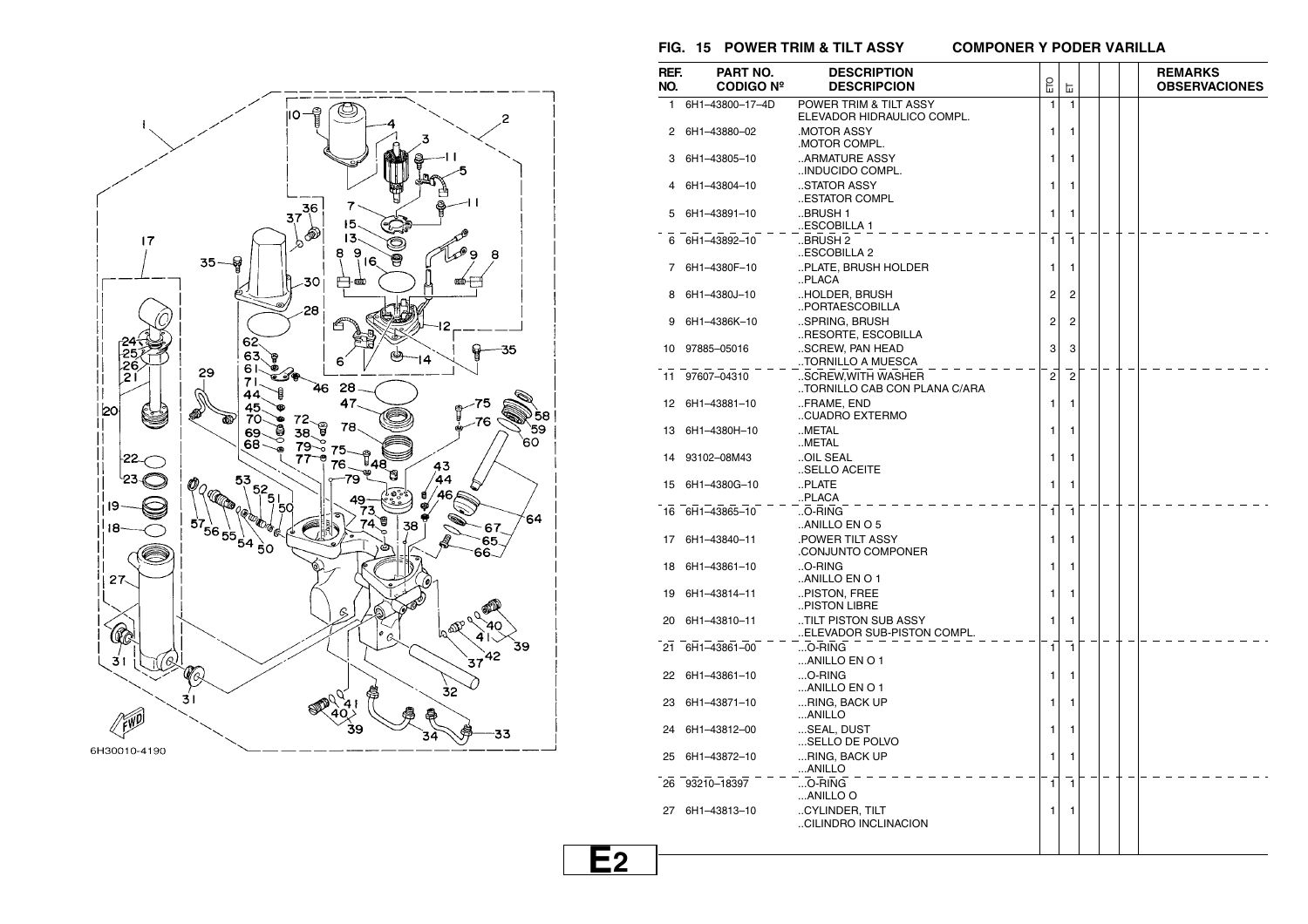

#### **FIG. 15 POWER TRIM & TILT ASSY**

**COMPONER Y PODER VARILLA** 

| REF.<br>NO. | PART NO.<br><b>CODIGO Nº</b> | <b>DESCRIPTION</b><br><b>DESCRIPCION</b>                  | ETO          | 풉            |  | <b>REMARKS</b><br><b>OBSERVACIONES</b> |
|-------------|------------------------------|-----------------------------------------------------------|--------------|--------------|--|----------------------------------------|
| 28          | 93210-64488                  | .O-RING<br>.ANILLO O                                      | 2            | 2            |  |                                        |
| 29          | 6H1-43835-10                 | PIPE.<br>TUBO <sub>3</sub>                                | 1            | 1            |  |                                        |
| 30          | 6H1-43828-10                 | BODY, RESERVOIR<br>CUERPO DEPOSITO                        | 1            | 1            |  |                                        |
| 31          | 90386-18M14                  | .BUSH<br>.BUJE                                            | 2            | 2            |  |                                        |
|             | 32 6E5-43818-00              | PIN, LOWER SHOCK MOUNT.<br>PASADOR AMORTIGUADOR INFERIOR. | 1            | 1            |  |                                        |
|             | 33 6H1-43833-10              | PIPE<br>TUBO 1.                                           | 1            | $\mathbf{1}$ |  |                                        |
|             | 34 6H1-43834-00              | PIPE<br>TUBO <sub>2</sub>                                 | 1            | 1            |  |                                        |
| 35          | 97595-06420                  | <b>BOLT, WITH WASHER</b><br>PERNO CON ARANDELA            | 6            | 6            |  |                                        |
| 36          | 6H1-43829-00                 | PLUG, RESERVOIR<br>TAPON DEPOSITO                         | 1            | 1            |  |                                        |
|             | 37 93210-09165               | .o-Ring<br>ANILLO O.                                      | 2            | 2            |  |                                        |
| 38          | 93210-064A5                  | .O-RING<br>.ANILLO O                                      | $\mathbf{1}$ | $\mathbf{1}$ |  |                                        |
| 39          | 67F-43802-00                 | VALVE SUB ASSY<br>.VALVULA PRINCIPAL COMPL.               | 2            | 2            |  |                                        |
|             | 40 6H1-43866-00              | O-RING<br>ANILLO EN O 6                                   | 1            | 1            |  |                                        |
| 41          | 6H1-43867-00                 | O-RING<br>ANILLO EN O 7                                   | 1            | 1            |  |                                        |
|             | 42 6H1-43841-11              | PISTON, SHUTTLE<br>PISTON.                                | 1            | 1            |  |                                        |
|             | 43 6H1-43856-10              | SPRING, DOWN RELIEF<br>RESORTE SEGURIDAD.                 | 1            | 1            |  |                                        |
| 44          | 6H1-43844-10                 | PIN, VALVE SUPPORT<br>PASADOR VALVULA SOPORTE             | 2            | 2            |  |                                        |
| 45          | 6H1-4384G-11                 | SEAL, RELIEF VALVE<br>.ASIENTO                            | 1            | 1            |  |                                        |
| 46          | 6H1-4384F-10                 | .SEAL, MAIN VALVE<br>.ASIENTO                             | 2            | 2            |  |                                        |
| 47          | 6H1-43817-01                 | FILTER 2.<br>FIELTRO 2.                                   | 1            | 1            |  |                                        |
| 48          | 6H1-43831-10                 | CONNECTOR, SHAFT<br>CONEXION EJE.                         | 1            | $\mathbf{1}$ |  |                                        |
| 49          | 6H1-43830-11                 | GEAR PUMP ASSY.<br>ENGRANAJE BOMBA COMPL.                 | 1            | 1            |  |                                        |
| 50          | 6H1-43847-00                 | SEAT, MANUAL VALVE<br>ASIENTO VALVULA MANUAL              | 2            | 2            |  |                                        |
| 51          | 6H1-43899-00                 | SPRING, MANUAL RELEASE<br>.PLACA                          | 1            | 1            |  |                                        |
|             | 52 6H1-4382A-10              | ADAPTOR 1<br>ADAPTADOR 1.                                 | 1            | 1            |  |                                        |
|             | 53 6H1-43854-00              | .SPRING, MANUAL RELEASE<br>RESORTE DESCOPLO MANUAL        | 1            | 1            |  |                                        |
|             | 54 93210-10M74               | .O-RING<br>.ANILLO O                                      | 1            | 1            |  |                                        |

**E3**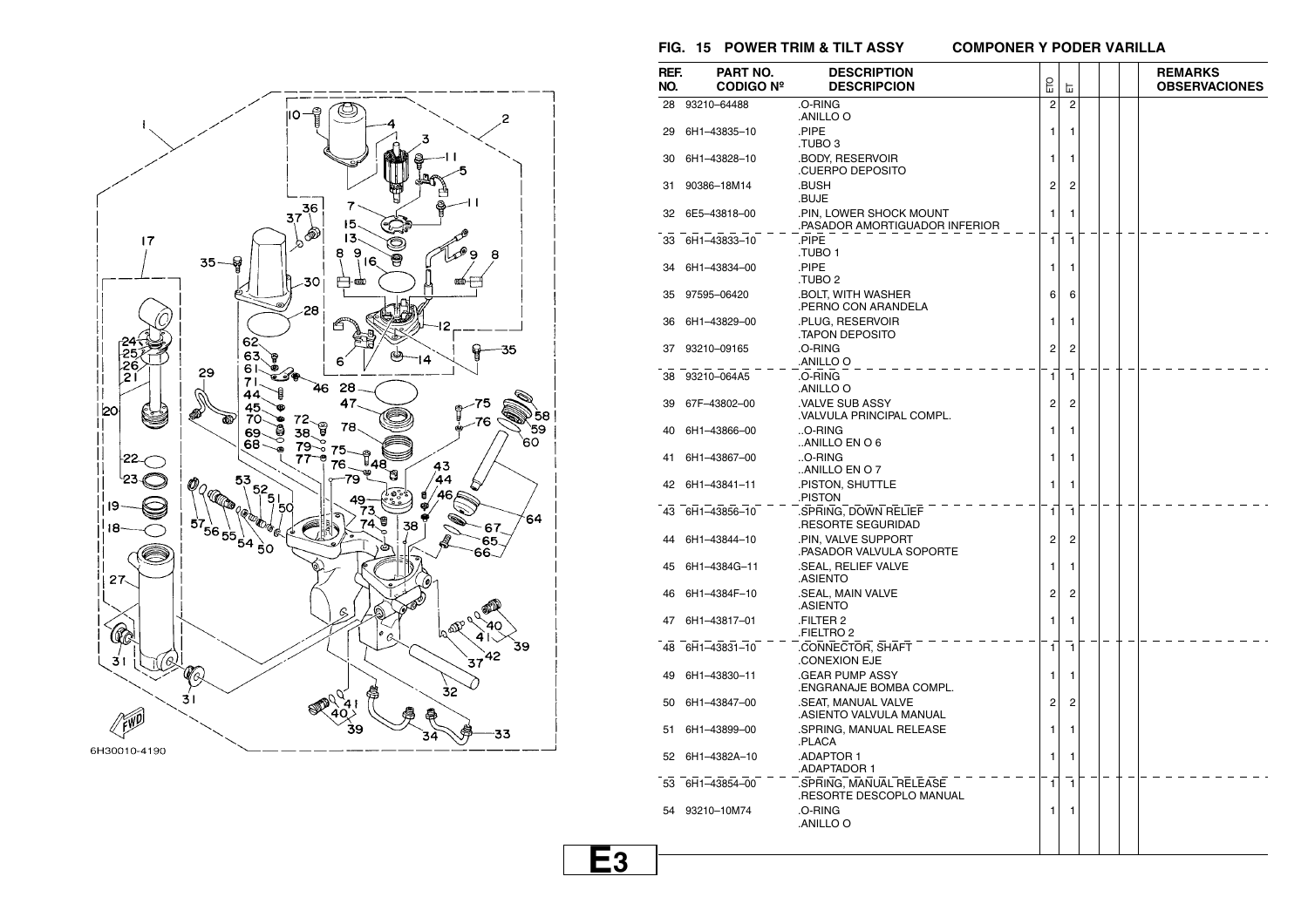

#### **FIG. 15 POWER TRIM & TILT ASSY**

**COMPONER Y PODER VARILLA** 

| REF.<br>NO. | PART NO.<br><b>CODIGO Nº</b> | <b>DESCRIPTION</b><br><b>DESCRIPCION</b>               | ETO            | こ              |  | <b>REMARKS</b><br><b>OBSERVACIONES</b> |
|-------------|------------------------------|--------------------------------------------------------|----------------|----------------|--|----------------------------------------|
| 55          | 6H1-43845-00                 | .SCREW, MANUAL RELEASE<br>.TORNILLO DESCOPLO MANUAL    | 1              | 1              |  |                                        |
|             | 56 93210-18M75               | .O-RING<br>.ANILLO O                                   | 1              | 1              |  |                                        |
| 57          | 6H1-43875-00                 | .RING, SNAP<br>.ANILLO                                 | 1              | 1              |  |                                        |
| 58          | 6H1-43822-10                 | .SEAL, TRIM DUST<br>SELLO DE POLVO                     | 2              | $\overline{c}$ |  |                                        |
|             | 59 6H1-43821-11              | SCREW, TRIM CYLINDER END<br>TORNILLO CILINDURO EXTREMO | $\overline{2}$ | 2              |  |                                        |
|             | 60 6H1-43861-10              | .O-RING<br>ANILLO EN O 1.                              | $\overline{2}$ | $\overline{2}$ |  |                                        |
| 61          | 6H1-4384E-20                 | .SPRING, TRIM<br>.RESORTO                              | 1              | 1              |  |                                        |
|             | 62 98501-05010               | .SCREW, PAN HEAD<br>TORNILLO DE CABEZA CRUZADA         | 2              | 2              |  |                                        |
|             | 63 92901-05200               | .WASHER, PLAIN<br>.ARANDELA PLANA                      | 2              | $\overline{c}$ |  |                                        |
|             | 64 6H1-43820-11              | TRIM PISTON SUB ASSY<br>ELEVADOR PISTON COMPL.         | $\overline{2}$ | $\overline{c}$ |  |                                        |
| 65          | 6H1-43864-00                 | O-RING<br>ANILLO EN O 4                                | 1              | $\mathbf{1}$   |  |                                        |
|             | 66 91318-08016               | BOLT<br>TORNILLO                                       | 1              | 1              |  |                                        |
|             | 67 6H1-43874-00              | RING, BACK UP<br>ANILLO                                | 1              | 1              |  |                                        |
| 68          | 6H1-43816-00                 | FILTER 1<br>FIELTRO 1                                  | 1              | 1              |  |                                        |
| 69          | 6H1-43896-00                 | .O-RING<br>.ANILLO EN O                                | 1              | 1              |  |                                        |
|             | 70 6H1-43895-12              | SEAT, RELIEF VALVE<br>.ASIENTO                         | 1              | $\mathbf{1}$   |  |                                        |
|             | 71 6H1-43855-11              | SPRING, UP RELIEF<br>RESORTE SEGURIDAD SUPERIOR        | 1              | 1              |  |                                        |
|             | 72 6H1-43843-11              | .SCREW, VALVE LOCK<br>.TORNILLO                        | 1              | 1              |  |                                        |
|             | 73 6H1-4388E-11              | PLUG, TAPER SCREW<br>TAPON.                            | 1              | 1              |  |                                        |
|             | 74 6H1-43868-00              | .o-Ring<br>ANILLO EN O 8.                              | 1              | 1              |  |                                        |
|             | 75 98501-04025               | .SCREW, PAN HEAD<br>TORNILLO DE CABEZA CRUZADA.        | $\overline{4}$ | $\overline{4}$ |  |                                        |
|             | 76 92901-04100               | .WASHER, SPRING<br>.ARANDELA PLANA                     | 4              | 4              |  |                                        |
| 77          | 6H1-4387J-00                 | .WASHER, SPECIAL 2<br>FIELTRO2                         | 1              | 1              |  |                                        |
|             | 78 6H1-4385H-00              | .SPRING, SEAL<br>.RESORTE                              | 1              | 1              |  |                                        |
|             | 79 93505-32038               | .BALL<br>.BOLA                                         | $\overline{2}$ | 2              |  |                                        |
|             |                              |                                                        |                |                |  |                                        |
|             |                              |                                                        |                |                |  |                                        |
|             |                              |                                                        |                |                |  |                                        |

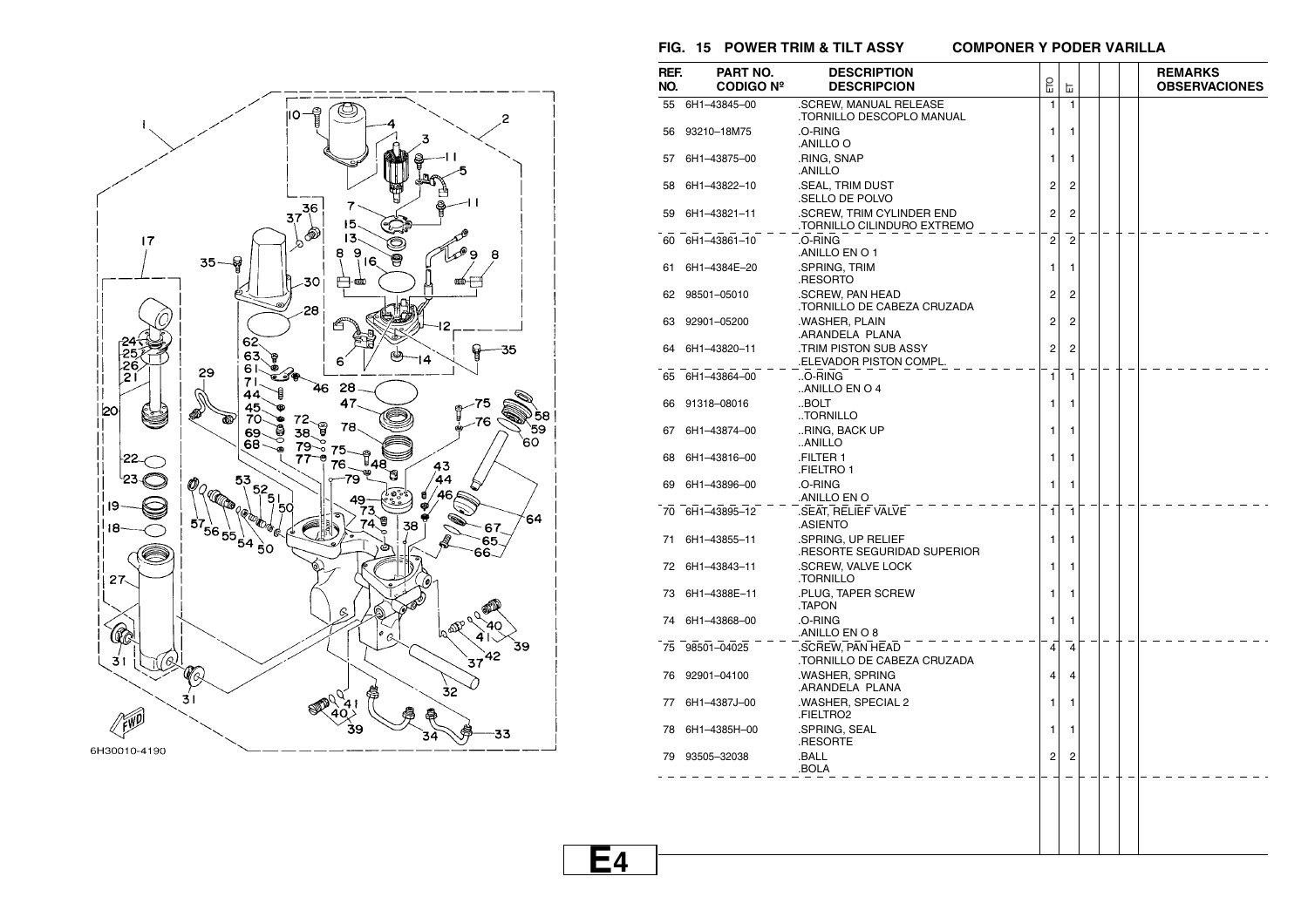

 $FIG. 16 UPPER CASING$ 

**E5**

**FUNDA SUPERIOR** 

| REF.<br>NO.      | <b>PART NO.</b><br><b>CODIGO Nº</b> | <b>DESCRIPTION</b><br><b>DESCRIPCION</b>                     | ETO            | 눕              |  | <b>REMARKS</b><br><b>OBSERVACIONES</b> |
|------------------|-------------------------------------|--------------------------------------------------------------|----------------|----------------|--|----------------------------------------|
| 1                | 688-45111-04-4D                     | CASING, UPPER<br><b>CAJA SUPERIOR</b>                        | 1              | 1              |  |                                        |
| 2                | 663-45155-10                        | CAP<br><b>TAPA</b>                                           | 1              | 1              |  |                                        |
| 3                | 93606-12019                         | PIN, DOWEL<br>PASADOR DE CLAVIJA                             | $\overline{c}$ | 2              |  |                                        |
| 4                | 90119-08M80                         | <b>BOLT, WITH WASHER</b><br>TORNILLO CON ARANDELA            | 8              | 8              |  |                                        |
| 5                | 688-41137-03-94                     | <b>GUIDE, EXHAUST</b><br><b>GUIA DE ESCAPE</b>               | 1              | 1              |  |                                        |
| 6                | 688-45114-A1                        | <b>GASKET, UPPER CASING</b><br><b>EMPAQUE</b>                | $\mathbf{1}$   | $\mathbf{1}$   |  |                                        |
| 7                | 688-41134-A0                        | GASKET, EXHAUST MANIFOLD<br><b>EMPAQUE</b>                   | 1              | 1              |  |                                        |
| 8                | 688-41131-00-5B                     | MANIFOLD, EXT. 1<br>TUBO MULTIPLE DE ESCAPE                  | 1              | 1              |  |                                        |
| 9                | 688-41133-00                        | GASKET, EXHAUST MANIFOLD 1<br><b>EMPAQUE ESCAPE MULTIPLE</b> | 1              | 1              |  |                                        |
| 10               | 688-14711-01-5B                     | <b>MUFFLER 1</b><br>SILENCIADOR 1                            | 1              | 1              |  |                                        |
| 11               | 688-45123-00                        | <b>GASKET, MUFFLER</b><br><b>EMPAQUE SILENCIADOR</b>         | 1              | 1              |  |                                        |
| 12 <sup>12</sup> | 663-14737-10                        | DAMPER, MUFFLER<br>AMORTIGUADOR DE SILENCIADOR               | 1              | 1              |  |                                        |
| 13               | 97075-08030                         | <b>BOLT</b><br><b>PERNO</b>                                  | $\overline{7}$ | 7              |  |                                        |
| 14               | 92995-08100                         | <b>WASHER</b><br>ARANDELA                                    | $\overline{7}$ | 7              |  |                                        |
|                  | 15 97075-08025                      | <b>BOLT</b><br><b>PERNO</b>                                  | 1              | 1              |  |                                        |
|                  | 16 92995-08100                      | <b>WASHER</b><br>ARANDELA                                    | $\mathbf{1}$   | $\mathbf{1}$   |  |                                        |
| 17               | 90119-08M79                         | <b>BOLT, WITH WASHER</b><br>TORNILLO CON ARANDELA            | $\overline{c}$ | 2              |  |                                        |
| 18               | 97075-08035                         | <b>BOLT</b><br><b>PERNO</b>                                  | $\overline{2}$ | 2              |  |                                        |
| 19               | 92995-08100                         | <b>WASHER</b><br>ARANDELA                                    | 2              | 2              |  |                                        |
| 20               | 688-45113-A0                        | <b>GASKET, UPPER CASING</b><br><b>EMPAQUE</b>                | 1              | 1              |  |                                        |
|                  | 21 93606-12019                      | PIN, DOWEL<br>PASADOR DE CLAVIJA                             | $\overline{2}$ | $\overline{c}$ |  |                                        |
|                  |                                     |                                                              |                |                |  |                                        |
|                  |                                     |                                                              |                |                |  |                                        |
|                  |                                     |                                                              |                |                |  |                                        |
|                  |                                     |                                                              |                |                |  |                                        |
|                  |                                     |                                                              |                |                |  |                                        |
|                  |                                     |                                                              |                |                |  |                                        |
|                  |                                     |                                                              |                |                |  |                                        |

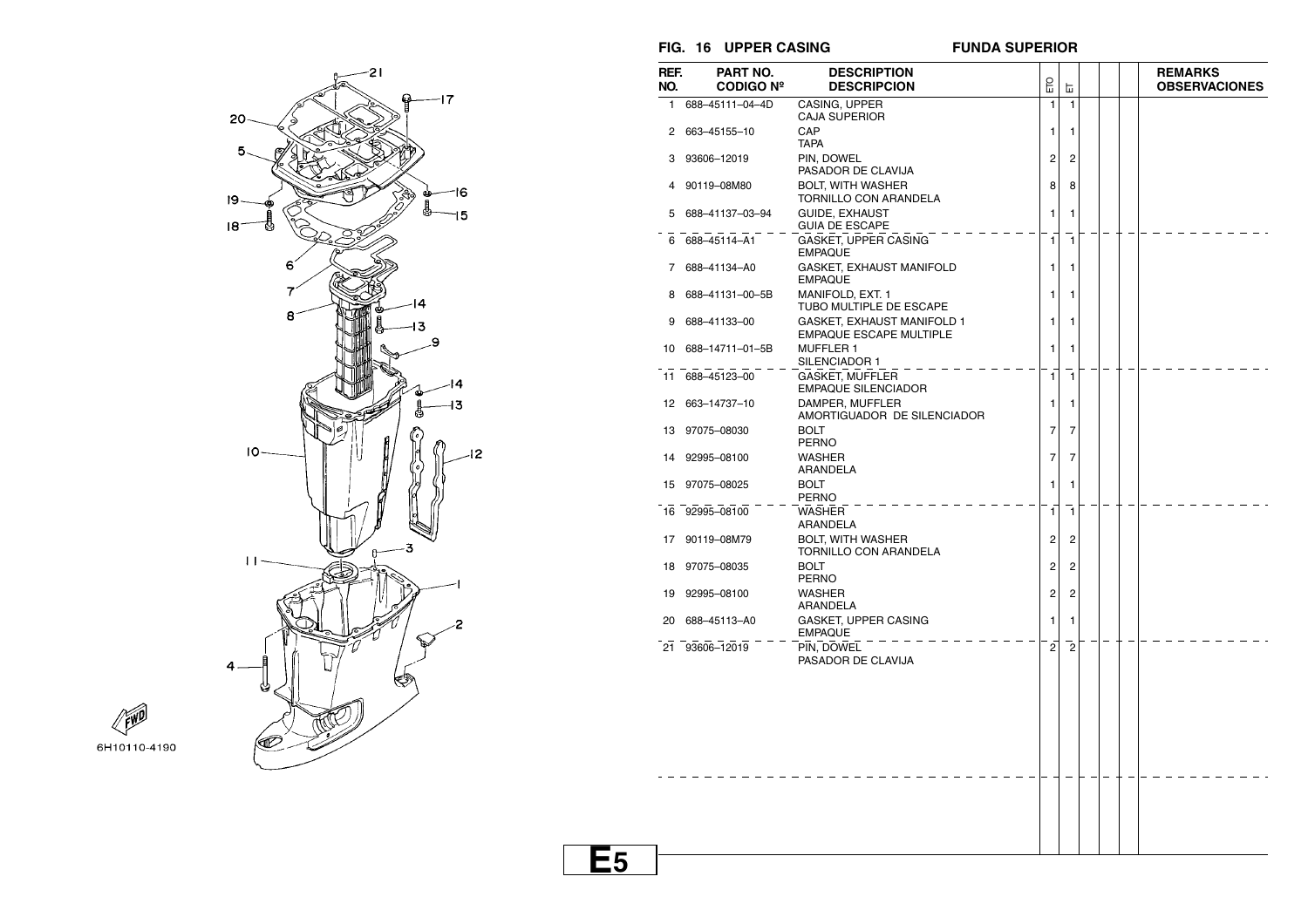

**E6**





| REF.<br>NO. | PART NO.<br><b>CODIGO Nº</b> | <b>DESCRIPTION</b><br><b>DESCRIPCION</b>           | EЮ | こ            |  | <b>REMARKS</b><br><b>OBSERVACIONES</b> |
|-------------|------------------------------|----------------------------------------------------|----|--------------|--|----------------------------------------|
| 1           | 6H1-45300-15-4D              | <b>LOWER UNIT ASSY</b><br>CONJUNTO UNIDAD INFERIOR | 1  | 1            |  | L<br>L                                 |
| 2           | 6H1-45301-03-4D              | CASING. LOWER<br>FUNDA INFERIOR COMPLETA           | 1  | 1            |  |                                        |
| 3           | 93315-325V1                  | <b>BEARING</b><br>COJINETE DE RODILLOS             | 1  | 1            |  |                                        |
| 4           | 688-45536-01                 | SLEEVE, DRIVE SHAFT<br>CAMISA EJE DE MANDO         | 1  | 1            |  |                                        |
| 5           | 688-45587-01                 | SHIM (T:0.10MM)<br>LAINA (T:0.10MM)                | 1  | 1            |  | UR<br>UR                               |
|             | 688-45587-10                 | SHIM (T:0.12MM)<br>LAINA (T:0.12MM)                | 1  | $\mathbf{1}$ |  | UR<br>UR                               |
|             | 688-45587-20                 | SHIM (T:0.15MM)<br>LAINA (T:0.15MM)                | 1  | 1            |  | UR<br>UR                               |
|             | 688-45587-30                 | SHIM (T:0.18MM)<br>LAINA (T:0.18MM)                | 1  | 1            |  | UR<br>UR                               |
|             | 688-45587-40                 | SHIM (T:0.30MM)<br>LAINA (T:0.30MM)                | 1  | 1            |  | UR<br>UR                               |
|             | 688-45587-50                 | SHIM (T:0.40MM)<br>LAINA (T:0.40MM)                | 1  | 1            |  | UR<br>UR                               |
|             | 688-45587-60                 | SHIM (T:0.50MM)<br>LAINA (T:0.50MM)                | 1  | 1            |  | UR<br>UR                               |
| 6           | 93332-000U3                  | <b>BEARING</b><br><b>COJINETE</b>                  | 1  | 1            |  |                                        |
| 7           | 688-45567-01                 | SHIM (T:0.10MM)<br>LAINA(T:0.10MM)                 | 1  | 1            |  | UR<br>UR                               |
|             | 688-45567-10                 | SHIM (T:0.12MM)<br>LAINA (T:0.12MM)                | 1  | 1            |  | UR<br>UR                               |
|             | 688-45567-20                 | SHIM (T:0.15MM)<br>LAINA (T:0.15MM)                | 1  | 1            |  | UR<br>UR                               |
|             | 688-45567-30                 | SHIM (T:0.18MM)<br>LAINA (T:0.18MM)                | 1  | 1            |  | UR<br>UR                               |
|             | 688-45567-40                 | SHIM (T:0.30MM)<br>LAINA (T:0.30MM)                | 1  | 1            |  | UR<br>UR                               |
|             | 688-45567-50                 | SHIM (T:0.40MM)<br>LAINA (T:0.40MM)                | 1  | 1            |  | UR<br>UR                               |
|             | 688-45567-60                 | SHIM (T:0.50MM)<br>LAINA (T:0.50MM)                | 1  | 1            |  | UR<br>UR                               |
| 8           | 93332-000W7                  | <b>BEARING</b><br><b>COJINETE</b>                  | 1  | 1            |  |                                        |
| 9           | 90340-08002                  | PLUG, STRAIGHT SCREW<br>TORNILLO, DE DRENAJE       | 1  | $\mathbf{1}$ |  |                                        |
| 10          | 688-45341-10                 | PLUG, DRAIN<br>TAPON, DREN                         | 1  | 1            |  |                                        |
| 11          | 90430-08020                  | <b>GASKET</b><br>JUNTA                             | 2  | 2            |  |                                        |
| 12          | 6H1-45214-00                 | COVER, WATER INLET<br>CUBIERTA ENTRADA AGUA        | 1  | 1            |  |                                        |
| 13          | 6H1-45215-00                 | COVER, WATER INLET<br>CUBIERTA ENTRADA AGUA        | 1  | 1            |  |                                        |
| 14          | 90151-05M00                  | <b>SCREW, COUNTERSUNK</b><br>TORNILLO EMBUTIDO     | 1  | 1            |  |                                        |
| 15          | 90185-05002                  | NUT, SELF-LOCKING<br>TUERCA AUTOBLOCANTE           | 1  | 1            |  |                                        |
|             |                              |                                                    |    |              |  |                                        |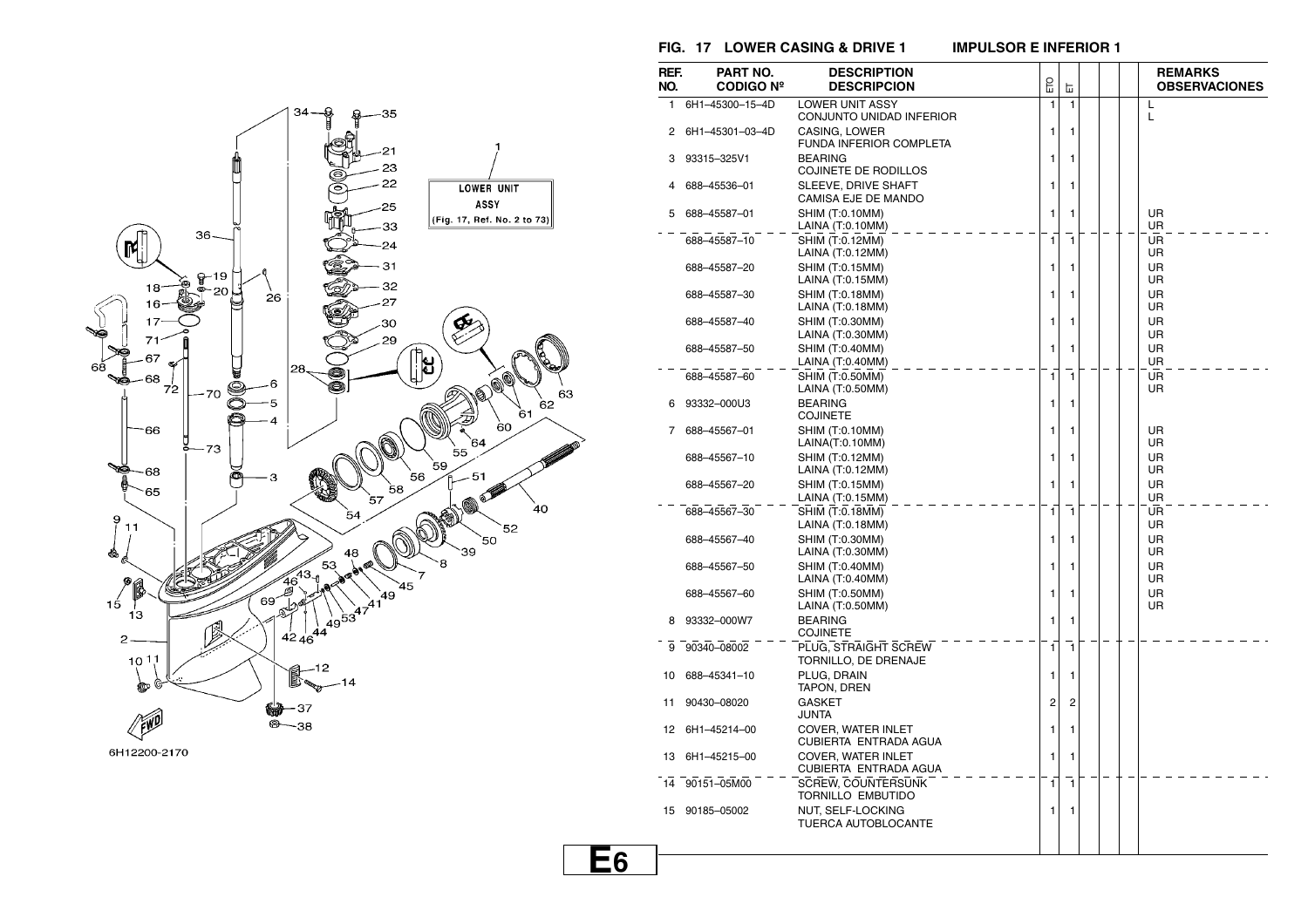



**FIG. 17** LOWER CASING & DRIVE 1

**E7**

| REF.<br>NO. | PART NO.<br><b>CODIGO Nº</b> | <b>DESCRIPTION</b><br><b>DESCRIPCION</b>              | ETO            | こ |  | <b>REMARKS</b><br><b>OBSERVACIONES</b>     |
|-------------|------------------------------|-------------------------------------------------------|----------------|---|--|--------------------------------------------|
| 16          | 688-45321-00                 | <b>PLATE</b>                                          | 1              | 1 |  |                                            |
| 17          | 93210-49046                  | <b>PLACA</b><br>0-RING                                | 1              | 1 |  |                                            |
|             |                              | ANILLO O                                              |                |   |  |                                            |
| 18          | 93106-09014                  | OIL SEAL<br>SELLO ACEITE                              | 1              | 1 |  |                                            |
| 19          | 97095-06016                  | <b>BOLT</b><br>PERNO                                  | 2              | 2 |  |                                            |
| 20          | 92995-06600                  | <b>WASHER</b><br>ARANDELA                             | $\overline{2}$ | 2 |  |                                            |
| 21          | 688-44311-01                 | HOUSING, WATER PUMP<br>CAJA BOMBA DE AGUA             | 1              | 1 |  |                                            |
| 22          | 688-44322-00                 | <b>INSERT, CARTRIDGE</b><br><b>CARTUCHO</b>           | 1              |   |  | <b>FOR STD</b><br><b>FOR STD</b>           |
|             | 688-44322-41                 | <b>INSERT, CARTRIDGE</b><br>CARTUCHO                  | 1              | 1 |  | <b>FOR CHROMATE</b><br><b>FOR CHROMATE</b> |
| 23          | 688-44321-41                 | INNER PLATE, CARTRIDGE<br>PLACA INTERIOR CARTUCHO     | 1              | 1 |  | <b>FOR CHROMATE</b><br><b>FOR CHROMATE</b> |
| 24          | 688-44315-A0                 | <b>GASKET, WATER PUMP</b><br>EMPAQUE                  | 1              | 1 |  |                                            |
| 25          | 688-44352-03                 | <b>IMPELLER</b><br><b>IMPULSOR</b>                    | 1              | 1 |  |                                            |
| 26          | 90280-04M04                  | <b>KEY, WOODRUFF</b><br><b>CUNA WOODRUFF</b>          | 1              | 1 |  |                                            |
| 27          | 688-44341-01-94              | HOUSING, WATER PUMP<br>CAJA BOMBA DE AGUA             | 1              | 1 |  |                                            |
| 28          | 93101-25M03                  | OIL SEAL<br>SELLO ACEITE                              | 2              | 2 |  |                                            |
| 29          | 93210-46044                  | O-RING<br>ANILLO O                                    | 1              | 1 |  |                                            |
| 30          | 688-44316-A0                 | GASKET, WATER PUMP<br><b>EMPAQUE</b>                  | 1              | 1 |  |                                            |
| 31          | 688-44323-00                 | OUTER PLATE, CARTRIDGE<br>PLACA EXTERIOR DEL CARTUCHO | 1              |   |  | FOR STD<br>FOR STD                         |
|             | 688-44323-40                 | OUTER PLATE, CARTRIDGE<br>PLACA EXTERIOR DEL CARTUCHO | 1              | 1 |  | <b>FOR CHROMATE</b><br><b>FOR CHROMATE</b> |
| 32          | 688-44324-A0                 | <b>GASKET, CARTRIDGE</b><br>EMPAQUE                   | 1              | 1 |  |                                            |
| 33          | 93604-10M03                  | PIN, DOWEL<br>PASADOR DE CLAVIJA                      | 2              | 2 |  |                                            |
| 34          | 90119-08M16                  | <b>BOLT, WITH WASHER</b><br>TORNILLO CON ARANDELA     | 2              | 2 |  |                                            |
| 35          | 90119-08M13                  | <b>BOLT, WITH WASHER</b><br>TORNILLO CON ARANDELA     | 2              | 2 |  |                                            |
| 36          | 6H1-45501-11                 | DRIVE SHAFT COMP.<br>EJE DE MANDO COMPL.              | 1              | 1 |  | L<br>L                                     |
| 37          | 688-45551-01                 | PINION (13T)<br>PINON (13T)                           | 1              | 1 |  |                                            |
| 38          | 90170-16M01                  | NUT<br>TUERCA                                         | 1              | 1 |  |                                            |
| 39          | 688-45560-00                 | GEAR 1 (26T)<br>ENGRANAJE 1 (26T)                     | 1              | 1 |  |                                            |
| 40          | 6H1-45611-01                 | SHAFT, PROPELLER<br>EJE PROPUSOR                      | 1              | 1 |  |                                            |
|             |                              |                                                       |                |   |  |                                            |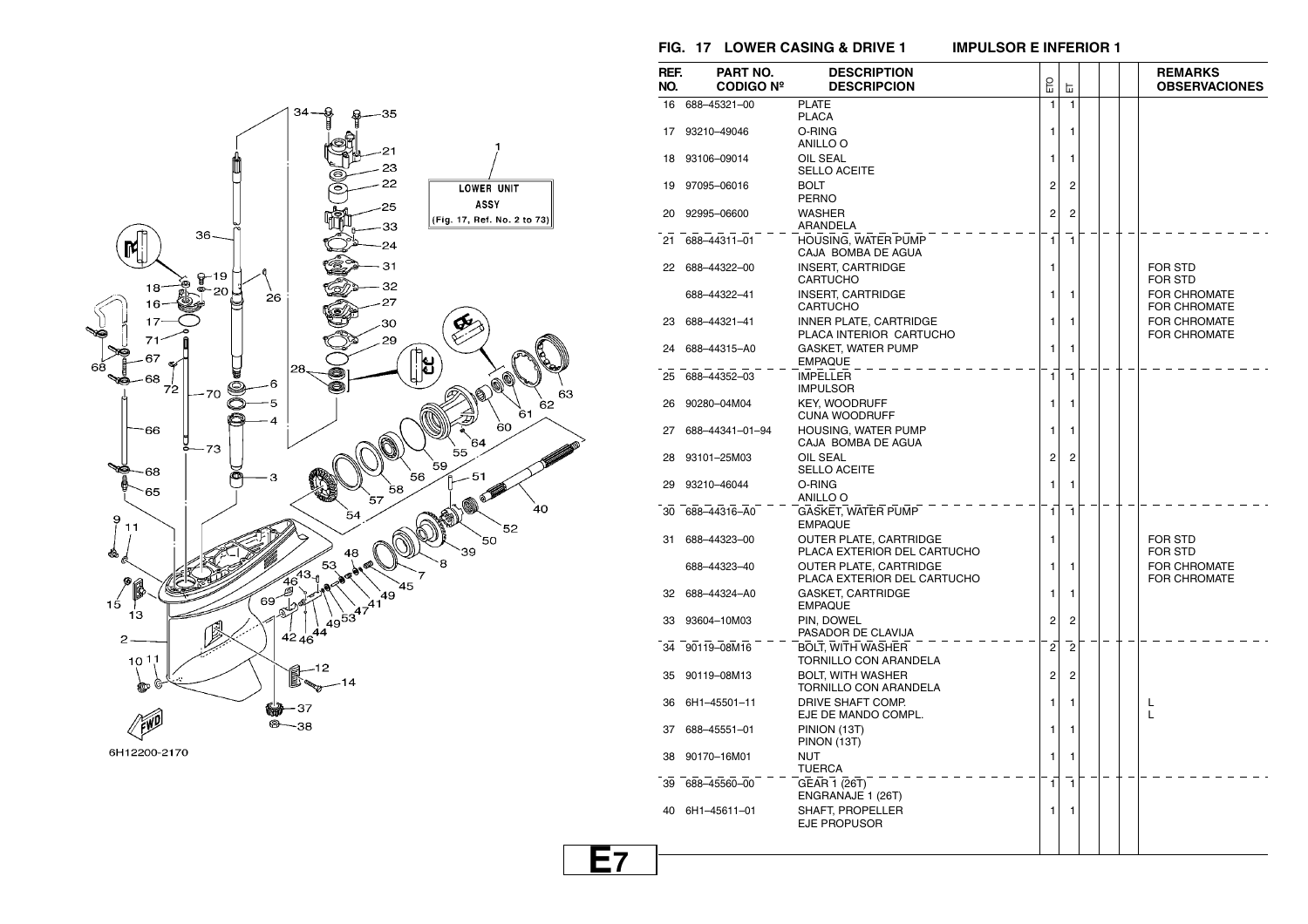



#### **FIG. 17** LOWER CASING & DRIVE 1

**F1**

| REF.<br>NO. | PART NO.<br><b>CODIGO Nº</b> | <b>DESCRIPTION</b><br><b>DESCRIPCION</b>          | EЮ             | こ            |  | <b>REMARKS</b><br><b>OBSERVACIONES</b> |
|-------------|------------------------------|---------------------------------------------------|----------------|--------------|--|----------------------------------------|
| 41          | 90501-12M48                  | SPRING, COMPRESSION<br>RESORTE DE COMPRESION      | 1              | 1            |  |                                        |
| 42          | 6H1-45641-01                 | SHIFTER<br>CAMBIO                                 | 1              | 1            |  |                                        |
| 43          | 93603-12M11                  | PIN, DOWEL<br>PASADOR DE CLAVIJA                  | 1              | 1            |  |                                        |
| 44          | 6H1-45634-02                 | SLIDE, SHIFT<br>DESLIZADOR, CAMBIO                | 1              | 1            |  |                                        |
| 45          | 90501-16M65                  | SPRING, COMPRESSION<br>RESORTE DE COMPRESION      | 1              | 1            |  |                                        |
| 46          | 93503-16003                  | <b>BALL</b><br>ESFERA                             | $\overline{2}$ | $^{-2}$      |  |                                        |
| 47          | 6H1-45668-00                 | SHAFT, FREE<br>EJE                                | 1              | 1            |  |                                        |
| 48          | 90201-03313                  | <b>WASHER, PLATE</b><br>ARANDELA PLANA            | 1              | 1            |  |                                        |
| 49          | 90183-02M03                  | NUT, SPRING<br>TUERCA DE RESORTE                  | 2              | 2            |  |                                        |
| 50          | 6H1-45631-01                 | CLUTCH, DOG<br>EMBRAGUE DE GARRA                  | 1              | 1            |  |                                        |
| 51          | 90250-07M02                  | PIN, STRAIGHT<br>PASADOR CILINDRICO               | 1              | $\mathbf{1}$ |  |                                        |
| 52          | 688-45633-00                 | RING, CROSS PIN<br>ANILLO DE PASADOR              | 1              | 1            |  |                                        |
| 53          | 6H1-45635-00                 | PLUNGER, SHIFT<br>EMBOLO DE CAMBIO                | 2              | 2            |  |                                        |
| 54          | 6H1-45571-00                 | GEAR 2 (26T)<br>ENGRANAJE 2 (26T)                 | 1              | 1            |  |                                        |
| 55          | 688-45331-00-94              | <b>HOUSING, BEARING</b><br>CAJA DE COJINETE       | 1              | 1            |  |                                        |
| 56          | 93306-207U0                  | <b>BEARING</b><br><b>COJINETE</b>                 | 1              | 1            |  |                                        |
| 57          | 688-45577-01                 | SHIM (T:0.10MM)<br>LAINA (T:0.10MM)               | 1              | 1            |  | UR<br>UR                               |
|             | 688-45577-10                 | SHIM (T:0.12MM)<br>LAINA (:0.12MM)                | 1              | 1            |  | UR<br>UR                               |
|             | 688-45577-20                 | SHIM (T:0.15MM)<br>LAINA (T:0.15MM)               | 1              | 1            |  | UR<br>UR                               |
|             | 688-45577-30                 | SHIM (T:0.18MM)<br>LAINA (T:0.18MM)               | 1              | 1            |  | UR<br>UR                               |
|             | 688-45577-40                 | SHIM (T:0.30MM)<br>LAINA (T:0.30MM)               | 1              | 1            |  | UR<br>UR                               |
|             | 688-45577-50                 | SHIM (T:0.40MM)<br>LAINA (T:0.40MM)               | 1              | 1            |  | UR<br>UR                               |
|             | 688-45577-60                 | SHIM (T:0.50MM)<br>LAINA (T:0.50MM)               | 1              | 1            |  | UR<br>UR                               |
| 58          | 688-45576-00                 | <b>WASHER, THRUST</b><br>ARANDELA DE EMPUJE AXIAL | 1              | 1            |  |                                        |
| 59          | 93210-85M97                  | O-RING<br>ANILLO O                                | 1              | 1            |  |                                        |
| 60          | 93317-325U0                  | <b>BEARING</b><br><b>COJINETE</b>                 | 1              | 1            |  |                                        |
| 61          | 93101-25M03                  | OIL SEAL<br><b>SELLO ACEITE</b>                   | 2              | 2            |  |                                        |
|             |                              |                                                   |                |              |  |                                        |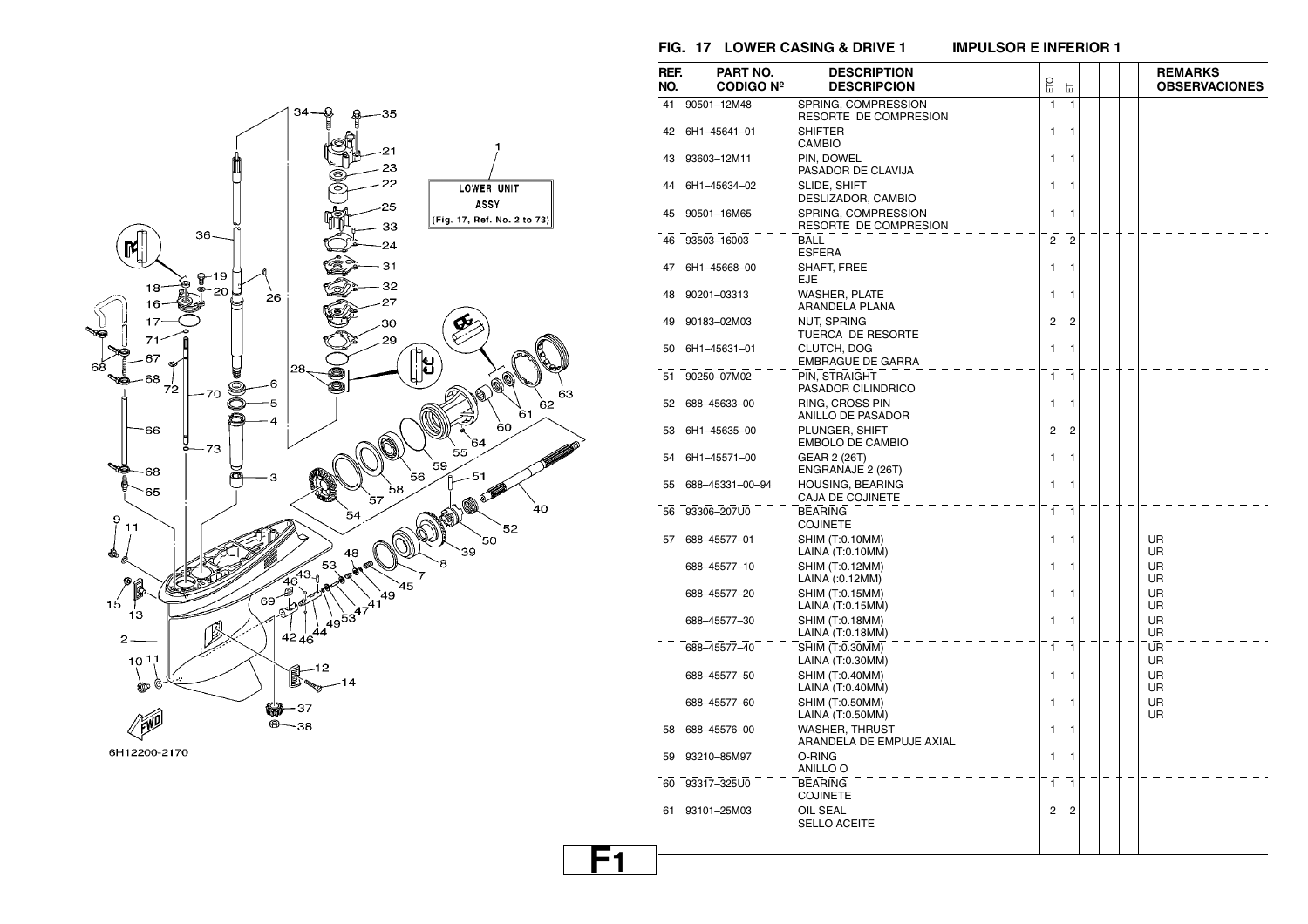



|         |             |                              | FIG. 17 LOWER CASING & DRIVE 1                      | <b>IMPULSOR E INFERIOR 1</b> |              |                |  |                                        |  |  |
|---------|-------------|------------------------------|-----------------------------------------------------|------------------------------|--------------|----------------|--|----------------------------------------|--|--|
|         | REF.<br>NO. | PART NO.<br><b>CODIGO Nº</b> | <b>DESCRIPTION</b><br><b>DESCRIPCION</b>            |                              | ETO          | 岀              |  | <b>REMARKS</b><br><b>OBSERVACIONES</b> |  |  |
|         |             | 62 688-45383-02              | WASHER, CLAW<br>ARANDELA DE UNA                     |                              | $\mathbf{1}$ | $\mathbf{1}$   |  |                                        |  |  |
|         | 63          | 688-45384-00                 | <b>NUT</b><br><b>TUERCA</b>                         |                              | 1            | 1              |  |                                        |  |  |
|         |             | 64 90282-04010               | <b>KEY, STRAIGHT</b><br>CHAVETA, RECTA              |                              | 1            | 1              |  |                                        |  |  |
|         | 65          | 6E5-45378-00                 | NIPPLE, HOSE<br>NIPLE MANGUERA                      |                              | 1            | 1              |  |                                        |  |  |
|         |             | 66 90445-07ME9               | <b>HOSE (L120)</b><br><b>TUBO (L120)</b>            |                              | 1            | 1              |  | L<br>L                                 |  |  |
|         |             | 67 6E5-83558-10              | END, NIPPLE<br>EXTREMO DE NIPLE                     |                              | 1            | $\overline{1}$ |  |                                        |  |  |
|         |             | 68 90465-11M10               | <b>CLAMP</b><br><b>BRIDA</b>                        |                              | 4            | 4              |  |                                        |  |  |
|         | 69          | 6H1-44151-00                 | CAM, SHIFT<br>LEVA DE CAMBIO                        |                              | 1            | 1              |  |                                        |  |  |
|         | 70          | 6H1-44144-00                 | ROD, SHIFT<br>VARILLA DE CAMBIO                     |                              | 1            | 1              |  |                                        |  |  |
|         | 71          | 93210-07003                  | O-RING                                              |                              | 1            | 1              |  |                                        |  |  |
|         |             | 72 99001-08600               | ANILLO O<br><b>CIRCLIP</b>                          |                              | 1            | $\overline{1}$ |  |                                        |  |  |
| 53      |             | 73 93450-07M00               | PRESILLA REDONDA<br><b>CIRCLIP</b><br><b>SEGURO</b> |                              | 1            | 1              |  |                                        |  |  |
| <i></i> |             |                              |                                                     |                              |              |                |  |                                        |  |  |
|         |             |                              |                                                     |                              |              |                |  |                                        |  |  |
|         |             |                              |                                                     |                              |              |                |  |                                        |  |  |
|         |             |                              |                                                     |                              |              |                |  |                                        |  |  |
|         |             |                              |                                                     |                              |              |                |  |                                        |  |  |
|         |             |                              |                                                     |                              |              |                |  |                                        |  |  |
|         |             |                              |                                                     |                              |              |                |  |                                        |  |  |
|         |             |                              |                                                     |                              |              |                |  |                                        |  |  |
|         |             |                              |                                                     |                              |              |                |  |                                        |  |  |
|         |             |                              |                                                     |                              |              |                |  |                                        |  |  |
|         |             |                              |                                                     |                              |              |                |  |                                        |  |  |
|         |             |                              |                                                     |                              |              |                |  |                                        |  |  |
|         |             |                              |                                                     |                              |              |                |  |                                        |  |  |
|         |             |                              |                                                     |                              |              |                |  |                                        |  |  |
|         |             |                              |                                                     |                              |              |                |  |                                        |  |  |
| ${F_2}$ |             |                              |                                                     |                              |              |                |  |                                        |  |  |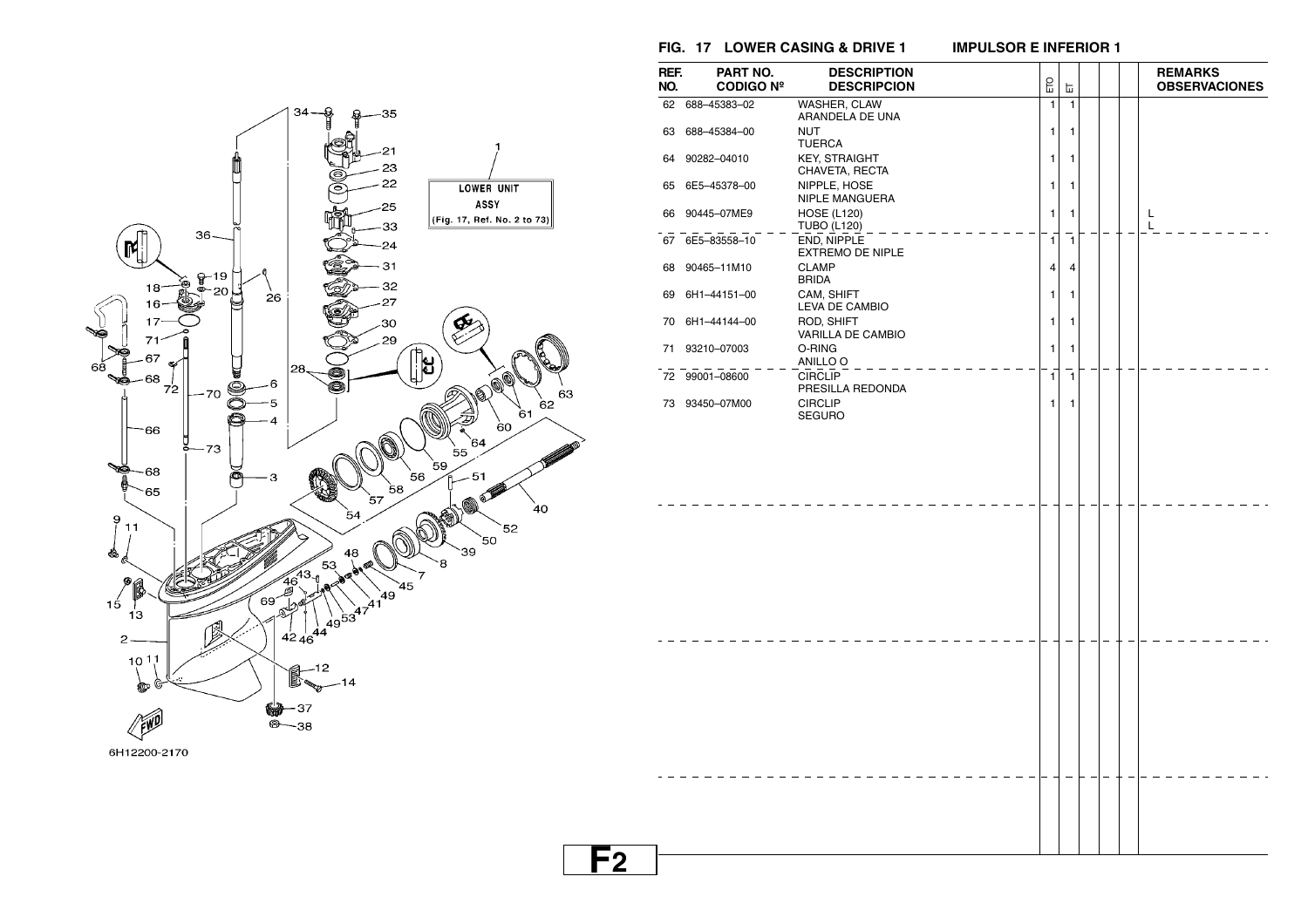**FIG. 18 LOWER CASING & DRIVE 2** 

**IMPULSOR E INFERIOR 2** 



| REF.            | PART NO.         | <b>DESCRIPTION</b>                                       |    |                |  | <b>REMARKS</b>       |
|-----------------|------------------|----------------------------------------------------------|----|----------------|--|----------------------|
| NO.             | <b>CODIGO Nº</b> | <b>DESCRIPCION</b>                                       | EЮ | 풉              |  | <b>OBSERVACIONES</b> |
| 1               | 663-44367-00     | DAMPER, WATER SEAL<br>GOMA DEL SELLO DE AGUA             | 1  | 1              |  |                      |
| 2               | 688-44361-10     | TUBE, WATER<br>TUBO DE AGUA                              | 1  | 1              |  | L<br>L               |
| 3               | 90202-12060      | <b>WASHER, PLATE</b><br>ARANDELA DE PLANA                | 1  | 1              |  |                      |
| 4               | 90430-12072      | <b>GASKET</b><br>JUNTA                                   | 1  | 1              |  |                      |
| 5               | 93606-12019      | PIN, DOWEL<br>PASADOR DE CLAVIJA                         | 2  | 2              |  | L<br>L               |
| 6               | 97075-10040      | <b>BOLT</b><br><b>PERNO</b>                              | 4  | 4              |  | L<br>L               |
| 7               | 92990-10600      | WASHER, PLATE<br>ARANDELA PLANA                          | 4  | 4              |  |                      |
| 8               | 92990-10100      | WASHER, SPRING<br>ARANDELA PLANA                         | 4  | 4              |  |                      |
| 9               | 90119-08M84      | <b>BOLT, WITH WASHER</b><br>TORNILLO CON ARANDELA        | 1  | 1              |  | L<br>L               |
| 10              | 663-45376-00-94  | <b>GUIDE, SEAL DAMPER</b><br>GUIA DE SELLO GOMA          | 1  | 1              |  |                      |
| 11              | 688-45375-00     | DAMPER, SEAL<br>GOMA DE SELLO                            | 1  | 1              |  |                      |
| 12 <sup>2</sup> | 688-45371-02     | TAB-TRIM<br>QUILLA ESTABILIZADOR                         | 1  | 1              |  |                      |
| 13              | 90105-10M67      | <b>BOLT, FLANGE</b><br>TORNILLO                          | 1  | 1              |  |                      |
| 14              | 663-44366-00     | DAMPER, WATER SEAL<br>GOMA DEL SELLO DE AGUA             | 1  | 1              |  |                      |
| 15              | 90480-19M06      | <b>GROMMET</b><br>TAPON                                  | 1  | 1              |  |                      |
| 16              | 97780-40512      | <b>SCREW, TAPPING</b><br>TORNILLO DE CABEZA DE CONO ACH  | 2  | $\overline{2}$ |  |                      |
| 17              | 688-45987-01     | <b>SPACER</b><br><b>ESPACIADOR</b>                       | 1  | 1              |  |                      |
| 18              | 67F-45997-00     | <b>SPACER</b><br><b>ESPACIADOR</b>                       | 1  | 1              |  |                      |
| 19              | 90389-25M00      | <b>BUSH</b><br>BUJE                                      | 1  | 1              |  |                      |
| 20              | 90171-16011      | <b>NUT, CASTLE</b><br>TUERCA ENTALLADA                   | 1  | 1              |  |                      |
| 21              | 91490-40025      | PIN, COTTER<br>CHAVETA                                   | 1  | 1              |  |                      |
| 22              | 6E5-45941-00-EL  | PROPELLER (3X13"X19"-K)<br>PROPELA (3X13"X19"-K)         | 1  | 1              |  | UR<br>UR             |
|                 | 6E5-45943-00-EL  | PROPELLER (3X12-5/8"X21"-K)<br>PROPELA (3X12-5/8"X21"-K) | 1  | 1              |  | UR<br>UR             |
|                 | 6E5-45945-01-EL  | PROPELLER (3X13-1/4"X17"-K)<br>PROPELA (3X13-1/4"X17"-K) | 1  | 1              |  | UR<br>UR             |
|                 | 6E5-45947-00-EL  | PROPELLER (3X13-1/2"X15"-K)<br>PROPELA (3X13-1/2"X15"-K) | 1  | 1              |  | UR<br>UR             |
|                 | 6E5-45949-00-EL  | PROPELLER (3X13-5/8"X13"-K)<br>PROPELA (3X13-5/8"X13"-K) | 1  | 1              |  | UR<br>UR             |
|                 | 6E5-45952-00-EL  | PROPELLER (3X13"X23"-K)<br>PROPELA (3X13"X23"-K)         | 1  | 1              |  | UR<br>UR             |
|                 |                  |                                                          |    |                |  |                      |

**F3**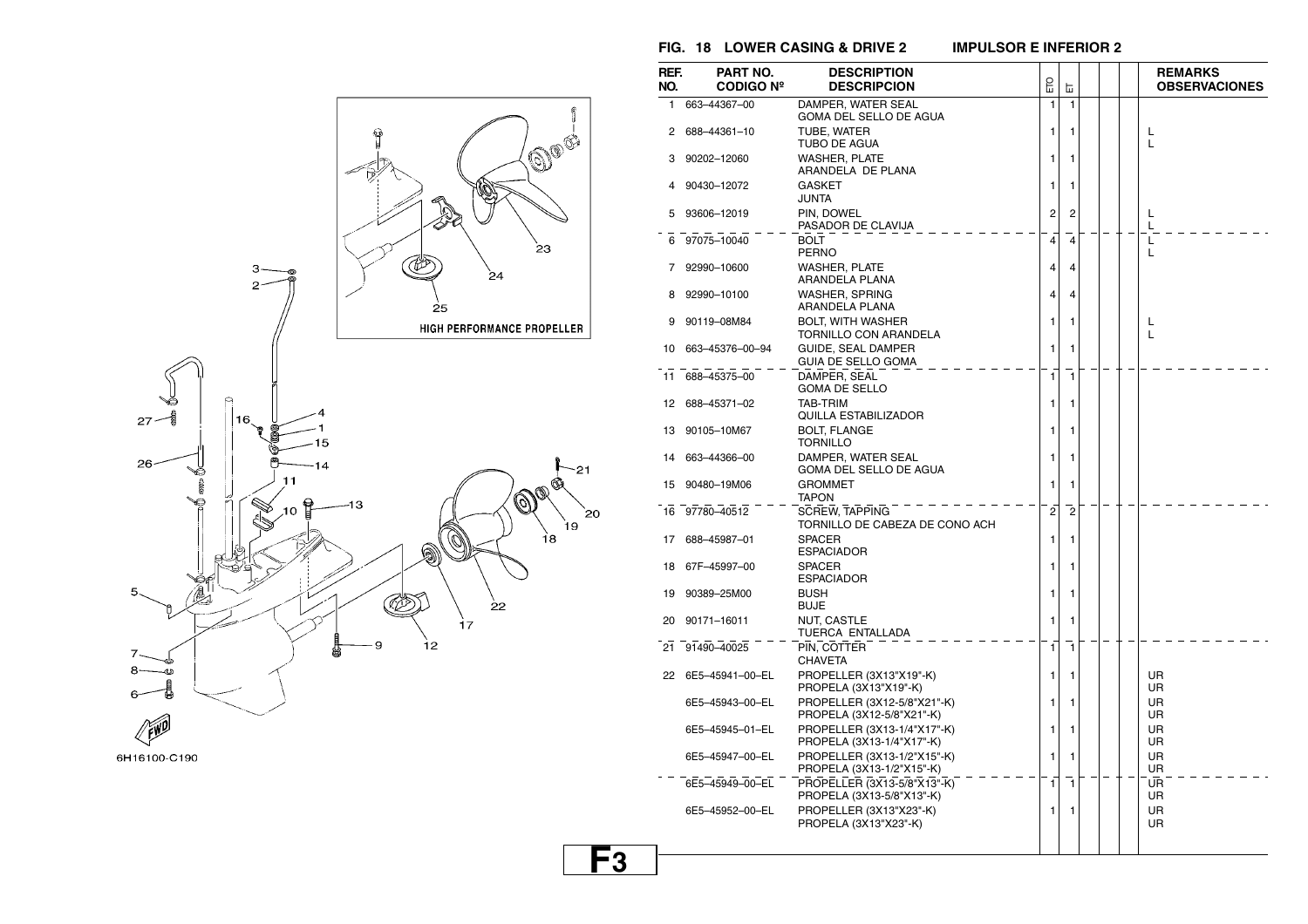**FIG. 18 LOWER CASING & DRIVE 2** 

**F4**



| REF.<br>NO. | PART NO.<br><b>CODIGO Nº</b> | <b>DESCRIPTION</b><br><b>DESCRIPCION</b>                 | EЮ | こ            |  | <b>REMARKS</b><br><b>OBSERVACIONES</b> |
|-------------|------------------------------|----------------------------------------------------------|----|--------------|--|----------------------------------------|
| 22          | 6E5-45954-00-EL              | PROPELLER (3X14"X11"-K)<br>PROPELA (3X14"X11"-K)         | 1  | 1            |  | UR<br>UR                               |
|             | 6E5-45956-00-EL              | PROPELLER (3X13"X25"-K)<br>PROPELA (3X13"X25"-K)         | 1  | 1            |  | UR<br>UR                               |
|             | 688-45930-02-98              | PROPELLER (3X13"X17"-K)<br>PROPELA (3X13"X17"-K)         | 1  | 1            |  | UR<br>UR                               |
|             | 688-45970-03-98              | PROPELLER (3X13"X19"-K)<br>PROPELA (3X13"X19"-K)         | 1  | 1            |  | UR<br>UR                               |
|             | 688-45972-02-98              | PROPELLER (3X13"X21"-K)<br>PROPELA (3X13"X21"-K)         | 1  | 1            |  | UR<br>UR                               |
|             | 688-45974-02-98              | PROPELLER (3X13"X23"-K)<br>PROPELA (3X13"X23"-K)         | 1  | $\mathbf{1}$ |  | UR<br>UR                               |
|             | 688-45976-01-98              | PROPELLER (3X13"X25"-K)<br>PROPELA (3X13"X25"-K)         | 1  | 1            |  | UR<br>UR                               |
|             | 688-45932-60-98              | PROPELLER (3X13-1/2"X14"-K)<br>PROPELA (3X13-1/2"X14"-K) | 1  | 1            |  | UR<br>UR                               |
|             | 688-45978-60-98              | PROPELLER (3X13-1/2"X16"-K)<br>PROPELA (3X13-1/2"X16"-K) | 1  | 1            |  | UR<br>UR                               |
|             | 23 6E5-45970-10              | PROPELLER (3X14"X20"-P)<br>PROPELA (3X14"X20"-P)         | 1  | 1            |  | UR<br>UR                               |
|             | 6E5-45972-10                 | PROPELLER (3X14"X24"-P)<br>PROPELA (3X14"X24"-P)         | 1  | 1            |  | UR<br>UR                               |
|             | 6E5-45974-10                 | PROPELLER (3X14"X28"-P)<br>PROPELA (3X14"X28"-P)         | 1  | 1            |  | UR<br>UR                               |
|             | 6E5-45976-10                 | PROPELLER (3X14"X22"-P)<br>PROPELA (3X14"X22"-P)         | 1  | 1            |  | UR<br>UR                               |
|             | 6E5-45978-10                 | PROPELLER (3X14"X26"-P)<br>PROPELA (3X14"X26"-P)         | 1  | 1            |  | UR<br>UR                               |
|             | 24 6E5-45994-10              | PLATE, TOOTH<br>PLACA                                    | 1  | 1            |  |                                        |
|             | 25 6E5-45371-10              | <b>TAB-TRIM</b><br>QUILLA ESTABILIZADOR                  | 1  | $\mathbf{1}$ |  |                                        |
|             | 26 90445-07MF1               | <b>HOSE (L570)</b><br><b>TUBO (L570)</b>                 | 1  | 1            |  |                                        |
|             | 27 6E5-83558-00              | END, NIPPLE<br><b>EXTREMO DE NIPLE</b>                   | 1  | 1            |  |                                        |
|             |                              |                                                          |    |              |  |                                        |
|             |                              |                                                          |    |              |  |                                        |
|             |                              |                                                          |    |              |  |                                        |
|             |                              |                                                          |    |              |  |                                        |
|             |                              |                                                          |    |              |  |                                        |
|             |                              |                                                          |    |              |  |                                        |
|             |                              |                                                          |    |              |  |                                        |
|             |                              |                                                          |    |              |  |                                        |
|             |                              |                                                          |    |              |  |                                        |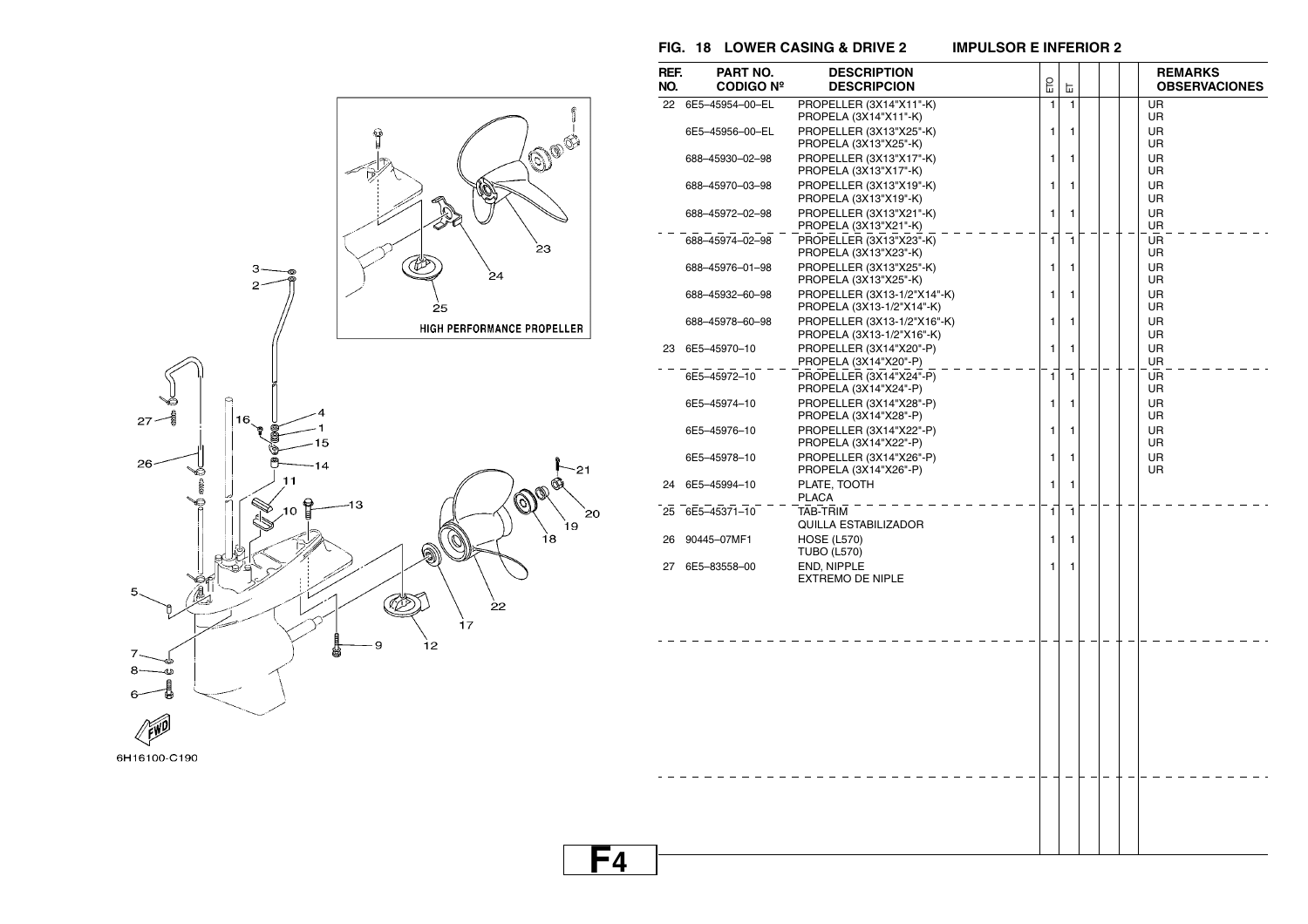

**F5**

**FIG. 19 FUEL TANK DEPOSITO DE COMBUSTIBLE**



| REF. | PART NO.         | <b>DESCRIPTION</b>                                      |     |              |  | <b>REMARKS</b>            |
|------|------------------|---------------------------------------------------------|-----|--------------|--|---------------------------|
| NO.  | <b>CODIGO Nº</b> | <b>DESCRIPCION</b>                                      | ETO | 눕            |  | <b>OBSERVACIONES</b>      |
| 1.   | 6YJ-24201-10     | FUEL TANK ASSY (24L)<br>TANQUE DEL COMBUSTIBLE (24L)    | 1   |              |  | AP FOR CAR<br>AP FOR CAR  |
|      | 6YJ-24201-00     | FUEL TANK ASSY (24L)<br>TANQUE DEL COMBUSTIBLE (24L)    | 1   | 1            |  | AP FOR BRA<br>AP FOR BRA  |
|      | 2 6YJ-24610-01   | .CAP ASSY<br>TAPA COMPLETA                              | 1   | 1            |  |                           |
| 3    | 6Y1-24260-12     | <b>FUEL METER ASSY</b><br>MEDIDOR DE COMBUSTIBLE COMPL. | 1   |              |  | <b>FOR CAR</b><br>FOR CAR |
|      | 6YJ-24260-00     | <b>FUEL METER ASSY</b><br>MEDIDOR DE COMBUSTIBLE COMPL. | 1   | 1            |  | <b>FOR BRA</b><br>FOR BRA |
|      | 98586-05016      | .SCREW, PAN HEAD<br>TORNILLO DE CABEZA CON PLANA        | 4   | 4            |  |                           |
| 5    | 6Y1-24329-00     | .SEAL<br>.SELLO                                         | 4   | 4            |  |                           |
| 6    | 6Y1-24268-00     | .GASKET, FUEL METER<br>EMPAQ MEDIDOR DE COMBUSTIBLE     | 1   | 1            |  |                           |
| 7    | 6YJ-24167-00     | .STRAINER<br>.COLADOR                                   | 1   | 1            |  |                           |
|      | 8 61J-24306-03   | FUEL PIPE COMP. 1<br>TUBO COMBUST. COMPL 1              | 1   | 1            |  | AP<br>AP                  |
| 9    | 90445-11M06      | .HOSE (L2050)<br>.MANGUERA (L2050)                      | 1   | $\mathbf{1}$ |  |                           |
|      | 10 61J-24360-00  | PRIMER PUMP ASSY<br>SOPORTE BOMBA                       | 1   | 1            |  |                           |
| 11   | 90445-11M05      | .HOSE (L850)<br>.MANGUERA (L850)                        | 1   | 1            |  |                           |
|      | 12 650-24351-01  | .BAND 1<br>.ABRAZADERA 1                                | 4   | 4            |  |                           |
| 13   | 6G1-24305-04     | FUEL PIPE JOINT COMP. 2<br>CONECTOR MANGUERA COMBUST. 2 | 1   | $\mathbf{1}$ |  |                           |
|      | 14 93210-08287   | O-RING<br>ANILLO O                                      | 1   | $\mathbf{1}$ |  |                           |
| 15   | 6Y1-24305-05     | FUEL PIPE JOINT COMP. 2<br>CONECTOR MANGUERA COMBUST. 2 | 1   | 1            |  |                           |
|      | 16 93210-08287   | O-RING<br>ANILLO O                                      | 1   | 1            |  |                           |
|      |                  |                                                         |     |              |  |                           |
|      |                  |                                                         |     |              |  |                           |
|      |                  |                                                         |     |              |  |                           |
|      |                  |                                                         |     |              |  |                           |
|      |                  |                                                         |     |              |  |                           |
|      |                  |                                                         |     |              |  |                           |
|      |                  |                                                         |     |              |  |                           |
|      |                  |                                                         |     |              |  |                           |
|      |                  |                                                         |     |              |  |                           |
|      |                  |                                                         |     |              |  |                           |
|      |                  |                                                         |     |              |  |                           |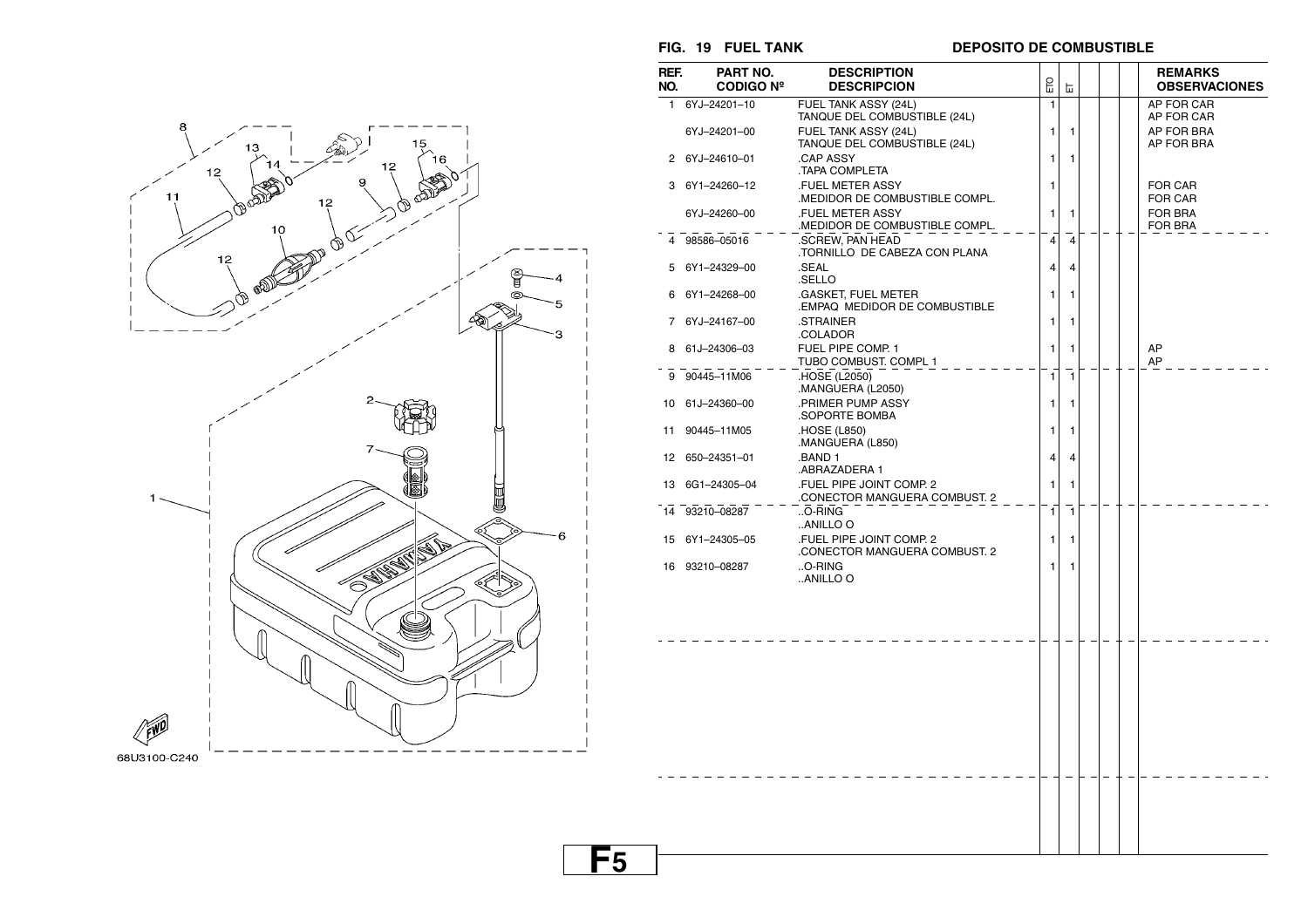

**F6**



| REF.<br>NO. | PART NO.<br><b>CODIGO Nº</b> | <b>DESCRIPTION</b><br><b>DESCRIPCION</b>                        | ETO | $\overleftarrow{\text{m}}$ |  | <b>REMARKS</b><br><b>OBSERVACIONES</b> |
|-------------|------------------------------|-----------------------------------------------------------------|-----|----------------------------|--|----------------------------------------|
| 1           | 688-61350-10                 | STEERING GUIDE ATTACHMENT KIT<br>ESTUCHE ADITAMENTO GUIA DE TIM | 1   | $\mathbf{1}$               |  | AP<br>AP                               |
|             | 2 688-61351-10               | .ROD. STEERING LINK<br>.VARILLA ESLABON DIRECCION               | 1   | 1                          |  |                                        |
|             | 3 90201-10M20                | .WASHER, PLATE<br>.ARANDELA PLANA                               | 2   | 2                          |  |                                        |
|             | 4 90185-09M01                | .NUT, SELF-LOCKING<br>TUERCA AUTOBLOCANTE                       | 2   | 2                          |  |                                        |
|             | 5 90170-09M03                | .NUT<br>.TUERCA                                                 | 1   | 1                          |  |                                        |
|             | $\overline{6}$ 90387-10M42   | .COLLAR<br>.COLLAR                                              | 1   | 1                          |  |                                        |
|             | 7 90201-10M63                | .WASHER, PLATE<br>.ARANDELA PLANA                               | 1   | 1                          |  |                                        |
| 8           | 6E5-61355-00                 | .BOLT<br>.TORNILLO                                              | 1   | 1                          |  |                                        |
| 9           | 6E5-43145-01                 | .CAP, CLAMP BRACKET                                             | 1   | 1                          |  |                                        |
|             | 10 93210-16275               | .TAPA<br>.O-RING<br>.ANILLO $Q_{-}$ $=$ $ =$ $ =$ $-$           | 1   | $\mathbf{1}$               |  |                                        |
|             |                              |                                                                 |     |                            |  |                                        |
|             |                              |                                                                 |     |                            |  |                                        |
|             |                              |                                                                 |     |                            |  |                                        |
|             |                              |                                                                 |     |                            |  |                                        |

6880700-9190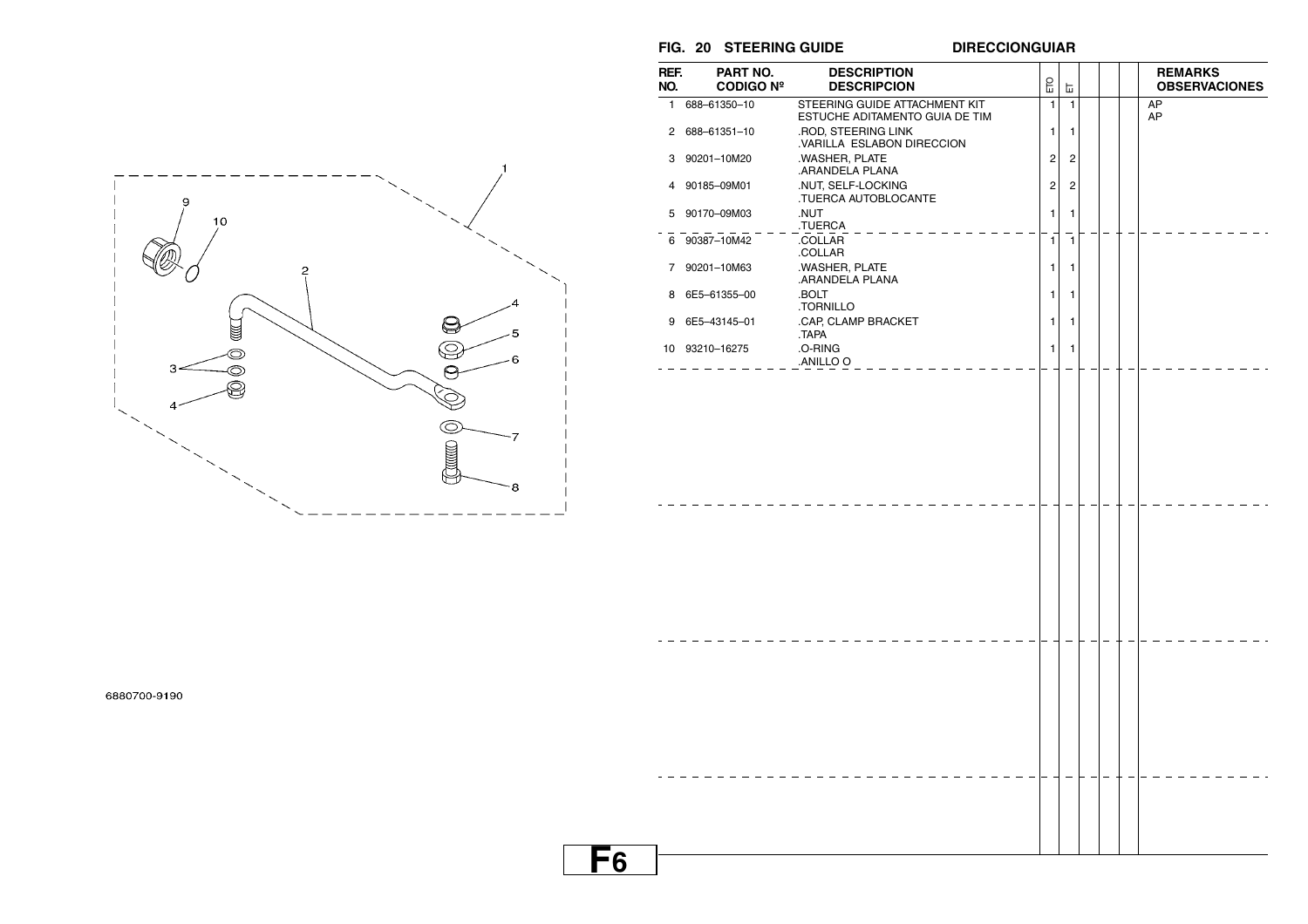#### **FIG. 21 REMOTE CONTROL BOX CONTROL REMOTO COMPLETO**

#### **CONTROL REMOTO COMPLETO**

| REF.<br>NO. | PART NO.<br><b>CODIGO Nº</b>                     | <b>DESCRIPTION</b><br><b>DESCRIPCION</b>                                                                                                            | ETO                                              | $\overleftarrow{\text{m}}$     |  | <b>REMARKS</b><br><b>OBSERVACIONES</b>               |
|-------------|--------------------------------------------------|-----------------------------------------------------------------------------------------------------------------------------------------------------|--------------------------------------------------|--------------------------------|--|------------------------------------------------------|
|             | 1 703-48205-A5<br>703-48207-17<br>2 701-48320-30 | REMOTE CONTROL ASSY (10P)<br>REMOTO CONTROL COMPL. (10P)<br>REMOTE CONTROL ASSY (10P)<br>REMOTO CONTROL COMPL. (10P)<br>CABLE, REMOTE CONTROL L=14F | $\overline{1}$<br>$\mathbf{1}$<br>$\overline{2}$ | $\mathbf{1}$<br>$\overline{c}$ |  | AP FOR CAR<br>AP FOR CAR<br>AP FOR BRA<br>AP FOR BRA |
|             |                                                  | CABLE CONTROL REMOTO L=14F                                                                                                                          |                                                  |                                |  |                                                      |
|             |                                                  |                                                                                                                                                     |                                                  |                                |  |                                                      |
|             |                                                  |                                                                                                                                                     |                                                  |                                |  |                                                      |
|             |                                                  |                                                                                                                                                     |                                                  |                                |  |                                                      |
|             |                                                  |                                                                                                                                                     |                                                  |                                |  |                                                      |
|             |                                                  |                                                                                                                                                     |                                                  |                                |  |                                                      |
|             |                                                  |                                                                                                                                                     |                                                  |                                |  |                                                      |
|             |                                                  |                                                                                                                                                     |                                                  |                                |  |                                                      |
|             |                                                  |                                                                                                                                                     |                                                  |                                |  |                                                      |
|             |                                                  |                                                                                                                                                     |                                                  |                                |  |                                                      |
|             |                                                  |                                                                                                                                                     |                                                  |                                |  |                                                      |
|             |                                                  |                                                                                                                                                     |                                                  |                                |  |                                                      |
|             |                                                  |                                                                                                                                                     |                                                  |                                |  |                                                      |





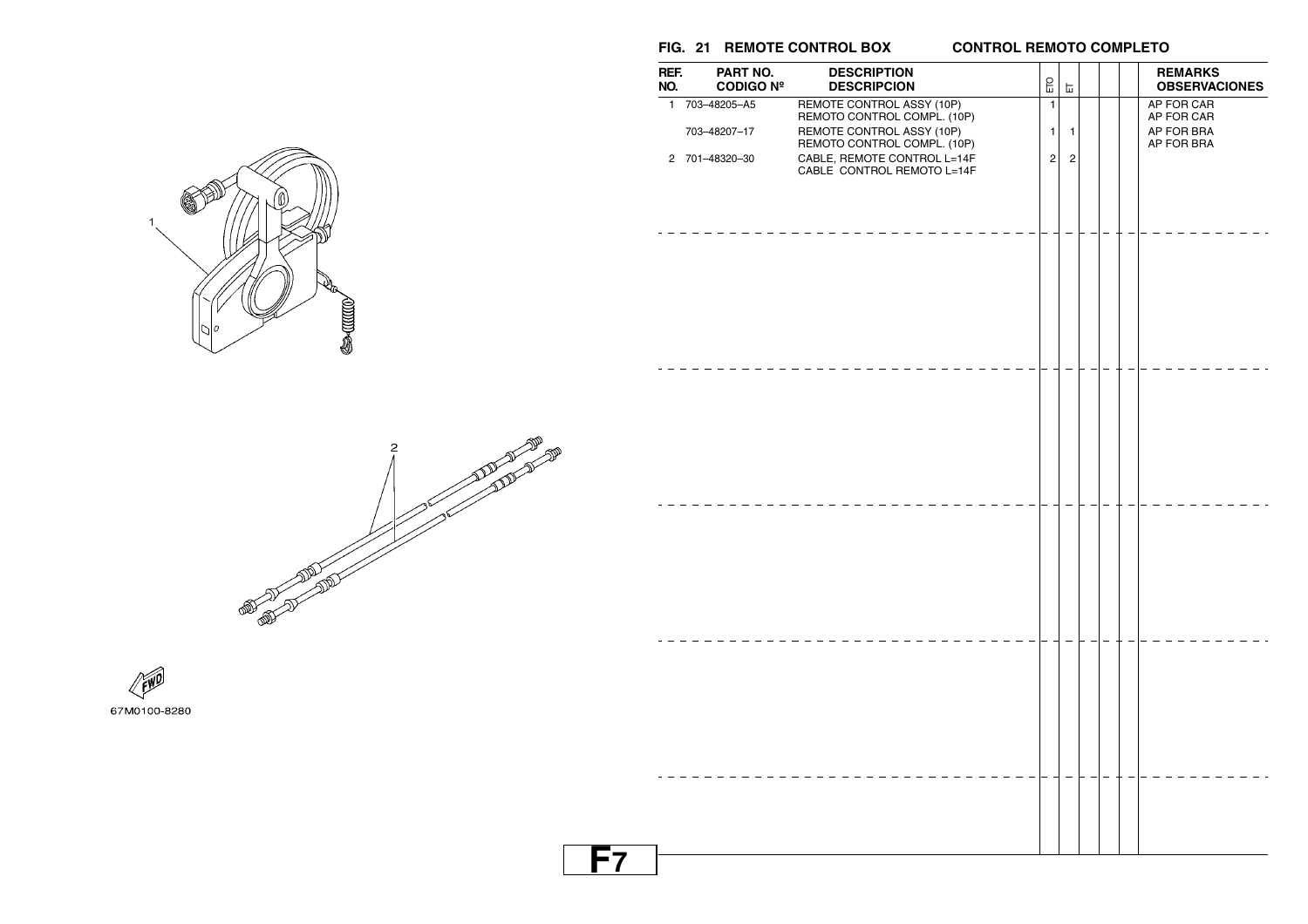

#### **FIG. 22 REMOTE CONTROL ASSY CONTROL REMOTO COMPL**

**CONTROL REMOTO COMPL** 

| REF.<br>NO. | <b>PART NO.</b><br><b>CODIGO Nº</b> | <b>DESCRIPTION</b><br><b>DESCRIPCION</b>                     | ETO            | こ            |  | <b>REMARKS</b><br><b>OBSERVACIONES</b> |
|-------------|-------------------------------------|--------------------------------------------------------------|----------------|--------------|--|----------------------------------------|
| 1           | 703-48205-A5                        | REMOTE CONTROL ASSY (10P)<br>REMOTO CONTROL COMPL. (10P)     | 1              |              |  | AP FOR CAR<br>AP FOR CAR               |
|             | 703-48207-17                        | REMOTE CONTROL ASSY (10P)<br>REMOTO CONTROL COMPL. (10P)     | 1              | 1            |  | AP FOR BRA<br>AP FOR BRA               |
| 2           | 703-48261-01                        | .ARM, THROTTLE<br><b>.BRAZO ACELERADOR</b>                   | 1              | 1            |  |                                        |
| 3           | 703-48153-00                        | SHAFT, FREE ACCEL.<br>.EJE                                   | 1              | 1            |  |                                        |
|             | 703-48235-00                        | <b>BUSHING</b><br>.BUJE                                      | 1              | 1            |  |                                        |
| 5           | 703-48268-00                        | .SPACER<br>ESPACIADOR 3.                                     | $\mathbf{1}$   | 1            |  |                                        |
|             | 703-48264-00                        | .FRICTION, THROTTLE<br>.FRICCION DE ACELERADOR               | 1              | 1            |  |                                        |
| 7           | 95380-05600                         | .NUT<br>.TUERCA                                              | 1              | 1            |  |                                        |
| 8           | 97380-05025                         | <b>BOLT</b><br>TORNILLO HEXAGONAL                            | 1              | 1            |  |                                        |
|             | 703-48265-00                        | SHAFT, FRICTION<br>EJE FRICCION.                             | 1              | 1            |  |                                        |
| 10          | 93430-06024                         | .CIRCLIP<br>.SEGURO                                          | 3              | 3            |  |                                        |
| 11          | 703-48245-00                        | .PLATE, LOCK<br>PLACA CERRADURA.                             | 1              | 1            |  |                                        |
| 12          | 703-48252-00                        | .ROLLER, CAM<br><b>RODILLO LEVA</b>                          | 1              | 1            |  |                                        |
| 13          | 701-48248-00                        | .ROLLER. FREE ACCEL.<br>RODILLO ACELERADOR LIBRE             | 1              | 1            |  |                                        |
| 14          | 703-48198-00                        | .WASHER, WAVE<br>RONDANA ONDULADA 3                          | 1              | 1            |  |                                        |
| 15          | 703-48243-00                        | <b>BUSHING</b><br>BUJE <sub>3</sub>                          | $\mathbf{1}$   | $\mathbf{1}$ |  |                                        |
| 16          | 703-48236-00                        | <b>BUSHING 1</b><br>.BUJE                                    | 2              | 2            |  |                                        |
| 17          | 703-48189-00                        | .RETAINER<br>.RETENEDOR                                      | 1              | 1            |  |                                        |
| 18          | 703-48234-00                        | .ROLLER, DETENT<br>.RODILLO                                  | 1              | 1            |  |                                        |
| 19          | 703-48345-01                        | CABLE END, REMOTE CONTROL 2<br>TERMINAL CABLE DE CONTROL REM | $\overline{2}$ | 2            |  |                                        |
| 20          | 703-48358-00                        | <b>ANCHOR, CABLE</b><br>ABRAZADERA CABLE.                    | 1              | 1            |  |                                        |
| 21          | 703-48244-00                        | .SPRING, FREE ACCEL.<br>RESORTE ACELERADOR LIBRE             | 1              | 1            |  |                                        |
| 22          | 703–48238–00                        | .SPRING, DETENT<br>.RESORTE                                  | 5              | 5            |  |                                        |
| 23          | 703-48246-00                        | .SPACER<br>.ESPACIADOR                                       | 1              | 1            |  |                                        |
| 24          | 703-48227-00                        | .SPRING, NEUTRAL LOCK<br>RESORTE DE SEGURO                   | 1              | 1            |  |                                        |
| 25          | 703-82594-00                        | .CLAMP<br>.GRAMPA                                            | 1              | 1            |  | WITH PT/T SW.<br>WITH PT/T SW.         |
| 26          | 703-48226-00                        | .PLATE, STOPPER<br>.PLACA RETEN                              | 1              | 1            |  |                                        |

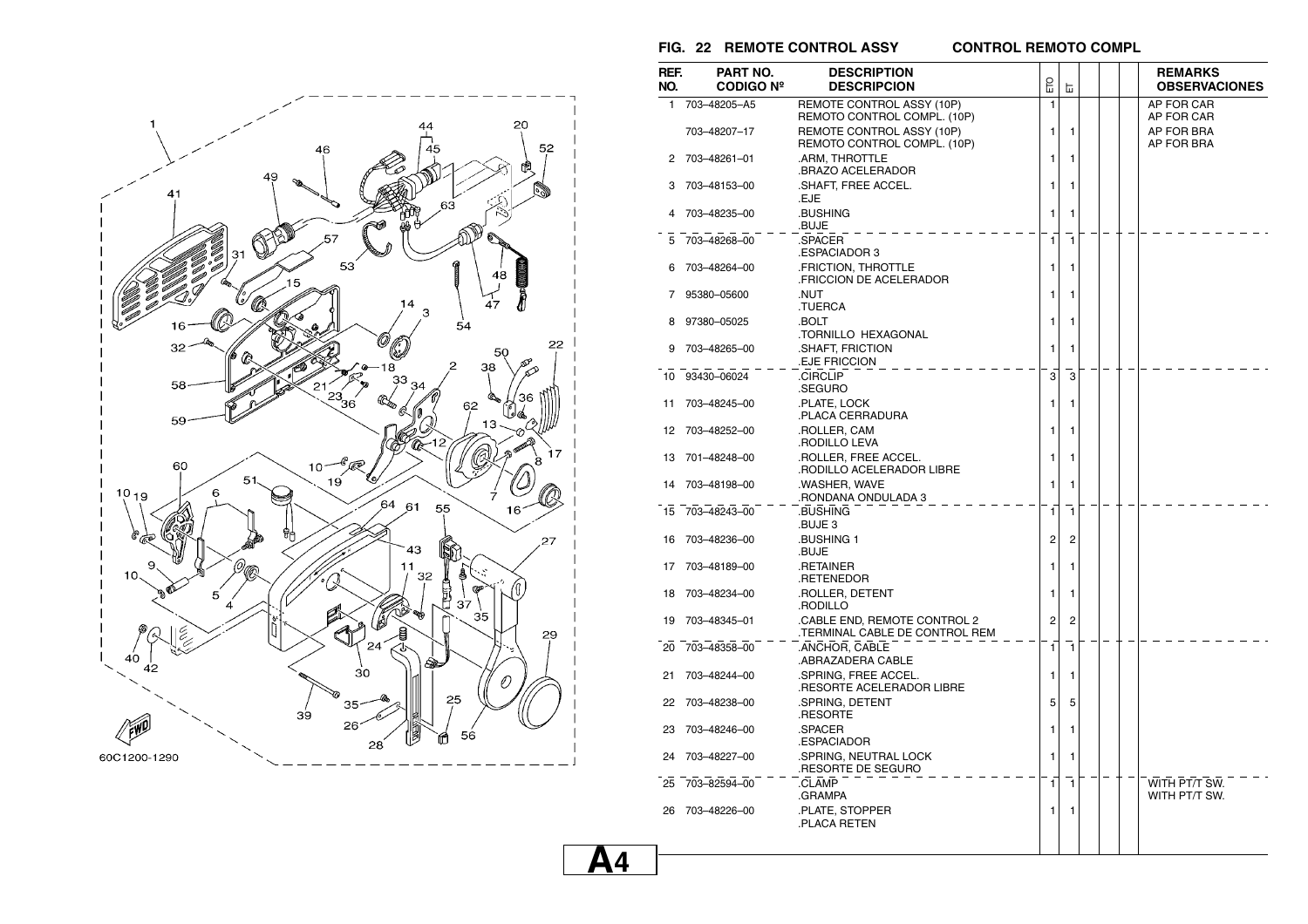

#### **FIG. 22 REMOTE CONTROL ASSY CONTROL REMOTO COMPL**

**CONTROL REMOTO COMPL** 

| REF.<br>NO. | PART NO.<br><b>CODIGO Nº</b> | <b>DESCRIPTION</b><br><b>DESCRIPCION</b>                            | ETO            | こ              |  | <b>REMARKS</b><br><b>OBSERVACIONES</b> |
|-------------|------------------------------|---------------------------------------------------------------------|----------------|----------------|--|----------------------------------------|
| 27          | 703-48222-00                 | <b>GRIP, CONTROL LEVER</b><br>MANGO DE PALANCA CONTROL              | 1              | $\mathbf{1}$   |  | <b>SINGLE</b><br><b>SINGLE</b>         |
| 28          | 703-48223-00                 | .LOCK. NEUTRAL<br>CERRADURA NEUTRO.                                 | 1              | 1              |  |                                        |
| 29          | 703-48225-00                 | .COVER<br>.CUBIERTA                                                 | 1              | 1              |  |                                        |
| 30          | 703-48219-00                 | .COVER, LEAD<br>.CUBIERTA                                           | 1              | 1              |  |                                        |
| 31          | 703-48281-00                 | .SCREW<br>Tornillo 1.                                               | $\overline{2}$ | $\overline{2}$ |  |                                        |
| 32          | 703-48282-00                 | .SCREW<br>.TORNILLO <sub>2</sub>                                    | $\overline{7}$ | 7              |  |                                        |
|             | 33 97380-08030               | <b>BOLT</b><br>TORNILLO HEXAGONAL                                   | 1              | 1              |  |                                        |
| 34          | 92990-08600                  | .WASHER, PLATE<br>ARANDELA PLANA                                    | 1              | 1              |  |                                        |
| 35          | 98580-04010                  | SCREW, PAN HEAD<br>TORNILLO DE CABEZA CRUZADA                       | 3              | 3              |  |                                        |
| 36          | 98580-04006                  | .SCREW, PAN HEAD<br>TORNILLO DE CABEZA CRUZADA                      | $\overline{2}$ | $\overline{2}$ |  |                                        |
| 37          | 98580-05010                  | .SCREW, PAN HEAD<br>TORNILLO DE CABEZA CRUZADA.                     | 1              | 1              |  |                                        |
| 38          | 98580-03015                  | <b>SCREW, PAN HEAD</b><br>TORNILLO DE CABEZA CRUZADA                | 2              | 2              |  |                                        |
| 39          | 703-48291-10                 | .SCREW (M6)<br>.TORNILLO (M6)                                       | 3              | 3              |  |                                        |
| 40          | 95380-06600                  | .NUT, HEXAGON<br>.TUERCA                                            | 3              | 3              |  |                                        |
| 41          | 703-48293-10                 | .SPACER, REMOTE CONTROL<br>.ESPACIADOR                              | 1              | 1              |  | <b>SINGLE</b><br><b>SINGLE</b>         |
| 42          | 701-48287-00                 | .WASHER<br>.ARANDELA                                                | 3              | 3              |  |                                        |
| 43          | 703-48215-00                 | .GRAPHIC<br>CALCOMANIA 1.                                           | 1              | 1              |  |                                        |
| 44          | 703-82510-12                 | <b>MAIN SWITCH ASSY</b><br>CONJUNTO DE LLAVE IGNICION               | 1              |                |  | FOR 703-48205-A5<br>FOR 703-48205-A5   |
|             | 703-82510-43                 | <b>MAIN SWITCH ASSY</b><br>.CONJUNTO DE LLAVE IGNICION              | 1              | 1              |  | FOR 703-48207-17<br>FOR 703-48207-17   |
|             | 45 676-82577-00              | CAP, KEY<br>TAPA                                                    | 1              |                |  | FOR 703-82510-12<br>FOR 703-82510-12   |
|             | 703-82577-00                 | CAP, KEY<br>$.$ TAPA                                                | 1              | $\mathbf{1}$   |  | FOR 703-82510-43<br>FOR 703-82510-43   |
| 46          | 703-82531-00                 | .WIRE, LEAD<br>CABLE CONDUCTOR                                      | 1              | 1              |  |                                        |
| 47          | 688-82575-01                 | <b>ENGINE STOP SWITCH ASSY</b><br>INTERRUPTOR DE PARADA COMPL       | 1              | 1              |  |                                        |
| 48          | 682-82556-00                 | STOPPER<br>RETENER                                                  | 1              | 1              |  |                                        |
| 49          | 688-8258A-20                 | <b>EXTENSION, WIRE HARNESS</b><br><b>EXTENSION, ARNES DE CABLES</b> | 1              | 1              |  | L:5M(10P)<br>L:5M(10P)                 |
| 50          | 703-82540-00                 | .NEUTRAL SWITCH ASSY<br>INTERRUPTOR NEUTRAL COMPL                   | 1              | $\mathbf{1}$   |  |                                        |
| 51          | 703–83383–B0                 | .BUZZER<br>.ZUMBADOR                                                | 1              |                |  | FOR 703-48205-A5<br>FOR 703-48205-A5   |
|             |                              |                                                                     |                |                |  |                                        |

**A5**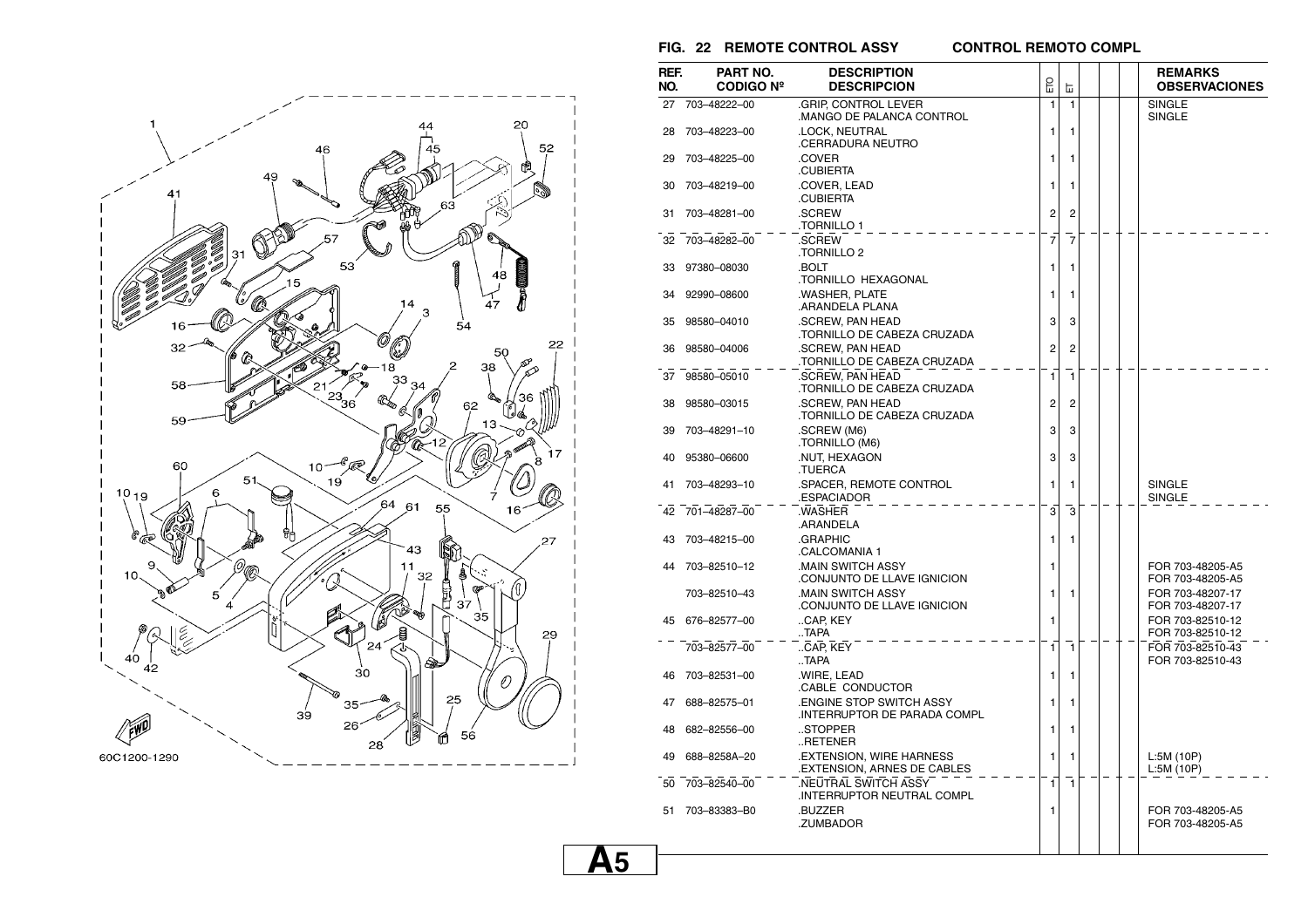

#### **FIG. 22 REMOTE CONTROL ASSY CONTROL REMOTO COMPL**

**CONTROL REMOTO COMPL** 

|                          | REF.<br>NO. | PART NO.<br><b>CODIGO Nº</b> | <b>DESCRIPTION</b><br><b>DESCRIPCION</b>                     | ETO          | 툽            |  | <b>REMARKS</b><br><b>OBSERVACIONES</b> |
|--------------------------|-------------|------------------------------|--------------------------------------------------------------|--------------|--------------|--|----------------------------------------|
|                          | 51          | 703-83383-02                 | .BUZZER<br>.ZUMBADOR                                         | $\mathbf{1}$ | $\mathbf{1}$ |  | FOR 703-48207-17<br>FOR 703-48207-17   |
|                          |             | 52 703-48284-00              | .GROMMET<br>TAPON 1                                          | 1            |              |  | FOR 703-48205-A5<br>FOR 703-48205-A5   |
|                          |             | 703-48284-10                 | .GROMMET<br>TAPON 1                                          | 1            | 1            |  | FOR 703-48207-17<br>FOR 703-48207-17   |
|                          |             | 53 703-82591-00              | .BAND<br>.BANDA                                              | 1            |              |  | FOR 703-48205-A5<br>FOR 703-48205-A5   |
|                          |             | 703-82591-00                 | .BAND<br>.BANDA                                              | 3            | 3            |  | FOR 703-48207-17<br>FOR 703-48207-17   |
|                          |             | 54 703-82592-00              | .BAND<br>.BANDA                                              | $\mathbf{1}$ | $\mathbf{1}$ |  |                                        |
|                          |             | 55 703-82563-02              | TRIM & TILT SWITCH ASSY<br><b>INTERRUPTOR DE INCLINACION</b> | 1            |              |  | FOR 703-48205-A5<br>FOR 703-48205-A5   |
|                          |             | 703-82563-12                 | TRIM & TILT SWITCH ASSY<br>INTERRUPTOR DE INCLINACION        | 1            | 1            |  | FOR 703-48207-17<br>FOR 703-48207-17   |
|                          | 56          | 703-48221-00                 | .LEVER, CONTROL<br>.PALANCA CONTROL                          | 1            | 1            |  |                                        |
|                          |             | 57 703-48152-00              | .KNOB, FREE ACCEL.<br>.PERILLA                               | 1            | 1            |  |                                        |
|                          |             | 58 703-48212-00              | <b>BACK PLATE 1</b><br>PLACA TRASERA 1.                      | $\mathbf{1}$ | $\mathbf{1}$ |  |                                        |
|                          | 59          | 703-48213-00                 | <b>BACK PLATE 2</b><br>PLACA TRASERA 2.                      | 1            | 1            |  |                                        |
|                          | 60          | 703-48271-00                 | .ARM, SHIFT<br><b>.BRAZO CAMBIADOR</b>                       | 1            | 1            |  |                                        |
|                          | 61          | 703-48211-01                 | .HOUSING.1<br>.CAJA                                          | 1            | 1            |  |                                        |
|                          | 62          | 703-48232-00                 | .GEAR<br>ENGRANAJE 1.                                        | 1            | 1            |  |                                        |
|                          | 63          | 703–82542–00                 | .CAP<br>.TAPA                                                | $\mathbf{1}$ |              |  | FOR 703-48205-A5<br>FOR 703-48205-A5   |
|                          |             | 64 703-48218-00              | .GRAPHIC<br>.CALCAMONIA                                      | 1            |              |  | FOR 703-48205-A5<br>FOR 703-48205-A5   |
|                          |             |                              |                                                              |              |              |  |                                        |
|                          |             |                              |                                                              |              |              |  |                                        |
|                          |             |                              |                                                              |              |              |  |                                        |
|                          |             |                              |                                                              |              |              |  |                                        |
|                          |             |                              |                                                              |              |              |  |                                        |
|                          |             |                              |                                                              |              |              |  |                                        |
|                          |             |                              |                                                              |              |              |  |                                        |
| $\overline{\phantom{a}}$ |             |                              |                                                              |              |              |  |                                        |
|                          |             |                              |                                                              |              |              |  |                                        |
|                          |             |                              |                                                              |              |              |  |                                        |
|                          |             |                              |                                                              |              |              |  |                                        |
| <u>A6</u>                |             |                              |                                                              |              |              |  |                                        |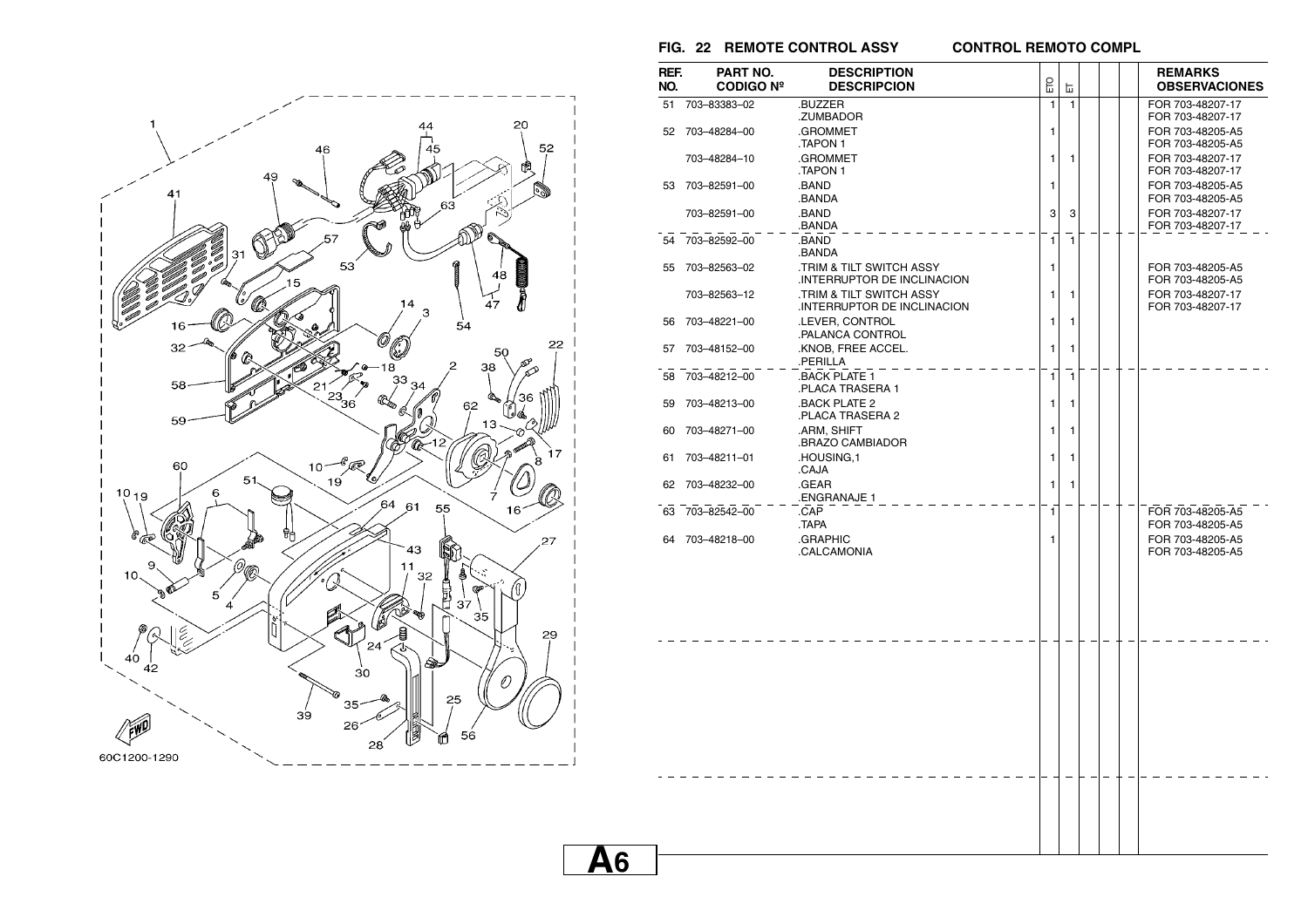**FIG. 23 METER MEDIDOR**

**MEDIDOR** 

|           | REF.<br>NO. | PART NO.<br><b>CODIGO Nº</b> | <b>DESCRIPTION</b><br><b>DESCRIPCION</b>            | ΕŊ                      | 品                       |  | <b>REMARKS</b><br><b>OBSERVACIONES</b> |
|-----------|-------------|------------------------------|-----------------------------------------------------|-------------------------|-------------------------|--|----------------------------------------|
|           |             | 1 6Y5-8350T-03               | <b>TACHOMETER ASSY</b><br><b>TACOMETRO COMPLETO</b> | $\mathbf{1}$            | $\mathbf{1}$            |  | AP<br>AP                               |
|           |             | 2 9E450-04433                | .CONNECTOR<br>.CONECTOR                             | 1                       | $\mathbf{1}$            |  | $M-4-W$<br>$M-4-W$                     |
|           |             | 3 9E450-04533                | .CONNECTOR<br>.CONECTOR                             | $\mathbf{1}$            | 1                       |  | $F-4-W$<br>$F-4-W$                     |
| z         | 4           | 92990-04100                  | .WASHER, SPRING<br>.ARANDELA PLANA                  | $\overline{\mathbf{c}}$ | $\overline{\mathbf{c}}$ |  |                                        |
|           |             | 5 95380-04600                | .NUT<br>.TUERCA                                     | $\overline{\mathbf{c}}$ | $\overline{\mathbf{c}}$ |  |                                        |
|           |             | 6 6Y5-83553-00               | WIRE, LEAD<br>CABLE CONDUCTOR                       | $\mathbf{1}$            | $\overline{1}$          |  | AP<br>AP                               |
|           |             | 7 1E6-82151-00               | .FUSE (10A)<br>.FUSIBLE (10A)                       | 1                       | 1                       |  |                                        |
|           |             | 8 6R3-82521-70               | WIRE, LEAD<br>CABLE CONDUCTOR                       | 1                       |                         |  | AP FOR CAR 4P,7M<br>AP FOR CAR 4P,7M   |
|           |             | 9 6R3-82553-70               | EXTENSION, WIRE LEAD<br>CABLE                       | $\mathbf{1}$            |                         |  | AP FOR CAR 4P,7M<br>AP FOR CAR 4P,7M   |
|           |             | 68F-82553-70                 | EXTENSION, WIRE LEAD<br>CABLE                       | $\mathbf{1}$            | $\mathbf{1}$            |  | AP FOR BRA<br>AP FOR BRA               |
|           |             | 10 6H4-81315-11              | <b>LEAD WIRE ASSY</b><br>CABLE CONDUCTOR COMPLETO   | $\mathbf{1}$            | $\overline{1}$          |  | AP<br>AP                               |
|           |             |                              |                                                     |                         |                         |  |                                        |
|           |             |                              |                                                     |                         |                         |  |                                        |
|           |             |                              |                                                     |                         |                         |  |                                        |
|           |             |                              |                                                     |                         |                         |  |                                        |
|           |             |                              |                                                     |                         |                         |  |                                        |
|           |             |                              |                                                     |                         |                         |  |                                        |
|           |             |                              |                                                     |                         |                         |  |                                        |
|           |             |                              |                                                     |                         |                         |  |                                        |
|           |             |                              |                                                     |                         |                         |  |                                        |
|           |             |                              |                                                     |                         |                         |  |                                        |
|           |             |                              |                                                     |                         |                         |  |                                        |
|           |             |                              |                                                     |                         |                         |  |                                        |
|           |             |                              |                                                     |                         |                         |  |                                        |
|           |             |                              |                                                     |                         |                         |  |                                        |
|           |             |                              |                                                     |                         |                         |  |                                        |
|           |             |                              |                                                     |                         |                         |  |                                        |
|           |             |                              |                                                     |                         |                         |  |                                        |
| <u>A7</u> |             |                              |                                                     |                         |                         |  |                                        |



6H30100-0270

- 1

- 1  $\overline{\phantom{a}}$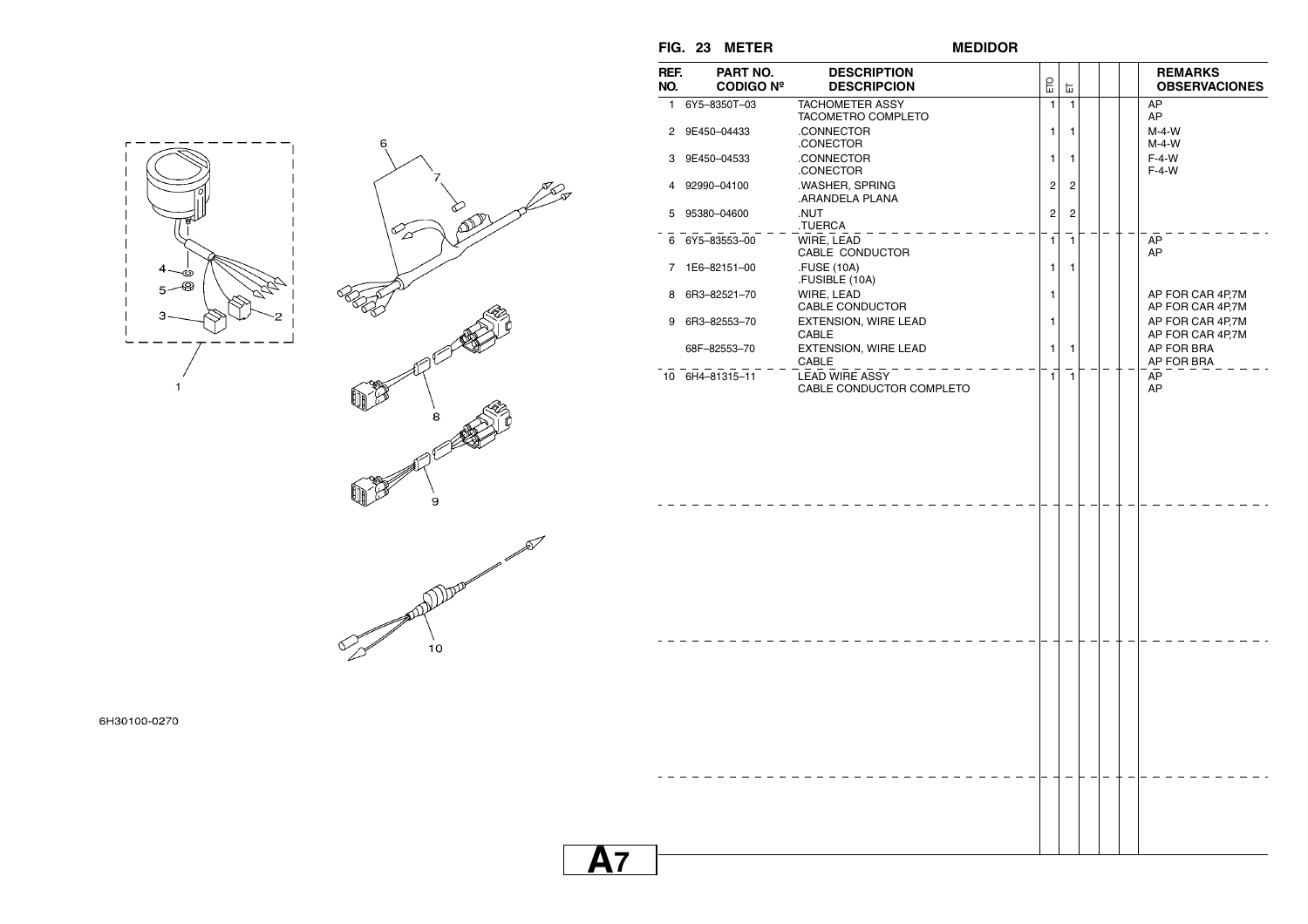



**PART NO.**

**CODIGO Nº**

1 6H1-W0001-02

2 93210–46044

3 93210–39ME4

4 688–13621–A1

5 6H4–14984–00

6 688–11181–A1

**DESCRIPTIONDESCRIPCION**

**POWER HEAD GASKET KIT** JUEGO DE EMPAQUE

 .GASKET, VALVE SEAT .JUNTA, DE VALV.DE EMPAQUE

 .GASKET, FLOAT CHAMBER .EMPAQUE CAMARA DE BOIA

.GASKET, CYLINDER HEAD 1

 .O-RING.ANILLO O

 .O-RING.ANILLO O

**REF.NO.**

**FIG. 24 REPAIR KIT 1 ESTUCHE REPARATION 1**

ETO  $\overline{a}$ 

 $\overline{1}$ 

3 3

3 3

 $2 \overline{2}$ 

3 3

1 1

**REMARKSOBSERVACIONES**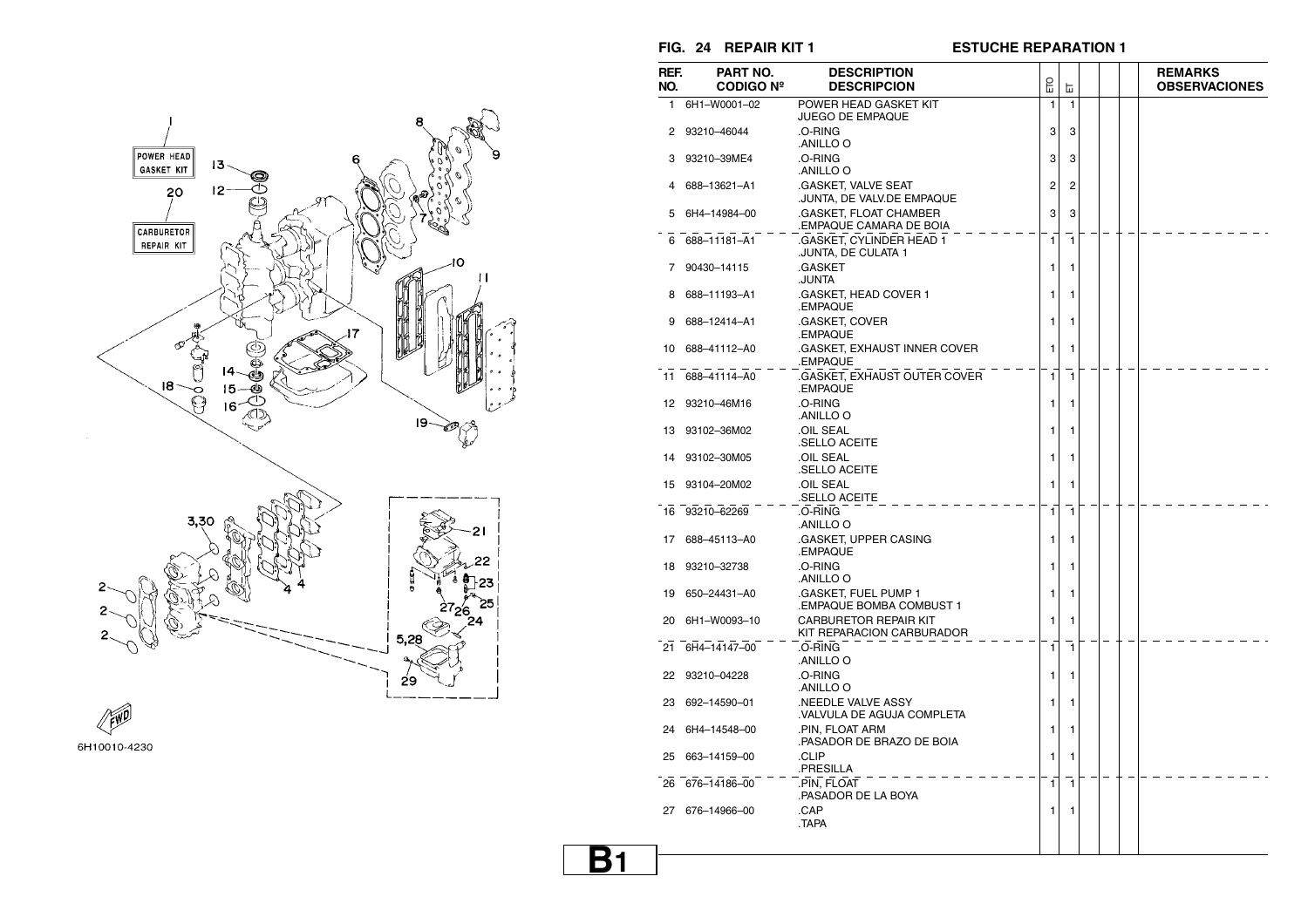

6H10010-4230

**FIG. 24 REPAIR KIT 1 ESTUCHE REPARATION 1**

| REF.<br>NO. | PART NO.<br><b>CODIGO Nº</b> | <b>DESCRIPTION</b><br><b>DESCRIPCION</b>          | ETO<br>$\overleftarrow{\text{m}}$ |  | <b>REMARKS</b><br><b>OBSERVACIONES</b> |
|-------------|------------------------------|---------------------------------------------------|-----------------------------------|--|----------------------------------------|
|             | 28 6H4-14984-00              | .GASKET, FLOAT CHAMBER<br>.EMPAQUE CAMARA DE BOIA | $\mathbf{1}$<br>$\mathbf{1}$      |  |                                        |
|             | 29 93210-04230               | .O-RING                                           | $\mathbf{1}$<br>$\mathbf{1}$      |  |                                        |
|             |                              | .ANILLO O                                         |                                   |  |                                        |
|             | 30 93210-39ME4               | .O-RING<br>.ANILLO O                              | $\mathbf{1}$<br>$\mathbf{1}$      |  |                                        |
|             |                              |                                                   |                                   |  |                                        |
|             |                              |                                                   |                                   |  |                                        |
|             |                              |                                                   |                                   |  |                                        |
|             |                              |                                                   |                                   |  |                                        |
|             |                              |                                                   |                                   |  |                                        |
|             |                              |                                                   |                                   |  |                                        |
|             |                              |                                                   |                                   |  |                                        |
|             |                              |                                                   |                                   |  |                                        |
|             |                              |                                                   |                                   |  |                                        |
|             |                              |                                                   |                                   |  |                                        |
|             |                              |                                                   |                                   |  |                                        |
|             |                              |                                                   |                                   |  |                                        |
|             |                              |                                                   |                                   |  |                                        |
|             |                              |                                                   |                                   |  |                                        |
|             |                              |                                                   |                                   |  |                                        |
|             |                              |                                                   |                                   |  |                                        |
|             |                              |                                                   |                                   |  |                                        |
|             |                              |                                                   |                                   |  |                                        |
|             |                              |                                                   |                                   |  |                                        |
|             |                              |                                                   |                                   |  |                                        |
|             |                              |                                                   |                                   |  |                                        |
|             |                              |                                                   |                                   |  |                                        |
|             |                              |                                                   |                                   |  |                                        |
|             |                              |                                                   |                                   |  |                                        |
|             |                              |                                                   |                                   |  |                                        |
|             |                              |                                                   |                                   |  |                                        |
|             |                              |                                                   |                                   |  |                                        |
|             |                              |                                                   |                                   |  |                                        |
|             |                              |                                                   |                                   |  |                                        |
|             |                              |                                                   |                                   |  |                                        |
|             |                              |                                                   |                                   |  |                                        |
|             |                              |                                                   |                                   |  |                                        |
|             |                              |                                                   |                                   |  |                                        |
|             |                              |                                                   |                                   |  |                                        |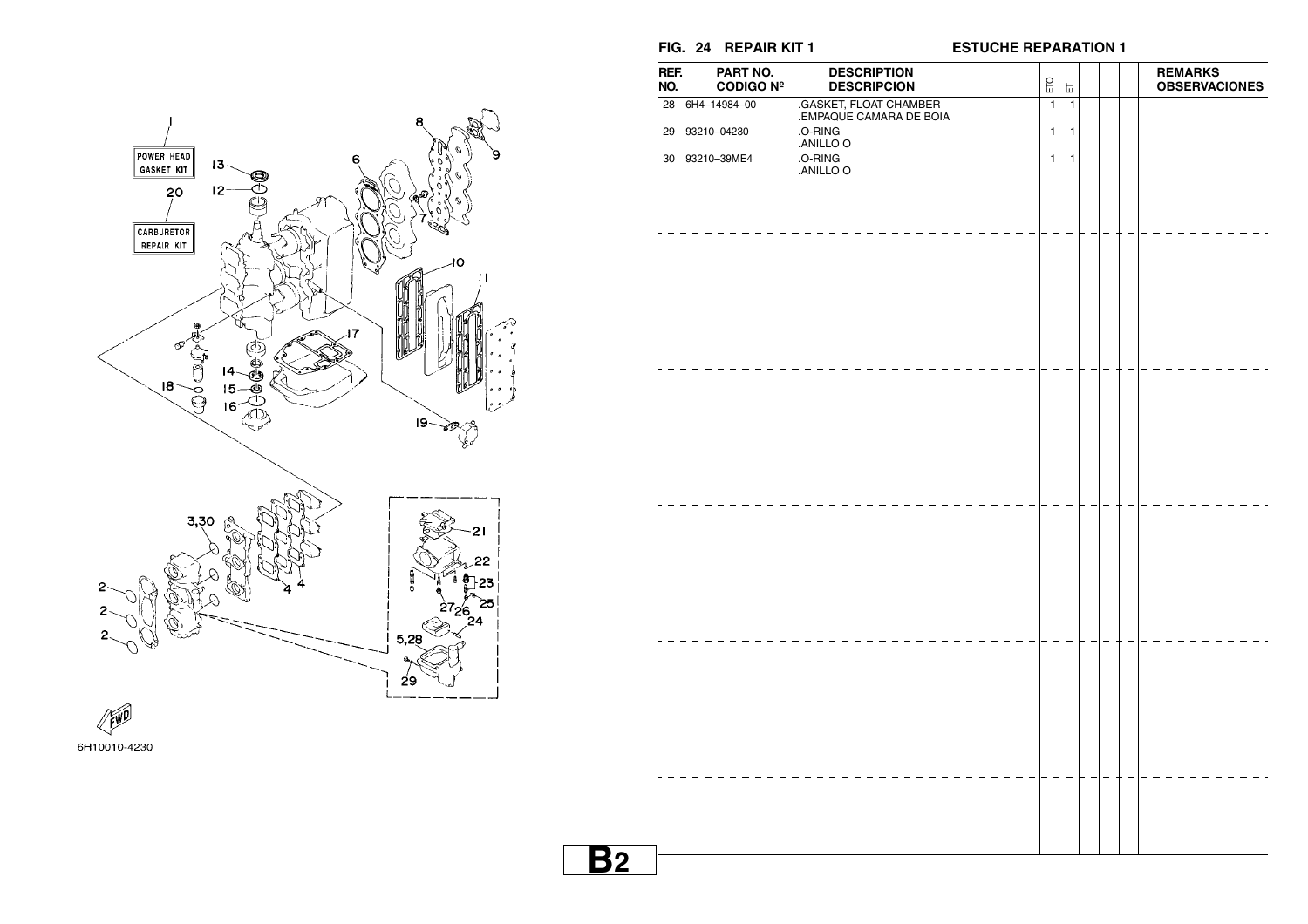**B3**

**FIG. 25 REPAIR KIT 2 ESTUCHE REPARATION 2**



| REF. | PART NO.         | <b>DESCRIPTION</b>                                             |                |                |  | <b>REMARKS</b>       |
|------|------------------|----------------------------------------------------------------|----------------|----------------|--|----------------------|
| NO.  | <b>CODIGO Nº</b> | <b>DESCRIPCION</b>                                             | ETO            | 풉              |  | <b>OBSERVACIONES</b> |
| 1    | 688-W0001-21     | <b>LOWER UNIT GASKET KIT</b><br>JUEGO DE JUNTA UNIDAD INFERIOR | 1              | 1              |  |                      |
| 2    | 688-45114-A1     | .GASKET, UPPER CASING<br>.EMPAQUE                              | 1              | 1              |  |                      |
| 3    | 688-41134-A0     | .GASKET, EXHAUST MANIFOLD<br>.EMPAQUE                          | 1              | 1              |  |                      |
| 4    | 688-41133-00     | .GASKET, EXHAUST MANIFOLD 1<br>EMPAQUE ESCAPE MULTIPLE         | 1              | 1              |  |                      |
| 5    | 688-45123-00     | .GASKET, MUFFLER<br>EMPAQUE SILENCIADOR                        | 1              | 1              |  |                      |
| 6    | 90430-08020      | <b>GASKET</b><br><b>JUNTA</b>                                  | $\overline{2}$ | $\overline{2}$ |  |                      |
| 7    | 93210-49046      | .O-RING<br>.ANILLO O                                           | 1              | 1              |  |                      |
| 8    | 93106-09014      | <b>.OIL SEAL</b><br>SELLO ACEITE                               | 1              | 1              |  |                      |
| 9    | 688-44315-A0     | <b>GASKET, WATER PUMP</b><br>.EMPAQUE                          | 1              | 1              |  |                      |
| 10   | 688-44324-A0     | .GASKET, CARTRIDGE<br>EMPAQUE.                                 | 1              | 1              |  |                      |
| 11   | 688-44316-A0     | <b>GASKET, WATER PUMP</b><br>.EMPAQUE                          | 1              | 1              |  |                      |
|      | 12 93210-46044   | .O-RING<br>.ANILLO O                                           | 1              | 1              |  |                      |
| 13   | 93210-85M97      | .O-RING<br>.ANILLO O                                           | 1              | 1              |  |                      |
| 14   | 93101-25M03      | OIL SEAL<br>.SELLO ACEITE                                      | 4              | 4              |  |                      |
| 15   | 90430-12072      | .GASKET<br>JUNTA.                                              | 1              | 1              |  |                      |
| 16   | 663-44366-00     | DAMPER, WATER SEAL<br>GOMA DEL SELLO DE AGUA                   | 1              | 1              |  |                      |
| 17   | 692-W0078-02     | WATER PUMP REPAIR KIT<br>ESTUCHE REPARACION BOMBA AGUA         | 1              | 1              |  |                      |
| 18.  | 688-44322-00     | INSERT, CARTRIDGE<br>.CARTUCHO                                 | 1              | 1              |  |                      |
| 19   | 688-44352-03     | .IMPELLER<br>.IMPULSOR                                         | 1              | 1              |  |                      |
| 20   | 688-44315-A0     | GASKET, WATER PUMP.<br>.EMPAQUE                                | 1              | 1              |  |                      |
| 21   | 688-44323-00     | OUTER PLATE, CARTRIDGE<br>PLACA EXTERIOR DEL CARTUCHO          | 1              | 1              |  |                      |
| 22   | 688-44324-A0     | .GASKET, CARTRIDGE<br>.EMPAQUE                                 | 1              | 1              |  |                      |
| 23   | 688-44316-A0     | <b>GASKET, WATER PUMP</b><br>.EMPAQUE                          | 1              | 1              |  |                      |
| 24   | 93210-46044      | .O-RING<br>ANILLO O.                                           | 1              | 1              |  |                      |
| 25   | 90119-08M13      | BOLT, WITH WASHER<br>TORNILLO CON ARANDELA                     | 2              | 2              |  |                      |
| 26   | 90119-08M16      | BOLT, WITH WASHER<br>TORNILLO CON ARANDELA.                    | 2              | $\overline{2}$ |  |                      |
| 27   | 90280-04M04      | .KEY. WOODRUFF<br>CUNA WOODRUFF.                               | 1              | 1              |  |                      |
|      |                  |                                                                |                |                |  |                      |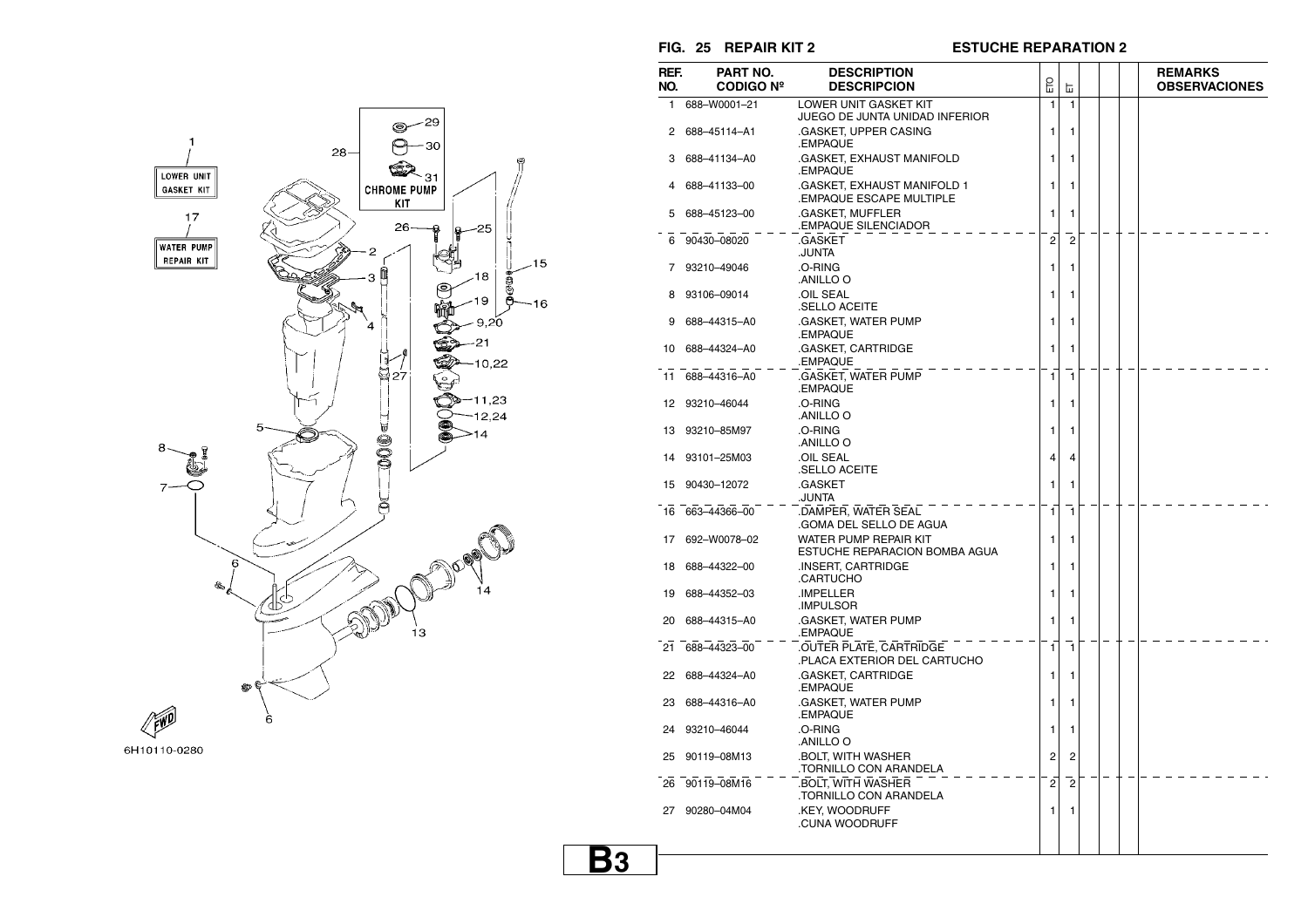**B4**

**FIG. 25 REPAIR KIT 2 ESTUCHE REPARATION 2**



| REF.<br>NO. | PART NO.<br><b>CODIGO Nº</b> | <b>DESCRIPTION</b><br><b>DESCRIPCION</b>                    | ETO          | $\overleftarrow{\text{m}}$ |  | <b>REMARKS</b><br><b>OBSERVACIONES</b> |
|-------------|------------------------------|-------------------------------------------------------------|--------------|----------------------------|--|----------------------------------------|
|             | 28 688-W0078-1A              | <b>CHROME PUMP KIT</b><br>ESTUCHE REPARACION BOMBA AGUA     | $\mathbf{1}$ | $\mathbf{1}$               |  |                                        |
|             | 29 688-44321-41              | .INNER PLATE, CARTRIDGE                                     | $\mathbf{1}$ | 1                          |  |                                        |
|             | 30 688-44322-41              | .PLACA INTERIOR CARTUCHO<br>.INSERT, CARTRIDGE<br>.CARTUCHO | 1            | 1                          |  |                                        |
|             | 31 688-44323-40              | OUTER PLATE, CARTRIDGE<br>.PLACA EXTERIOR DEL CARTUCHO      | 1            | 1                          |  |                                        |
|             |                              |                                                             |              |                            |  |                                        |
|             |                              |                                                             |              |                            |  |                                        |
|             |                              |                                                             |              |                            |  |                                        |
|             |                              |                                                             |              |                            |  |                                        |
|             |                              |                                                             |              |                            |  |                                        |
|             |                              |                                                             |              |                            |  |                                        |
|             |                              |                                                             |              |                            |  |                                        |
|             |                              |                                                             |              |                            |  |                                        |
|             |                              |                                                             |              |                            |  |                                        |
|             |                              |                                                             |              |                            |  |                                        |
|             |                              |                                                             |              |                            |  |                                        |
|             |                              |                                                             |              |                            |  |                                        |
|             |                              |                                                             |              |                            |  |                                        |
|             |                              |                                                             |              |                            |  |                                        |
|             |                              |                                                             |              |                            |  |                                        |
|             |                              |                                                             |              |                            |  |                                        |
|             |                              |                                                             |              |                            |  |                                        |
|             |                              |                                                             |              |                            |  |                                        |
|             |                              |                                                             |              |                            |  |                                        |
|             |                              |                                                             |              |                            |  |                                        |
|             |                              |                                                             |              |                            |  |                                        |
|             |                              |                                                             |              |                            |  |                                        |
|             |                              |                                                             |              |                            |  |                                        |
|             |                              |                                                             |              |                            |  |                                        |
|             |                              |                                                             |              |                            |  |                                        |
|             |                              |                                                             |              |                            |  |                                        |
|             |                              |                                                             |              |                            |  |                                        |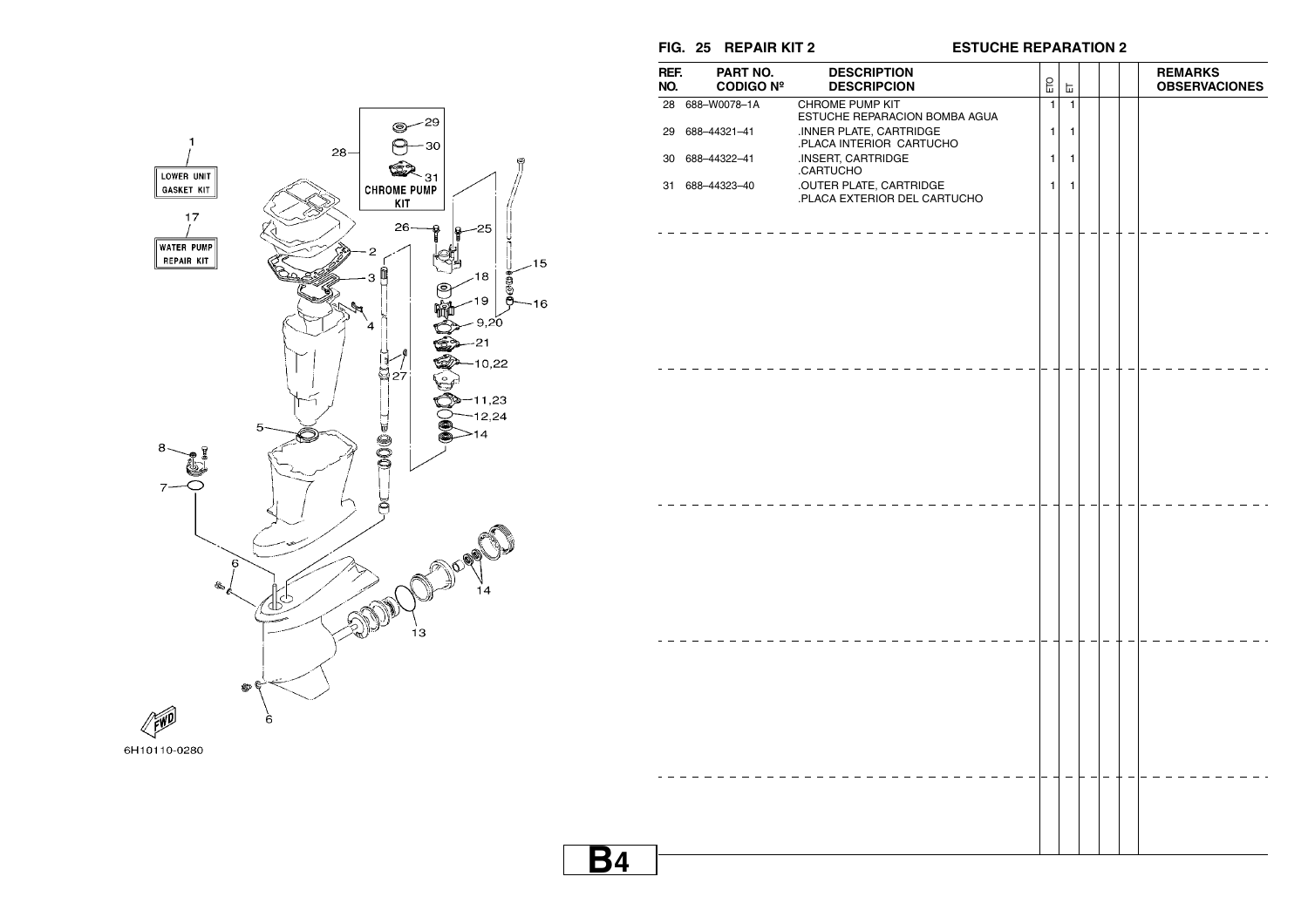| PART NO.<br>CODIGO Nº | REF.<br>NO. | PART NO.<br>CODIGO Nº | REF.<br>NO.             | PART NO.<br>CODIGO Nº | REF.<br>NO.             | PART NO.<br>CODIGO Nº | REF.<br>NO.  | PART NO.<br>CODIGO Nº | REF.<br>NO. | PART NO.<br>CODIGO Nº | REF.<br>NO. |
|-----------------------|-------------|-----------------------|-------------------------|-----------------------|-------------------------|-----------------------|--------------|-----------------------|-------------|-----------------------|-------------|
| 6H1-11111-01-1S       | $2 - 30$    | 6H3-14146-20          | $5 - 9$                 | 6H3-14992-00          | $5 - 25$                | 6A0-24421-01          | $7 - 21$     | 6H1-42617-10          | $1 - 19$    | 6H1-4380G-10          | $15 - 15$   |
| 688-11119-01          | $2 - 28$    | 6H4-14146-20          | $5 - 8$                 | 6H1-15100-02-1S       | $\overline{2}$<br>$2 -$ | 650-24431-A0          | $7 - 24$     | 6H1-42619-00          | $1 - 20$    | 6H1-4380H-10          | $15 - 13$   |
| 688-11181-A1          | $2 - 31$    | 6H4-14147-00          | $5 - 10$                | 6H1-15100-13-1S       | $2 - 2$                 |                       | $24 - 19$    | 6H1-42627-00          | $1 - 21$    | 6H1-4380J-10          | $15 - 8$    |
|                       | $24 - 6$    |                       | $24 - 21$               | 6H1-15359-01-94       | $3 - 1$                 | 648-24434-01          | $7 - 15$     | 6H1-42637-00          | $1 - 22$    | 6H1-43810-11          | $15 - 20$   |
| 688-11191-00-1S       | $2 - 35$    | 663-14159-00          | $5 - 17$                | 688-15379-00          | $3 - 6$                 | 6H3-24434-10          | $5 - 41$     | 6H1-42647-00-94       | $1 - 3$     | 6H1-43812-00          | $15 - 24$   |
| 688-11193-A1          | $2 - 36$    |                       | $24 - 25$               | 6H1-15771-00          | $10 - 19$               | 648-24435-02          | $7 - 18$     | 6H1-42649-00-94       | $1 - 4$     | 6H1-43813-10          | $15 - 27$   |
|                       | $24 - 8$    | 676-14186-00          | $5 - 18$                | 6H1-15772-00          | $2 - 52$                | 6H3-24452-10          | $5 - 29$     | 688-42652-10          | $1 - 6$     | 6H1-43814-11          | $15 - 19$   |
| 688-11325-00          | $2 - 26$    |                       | $24 - 26$               | 6H1-15773-01          | $2 - 54$                | 6H4-24486-00          | $5 - 39$     | 663-42662-00          | $1 - 5$     | 6H1-43816-00          | $15 - 68$   |
|                       |             |                       |                         |                       |                         |                       |              |                       |             |                       |             |
| 650-11370-01          | $2 - 4$     | 6H1-14301-20          | $5 - 1$                 | 6H1-21707-07          | $6 - 26$                | 61N-24521-00          | $7 - 8$      | 6H1-42677-60          | $1 - 15$    | 6H1-43817-01          | $15 - 47$   |
| 688-11370-01          | $2 - 3$     | 6H1-14301-30          | $5 - 1$                 | 6H3-21732-00          | $1 - 24$                | 61N-24560-00          | $7 - 6$      | 6H1-42678-30          | $1 - 16$    | 6E5-43818-00          | $15 - 32$   |
|                       | $3 - 2$     | 6H1-14302-20          | $\overline{2}$<br>$5 -$ | 6H3-21735-00          | $1 - 25$                | 61N-24563-00          | $7 - 7$      | 6H1-42681-30          | $1 - 28$    | 6H1-43820-11          | $15 - 64$   |
| 688-11411-01          | $3 - 11$    | 6H1-14302-30          | $\overline{2}$<br>$5 -$ | 6H1-21752-00          | $6 - 33$                | 6H1-24566-01          | $7 - 10$     | 6H1-42682-30          | $1 - 29$    | 6H1-43821-11          | $15 - 59$   |
| 663-11518-01          | $2 - 6$     | 6H1-14303-20          | 3<br>$5 -$              | 6H1-21757-00          | $6 - 39$                | 6YJ-24610-01          | $19 - 2$     | 6H1-42694-00          | $1 - 23$    | 6H1-43822-10          | $15 - 58$   |
| 6H1-11536-00          | $3 - 27$    | 6H1-14303-30          | $5 - 3$                 | 6J8-21758-00          | $6 - 38$                | 6H1-24633-00          | $6 - 40$     | 6H1-42711-01-4D       | $11 - 1$    | 6H1-43828-10          | $15 - 30$   |
| 6H1-11537-01          | $6 - 16$    | 6A0-14325-00          | $7 - 22$                | 63D-2175R-00          | $6 - 36$                | 6A1-28176-00          | $11 - 32$    | 648-42715-00          | $12 - 48$   | 6H1-43829-00          | $15 - 36$   |
| 688-11603-A0          | $3 - 19$    | 67C-1432A-00          | $5 - 42$                | 6H1-21766-01          | $6 - 43$                | 6E0-28193-00-94       | $7 - 37$     | 688-42716-02          | $11 - 9$    | 6H1-4382A-10          | $15 - 52$   |
| 688-11604-A0          | $3 - 19$    | 6H3-14349-00          | $4 - 4$                 | 63D-2176M-00          | $6 - 35$                | 61H-2819R-31          | $7 - 35$     | 663-42724-00          | $11 - 10$   | 6H1-43830-11          | $15 - 49$   |
| 688-11605-A0          | $3 - 19$    |                       | $5 - 32$                | 6H4-21770-00          | $6 - 37$                | 688-41111-00-1S       | $2 - 45$     | 688-42725-10          | $11 - 11$   | 6H1-43831-10          | $15 - 48$   |
| 6H1-11631-03-95       | $3 - 18$    | 6H3-14380-00          | $5 - 33$                | 63D-2177H-00          | $1 - 2$                 | 688-41112-A0          | $2 - 46$     | 688-42725-20          | $11 - 11$   | 6H1-43833-10          | $15 - 33$   |
| 663-11633-00          | $3 - 20$    | 6H1-14413-02          | $4 - 22$                | 6H1-21796-00          | $2 - 55$                |                       | $24 - 10$    | 688-42726-10          | $11 - 22$   | 6H1-43834-00          | $15 - 34$   |
| 688-11634-10          | $3 - 21$    | 6H1-14440-02          | $4 - 18$                | 6YJ-24167-00          | $19 - 7$                | 688-41113-00-1S       | $2 - 48$     | 688-42738-01-94       | $11 - 12$   | 6H1-43835-10          | $15 - 29$   |
| 6H1-11635-03          | $3 - 18$    | 624-14485-00          | 5<br>$2 -$              | 6YJ-24201-00          | $19 - 1$                | 688-41114-A0          | $2 - 47$     | 688-42741-01-4D       | $11 - 24$   | 6H1-43840-11          | $15 - 17$   |
| 6H1-11636-03          | $3 - 18$    | 6H1-14485-00          | $4 - 7$                 | 6YJ-24201-10          | $19 - 1$                |                       | $24 - 11$    | 6G1-42748-00          | $11 - 23$   | 6H1-43841-11          | $15 - 42$   |
| 688-11650-03          | $3 - 22$    | 6H1-14488-00          | $8 - 19$                | 6YJ-24260-00          | $19 - 3$                | 688-41131-00-5B       | $16 - 8$     | 688-42771-01-4D       | $11 - 25$   | 6H1-43843-11          | $15 - 72$   |
|                       |             |                       |                         |                       |                         |                       |              |                       |             |                       |             |
| 688-12411-11          | $2 - 41$    | 63V-14523-00          | $5 - 5$                 | 6Y1-24260-12          | $19 -$<br>-3            | 688-41133-00          | $16 -$<br>-9 | 6G5-42791-00          | $11 - 34$   | 6H1-43844-10          | $15 - 44$   |
| 688-12413-00-1S       | $2 - 42$    | 6H4-14548-00          | $5 - 15$                | 6Y1-24268-00          | $19 - 6$                |                       | $25 - 4$     | 6G5-42791-10          | $11 - 34$   | 6H1-43845-00          | $15 - 55$   |
| 688-12414-A1          | $2 - 43$    |                       | $24 - 24$               | 6G1-24304-02          | $7 - 1$                 | 688-41134-A0          | $16 - 7$     | 688-42815-01-4D       | $11 - 3$    | 6H1-43847-00          | $15 - 50$   |
|                       | $24 - 9$    | 697-14555-00          | $5 - 12$                | 6G1-24305-04          | $19 - 13$               |                       | $25 - 3$     | 688-42816-00          | $11 - 7$    | 6H1-4384E-20          | $15 - 61$   |
| 688-12416-00          | $2 - 39$    | 6H4-14567-00          | $5 - 30$                | 6Y1-24305-05          | $19 - 15$               | 688-41137-03-94       | $16 - 5$     | 688-42817-01-4D       | $11 - 4$    | 6H1-4384F-10          | $15 - 46$   |
| 6H1-13117-01          | $6 - 18$    | 6H2-14578-00          | $5 - 7$                 | 61J-24306-03          | $19 - 8$                | 688-41211-01          | $12 - 27$    | 6H1-43111-01-4D       | $13 - 1$    | 6H1-4384G-11          | $15 - 45$   |
| 6E9-13183-70          | $6 - 13$    | 60C-14590-01          | $5 - 14$                | 663-24312-01          | $2 - 49$                | 6H1-41213-00          | $12 - 30$    | 6H1-43112-00-4D       | $13 - 11$   | 6H1-43854-00          | $15 - 53$   |
| 6H1-13200-02          | $6 - 1$     | 692-14590-01          | $5 - 14$                | 688-24313-00          | $7 - 30$                | 662-41214-01          | $12 - 8$     | 6E5-43126-02          | $13 - 40$   | 6H1-43855-11          | $15 - 71$   |
| 6H1-13411-00          | $6 - 42$    |                       | $24 - 23$               | 688-24314-00          | $7 - 31$                | 688-41217-01          | $4 - 3$      | 688-43131-03          | $13 - 21$   | 6H1-43856-10          | $15 - 43$   |
| 6J8-13414-00          | $6 - 41$    | 688-14711-01-5B       | $16 - 10$               | 6H1-24314-00          | $7 - 27$                | 682-41237-00          | $12 - 29$    | 6G5-43144-00          | $13 - 34$   | 6H1-4385H-00          | $15 - 78$   |
| 6H1-13435-00          | $6 - 45$    | 663-14737-10          | $16 - 12$               | 6Y1-24329-00          | $19 - 5$                | 6E9-41237-00          | $6 - 25$     | 6E5-43145-01          | $20 - 9$    | 6H1-43861-00          | $15 - 21$   |
| 6H1-13436-00          | $1 - 18$    | 692-14923-00          | $5 - 11$                | 650-24351-01          | $19 - 12$               | 6F5-41237-00          | $12 - 19$    | 6G5-43145-01          | $13 - 25$   | 6H1-43861-10          | $15 - 18$   |
| 6H1-13437-21          | $8 - 20$    | 6H1-14943-39          | $5 - 21$                | 61J-24360-00          | $19 - 10$               | 6H1-41237-00          | $6 - 21$     | 6G5-43148-00          | $13 - 29$   | 6H1-43864-00          | $15 - 65$   |
| 6R3-13471-00          | $6 - 2$     | 6H1-14943-40          | $5 - 21$                | 6E5-24367-01          | $11 - 30$               | 662-41237-01          | $12 - 26$    | 688-43160-01          | $13 - 36$   | 6H1-43865-10          | $15 - 16$   |
| 6L2-13475-00          | $6 - 3$     | 6H1-14947-75          | $5 - 20$                | 650-24378-00          | $2 - 7$                 | 6H1-41241-02          | $6 - 20$     | 688-43165-00          | $13 - 37$   | 6H1-43866-00          | $15 - 40$   |
| 688-13610-00          | $4 - 12$    | 6H1-14948-18          | $5 - 23$                | 688-24378-00          | $7 - 34$                | 688-41631-01-94       | $12 - 18$    | 6H1-43181-01          | $13 - 26$   | 6H1-43867-00          | $15 - 41$   |
| 688-13621-A1          | $4 - 10$    | 6H1-14948-20          | $5 - 23$                | 692-24410-00          | $7 - 12$                | 688-41632-01-94       | $12 - 7$     | 6H1-43185-01          | $13 - 27$   | 6H1-43868-00          | $15 - 74$   |
|                       | $24 - 4$    | 676-14966-00          | $5 - 22$                | 663-24411-00          | $7 - 17$                | 6H1-41636-00          | $12 - 24$    | 6H1-43311-02-4D       | $13 - 16$   | 6H1-4386K-10          | $15 - 9$    |
| 688-13624-00          | $4 - 11$    |                       | $24 - 27$               |                       | $7 - 14$                | 688-42510-03-4D       | $14 - 3$     | 6H1-43376-00          | $14 - 39$   | 6H1-43871-10          | $15 - 23$   |
|                       |             |                       |                         | 692-24411-00          |                         |                       |              |                       |             |                       |             |
| 6H1-13641-02-94       | $4 - 6$     | 6H4-14980-00          | $5 - 27$                | 6H3-24411-10          | $5 - 40$                | 624-42542-00          | $6 - 49$     | 6H1-43800-17-4D       | $15 - 1$    | 6H1-43872-10          | $15 - 25$   |
| 6H1-13641-11-94       | $4 - 6$     | 6H3-14980-10          | $5 - 28$                | 6A0-24412-02          | $7 - 23$                | 6H1-42610-60-4D       | $1 - 1$      | 67F-43802-00          | $15 - 39$   | 6H1-43874-00          | $15 - 67$   |
| 6H3-14137-00          | $5 - 31$    | 6H4-14984-00          | $5 - 24$                | 6A0-24413-00          | $7 - 13$                | 6H1-42610-H0-4D       | $1 - 1$      | 6H1-43804-10          | $15 - 4$    | 6H1-43875-00          | $15 - 57$   |
| 6H4-14146-00          | $5 - 8$     |                       | $24 - 5$                | 6H4-24413-00          | $5 - 38$                | 6H1-42613-01-4D       | $1 - 11$     | 6H1-43805-10          | $15 - 3$    | 6H1-4387J-00          | $15 - 77$   |
| 6H3-14146-10          | $5 - 9$     | 6H4-14985-01          | $5 - 19$                | 6L5-24421-00          | $5 - 37$                | 688-42615-00          | $1 - 14$     | 6H1-4380F-10          | $15 - 7$    | 6H1-43880-02          | $15 - 2$    |

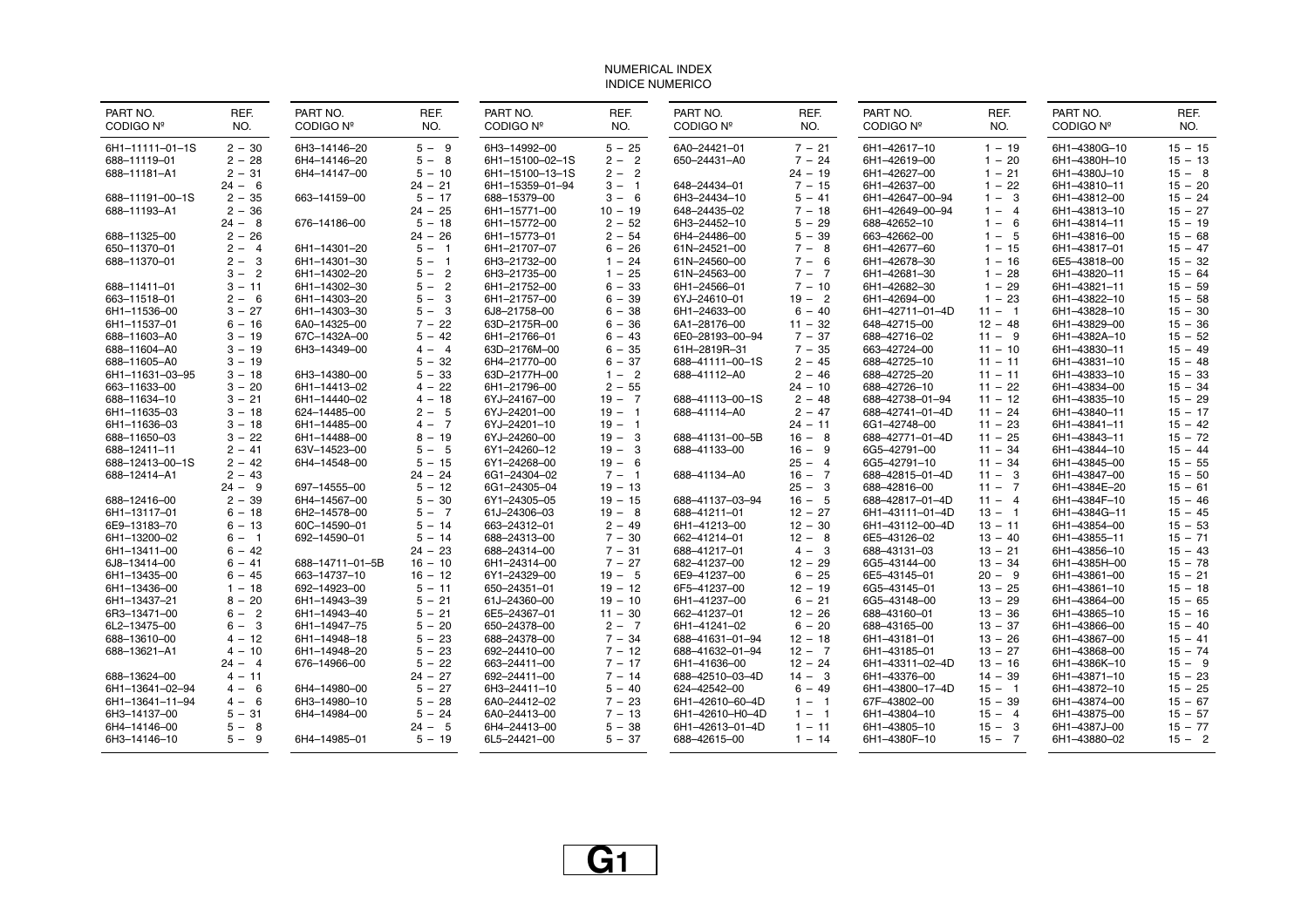| REF.<br>PART NO.<br>REF.<br>PART NO.<br>REF.<br>PART NO.<br>PART NO.<br>PART NO.<br>REF.<br>PART NO.<br>REF.<br>REF.<br>CODIGO Nº<br>CODIGO Nº<br>CODIGO Nº<br>CODIGO Nº<br>CODIGO Nº<br>CODIGO Nº<br>NO.<br>NO.<br>NO.<br>NO.<br>NO.<br>NO.<br>6H1-43881-10<br>$15 - 12$<br>687-44555-00-94<br>$14 - 11$<br>688-45587-20<br>$17 - 5$<br>703-48219-00<br>$22 - 30$<br>663-81813-10<br>$10 - 9$<br>6E3-8257H-00<br>$11 - 33$<br>6H1-4388E-11<br>$15 - 73$<br>688-45587-30<br>5<br>703-48221-00<br>$22 - 56$<br>6R5-82582-B0<br>663-44575-00<br>$14 - 16$<br>$17 -$<br>663-81820-12<br>$10 - 10$<br>$6 - 52$<br>6H1-43891-10<br>688-45587-40<br>$17 - 5$<br>703-48222-00<br>$22 - 27$<br>6E5-82587-00<br>$15 - 5$<br>688-45111-04-4D<br>$16 - 1$<br>688-81824-00<br>$10 - 15$<br>$9 - 47$<br>6H1-43892-10<br>$15 - 6$<br>$16 - 20$<br>688-45587-50<br>$17 -$<br>- 5<br>703-48223-00<br>$22 - 28$<br>663-81826-10<br>$10 - 14$<br>688-82588-01<br>$9 - 31$<br>688-45113-A0<br>688-45587-60<br>688-8258A-20<br>6H1-43895-12<br>$15 - 70$<br>$24 - 17$<br>$17 - 5$<br>703-48225-00<br>$22 - 29$<br>688-81830-11<br>$22 - 49$<br>$10 - 12$<br>6H1-43896-00<br>6H1-45611-01<br>$17 - 40$<br>703-48226-00<br>$22 - 26$<br>688-81831-00<br>$10 - 13$<br>6H0-82590-12<br>$9 - 32$<br>$15 - 69$<br>688-45114-A1<br>$16 - 6$<br>6H1-43899-00<br>$15 - 51$<br>$25 - 2$<br>6H1-45631-01<br>$17 - 50$<br>703-48227-00<br>$22 - 24$<br>663-81832-11<br>$10 - 11$<br>703-82591-00<br>$22 - 53$<br>$17 - 52$<br>688-44117-00-94<br>$12 - 34$<br>663-45119-00<br>$13 - 18$<br>688-45633-00<br>703-48232-00<br>$22 - 62$<br>$10 - 6$<br>703-82592-00<br>$22 - 54$<br>663-81840-11<br>$12 - 42$<br>$16 - 11$<br>6H1-45634-02<br>703-48234-00<br>$22 - 18$<br>$10 - 2$<br>688-82594-00<br>$9 - 38$<br>688-44118-00-94<br>688-45123-00<br>$17 - 44$<br>676-81850-11<br>6H1-44120-12<br>$25 - 5$<br>6H1-45635-00<br>703-48235-00<br>$22 - 4$<br>676-81857-10<br>$10 - 4$<br>703-82594-00<br>$22 - 25$<br>$12 - 49$<br>$17 - 53$<br>6H1-44121-00<br>$16 - 2$<br>703-48236-00<br>$22 - 16$<br>703-83383-02<br>$22 - 51$<br>$12 - 41$<br>663-45155-10<br>6H1-45641-01<br>$17 - 42$<br>6H1-81916-00<br>$9 - 27$<br>688-44122-00<br>$17 - 12$<br>703-48238-00<br>$9 - 15$<br>703-83383-B0<br>$22 - 51$<br>$12 - 38$<br>6H1-45214-00<br>6H1-45668-00<br>$17 - 47$<br>$22 - 22$<br>6G1-81941-10<br>688-44124-00<br>$12 - 37$<br>6H1-45215-00<br>$17 - 13$<br>688-45930-02-98<br>$18 - 22$<br>703-48243-00<br>$22 - 15$<br>6E9-81945-70<br>$9 - 17$<br>6Y5-8350T-03<br>$23 - 1$<br>6H1-44144-00<br>6H1-45251-03<br>$13 - 2$<br>688-45932-60-98<br>$18 - 22$<br>703-48244-00<br>$22 - 21$<br>6H0-81949-01<br>$9 - 44$<br>6Y5-83553-00<br>$23 - 6$<br>$17 - 70$<br>$9 - 43$<br>6E5-83558-00<br>6H1-44151-00<br>$17 - 69$<br>6H1-45300-15-4D<br>$17 - 1$<br>6E5-45941-00-EL<br>$18 - 22$<br>703-48245-00<br>$22 - 11$<br>6H0-81949-10<br>$18 - 27$<br>$17 - 2$<br>$22 - 23$<br>$9 - 39$<br>6E5-83558-10<br>$2 - 14$<br>6H1-45301-03-4D<br>6E5-45943-00-EL<br>$18 - 22$<br>703-48246-00<br>61A-81950-00<br>$17 - 67$<br>688-44194-00<br>$12 - 21$<br>688-45321-00<br>$17 - 16$<br>6E5-45945-01-EL<br>$18 - 22$<br>701-48248-00<br>$22 - 13$<br>6G1-81952-00<br>$9 - 16$<br>6H1-83614-00<br>$9 - 48$<br>$17 - 21$<br>688-45331-00-94<br>6E5-45947-00-EL<br>703-48252-00<br>$9 - 9$<br>6A1-83625-41<br>688-44311-01<br>$17 - 55$<br>$18 - 22$<br>$22 - 12$<br>6H0-81960-10<br>$4 - 24$<br>$17 - 24$<br>703-48261-01<br>$22 - 2$<br>$9 - 34$<br>6H1-83672-12<br>688-44315-A0<br>688-45341-10<br>$17 - 10$<br>6E5-45949-00-EL<br>$18 - 22$<br>6H0-82105-02<br>$14 - 1$<br>$25 - 9$<br>688-45371-02<br>6E5-45952-00-EL<br>$18 - 22$<br>703-48264-00<br>$22 - 6$<br>$9 - 36$<br>6H0-85510-03<br>$8 - 2$<br>$18 - 12$<br>6H0-82117-00<br>$9 - 2$<br>688-44316-A0<br>$17 - 30$<br>6E5-45371-10<br>$18 - 25$<br>6E5-45954-00-EL<br>$18 - 22$<br>703-48265-00<br>$22 - 9$<br>703-82119-00<br>6H0-85540-06<br>$9 - 1$<br>$18 - 11$<br>6E5-45956-00-EL<br>703-48268-00<br>$22 - 5$<br>6H1-85542-00-94<br>$9 - 21$<br>$25 - 11$<br>688-45375-00<br>$18 - 22$<br>$14 - 42$<br>$17 - 23$<br>688-45970-03-98<br>$18 - 22$<br>703-48271-00<br>$22 - 60$<br>$9 - 42$<br>6H1-85542-10<br>$9 - 3$<br>663-45376-00-94<br>$18 - 10$<br>682-82119-01<br>688-44321-41<br>$25 - 29$<br>6E5-45378-00<br>6E5-45970-10<br>$18 - 23$<br>703-48281-00<br>$22 - 31$<br>688-82127-02<br>$14 - 25$<br>6H0-85550-00<br>$17 - 65$<br>$8 - 1$<br>697-85570-00<br>688-44322-00<br>$17 - 22$<br>688-45383-02<br>$17 - 62$<br>688-45972-02-98<br>$18 - 22$<br>703-48282-00<br>$22 - 32$<br>6E5-82148-00<br>$13 - 12$<br>$9 - 6$<br>703-48284-00<br>6H0-85580-01<br>$25 - 18$<br>688-45384-00<br>$17 - 63$<br>6E5-45972-10<br>$18 - 23$<br>$22 - 52$<br>6H1-82148-00<br>$13 - 8$<br>$8 - 3$<br>$17 - 22$<br>6H1-45501-11<br>$17 - 36$<br>688-45974-02-98<br>$18 - 22$<br>703-48284-10<br>$22 - 52$<br>1E6-82151-00<br>$23 - 7$<br>6H1-85711-60<br>$4 - 23$<br>688-44322-41<br>$25 - 30$<br>688-45536-01<br>$17 - 4$<br>6E5-45974-10<br>$18 - 23$<br>701-48287-00<br>$22 - 42$<br>663-82151-00<br>$9 - 33$<br>6R5-85711-60<br>$9 - 51$<br>$17 - 31$<br>$17 - 37$<br>688-44323-00<br>688-45976-01-98<br>$18 - 22$<br>703-48291-10<br>$22 - 39$<br>6G5-82152-00<br>$9 - 20$<br>6H1-85720-15<br>$6 - 51$<br>688-45551-01<br>$25 - 21$<br>$17 - 39$<br>6E5-45976-10<br>$18 - 23$<br>703-48293-10<br>$22 - 41$<br>6A0-82317-00<br>$6 - 50$<br>6H2-85895-01<br>688-45560-00<br>$8 - 4$<br>$17 - 31$<br>688-45567-01<br>$17 - 7$<br>6E5-45978-10<br>$18 - 23$<br>701-48320-30<br>$21 - 2$<br>6E3-82370-21<br>$9 - 29$<br>6H1-W0001-02<br>$24 - 1$<br>688-44323-40<br>688-45978-60-98<br>663-48344-00<br>$25 - 31$<br>688-45567-10<br>$17 - 7$<br>$18 - 22$<br>$12 - 6$<br>703-82510-12<br>$22 - 44$<br>688-W0001-21<br>$25 - 1$<br>688-45987-01<br>703-48345-01<br>703-82510-43<br>688-W0004-00<br>688-44324-A0<br>$17 - 32$<br>688-45567-20<br>$17 - 7$<br>$18 - 17$<br>$22 - 19$<br>$22 - 44$<br>$4 - 13$<br>$25 - 10$<br>688-45567-30<br>$17 - 7$<br>6E5-45994-10<br>$18 - 24$<br>703-48358-00<br>$22 - 20$<br>697-82519-00<br>$9 - 37$<br>6H1-W0070-30<br>$1 - 17$<br>$17 - 27$<br>688-45567-40<br>$17 - 7$<br>67F-45997-00<br>688-48511-11-4D<br>6R3-82521-70<br>$23 - 8$<br>692-W0078-02<br>688-44341-01-94<br>$18 - 18$<br>$14 - 36$<br>$25 - 17$<br>$17 - 25$<br>$17 - 7$<br>688-44352-03<br>688-45567-50<br>703-48152-00<br>$22 - 57$<br>663-48531-00<br>$12 - 1$<br>703-82531-00<br>$22 - 46$<br>688-W0078-1A<br>$25 - 28$<br>$12 - 2$<br>$22 - 50$<br>$25 - 19$<br>688-45567-60<br>$17 - 7$<br>703-48153-00<br>$22 - 3$<br>663-48538-00<br>703-82540-00<br>6H1-W0090-07-1S<br>$2 - 1$<br>$17 - 54$<br>688-44361-10<br>$18 - 2$<br>6H1-45571-00<br>703-48189-00<br>$22 - 17$<br>688-61350-10<br>$20 - 1$<br>703-82542-00<br>$22 - 63$<br>6H1-W0090-44-1S<br>$2 - 1$<br>663-44366-00<br>$18 - 14$<br>$22 - 14$<br>688-61351-10<br>$20 - 2$<br>68F-82553-70<br>$23 - 9$<br>6H1-W0093-10<br>$24 - 20$<br>688-45576-00<br>$17 - 58$<br>703-48198-00<br>$25 - 16$<br>6E5-61355-00<br>$20 - 8$<br>6R3-82553-70<br>$23 - 9$<br>656-W2810-02<br>$7 - 36$<br>688-45577-01<br>$17 - 57$<br>703-48205-A5<br>$21 - 1$<br>6H4-81315-11<br>682-82556-00<br>663-44367-00<br>$18 - 1$<br>688-45577-10<br>$17 - 57$<br>$22 - 1$<br>$23 - 10$<br>$22 - 48$<br>90101-10M49<br>$14 - 27$<br>6H3-44391-01<br>$11 - 2$<br>688-45577-20<br>$17 - 57$<br>703-48207-17<br>$21 - 1$<br>688-81332-01<br>$8 - 11$<br>688-82560-10<br>$9 - 30$<br>90101-12M65<br>$13 - 44$<br>$14 - 33$<br>$17 - 57$<br>$22 - 1$<br>703-82563-02<br>$22 - 55$<br>688-44511-00-94<br>688-45577-30<br>6H1-81337-01<br>$8 - 14$<br>90105-10M67<br>$18 - 13$<br>$14 - 26$<br>$17 - 57$<br>703-48211-01<br>$22 - 61$<br>$10 - 1$<br>6H1-82563-10<br>$9 - 46$<br>90109-06M39<br>688-44514-00-94<br>688-45577-40<br>688-81800-12<br>$6 - 5$<br>6H1-44526-00<br>703-48212-00<br>676-81809-10<br>703-82563-12<br>$13 - 3$<br>688-45577-50<br>$17 - 57$<br>$22 - 58$<br>$10 - 3$<br>$22 - 55$<br>$9 - 25$<br>663-44551-02-4D<br>703-48213-00<br>$22 - 59$<br>688-81810-11<br>688-82575-01<br>$6 - 6$<br>$14 - 9$<br>688-45577-60<br>$17 - 57$<br>$10 - 5$<br>$22 - 47$<br>90109-06M40<br>687-44552-02-94<br>$17 - 5$<br>703-48215-00<br>$\overline{7}$<br>676-82577-00<br>$22 - 45$<br>$3 - 23$<br>$14 - 18$<br>688-45587-01<br>$22 - 43$<br>663-81811-11<br>$10 -$<br>90109-08022<br>663-44553-01-4D<br>$14 - 23$<br>688-45587-10<br>$17 - 5$<br>703-48218-00<br>$22 - 64$<br>663-81812-11<br>$10 - 8$<br>703-82577-00<br>$22 - 45$<br>90109-12261<br>$14 - 15$ |  |  |  |  |  |  |  |  |  |  |  |  |  |
|---------------------------------------------------------------------------------------------------------------------------------------------------------------------------------------------------------------------------------------------------------------------------------------------------------------------------------------------------------------------------------------------------------------------------------------------------------------------------------------------------------------------------------------------------------------------------------------------------------------------------------------------------------------------------------------------------------------------------------------------------------------------------------------------------------------------------------------------------------------------------------------------------------------------------------------------------------------------------------------------------------------------------------------------------------------------------------------------------------------------------------------------------------------------------------------------------------------------------------------------------------------------------------------------------------------------------------------------------------------------------------------------------------------------------------------------------------------------------------------------------------------------------------------------------------------------------------------------------------------------------------------------------------------------------------------------------------------------------------------------------------------------------------------------------------------------------------------------------------------------------------------------------------------------------------------------------------------------------------------------------------------------------------------------------------------------------------------------------------------------------------------------------------------------------------------------------------------------------------------------------------------------------------------------------------------------------------------------------------------------------------------------------------------------------------------------------------------------------------------------------------------------------------------------------------------------------------------------------------------------------------------------------------------------------------------------------------------------------------------------------------------------------------------------------------------------------------------------------------------------------------------------------------------------------------------------------------------------------------------------------------------------------------------------------------------------------------------------------------------------------------------------------------------------------------------------------------------------------------------------------------------------------------------------------------------------------------------------------------------------------------------------------------------------------------------------------------------------------------------------------------------------------------------------------------------------------------------------------------------------------------------------------------------------------------------------------------------------------------------------------------------------------------------------------------------------------------------------------------------------------------------------------------------------------------------------------------------------------------------------------------------------------------------------------------------------------------------------------------------------------------------------------------------------------------------------------------------------------------------------------------------------------------------------------------------------------------------------------------------------------------------------------------------------------------------------------------------------------------------------------------------------------------------------------------------------------------------------------------------------------------------------------------------------------------------------------------------------------------------------------------------------------------------------------------------------------------------------------------------------------------------------------------------------------------------------------------------------------------------------------------------------------------------------------------------------------------------------------------------------------------------------------------------------------------------------------------------------------------------------------------------------------------------------------------------------------------------------------------------------------------------------------------------------------------------------------------------------------------------------------------------------------------------------------------------------------------------------------------------------------------------------------------------------------------------------------------------------------------------------------------------------------------------------------------------------------------------------------------------------------------------------------------------------------------------------------------------------------------------------------------------------------------------------------------------------------------------------------------------------------------------------------------------------------------------------------------------------------------------------------------------------------------------------------------------------------------------------------------------------------------------------------------------------------------------------------------------------------------------------------------------------------------------------------------------------------------------------------------------------------------------------------------------------------------------------------------------------------------------------------------------------------------------------------------------------------------------------------------------------------------------------------------------------------------------------------------------------------------------------------------------------------------------------------------------------------------------------------------------------------------------------------------------------------------------------------------------------------------------------------------------------------------------------------------------------------------------------------------------------------------------------------------------------------------------------------------------------------------------------------------------------------------------------------------------------------------------------------------------------------------------------------------------------------------------------------------------------------------------------------------------------------------------------------------------------------------------------------------------------------------------------------------------------------------------------------------------------------------------------------------------------------------------------------------------------------------------------------------------------------------------------------------------------------------------------------------------------------------------------------------------------------------------------------------------------------------------------------------------------------------------------------------------------------------------------------------------------------------------------------------------------------------------------------------------------------------------------------------------------------------|--|--|--|--|--|--|--|--|--|--|--|--|--|
|                                                                                                                                                                                                                                                                                                                                                                                                                                                                                                                                                                                                                                                                                                                                                                                                                                                                                                                                                                                                                                                                                                                                                                                                                                                                                                                                                                                                                                                                                                                                                                                                                                                                                                                                                                                                                                                                                                                                                                                                                                                                                                                                                                                                                                                                                                                                                                                                                                                                                                                                                                                                                                                                                                                                                                                                                                                                                                                                                                                                                                                                                                                                                                                                                                                                                                                                                                                                                                                                                                                                                                                                                                                                                                                                                                                                                                                                                                                                                                                                                                                                                                                                                                                                                                                                                                                                                                                                                                                                                                                                                                                                                                                                                                                                                                                                                                                                                                                                                                                                                                                                                                                                                                                                                                                                                                                                                                                                                                                                                                                                                                                                                                                                                                                                                                                                                                                                                                                                                                                                                                                                                                                                                                                                                                                                                                                                                                                                                                                                                                                                                                                                                                                                                                                                                                                                                                                                                                                                                                                                                                                                                                                                                                                                                                                                                                                                                                                                                                                                                                                                                                                                                                                                                                                                                                                                                                                                                                                                                                                                                                                                                                                                                                                                                                                                                                                                                                                                                                                                                                                                                                                                                                 |  |  |  |  |  |  |  |  |  |  |  |  |  |
|                                                                                                                                                                                                                                                                                                                                                                                                                                                                                                                                                                                                                                                                                                                                                                                                                                                                                                                                                                                                                                                                                                                                                                                                                                                                                                                                                                                                                                                                                                                                                                                                                                                                                                                                                                                                                                                                                                                                                                                                                                                                                                                                                                                                                                                                                                                                                                                                                                                                                                                                                                                                                                                                                                                                                                                                                                                                                                                                                                                                                                                                                                                                                                                                                                                                                                                                                                                                                                                                                                                                                                                                                                                                                                                                                                                                                                                                                                                                                                                                                                                                                                                                                                                                                                                                                                                                                                                                                                                                                                                                                                                                                                                                                                                                                                                                                                                                                                                                                                                                                                                                                                                                                                                                                                                                                                                                                                                                                                                                                                                                                                                                                                                                                                                                                                                                                                                                                                                                                                                                                                                                                                                                                                                                                                                                                                                                                                                                                                                                                                                                                                                                                                                                                                                                                                                                                                                                                                                                                                                                                                                                                                                                                                                                                                                                                                                                                                                                                                                                                                                                                                                                                                                                                                                                                                                                                                                                                                                                                                                                                                                                                                                                                                                                                                                                                                                                                                                                                                                                                                                                                                                                                                 |  |  |  |  |  |  |  |  |  |  |  |  |  |
|                                                                                                                                                                                                                                                                                                                                                                                                                                                                                                                                                                                                                                                                                                                                                                                                                                                                                                                                                                                                                                                                                                                                                                                                                                                                                                                                                                                                                                                                                                                                                                                                                                                                                                                                                                                                                                                                                                                                                                                                                                                                                                                                                                                                                                                                                                                                                                                                                                                                                                                                                                                                                                                                                                                                                                                                                                                                                                                                                                                                                                                                                                                                                                                                                                                                                                                                                                                                                                                                                                                                                                                                                                                                                                                                                                                                                                                                                                                                                                                                                                                                                                                                                                                                                                                                                                                                                                                                                                                                                                                                                                                                                                                                                                                                                                                                                                                                                                                                                                                                                                                                                                                                                                                                                                                                                                                                                                                                                                                                                                                                                                                                                                                                                                                                                                                                                                                                                                                                                                                                                                                                                                                                                                                                                                                                                                                                                                                                                                                                                                                                                                                                                                                                                                                                                                                                                                                                                                                                                                                                                                                                                                                                                                                                                                                                                                                                                                                                                                                                                                                                                                                                                                                                                                                                                                                                                                                                                                                                                                                                                                                                                                                                                                                                                                                                                                                                                                                                                                                                                                                                                                                                                                 |  |  |  |  |  |  |  |  |  |  |  |  |  |
|                                                                                                                                                                                                                                                                                                                                                                                                                                                                                                                                                                                                                                                                                                                                                                                                                                                                                                                                                                                                                                                                                                                                                                                                                                                                                                                                                                                                                                                                                                                                                                                                                                                                                                                                                                                                                                                                                                                                                                                                                                                                                                                                                                                                                                                                                                                                                                                                                                                                                                                                                                                                                                                                                                                                                                                                                                                                                                                                                                                                                                                                                                                                                                                                                                                                                                                                                                                                                                                                                                                                                                                                                                                                                                                                                                                                                                                                                                                                                                                                                                                                                                                                                                                                                                                                                                                                                                                                                                                                                                                                                                                                                                                                                                                                                                                                                                                                                                                                                                                                                                                                                                                                                                                                                                                                                                                                                                                                                                                                                                                                                                                                                                                                                                                                                                                                                                                                                                                                                                                                                                                                                                                                                                                                                                                                                                                                                                                                                                                                                                                                                                                                                                                                                                                                                                                                                                                                                                                                                                                                                                                                                                                                                                                                                                                                                                                                                                                                                                                                                                                                                                                                                                                                                                                                                                                                                                                                                                                                                                                                                                                                                                                                                                                                                                                                                                                                                                                                                                                                                                                                                                                                                                 |  |  |  |  |  |  |  |  |  |  |  |  |  |
|                                                                                                                                                                                                                                                                                                                                                                                                                                                                                                                                                                                                                                                                                                                                                                                                                                                                                                                                                                                                                                                                                                                                                                                                                                                                                                                                                                                                                                                                                                                                                                                                                                                                                                                                                                                                                                                                                                                                                                                                                                                                                                                                                                                                                                                                                                                                                                                                                                                                                                                                                                                                                                                                                                                                                                                                                                                                                                                                                                                                                                                                                                                                                                                                                                                                                                                                                                                                                                                                                                                                                                                                                                                                                                                                                                                                                                                                                                                                                                                                                                                                                                                                                                                                                                                                                                                                                                                                                                                                                                                                                                                                                                                                                                                                                                                                                                                                                                                                                                                                                                                                                                                                                                                                                                                                                                                                                                                                                                                                                                                                                                                                                                                                                                                                                                                                                                                                                                                                                                                                                                                                                                                                                                                                                                                                                                                                                                                                                                                                                                                                                                                                                                                                                                                                                                                                                                                                                                                                                                                                                                                                                                                                                                                                                                                                                                                                                                                                                                                                                                                                                                                                                                                                                                                                                                                                                                                                                                                                                                                                                                                                                                                                                                                                                                                                                                                                                                                                                                                                                                                                                                                                                                 |  |  |  |  |  |  |  |  |  |  |  |  |  |
|                                                                                                                                                                                                                                                                                                                                                                                                                                                                                                                                                                                                                                                                                                                                                                                                                                                                                                                                                                                                                                                                                                                                                                                                                                                                                                                                                                                                                                                                                                                                                                                                                                                                                                                                                                                                                                                                                                                                                                                                                                                                                                                                                                                                                                                                                                                                                                                                                                                                                                                                                                                                                                                                                                                                                                                                                                                                                                                                                                                                                                                                                                                                                                                                                                                                                                                                                                                                                                                                                                                                                                                                                                                                                                                                                                                                                                                                                                                                                                                                                                                                                                                                                                                                                                                                                                                                                                                                                                                                                                                                                                                                                                                                                                                                                                                                                                                                                                                                                                                                                                                                                                                                                                                                                                                                                                                                                                                                                                                                                                                                                                                                                                                                                                                                                                                                                                                                                                                                                                                                                                                                                                                                                                                                                                                                                                                                                                                                                                                                                                                                                                                                                                                                                                                                                                                                                                                                                                                                                                                                                                                                                                                                                                                                                                                                                                                                                                                                                                                                                                                                                                                                                                                                                                                                                                                                                                                                                                                                                                                                                                                                                                                                                                                                                                                                                                                                                                                                                                                                                                                                                                                                                                 |  |  |  |  |  |  |  |  |  |  |  |  |  |
|                                                                                                                                                                                                                                                                                                                                                                                                                                                                                                                                                                                                                                                                                                                                                                                                                                                                                                                                                                                                                                                                                                                                                                                                                                                                                                                                                                                                                                                                                                                                                                                                                                                                                                                                                                                                                                                                                                                                                                                                                                                                                                                                                                                                                                                                                                                                                                                                                                                                                                                                                                                                                                                                                                                                                                                                                                                                                                                                                                                                                                                                                                                                                                                                                                                                                                                                                                                                                                                                                                                                                                                                                                                                                                                                                                                                                                                                                                                                                                                                                                                                                                                                                                                                                                                                                                                                                                                                                                                                                                                                                                                                                                                                                                                                                                                                                                                                                                                                                                                                                                                                                                                                                                                                                                                                                                                                                                                                                                                                                                                                                                                                                                                                                                                                                                                                                                                                                                                                                                                                                                                                                                                                                                                                                                                                                                                                                                                                                                                                                                                                                                                                                                                                                                                                                                                                                                                                                                                                                                                                                                                                                                                                                                                                                                                                                                                                                                                                                                                                                                                                                                                                                                                                                                                                                                                                                                                                                                                                                                                                                                                                                                                                                                                                                                                                                                                                                                                                                                                                                                                                                                                                                                 |  |  |  |  |  |  |  |  |  |  |  |  |  |
|                                                                                                                                                                                                                                                                                                                                                                                                                                                                                                                                                                                                                                                                                                                                                                                                                                                                                                                                                                                                                                                                                                                                                                                                                                                                                                                                                                                                                                                                                                                                                                                                                                                                                                                                                                                                                                                                                                                                                                                                                                                                                                                                                                                                                                                                                                                                                                                                                                                                                                                                                                                                                                                                                                                                                                                                                                                                                                                                                                                                                                                                                                                                                                                                                                                                                                                                                                                                                                                                                                                                                                                                                                                                                                                                                                                                                                                                                                                                                                                                                                                                                                                                                                                                                                                                                                                                                                                                                                                                                                                                                                                                                                                                                                                                                                                                                                                                                                                                                                                                                                                                                                                                                                                                                                                                                                                                                                                                                                                                                                                                                                                                                                                                                                                                                                                                                                                                                                                                                                                                                                                                                                                                                                                                                                                                                                                                                                                                                                                                                                                                                                                                                                                                                                                                                                                                                                                                                                                                                                                                                                                                                                                                                                                                                                                                                                                                                                                                                                                                                                                                                                                                                                                                                                                                                                                                                                                                                                                                                                                                                                                                                                                                                                                                                                                                                                                                                                                                                                                                                                                                                                                                                                 |  |  |  |  |  |  |  |  |  |  |  |  |  |
|                                                                                                                                                                                                                                                                                                                                                                                                                                                                                                                                                                                                                                                                                                                                                                                                                                                                                                                                                                                                                                                                                                                                                                                                                                                                                                                                                                                                                                                                                                                                                                                                                                                                                                                                                                                                                                                                                                                                                                                                                                                                                                                                                                                                                                                                                                                                                                                                                                                                                                                                                                                                                                                                                                                                                                                                                                                                                                                                                                                                                                                                                                                                                                                                                                                                                                                                                                                                                                                                                                                                                                                                                                                                                                                                                                                                                                                                                                                                                                                                                                                                                                                                                                                                                                                                                                                                                                                                                                                                                                                                                                                                                                                                                                                                                                                                                                                                                                                                                                                                                                                                                                                                                                                                                                                                                                                                                                                                                                                                                                                                                                                                                                                                                                                                                                                                                                                                                                                                                                                                                                                                                                                                                                                                                                                                                                                                                                                                                                                                                                                                                                                                                                                                                                                                                                                                                                                                                                                                                                                                                                                                                                                                                                                                                                                                                                                                                                                                                                                                                                                                                                                                                                                                                                                                                                                                                                                                                                                                                                                                                                                                                                                                                                                                                                                                                                                                                                                                                                                                                                                                                                                                                                 |  |  |  |  |  |  |  |  |  |  |  |  |  |
|                                                                                                                                                                                                                                                                                                                                                                                                                                                                                                                                                                                                                                                                                                                                                                                                                                                                                                                                                                                                                                                                                                                                                                                                                                                                                                                                                                                                                                                                                                                                                                                                                                                                                                                                                                                                                                                                                                                                                                                                                                                                                                                                                                                                                                                                                                                                                                                                                                                                                                                                                                                                                                                                                                                                                                                                                                                                                                                                                                                                                                                                                                                                                                                                                                                                                                                                                                                                                                                                                                                                                                                                                                                                                                                                                                                                                                                                                                                                                                                                                                                                                                                                                                                                                                                                                                                                                                                                                                                                                                                                                                                                                                                                                                                                                                                                                                                                                                                                                                                                                                                                                                                                                                                                                                                                                                                                                                                                                                                                                                                                                                                                                                                                                                                                                                                                                                                                                                                                                                                                                                                                                                                                                                                                                                                                                                                                                                                                                                                                                                                                                                                                                                                                                                                                                                                                                                                                                                                                                                                                                                                                                                                                                                                                                                                                                                                                                                                                                                                                                                                                                                                                                                                                                                                                                                                                                                                                                                                                                                                                                                                                                                                                                                                                                                                                                                                                                                                                                                                                                                                                                                                                                                 |  |  |  |  |  |  |  |  |  |  |  |  |  |
|                                                                                                                                                                                                                                                                                                                                                                                                                                                                                                                                                                                                                                                                                                                                                                                                                                                                                                                                                                                                                                                                                                                                                                                                                                                                                                                                                                                                                                                                                                                                                                                                                                                                                                                                                                                                                                                                                                                                                                                                                                                                                                                                                                                                                                                                                                                                                                                                                                                                                                                                                                                                                                                                                                                                                                                                                                                                                                                                                                                                                                                                                                                                                                                                                                                                                                                                                                                                                                                                                                                                                                                                                                                                                                                                                                                                                                                                                                                                                                                                                                                                                                                                                                                                                                                                                                                                                                                                                                                                                                                                                                                                                                                                                                                                                                                                                                                                                                                                                                                                                                                                                                                                                                                                                                                                                                                                                                                                                                                                                                                                                                                                                                                                                                                                                                                                                                                                                                                                                                                                                                                                                                                                                                                                                                                                                                                                                                                                                                                                                                                                                                                                                                                                                                                                                                                                                                                                                                                                                                                                                                                                                                                                                                                                                                                                                                                                                                                                                                                                                                                                                                                                                                                                                                                                                                                                                                                                                                                                                                                                                                                                                                                                                                                                                                                                                                                                                                                                                                                                                                                                                                                                                                 |  |  |  |  |  |  |  |  |  |  |  |  |  |
|                                                                                                                                                                                                                                                                                                                                                                                                                                                                                                                                                                                                                                                                                                                                                                                                                                                                                                                                                                                                                                                                                                                                                                                                                                                                                                                                                                                                                                                                                                                                                                                                                                                                                                                                                                                                                                                                                                                                                                                                                                                                                                                                                                                                                                                                                                                                                                                                                                                                                                                                                                                                                                                                                                                                                                                                                                                                                                                                                                                                                                                                                                                                                                                                                                                                                                                                                                                                                                                                                                                                                                                                                                                                                                                                                                                                                                                                                                                                                                                                                                                                                                                                                                                                                                                                                                                                                                                                                                                                                                                                                                                                                                                                                                                                                                                                                                                                                                                                                                                                                                                                                                                                                                                                                                                                                                                                                                                                                                                                                                                                                                                                                                                                                                                                                                                                                                                                                                                                                                                                                                                                                                                                                                                                                                                                                                                                                                                                                                                                                                                                                                                                                                                                                                                                                                                                                                                                                                                                                                                                                                                                                                                                                                                                                                                                                                                                                                                                                                                                                                                                                                                                                                                                                                                                                                                                                                                                                                                                                                                                                                                                                                                                                                                                                                                                                                                                                                                                                                                                                                                                                                                                                                 |  |  |  |  |  |  |  |  |  |  |  |  |  |
|                                                                                                                                                                                                                                                                                                                                                                                                                                                                                                                                                                                                                                                                                                                                                                                                                                                                                                                                                                                                                                                                                                                                                                                                                                                                                                                                                                                                                                                                                                                                                                                                                                                                                                                                                                                                                                                                                                                                                                                                                                                                                                                                                                                                                                                                                                                                                                                                                                                                                                                                                                                                                                                                                                                                                                                                                                                                                                                                                                                                                                                                                                                                                                                                                                                                                                                                                                                                                                                                                                                                                                                                                                                                                                                                                                                                                                                                                                                                                                                                                                                                                                                                                                                                                                                                                                                                                                                                                                                                                                                                                                                                                                                                                                                                                                                                                                                                                                                                                                                                                                                                                                                                                                                                                                                                                                                                                                                                                                                                                                                                                                                                                                                                                                                                                                                                                                                                                                                                                                                                                                                                                                                                                                                                                                                                                                                                                                                                                                                                                                                                                                                                                                                                                                                                                                                                                                                                                                                                                                                                                                                                                                                                                                                                                                                                                                                                                                                                                                                                                                                                                                                                                                                                                                                                                                                                                                                                                                                                                                                                                                                                                                                                                                                                                                                                                                                                                                                                                                                                                                                                                                                                                                 |  |  |  |  |  |  |  |  |  |  |  |  |  |
|                                                                                                                                                                                                                                                                                                                                                                                                                                                                                                                                                                                                                                                                                                                                                                                                                                                                                                                                                                                                                                                                                                                                                                                                                                                                                                                                                                                                                                                                                                                                                                                                                                                                                                                                                                                                                                                                                                                                                                                                                                                                                                                                                                                                                                                                                                                                                                                                                                                                                                                                                                                                                                                                                                                                                                                                                                                                                                                                                                                                                                                                                                                                                                                                                                                                                                                                                                                                                                                                                                                                                                                                                                                                                                                                                                                                                                                                                                                                                                                                                                                                                                                                                                                                                                                                                                                                                                                                                                                                                                                                                                                                                                                                                                                                                                                                                                                                                                                                                                                                                                                                                                                                                                                                                                                                                                                                                                                                                                                                                                                                                                                                                                                                                                                                                                                                                                                                                                                                                                                                                                                                                                                                                                                                                                                                                                                                                                                                                                                                                                                                                                                                                                                                                                                                                                                                                                                                                                                                                                                                                                                                                                                                                                                                                                                                                                                                                                                                                                                                                                                                                                                                                                                                                                                                                                                                                                                                                                                                                                                                                                                                                                                                                                                                                                                                                                                                                                                                                                                                                                                                                                                                                                 |  |  |  |  |  |  |  |  |  |  |  |  |  |
|                                                                                                                                                                                                                                                                                                                                                                                                                                                                                                                                                                                                                                                                                                                                                                                                                                                                                                                                                                                                                                                                                                                                                                                                                                                                                                                                                                                                                                                                                                                                                                                                                                                                                                                                                                                                                                                                                                                                                                                                                                                                                                                                                                                                                                                                                                                                                                                                                                                                                                                                                                                                                                                                                                                                                                                                                                                                                                                                                                                                                                                                                                                                                                                                                                                                                                                                                                                                                                                                                                                                                                                                                                                                                                                                                                                                                                                                                                                                                                                                                                                                                                                                                                                                                                                                                                                                                                                                                                                                                                                                                                                                                                                                                                                                                                                                                                                                                                                                                                                                                                                                                                                                                                                                                                                                                                                                                                                                                                                                                                                                                                                                                                                                                                                                                                                                                                                                                                                                                                                                                                                                                                                                                                                                                                                                                                                                                                                                                                                                                                                                                                                                                                                                                                                                                                                                                                                                                                                                                                                                                                                                                                                                                                                                                                                                                                                                                                                                                                                                                                                                                                                                                                                                                                                                                                                                                                                                                                                                                                                                                                                                                                                                                                                                                                                                                                                                                                                                                                                                                                                                                                                                                                 |  |  |  |  |  |  |  |  |  |  |  |  |  |
|                                                                                                                                                                                                                                                                                                                                                                                                                                                                                                                                                                                                                                                                                                                                                                                                                                                                                                                                                                                                                                                                                                                                                                                                                                                                                                                                                                                                                                                                                                                                                                                                                                                                                                                                                                                                                                                                                                                                                                                                                                                                                                                                                                                                                                                                                                                                                                                                                                                                                                                                                                                                                                                                                                                                                                                                                                                                                                                                                                                                                                                                                                                                                                                                                                                                                                                                                                                                                                                                                                                                                                                                                                                                                                                                                                                                                                                                                                                                                                                                                                                                                                                                                                                                                                                                                                                                                                                                                                                                                                                                                                                                                                                                                                                                                                                                                                                                                                                                                                                                                                                                                                                                                                                                                                                                                                                                                                                                                                                                                                                                                                                                                                                                                                                                                                                                                                                                                                                                                                                                                                                                                                                                                                                                                                                                                                                                                                                                                                                                                                                                                                                                                                                                                                                                                                                                                                                                                                                                                                                                                                                                                                                                                                                                                                                                                                                                                                                                                                                                                                                                                                                                                                                                                                                                                                                                                                                                                                                                                                                                                                                                                                                                                                                                                                                                                                                                                                                                                                                                                                                                                                                                                                 |  |  |  |  |  |  |  |  |  |  |  |  |  |
|                                                                                                                                                                                                                                                                                                                                                                                                                                                                                                                                                                                                                                                                                                                                                                                                                                                                                                                                                                                                                                                                                                                                                                                                                                                                                                                                                                                                                                                                                                                                                                                                                                                                                                                                                                                                                                                                                                                                                                                                                                                                                                                                                                                                                                                                                                                                                                                                                                                                                                                                                                                                                                                                                                                                                                                                                                                                                                                                                                                                                                                                                                                                                                                                                                                                                                                                                                                                                                                                                                                                                                                                                                                                                                                                                                                                                                                                                                                                                                                                                                                                                                                                                                                                                                                                                                                                                                                                                                                                                                                                                                                                                                                                                                                                                                                                                                                                                                                                                                                                                                                                                                                                                                                                                                                                                                                                                                                                                                                                                                                                                                                                                                                                                                                                                                                                                                                                                                                                                                                                                                                                                                                                                                                                                                                                                                                                                                                                                                                                                                                                                                                                                                                                                                                                                                                                                                                                                                                                                                                                                                                                                                                                                                                                                                                                                                                                                                                                                                                                                                                                                                                                                                                                                                                                                                                                                                                                                                                                                                                                                                                                                                                                                                                                                                                                                                                                                                                                                                                                                                                                                                                                                                 |  |  |  |  |  |  |  |  |  |  |  |  |  |
|                                                                                                                                                                                                                                                                                                                                                                                                                                                                                                                                                                                                                                                                                                                                                                                                                                                                                                                                                                                                                                                                                                                                                                                                                                                                                                                                                                                                                                                                                                                                                                                                                                                                                                                                                                                                                                                                                                                                                                                                                                                                                                                                                                                                                                                                                                                                                                                                                                                                                                                                                                                                                                                                                                                                                                                                                                                                                                                                                                                                                                                                                                                                                                                                                                                                                                                                                                                                                                                                                                                                                                                                                                                                                                                                                                                                                                                                                                                                                                                                                                                                                                                                                                                                                                                                                                                                                                                                                                                                                                                                                                                                                                                                                                                                                                                                                                                                                                                                                                                                                                                                                                                                                                                                                                                                                                                                                                                                                                                                                                                                                                                                                                                                                                                                                                                                                                                                                                                                                                                                                                                                                                                                                                                                                                                                                                                                                                                                                                                                                                                                                                                                                                                                                                                                                                                                                                                                                                                                                                                                                                                                                                                                                                                                                                                                                                                                                                                                                                                                                                                                                                                                                                                                                                                                                                                                                                                                                                                                                                                                                                                                                                                                                                                                                                                                                                                                                                                                                                                                                                                                                                                                                                 |  |  |  |  |  |  |  |  |  |  |  |  |  |
|                                                                                                                                                                                                                                                                                                                                                                                                                                                                                                                                                                                                                                                                                                                                                                                                                                                                                                                                                                                                                                                                                                                                                                                                                                                                                                                                                                                                                                                                                                                                                                                                                                                                                                                                                                                                                                                                                                                                                                                                                                                                                                                                                                                                                                                                                                                                                                                                                                                                                                                                                                                                                                                                                                                                                                                                                                                                                                                                                                                                                                                                                                                                                                                                                                                                                                                                                                                                                                                                                                                                                                                                                                                                                                                                                                                                                                                                                                                                                                                                                                                                                                                                                                                                                                                                                                                                                                                                                                                                                                                                                                                                                                                                                                                                                                                                                                                                                                                                                                                                                                                                                                                                                                                                                                                                                                                                                                                                                                                                                                                                                                                                                                                                                                                                                                                                                                                                                                                                                                                                                                                                                                                                                                                                                                                                                                                                                                                                                                                                                                                                                                                                                                                                                                                                                                                                                                                                                                                                                                                                                                                                                                                                                                                                                                                                                                                                                                                                                                                                                                                                                                                                                                                                                                                                                                                                                                                                                                                                                                                                                                                                                                                                                                                                                                                                                                                                                                                                                                                                                                                                                                                                                                 |  |  |  |  |  |  |  |  |  |  |  |  |  |
|                                                                                                                                                                                                                                                                                                                                                                                                                                                                                                                                                                                                                                                                                                                                                                                                                                                                                                                                                                                                                                                                                                                                                                                                                                                                                                                                                                                                                                                                                                                                                                                                                                                                                                                                                                                                                                                                                                                                                                                                                                                                                                                                                                                                                                                                                                                                                                                                                                                                                                                                                                                                                                                                                                                                                                                                                                                                                                                                                                                                                                                                                                                                                                                                                                                                                                                                                                                                                                                                                                                                                                                                                                                                                                                                                                                                                                                                                                                                                                                                                                                                                                                                                                                                                                                                                                                                                                                                                                                                                                                                                                                                                                                                                                                                                                                                                                                                                                                                                                                                                                                                                                                                                                                                                                                                                                                                                                                                                                                                                                                                                                                                                                                                                                                                                                                                                                                                                                                                                                                                                                                                                                                                                                                                                                                                                                                                                                                                                                                                                                                                                                                                                                                                                                                                                                                                                                                                                                                                                                                                                                                                                                                                                                                                                                                                                                                                                                                                                                                                                                                                                                                                                                                                                                                                                                                                                                                                                                                                                                                                                                                                                                                                                                                                                                                                                                                                                                                                                                                                                                                                                                                                                                 |  |  |  |  |  |  |  |  |  |  |  |  |  |
|                                                                                                                                                                                                                                                                                                                                                                                                                                                                                                                                                                                                                                                                                                                                                                                                                                                                                                                                                                                                                                                                                                                                                                                                                                                                                                                                                                                                                                                                                                                                                                                                                                                                                                                                                                                                                                                                                                                                                                                                                                                                                                                                                                                                                                                                                                                                                                                                                                                                                                                                                                                                                                                                                                                                                                                                                                                                                                                                                                                                                                                                                                                                                                                                                                                                                                                                                                                                                                                                                                                                                                                                                                                                                                                                                                                                                                                                                                                                                                                                                                                                                                                                                                                                                                                                                                                                                                                                                                                                                                                                                                                                                                                                                                                                                                                                                                                                                                                                                                                                                                                                                                                                                                                                                                                                                                                                                                                                                                                                                                                                                                                                                                                                                                                                                                                                                                                                                                                                                                                                                                                                                                                                                                                                                                                                                                                                                                                                                                                                                                                                                                                                                                                                                                                                                                                                                                                                                                                                                                                                                                                                                                                                                                                                                                                                                                                                                                                                                                                                                                                                                                                                                                                                                                                                                                                                                                                                                                                                                                                                                                                                                                                                                                                                                                                                                                                                                                                                                                                                                                                                                                                                                                 |  |  |  |  |  |  |  |  |  |  |  |  |  |
|                                                                                                                                                                                                                                                                                                                                                                                                                                                                                                                                                                                                                                                                                                                                                                                                                                                                                                                                                                                                                                                                                                                                                                                                                                                                                                                                                                                                                                                                                                                                                                                                                                                                                                                                                                                                                                                                                                                                                                                                                                                                                                                                                                                                                                                                                                                                                                                                                                                                                                                                                                                                                                                                                                                                                                                                                                                                                                                                                                                                                                                                                                                                                                                                                                                                                                                                                                                                                                                                                                                                                                                                                                                                                                                                                                                                                                                                                                                                                                                                                                                                                                                                                                                                                                                                                                                                                                                                                                                                                                                                                                                                                                                                                                                                                                                                                                                                                                                                                                                                                                                                                                                                                                                                                                                                                                                                                                                                                                                                                                                                                                                                                                                                                                                                                                                                                                                                                                                                                                                                                                                                                                                                                                                                                                                                                                                                                                                                                                                                                                                                                                                                                                                                                                                                                                                                                                                                                                                                                                                                                                                                                                                                                                                                                                                                                                                                                                                                                                                                                                                                                                                                                                                                                                                                                                                                                                                                                                                                                                                                                                                                                                                                                                                                                                                                                                                                                                                                                                                                                                                                                                                                                                 |  |  |  |  |  |  |  |  |  |  |  |  |  |
|                                                                                                                                                                                                                                                                                                                                                                                                                                                                                                                                                                                                                                                                                                                                                                                                                                                                                                                                                                                                                                                                                                                                                                                                                                                                                                                                                                                                                                                                                                                                                                                                                                                                                                                                                                                                                                                                                                                                                                                                                                                                                                                                                                                                                                                                                                                                                                                                                                                                                                                                                                                                                                                                                                                                                                                                                                                                                                                                                                                                                                                                                                                                                                                                                                                                                                                                                                                                                                                                                                                                                                                                                                                                                                                                                                                                                                                                                                                                                                                                                                                                                                                                                                                                                                                                                                                                                                                                                                                                                                                                                                                                                                                                                                                                                                                                                                                                                                                                                                                                                                                                                                                                                                                                                                                                                                                                                                                                                                                                                                                                                                                                                                                                                                                                                                                                                                                                                                                                                                                                                                                                                                                                                                                                                                                                                                                                                                                                                                                                                                                                                                                                                                                                                                                                                                                                                                                                                                                                                                                                                                                                                                                                                                                                                                                                                                                                                                                                                                                                                                                                                                                                                                                                                                                                                                                                                                                                                                                                                                                                                                                                                                                                                                                                                                                                                                                                                                                                                                                                                                                                                                                                                                 |  |  |  |  |  |  |  |  |  |  |  |  |  |
|                                                                                                                                                                                                                                                                                                                                                                                                                                                                                                                                                                                                                                                                                                                                                                                                                                                                                                                                                                                                                                                                                                                                                                                                                                                                                                                                                                                                                                                                                                                                                                                                                                                                                                                                                                                                                                                                                                                                                                                                                                                                                                                                                                                                                                                                                                                                                                                                                                                                                                                                                                                                                                                                                                                                                                                                                                                                                                                                                                                                                                                                                                                                                                                                                                                                                                                                                                                                                                                                                                                                                                                                                                                                                                                                                                                                                                                                                                                                                                                                                                                                                                                                                                                                                                                                                                                                                                                                                                                                                                                                                                                                                                                                                                                                                                                                                                                                                                                                                                                                                                                                                                                                                                                                                                                                                                                                                                                                                                                                                                                                                                                                                                                                                                                                                                                                                                                                                                                                                                                                                                                                                                                                                                                                                                                                                                                                                                                                                                                                                                                                                                                                                                                                                                                                                                                                                                                                                                                                                                                                                                                                                                                                                                                                                                                                                                                                                                                                                                                                                                                                                                                                                                                                                                                                                                                                                                                                                                                                                                                                                                                                                                                                                                                                                                                                                                                                                                                                                                                                                                                                                                                                                                 |  |  |  |  |  |  |  |  |  |  |  |  |  |
|                                                                                                                                                                                                                                                                                                                                                                                                                                                                                                                                                                                                                                                                                                                                                                                                                                                                                                                                                                                                                                                                                                                                                                                                                                                                                                                                                                                                                                                                                                                                                                                                                                                                                                                                                                                                                                                                                                                                                                                                                                                                                                                                                                                                                                                                                                                                                                                                                                                                                                                                                                                                                                                                                                                                                                                                                                                                                                                                                                                                                                                                                                                                                                                                                                                                                                                                                                                                                                                                                                                                                                                                                                                                                                                                                                                                                                                                                                                                                                                                                                                                                                                                                                                                                                                                                                                                                                                                                                                                                                                                                                                                                                                                                                                                                                                                                                                                                                                                                                                                                                                                                                                                                                                                                                                                                                                                                                                                                                                                                                                                                                                                                                                                                                                                                                                                                                                                                                                                                                                                                                                                                                                                                                                                                                                                                                                                                                                                                                                                                                                                                                                                                                                                                                                                                                                                                                                                                                                                                                                                                                                                                                                                                                                                                                                                                                                                                                                                                                                                                                                                                                                                                                                                                                                                                                                                                                                                                                                                                                                                                                                                                                                                                                                                                                                                                                                                                                                                                                                                                                                                                                                                                                 |  |  |  |  |  |  |  |  |  |  |  |  |  |
|                                                                                                                                                                                                                                                                                                                                                                                                                                                                                                                                                                                                                                                                                                                                                                                                                                                                                                                                                                                                                                                                                                                                                                                                                                                                                                                                                                                                                                                                                                                                                                                                                                                                                                                                                                                                                                                                                                                                                                                                                                                                                                                                                                                                                                                                                                                                                                                                                                                                                                                                                                                                                                                                                                                                                                                                                                                                                                                                                                                                                                                                                                                                                                                                                                                                                                                                                                                                                                                                                                                                                                                                                                                                                                                                                                                                                                                                                                                                                                                                                                                                                                                                                                                                                                                                                                                                                                                                                                                                                                                                                                                                                                                                                                                                                                                                                                                                                                                                                                                                                                                                                                                                                                                                                                                                                                                                                                                                                                                                                                                                                                                                                                                                                                                                                                                                                                                                                                                                                                                                                                                                                                                                                                                                                                                                                                                                                                                                                                                                                                                                                                                                                                                                                                                                                                                                                                                                                                                                                                                                                                                                                                                                                                                                                                                                                                                                                                                                                                                                                                                                                                                                                                                                                                                                                                                                                                                                                                                                                                                                                                                                                                                                                                                                                                                                                                                                                                                                                                                                                                                                                                                                                                 |  |  |  |  |  |  |  |  |  |  |  |  |  |
|                                                                                                                                                                                                                                                                                                                                                                                                                                                                                                                                                                                                                                                                                                                                                                                                                                                                                                                                                                                                                                                                                                                                                                                                                                                                                                                                                                                                                                                                                                                                                                                                                                                                                                                                                                                                                                                                                                                                                                                                                                                                                                                                                                                                                                                                                                                                                                                                                                                                                                                                                                                                                                                                                                                                                                                                                                                                                                                                                                                                                                                                                                                                                                                                                                                                                                                                                                                                                                                                                                                                                                                                                                                                                                                                                                                                                                                                                                                                                                                                                                                                                                                                                                                                                                                                                                                                                                                                                                                                                                                                                                                                                                                                                                                                                                                                                                                                                                                                                                                                                                                                                                                                                                                                                                                                                                                                                                                                                                                                                                                                                                                                                                                                                                                                                                                                                                                                                                                                                                                                                                                                                                                                                                                                                                                                                                                                                                                                                                                                                                                                                                                                                                                                                                                                                                                                                                                                                                                                                                                                                                                                                                                                                                                                                                                                                                                                                                                                                                                                                                                                                                                                                                                                                                                                                                                                                                                                                                                                                                                                                                                                                                                                                                                                                                                                                                                                                                                                                                                                                                                                                                                                                                 |  |  |  |  |  |  |  |  |  |  |  |  |  |
|                                                                                                                                                                                                                                                                                                                                                                                                                                                                                                                                                                                                                                                                                                                                                                                                                                                                                                                                                                                                                                                                                                                                                                                                                                                                                                                                                                                                                                                                                                                                                                                                                                                                                                                                                                                                                                                                                                                                                                                                                                                                                                                                                                                                                                                                                                                                                                                                                                                                                                                                                                                                                                                                                                                                                                                                                                                                                                                                                                                                                                                                                                                                                                                                                                                                                                                                                                                                                                                                                                                                                                                                                                                                                                                                                                                                                                                                                                                                                                                                                                                                                                                                                                                                                                                                                                                                                                                                                                                                                                                                                                                                                                                                                                                                                                                                                                                                                                                                                                                                                                                                                                                                                                                                                                                                                                                                                                                                                                                                                                                                                                                                                                                                                                                                                                                                                                                                                                                                                                                                                                                                                                                                                                                                                                                                                                                                                                                                                                                                                                                                                                                                                                                                                                                                                                                                                                                                                                                                                                                                                                                                                                                                                                                                                                                                                                                                                                                                                                                                                                                                                                                                                                                                                                                                                                                                                                                                                                                                                                                                                                                                                                                                                                                                                                                                                                                                                                                                                                                                                                                                                                                                                                 |  |  |  |  |  |  |  |  |  |  |  |  |  |
|                                                                                                                                                                                                                                                                                                                                                                                                                                                                                                                                                                                                                                                                                                                                                                                                                                                                                                                                                                                                                                                                                                                                                                                                                                                                                                                                                                                                                                                                                                                                                                                                                                                                                                                                                                                                                                                                                                                                                                                                                                                                                                                                                                                                                                                                                                                                                                                                                                                                                                                                                                                                                                                                                                                                                                                                                                                                                                                                                                                                                                                                                                                                                                                                                                                                                                                                                                                                                                                                                                                                                                                                                                                                                                                                                                                                                                                                                                                                                                                                                                                                                                                                                                                                                                                                                                                                                                                                                                                                                                                                                                                                                                                                                                                                                                                                                                                                                                                                                                                                                                                                                                                                                                                                                                                                                                                                                                                                                                                                                                                                                                                                                                                                                                                                                                                                                                                                                                                                                                                                                                                                                                                                                                                                                                                                                                                                                                                                                                                                                                                                                                                                                                                                                                                                                                                                                                                                                                                                                                                                                                                                                                                                                                                                                                                                                                                                                                                                                                                                                                                                                                                                                                                                                                                                                                                                                                                                                                                                                                                                                                                                                                                                                                                                                                                                                                                                                                                                                                                                                                                                                                                                                                 |  |  |  |  |  |  |  |  |  |  |  |  |  |
|                                                                                                                                                                                                                                                                                                                                                                                                                                                                                                                                                                                                                                                                                                                                                                                                                                                                                                                                                                                                                                                                                                                                                                                                                                                                                                                                                                                                                                                                                                                                                                                                                                                                                                                                                                                                                                                                                                                                                                                                                                                                                                                                                                                                                                                                                                                                                                                                                                                                                                                                                                                                                                                                                                                                                                                                                                                                                                                                                                                                                                                                                                                                                                                                                                                                                                                                                                                                                                                                                                                                                                                                                                                                                                                                                                                                                                                                                                                                                                                                                                                                                                                                                                                                                                                                                                                                                                                                                                                                                                                                                                                                                                                                                                                                                                                                                                                                                                                                                                                                                                                                                                                                                                                                                                                                                                                                                                                                                                                                                                                                                                                                                                                                                                                                                                                                                                                                                                                                                                                                                                                                                                                                                                                                                                                                                                                                                                                                                                                                                                                                                                                                                                                                                                                                                                                                                                                                                                                                                                                                                                                                                                                                                                                                                                                                                                                                                                                                                                                                                                                                                                                                                                                                                                                                                                                                                                                                                                                                                                                                                                                                                                                                                                                                                                                                                                                                                                                                                                                                                                                                                                                                                                 |  |  |  |  |  |  |  |  |  |  |  |  |  |
|                                                                                                                                                                                                                                                                                                                                                                                                                                                                                                                                                                                                                                                                                                                                                                                                                                                                                                                                                                                                                                                                                                                                                                                                                                                                                                                                                                                                                                                                                                                                                                                                                                                                                                                                                                                                                                                                                                                                                                                                                                                                                                                                                                                                                                                                                                                                                                                                                                                                                                                                                                                                                                                                                                                                                                                                                                                                                                                                                                                                                                                                                                                                                                                                                                                                                                                                                                                                                                                                                                                                                                                                                                                                                                                                                                                                                                                                                                                                                                                                                                                                                                                                                                                                                                                                                                                                                                                                                                                                                                                                                                                                                                                                                                                                                                                                                                                                                                                                                                                                                                                                                                                                                                                                                                                                                                                                                                                                                                                                                                                                                                                                                                                                                                                                                                                                                                                                                                                                                                                                                                                                                                                                                                                                                                                                                                                                                                                                                                                                                                                                                                                                                                                                                                                                                                                                                                                                                                                                                                                                                                                                                                                                                                                                                                                                                                                                                                                                                                                                                                                                                                                                                                                                                                                                                                                                                                                                                                                                                                                                                                                                                                                                                                                                                                                                                                                                                                                                                                                                                                                                                                                                                                 |  |  |  |  |  |  |  |  |  |  |  |  |  |
|                                                                                                                                                                                                                                                                                                                                                                                                                                                                                                                                                                                                                                                                                                                                                                                                                                                                                                                                                                                                                                                                                                                                                                                                                                                                                                                                                                                                                                                                                                                                                                                                                                                                                                                                                                                                                                                                                                                                                                                                                                                                                                                                                                                                                                                                                                                                                                                                                                                                                                                                                                                                                                                                                                                                                                                                                                                                                                                                                                                                                                                                                                                                                                                                                                                                                                                                                                                                                                                                                                                                                                                                                                                                                                                                                                                                                                                                                                                                                                                                                                                                                                                                                                                                                                                                                                                                                                                                                                                                                                                                                                                                                                                                                                                                                                                                                                                                                                                                                                                                                                                                                                                                                                                                                                                                                                                                                                                                                                                                                                                                                                                                                                                                                                                                                                                                                                                                                                                                                                                                                                                                                                                                                                                                                                                                                                                                                                                                                                                                                                                                                                                                                                                                                                                                                                                                                                                                                                                                                                                                                                                                                                                                                                                                                                                                                                                                                                                                                                                                                                                                                                                                                                                                                                                                                                                                                                                                                                                                                                                                                                                                                                                                                                                                                                                                                                                                                                                                                                                                                                                                                                                                                                 |  |  |  |  |  |  |  |  |  |  |  |  |  |
|                                                                                                                                                                                                                                                                                                                                                                                                                                                                                                                                                                                                                                                                                                                                                                                                                                                                                                                                                                                                                                                                                                                                                                                                                                                                                                                                                                                                                                                                                                                                                                                                                                                                                                                                                                                                                                                                                                                                                                                                                                                                                                                                                                                                                                                                                                                                                                                                                                                                                                                                                                                                                                                                                                                                                                                                                                                                                                                                                                                                                                                                                                                                                                                                                                                                                                                                                                                                                                                                                                                                                                                                                                                                                                                                                                                                                                                                                                                                                                                                                                                                                                                                                                                                                                                                                                                                                                                                                                                                                                                                                                                                                                                                                                                                                                                                                                                                                                                                                                                                                                                                                                                                                                                                                                                                                                                                                                                                                                                                                                                                                                                                                                                                                                                                                                                                                                                                                                                                                                                                                                                                                                                                                                                                                                                                                                                                                                                                                                                                                                                                                                                                                                                                                                                                                                                                                                                                                                                                                                                                                                                                                                                                                                                                                                                                                                                                                                                                                                                                                                                                                                                                                                                                                                                                                                                                                                                                                                                                                                                                                                                                                                                                                                                                                                                                                                                                                                                                                                                                                                                                                                                                                                 |  |  |  |  |  |  |  |  |  |  |  |  |  |
|                                                                                                                                                                                                                                                                                                                                                                                                                                                                                                                                                                                                                                                                                                                                                                                                                                                                                                                                                                                                                                                                                                                                                                                                                                                                                                                                                                                                                                                                                                                                                                                                                                                                                                                                                                                                                                                                                                                                                                                                                                                                                                                                                                                                                                                                                                                                                                                                                                                                                                                                                                                                                                                                                                                                                                                                                                                                                                                                                                                                                                                                                                                                                                                                                                                                                                                                                                                                                                                                                                                                                                                                                                                                                                                                                                                                                                                                                                                                                                                                                                                                                                                                                                                                                                                                                                                                                                                                                                                                                                                                                                                                                                                                                                                                                                                                                                                                                                                                                                                                                                                                                                                                                                                                                                                                                                                                                                                                                                                                                                                                                                                                                                                                                                                                                                                                                                                                                                                                                                                                                                                                                                                                                                                                                                                                                                                                                                                                                                                                                                                                                                                                                                                                                                                                                                                                                                                                                                                                                                                                                                                                                                                                                                                                                                                                                                                                                                                                                                                                                                                                                                                                                                                                                                                                                                                                                                                                                                                                                                                                                                                                                                                                                                                                                                                                                                                                                                                                                                                                                                                                                                                                                                 |  |  |  |  |  |  |  |  |  |  |  |  |  |
|                                                                                                                                                                                                                                                                                                                                                                                                                                                                                                                                                                                                                                                                                                                                                                                                                                                                                                                                                                                                                                                                                                                                                                                                                                                                                                                                                                                                                                                                                                                                                                                                                                                                                                                                                                                                                                                                                                                                                                                                                                                                                                                                                                                                                                                                                                                                                                                                                                                                                                                                                                                                                                                                                                                                                                                                                                                                                                                                                                                                                                                                                                                                                                                                                                                                                                                                                                                                                                                                                                                                                                                                                                                                                                                                                                                                                                                                                                                                                                                                                                                                                                                                                                                                                                                                                                                                                                                                                                                                                                                                                                                                                                                                                                                                                                                                                                                                                                                                                                                                                                                                                                                                                                                                                                                                                                                                                                                                                                                                                                                                                                                                                                                                                                                                                                                                                                                                                                                                                                                                                                                                                                                                                                                                                                                                                                                                                                                                                                                                                                                                                                                                                                                                                                                                                                                                                                                                                                                                                                                                                                                                                                                                                                                                                                                                                                                                                                                                                                                                                                                                                                                                                                                                                                                                                                                                                                                                                                                                                                                                                                                                                                                                                                                                                                                                                                                                                                                                                                                                                                                                                                                                                                 |  |  |  |  |  |  |  |  |  |  |  |  |  |
|                                                                                                                                                                                                                                                                                                                                                                                                                                                                                                                                                                                                                                                                                                                                                                                                                                                                                                                                                                                                                                                                                                                                                                                                                                                                                                                                                                                                                                                                                                                                                                                                                                                                                                                                                                                                                                                                                                                                                                                                                                                                                                                                                                                                                                                                                                                                                                                                                                                                                                                                                                                                                                                                                                                                                                                                                                                                                                                                                                                                                                                                                                                                                                                                                                                                                                                                                                                                                                                                                                                                                                                                                                                                                                                                                                                                                                                                                                                                                                                                                                                                                                                                                                                                                                                                                                                                                                                                                                                                                                                                                                                                                                                                                                                                                                                                                                                                                                                                                                                                                                                                                                                                                                                                                                                                                                                                                                                                                                                                                                                                                                                                                                                                                                                                                                                                                                                                                                                                                                                                                                                                                                                                                                                                                                                                                                                                                                                                                                                                                                                                                                                                                                                                                                                                                                                                                                                                                                                                                                                                                                                                                                                                                                                                                                                                                                                                                                                                                                                                                                                                                                                                                                                                                                                                                                                                                                                                                                                                                                                                                                                                                                                                                                                                                                                                                                                                                                                                                                                                                                                                                                                                                                 |  |  |  |  |  |  |  |  |  |  |  |  |  |
|                                                                                                                                                                                                                                                                                                                                                                                                                                                                                                                                                                                                                                                                                                                                                                                                                                                                                                                                                                                                                                                                                                                                                                                                                                                                                                                                                                                                                                                                                                                                                                                                                                                                                                                                                                                                                                                                                                                                                                                                                                                                                                                                                                                                                                                                                                                                                                                                                                                                                                                                                                                                                                                                                                                                                                                                                                                                                                                                                                                                                                                                                                                                                                                                                                                                                                                                                                                                                                                                                                                                                                                                                                                                                                                                                                                                                                                                                                                                                                                                                                                                                                                                                                                                                                                                                                                                                                                                                                                                                                                                                                                                                                                                                                                                                                                                                                                                                                                                                                                                                                                                                                                                                                                                                                                                                                                                                                                                                                                                                                                                                                                                                                                                                                                                                                                                                                                                                                                                                                                                                                                                                                                                                                                                                                                                                                                                                                                                                                                                                                                                                                                                                                                                                                                                                                                                                                                                                                                                                                                                                                                                                                                                                                                                                                                                                                                                                                                                                                                                                                                                                                                                                                                                                                                                                                                                                                                                                                                                                                                                                                                                                                                                                                                                                                                                                                                                                                                                                                                                                                                                                                                                                                 |  |  |  |  |  |  |  |  |  |  |  |  |  |
|                                                                                                                                                                                                                                                                                                                                                                                                                                                                                                                                                                                                                                                                                                                                                                                                                                                                                                                                                                                                                                                                                                                                                                                                                                                                                                                                                                                                                                                                                                                                                                                                                                                                                                                                                                                                                                                                                                                                                                                                                                                                                                                                                                                                                                                                                                                                                                                                                                                                                                                                                                                                                                                                                                                                                                                                                                                                                                                                                                                                                                                                                                                                                                                                                                                                                                                                                                                                                                                                                                                                                                                                                                                                                                                                                                                                                                                                                                                                                                                                                                                                                                                                                                                                                                                                                                                                                                                                                                                                                                                                                                                                                                                                                                                                                                                                                                                                                                                                                                                                                                                                                                                                                                                                                                                                                                                                                                                                                                                                                                                                                                                                                                                                                                                                                                                                                                                                                                                                                                                                                                                                                                                                                                                                                                                                                                                                                                                                                                                                                                                                                                                                                                                                                                                                                                                                                                                                                                                                                                                                                                                                                                                                                                                                                                                                                                                                                                                                                                                                                                                                                                                                                                                                                                                                                                                                                                                                                                                                                                                                                                                                                                                                                                                                                                                                                                                                                                                                                                                                                                                                                                                                                                 |  |  |  |  |  |  |  |  |  |  |  |  |  |
|                                                                                                                                                                                                                                                                                                                                                                                                                                                                                                                                                                                                                                                                                                                                                                                                                                                                                                                                                                                                                                                                                                                                                                                                                                                                                                                                                                                                                                                                                                                                                                                                                                                                                                                                                                                                                                                                                                                                                                                                                                                                                                                                                                                                                                                                                                                                                                                                                                                                                                                                                                                                                                                                                                                                                                                                                                                                                                                                                                                                                                                                                                                                                                                                                                                                                                                                                                                                                                                                                                                                                                                                                                                                                                                                                                                                                                                                                                                                                                                                                                                                                                                                                                                                                                                                                                                                                                                                                                                                                                                                                                                                                                                                                                                                                                                                                                                                                                                                                                                                                                                                                                                                                                                                                                                                                                                                                                                                                                                                                                                                                                                                                                                                                                                                                                                                                                                                                                                                                                                                                                                                                                                                                                                                                                                                                                                                                                                                                                                                                                                                                                                                                                                                                                                                                                                                                                                                                                                                                                                                                                                                                                                                                                                                                                                                                                                                                                                                                                                                                                                                                                                                                                                                                                                                                                                                                                                                                                                                                                                                                                                                                                                                                                                                                                                                                                                                                                                                                                                                                                                                                                                                                                 |  |  |  |  |  |  |  |  |  |  |  |  |  |
|                                                                                                                                                                                                                                                                                                                                                                                                                                                                                                                                                                                                                                                                                                                                                                                                                                                                                                                                                                                                                                                                                                                                                                                                                                                                                                                                                                                                                                                                                                                                                                                                                                                                                                                                                                                                                                                                                                                                                                                                                                                                                                                                                                                                                                                                                                                                                                                                                                                                                                                                                                                                                                                                                                                                                                                                                                                                                                                                                                                                                                                                                                                                                                                                                                                                                                                                                                                                                                                                                                                                                                                                                                                                                                                                                                                                                                                                                                                                                                                                                                                                                                                                                                                                                                                                                                                                                                                                                                                                                                                                                                                                                                                                                                                                                                                                                                                                                                                                                                                                                                                                                                                                                                                                                                                                                                                                                                                                                                                                                                                                                                                                                                                                                                                                                                                                                                                                                                                                                                                                                                                                                                                                                                                                                                                                                                                                                                                                                                                                                                                                                                                                                                                                                                                                                                                                                                                                                                                                                                                                                                                                                                                                                                                                                                                                                                                                                                                                                                                                                                                                                                                                                                                                                                                                                                                                                                                                                                                                                                                                                                                                                                                                                                                                                                                                                                                                                                                                                                                                                                                                                                                                                                 |  |  |  |  |  |  |  |  |  |  |  |  |  |
|                                                                                                                                                                                                                                                                                                                                                                                                                                                                                                                                                                                                                                                                                                                                                                                                                                                                                                                                                                                                                                                                                                                                                                                                                                                                                                                                                                                                                                                                                                                                                                                                                                                                                                                                                                                                                                                                                                                                                                                                                                                                                                                                                                                                                                                                                                                                                                                                                                                                                                                                                                                                                                                                                                                                                                                                                                                                                                                                                                                                                                                                                                                                                                                                                                                                                                                                                                                                                                                                                                                                                                                                                                                                                                                                                                                                                                                                                                                                                                                                                                                                                                                                                                                                                                                                                                                                                                                                                                                                                                                                                                                                                                                                                                                                                                                                                                                                                                                                                                                                                                                                                                                                                                                                                                                                                                                                                                                                                                                                                                                                                                                                                                                                                                                                                                                                                                                                                                                                                                                                                                                                                                                                                                                                                                                                                                                                                                                                                                                                                                                                                                                                                                                                                                                                                                                                                                                                                                                                                                                                                                                                                                                                                                                                                                                                                                                                                                                                                                                                                                                                                                                                                                                                                                                                                                                                                                                                                                                                                                                                                                                                                                                                                                                                                                                                                                                                                                                                                                                                                                                                                                                                                                 |  |  |  |  |  |  |  |  |  |  |  |  |  |
|                                                                                                                                                                                                                                                                                                                                                                                                                                                                                                                                                                                                                                                                                                                                                                                                                                                                                                                                                                                                                                                                                                                                                                                                                                                                                                                                                                                                                                                                                                                                                                                                                                                                                                                                                                                                                                                                                                                                                                                                                                                                                                                                                                                                                                                                                                                                                                                                                                                                                                                                                                                                                                                                                                                                                                                                                                                                                                                                                                                                                                                                                                                                                                                                                                                                                                                                                                                                                                                                                                                                                                                                                                                                                                                                                                                                                                                                                                                                                                                                                                                                                                                                                                                                                                                                                                                                                                                                                                                                                                                                                                                                                                                                                                                                                                                                                                                                                                                                                                                                                                                                                                                                                                                                                                                                                                                                                                                                                                                                                                                                                                                                                                                                                                                                                                                                                                                                                                                                                                                                                                                                                                                                                                                                                                                                                                                                                                                                                                                                                                                                                                                                                                                                                                                                                                                                                                                                                                                                                                                                                                                                                                                                                                                                                                                                                                                                                                                                                                                                                                                                                                                                                                                                                                                                                                                                                                                                                                                                                                                                                                                                                                                                                                                                                                                                                                                                                                                                                                                                                                                                                                                                                                 |  |  |  |  |  |  |  |  |  |  |  |  |  |
|                                                                                                                                                                                                                                                                                                                                                                                                                                                                                                                                                                                                                                                                                                                                                                                                                                                                                                                                                                                                                                                                                                                                                                                                                                                                                                                                                                                                                                                                                                                                                                                                                                                                                                                                                                                                                                                                                                                                                                                                                                                                                                                                                                                                                                                                                                                                                                                                                                                                                                                                                                                                                                                                                                                                                                                                                                                                                                                                                                                                                                                                                                                                                                                                                                                                                                                                                                                                                                                                                                                                                                                                                                                                                                                                                                                                                                                                                                                                                                                                                                                                                                                                                                                                                                                                                                                                                                                                                                                                                                                                                                                                                                                                                                                                                                                                                                                                                                                                                                                                                                                                                                                                                                                                                                                                                                                                                                                                                                                                                                                                                                                                                                                                                                                                                                                                                                                                                                                                                                                                                                                                                                                                                                                                                                                                                                                                                                                                                                                                                                                                                                                                                                                                                                                                                                                                                                                                                                                                                                                                                                                                                                                                                                                                                                                                                                                                                                                                                                                                                                                                                                                                                                                                                                                                                                                                                                                                                                                                                                                                                                                                                                                                                                                                                                                                                                                                                                                                                                                                                                                                                                                                                                 |  |  |  |  |  |  |  |  |  |  |  |  |  |
|                                                                                                                                                                                                                                                                                                                                                                                                                                                                                                                                                                                                                                                                                                                                                                                                                                                                                                                                                                                                                                                                                                                                                                                                                                                                                                                                                                                                                                                                                                                                                                                                                                                                                                                                                                                                                                                                                                                                                                                                                                                                                                                                                                                                                                                                                                                                                                                                                                                                                                                                                                                                                                                                                                                                                                                                                                                                                                                                                                                                                                                                                                                                                                                                                                                                                                                                                                                                                                                                                                                                                                                                                                                                                                                                                                                                                                                                                                                                                                                                                                                                                                                                                                                                                                                                                                                                                                                                                                                                                                                                                                                                                                                                                                                                                                                                                                                                                                                                                                                                                                                                                                                                                                                                                                                                                                                                                                                                                                                                                                                                                                                                                                                                                                                                                                                                                                                                                                                                                                                                                                                                                                                                                                                                                                                                                                                                                                                                                                                                                                                                                                                                                                                                                                                                                                                                                                                                                                                                                                                                                                                                                                                                                                                                                                                                                                                                                                                                                                                                                                                                                                                                                                                                                                                                                                                                                                                                                                                                                                                                                                                                                                                                                                                                                                                                                                                                                                                                                                                                                                                                                                                                                                 |  |  |  |  |  |  |  |  |  |  |  |  |  |
|                                                                                                                                                                                                                                                                                                                                                                                                                                                                                                                                                                                                                                                                                                                                                                                                                                                                                                                                                                                                                                                                                                                                                                                                                                                                                                                                                                                                                                                                                                                                                                                                                                                                                                                                                                                                                                                                                                                                                                                                                                                                                                                                                                                                                                                                                                                                                                                                                                                                                                                                                                                                                                                                                                                                                                                                                                                                                                                                                                                                                                                                                                                                                                                                                                                                                                                                                                                                                                                                                                                                                                                                                                                                                                                                                                                                                                                                                                                                                                                                                                                                                                                                                                                                                                                                                                                                                                                                                                                                                                                                                                                                                                                                                                                                                                                                                                                                                                                                                                                                                                                                                                                                                                                                                                                                                                                                                                                                                                                                                                                                                                                                                                                                                                                                                                                                                                                                                                                                                                                                                                                                                                                                                                                                                                                                                                                                                                                                                                                                                                                                                                                                                                                                                                                                                                                                                                                                                                                                                                                                                                                                                                                                                                                                                                                                                                                                                                                                                                                                                                                                                                                                                                                                                                                                                                                                                                                                                                                                                                                                                                                                                                                                                                                                                                                                                                                                                                                                                                                                                                                                                                                                                                 |  |  |  |  |  |  |  |  |  |  |  |  |  |
|                                                                                                                                                                                                                                                                                                                                                                                                                                                                                                                                                                                                                                                                                                                                                                                                                                                                                                                                                                                                                                                                                                                                                                                                                                                                                                                                                                                                                                                                                                                                                                                                                                                                                                                                                                                                                                                                                                                                                                                                                                                                                                                                                                                                                                                                                                                                                                                                                                                                                                                                                                                                                                                                                                                                                                                                                                                                                                                                                                                                                                                                                                                                                                                                                                                                                                                                                                                                                                                                                                                                                                                                                                                                                                                                                                                                                                                                                                                                                                                                                                                                                                                                                                                                                                                                                                                                                                                                                                                                                                                                                                                                                                                                                                                                                                                                                                                                                                                                                                                                                                                                                                                                                                                                                                                                                                                                                                                                                                                                                                                                                                                                                                                                                                                                                                                                                                                                                                                                                                                                                                                                                                                                                                                                                                                                                                                                                                                                                                                                                                                                                                                                                                                                                                                                                                                                                                                                                                                                                                                                                                                                                                                                                                                                                                                                                                                                                                                                                                                                                                                                                                                                                                                                                                                                                                                                                                                                                                                                                                                                                                                                                                                                                                                                                                                                                                                                                                                                                                                                                                                                                                                                                                 |  |  |  |  |  |  |  |  |  |  |  |  |  |
|                                                                                                                                                                                                                                                                                                                                                                                                                                                                                                                                                                                                                                                                                                                                                                                                                                                                                                                                                                                                                                                                                                                                                                                                                                                                                                                                                                                                                                                                                                                                                                                                                                                                                                                                                                                                                                                                                                                                                                                                                                                                                                                                                                                                                                                                                                                                                                                                                                                                                                                                                                                                                                                                                                                                                                                                                                                                                                                                                                                                                                                                                                                                                                                                                                                                                                                                                                                                                                                                                                                                                                                                                                                                                                                                                                                                                                                                                                                                                                                                                                                                                                                                                                                                                                                                                                                                                                                                                                                                                                                                                                                                                                                                                                                                                                                                                                                                                                                                                                                                                                                                                                                                                                                                                                                                                                                                                                                                                                                                                                                                                                                                                                                                                                                                                                                                                                                                                                                                                                                                                                                                                                                                                                                                                                                                                                                                                                                                                                                                                                                                                                                                                                                                                                                                                                                                                                                                                                                                                                                                                                                                                                                                                                                                                                                                                                                                                                                                                                                                                                                                                                                                                                                                                                                                                                                                                                                                                                                                                                                                                                                                                                                                                                                                                                                                                                                                                                                                                                                                                                                                                                                                                                 |  |  |  |  |  |  |  |  |  |  |  |  |  |
|                                                                                                                                                                                                                                                                                                                                                                                                                                                                                                                                                                                                                                                                                                                                                                                                                                                                                                                                                                                                                                                                                                                                                                                                                                                                                                                                                                                                                                                                                                                                                                                                                                                                                                                                                                                                                                                                                                                                                                                                                                                                                                                                                                                                                                                                                                                                                                                                                                                                                                                                                                                                                                                                                                                                                                                                                                                                                                                                                                                                                                                                                                                                                                                                                                                                                                                                                                                                                                                                                                                                                                                                                                                                                                                                                                                                                                                                                                                                                                                                                                                                                                                                                                                                                                                                                                                                                                                                                                                                                                                                                                                                                                                                                                                                                                                                                                                                                                                                                                                                                                                                                                                                                                                                                                                                                                                                                                                                                                                                                                                                                                                                                                                                                                                                                                                                                                                                                                                                                                                                                                                                                                                                                                                                                                                                                                                                                                                                                                                                                                                                                                                                                                                                                                                                                                                                                                                                                                                                                                                                                                                                                                                                                                                                                                                                                                                                                                                                                                                                                                                                                                                                                                                                                                                                                                                                                                                                                                                                                                                                                                                                                                                                                                                                                                                                                                                                                                                                                                                                                                                                                                                                                                 |  |  |  |  |  |  |  |  |  |  |  |  |  |
|                                                                                                                                                                                                                                                                                                                                                                                                                                                                                                                                                                                                                                                                                                                                                                                                                                                                                                                                                                                                                                                                                                                                                                                                                                                                                                                                                                                                                                                                                                                                                                                                                                                                                                                                                                                                                                                                                                                                                                                                                                                                                                                                                                                                                                                                                                                                                                                                                                                                                                                                                                                                                                                                                                                                                                                                                                                                                                                                                                                                                                                                                                                                                                                                                                                                                                                                                                                                                                                                                                                                                                                                                                                                                                                                                                                                                                                                                                                                                                                                                                                                                                                                                                                                                                                                                                                                                                                                                                                                                                                                                                                                                                                                                                                                                                                                                                                                                                                                                                                                                                                                                                                                                                                                                                                                                                                                                                                                                                                                                                                                                                                                                                                                                                                                                                                                                                                                                                                                                                                                                                                                                                                                                                                                                                                                                                                                                                                                                                                                                                                                                                                                                                                                                                                                                                                                                                                                                                                                                                                                                                                                                                                                                                                                                                                                                                                                                                                                                                                                                                                                                                                                                                                                                                                                                                                                                                                                                                                                                                                                                                                                                                                                                                                                                                                                                                                                                                                                                                                                                                                                                                                                                                 |  |  |  |  |  |  |  |  |  |  |  |  |  |
|                                                                                                                                                                                                                                                                                                                                                                                                                                                                                                                                                                                                                                                                                                                                                                                                                                                                                                                                                                                                                                                                                                                                                                                                                                                                                                                                                                                                                                                                                                                                                                                                                                                                                                                                                                                                                                                                                                                                                                                                                                                                                                                                                                                                                                                                                                                                                                                                                                                                                                                                                                                                                                                                                                                                                                                                                                                                                                                                                                                                                                                                                                                                                                                                                                                                                                                                                                                                                                                                                                                                                                                                                                                                                                                                                                                                                                                                                                                                                                                                                                                                                                                                                                                                                                                                                                                                                                                                                                                                                                                                                                                                                                                                                                                                                                                                                                                                                                                                                                                                                                                                                                                                                                                                                                                                                                                                                                                                                                                                                                                                                                                                                                                                                                                                                                                                                                                                                                                                                                                                                                                                                                                                                                                                                                                                                                                                                                                                                                                                                                                                                                                                                                                                                                                                                                                                                                                                                                                                                                                                                                                                                                                                                                                                                                                                                                                                                                                                                                                                                                                                                                                                                                                                                                                                                                                                                                                                                                                                                                                                                                                                                                                                                                                                                                                                                                                                                                                                                                                                                                                                                                                                                                 |  |  |  |  |  |  |  |  |  |  |  |  |  |
|                                                                                                                                                                                                                                                                                                                                                                                                                                                                                                                                                                                                                                                                                                                                                                                                                                                                                                                                                                                                                                                                                                                                                                                                                                                                                                                                                                                                                                                                                                                                                                                                                                                                                                                                                                                                                                                                                                                                                                                                                                                                                                                                                                                                                                                                                                                                                                                                                                                                                                                                                                                                                                                                                                                                                                                                                                                                                                                                                                                                                                                                                                                                                                                                                                                                                                                                                                                                                                                                                                                                                                                                                                                                                                                                                                                                                                                                                                                                                                                                                                                                                                                                                                                                                                                                                                                                                                                                                                                                                                                                                                                                                                                                                                                                                                                                                                                                                                                                                                                                                                                                                                                                                                                                                                                                                                                                                                                                                                                                                                                                                                                                                                                                                                                                                                                                                                                                                                                                                                                                                                                                                                                                                                                                                                                                                                                                                                                                                                                                                                                                                                                                                                                                                                                                                                                                                                                                                                                                                                                                                                                                                                                                                                                                                                                                                                                                                                                                                                                                                                                                                                                                                                                                                                                                                                                                                                                                                                                                                                                                                                                                                                                                                                                                                                                                                                                                                                                                                                                                                                                                                                                                                                 |  |  |  |  |  |  |  |  |  |  |  |  |  |

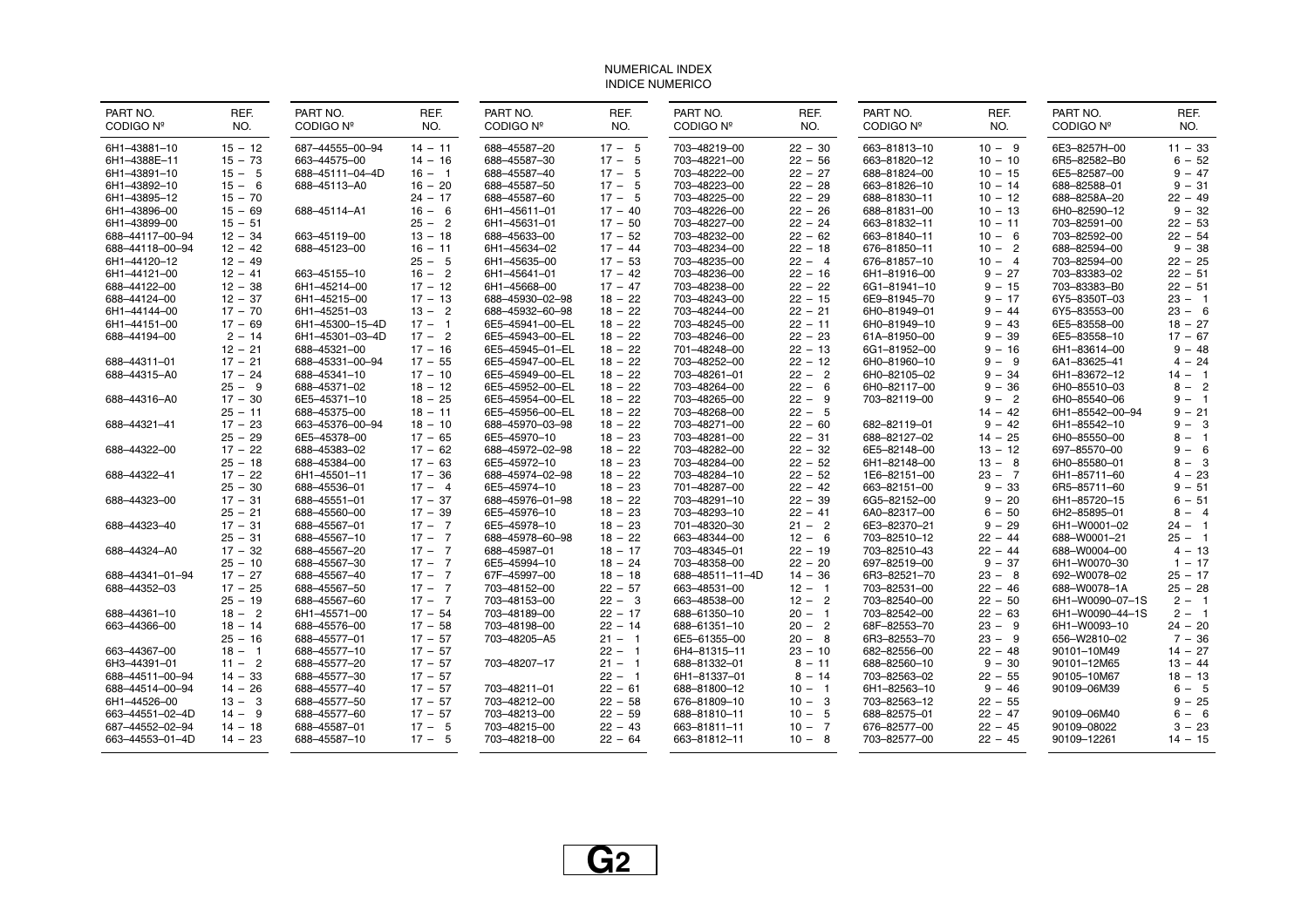| PART NO.<br>CODIGO Nº | REF.<br>NO. | PART NO.<br>CODIGO Nº | REF.<br>NO.   | PART NO.<br>CODIGO Nº | REF.<br>NO. | PART NO.<br>CODIGO Nº | REF.<br>NO. | PART NO.<br>CODIGO Nº | REF.<br>NO.   | PART NO.<br>CODIGO Nº | REF.<br>NO. |
|-----------------------|-------------|-----------------------|---------------|-----------------------|-------------|-----------------------|-------------|-----------------------|---------------|-----------------------|-------------|
| 90116-10175           | $14 - 37$   | 90201-10M63           | $20 - 7$      | 90387-10M42           | $20 - 6$    | 90467-08004           | $7 - 5$     | 92995-06100           | $11 - 27$     | 93210-46044           | $25 - 12$   |
| 90116-10M06           | $2 - 22$    | 90201-11M22           | $14 - 30$     | 90389-25M00           | $18 - 19$   | 90467-11M08           | $6 - 30$    |                       | $13 -$<br>- 6 | 93210-46M16           | $3 - 14$    |
| 90119-06M09           | $11 - 8$    | 90201-12426           | $13 - 46$     | 90430-08020           | $17 - 11$   | 90467-12M11           | $6 - 46$    | 92995-06600           | $1 - 9$       |                       | $24 - 12$   |
| 90119-06M12           | $2 - 9$     | 90201-12M16           | $14 - 12$     |                       | $25 - 6$    | 90468-05M03           | $6 - 24$    |                       | $3 - 10$      | 93210-49046           | $17 - 17$   |
| 90119-06M24           | $12 - 33$   | 90201-13M19           | $14 - 14$     | 90430-12072           | $18 - 4$    | 90468-07M02           | $6 - 7$     |                       | $7 - 3$       |                       | $25 - 7$    |
| 90119-06M29           | $13 - 4$    | 90201-20417           | $3 - 25$      |                       | $25 - 15$   | 90468-18008           | $12 - 9$    |                       | $8 - 7$       | 93210-62269           | $3 - 5$     |
| 90119-06M61           | $11 - 19$   | 90201-20M21           | $14 - 28$     | 90430-14115           | $2 - 34$    | 90480-09M12           | $11 - 15$   |                       | $9 - 11$      |                       | $24 - 16$   |
| 90119-06M75           | $9 - 24$    | 90201-21M18           | $8 - 10$      |                       | $24 - 7$    | 90480-09M25           | $9 - 22$    |                       | $11 - 14$     | 93210-64488           | $15 - 28$   |
| 90119-06M88           | $6 - 48$    | 90201-22M67           | $13 - 23$     | 90440-14M00           | $13 - 48$   | 90480-19M06           | $18 - 15$   |                       | $13 - 7$      | 93210-85M97           | $17 - 59$   |
| 90119-06MA3           | $2 - 37$    | 90201-30M00           | $14 - 4$      | 90445-07240           | $6 - 9$     | 90480-20M05           | $2 - 38$    |                       | $17 - 20$     |                       | $25 - 13$   |
| 90119-06MA5           | $2 - 44$    | 90202-05088           | $6 - 23$      | 90445-07260           | $2 - 16$    | 90480-24M04           | $2 - 18$    | 92995-08100           | $12 - 5$      | 93306-206U5           | $3 - 16$    |
| 90119-08020           | $2 - 51$    | 90202-07M07           | $12 - 39$     | 90445-07M00           | $2 - 19$    | 90501-10326           | $5 - 6$     |                       | $14 - 20$     | 93306-207U0           | $17 - 56$   |
| 90119-08M13           | $17 - 35$   | 90202-12060           | $18 - 3$      | 90445-07M23           | $2 - 20$    | 90501-12082           | $12 - 47$   |                       | $16 - 14$     | 93310-636U4           | $3 - 12$    |
|                       | $25 - 25$   | 90202-12092           | $12 - 15$     |                       | $4 - 1$     | 90501-12M48           | $17 - 41$   | 92995-10100           | $13 - 15$     | 93310-730V8           | $3 - 26$    |
| 90119-08M16           | $17 - 34$   | 90202-20M06           | $14 - 29$     | 90445-07M44           | $6 - 10$    | 90501-14M08           | $14 - 21$   | 92995-12200           | $13 - 45$     | 93310-835U8           | $3 - 15$    |
|                       | $25 - 26$   | 90202-25M04           | $14 - 13$     | 90445-07M86           | $3 - 7$     | 90501-16M11           | $2 - 40$    | 93101-25M03           | $17 - 28$     | 93315-325V1           | $17 - 3$    |
| 90119-08M79           | $16 - 17$   | 90206-10M04           | $12 - 32$     | 90445-07M87           | $6 - 12$    | 90501-16M12           | $12 - 23$   |                       | $25 - 14$     | 93317-325U0           | $17 - 60$   |
| 90119-08M80           | $16 - 4$    | 90206-13019           | $11 -$<br>- 6 | 90445-07M90           | $6 - 8$     | 90501-16M65           | $17 - 45$   | 93102-08M43           | $15 - 14$     | 93332-000U3           | $17 - 6$    |
| 90119-08M84           | $18 - 9$    | 90209-06M05           | $4 - 21$      | 90445-07ME9           | $17 - 66$   | 90502-16M02           | $13 - 39$   | 93102-30M05           | $3 - 3$       | 93332-000W7           | $17 - 8$    |
| 90119-08MA3           | $2 - 29$    | 90249-06M19           | $13 - 31$     | 90445-07MF1           | $18 - 26$   | 90506-14M24           | $13 - 33$   |                       | $24 - 14$     | 93410-18M02           | $13 - 42$   |
| 90119-08MA8           | $2 - 32$    | 90250-07M02           | $17 - 51$     | 90445-08M01           | $6 - 44$    | 90508-29M05           | $12 - 17$   | 93102-36M02           | $3 - 13$      | 93410-28M06           | $14 - 10$   |
| 90119-10005           | $2 - 10$    | 90266-06009           | $1 - 10$      | 90445-09097           | $7 - 29$    | 91318-08016           | $15 - 66$   |                       | $24 - 13$     | 93410-32M00           | $3 - 17$    |
| 90151-05M00           | $17 - 14$   | 90280-04M04           | $17 - 26$     | 90445-09104           | $7 - 4$     | 91490-40025           | $18 - 21$   | 93104-20M02           | $3 - 4$       | 93430-06024           | $22 - 10$   |
| 90157-06013           | $12 - 20$   |                       | $25 - 27$     | 90445-09220           | $7 - 33$    | 91690-30012           | $12 - 3$    |                       | $24 - 15$     | 93450-07M00           | $17 - 73$   |
| 90157-06014           | $2 - 13$    | 90280-05015           | $8 - 8$       | 90445-11M05           | $19 - 11$   |                       | $13 - 38$   | 93106-09014           | $17 - 18$     | 93501-04M02           | $12 - 46$   |
| 90157-06M01           | $11 - 20$   | 90282-04010           | $17 - 64$     | 90445-11M06           | $19 - 9$    | 91690-30020           | $13 - 30$   |                       | $25 - 8$      | 93503-16003           | $17 - 46$   |
| 90159-06M11           | $9 - 28$    | 90338-05M03           | $13 - 20$     | 90445-11M09           | $6 - 27$    | 92901-04100           | $15 - 76$   | 93210-04228           | $5 - 13$      | 93505-32038           | $15 - 79$   |
| 90159-06M20           | $8 - 15$    | 90338-05M12           | $1 - 26$      | 90464-07M05           | $6 - 15$    | 92901-05200           | $15 - 63$   |                       | $24 - 22$     | 93603-12M11           | $17 - 43$   |
| 90170-09M03           | $20 - 5$    | 90340-08002           | $17 - 9$      | 90464-11M18           | $13 - 19$   | 92903-06100           | $4 - 17$    | 93210-04230           | $5 - 26$      | 93603-21111           | $3 - 24$    |
| 90170-16M01           | $17 - 38$   | 90340-14M00           | $2 - 33$      | 90464-11M24           | $6 - 28$    | 92903-06600           | $5 - 45$    |                       | $24 - 29$     | 93604-10M03           | $17 - 33$   |
| 90170-20137           | $8 - 9$     | 90386-07M58           | $12 - 50$     | 90464-15M08           | $11 - 21$   |                       | $9 - 8$     | 93210-064A5           | $15 - 38$     | 93606-12019           | $16 - 3$    |
| 90171-16011           | $18 - 20$   | 90386-10M16           | $13 - 28$     | 90464-18M14           | $9 - 50$    |                       | $12 - 36$   | 93210-07003           | $17 - 71$     |                       | $18 - 5$    |
| 90179-06066           | $14 - 22$   | 90386-12089           | $12 - 12$     | 90464-23M22           | $9 - 35$    | 92903-08100           | $10 - 17$   | 93210-08287           | $19 - 14$     | 93608-12063           | $2 - 8$     |
| 90183-02M03           | $17 - 49$   | 90386-13M38           | $11 - 5$      | 90465-06M90           | $8 - 16$    |                       | $12 - 44$   | 93210-09165           | $15 - 37$     | 93700-06M03           | $13 - 17$   |
| 90183-05M06           | $1 - 27$    | 90386-18M14           | $15 - 31$     | 90465-08M23           | $9 - 12$    | 92903-08600           | $12 - 45$   | 93210-10M74           | $15 - 54$     | 94702-00160           | $2 - 57$    |
| 90185-05002           | $17 - 15$   | 90386-18M35           | $13 - 41$     | 90465-11M10           | $14 - 41$   | 92990-04100           | $23 - 4$    | 93210-13M04           | $6 - 19$      | 94702-00247           | $2 - 57$    |
| 90185-08057           | $14 - 40$   | 90386-18M63           | $13 - 43$     |                       | $17 - 68$   | 92990-05100           | $4 - 15$    | 93210-16275           | $20 - 10$     | 95303-06600           | $12 - 22$   |
| 90185-09M01           | $20 - 4$    | 90386-22M13           | $12 - 14$     | 90465-11M27           | $6 - 29$    |                       | $7 - 20$    | 93210-18397           | $15 - 26$     | 95303-06700           | $2 - 15$    |
| 90185-10051           | $14 - 31$   | 90386-22M15           | $13 -$<br>22  | 90465-12M03           | $2 - 23$    | 92990-06600           | $11 - 31$   | 93210-18M75           | $15 - 56$     | 95313-10600           | $2 - 12$    |
| 90185-22043           | $13 - 24$   | 90386-30M60           | 8<br>$14 -$   | 90465-13M11           | $9 - 4$     | 92990-08200           | $12 - 51$   | 93210-19MA7           | 6<br>$-4$     | 95380-03600           | $5 - 35$    |
| 90201-03313           | $17 - 48$   | 90386-30M77           | $14 -$<br>6   | 90465-13M30           | $6 - 34$    | 92990-08600           | $10 - 18$   | 93210-29M94           | $14 - 7$      |                       | $7 - 16$    |
| 90201-06416           | $11 - 17$   | 90386-30M78           | $14 - 5$      | 90465-18147           | $5 - 43$    |                       | $22 - 34$   | 93210-32738           | $7 - 9$       | 95380-04600           | $23 - 5$    |
| 90201-06M31           | $9 - 26$    | 90387-06M03           | $9 - 23$      | 90467-06016           | $2 - 17$    | 92990-10100           | $18 - 8$    |                       | $24 - 18$     | 95380-05600           | $6 - 22$    |
| 90201-08M13           | $12 - 16$   | 90387-06M17           | $12 - 31$     |                       | $3 - 8$     | 92990-10600           | $18 - 7$    | 93210-39ME4           | $4 - 9$       |                       | $12 - 25$   |
| 90201-08M23           | $12 - 11$   | 90387-06M31           | $6 - 32$      |                       | $4 - 2$     | 92995-04600           | $10 - 21$   |                       | $24 - 3$      |                       | $22 - 7$    |
| 90201-08M93           | $6 - 17$    | 90387-06M69           | $11 - 16$     | 90467-08004           | $2 - 50$    | 92995-06100           | $1 - 8$     | 93210-46044           | $4 - 19$      | 95380-06600           | $22 - 40$   |
| 90201-10008           | $2 - 11$    | 90387-08M16           | $12 - 13$     |                       | $4 - 5$     |                       | $2 - 25$    |                       | $17 - 29$     | 95380-08600           | $7 - 11$    |
| 90201-10M20           | $20 - 3$    | 90387-10M02           | $13 - 32$     |                       | $6 - 47$    |                       | $9 - 14$    |                       | $24 - 2$      | 95380-12600           | $13 - 47$   |
|                       |             |                       |               |                       |             |                       |             |                       |               |                       |             |

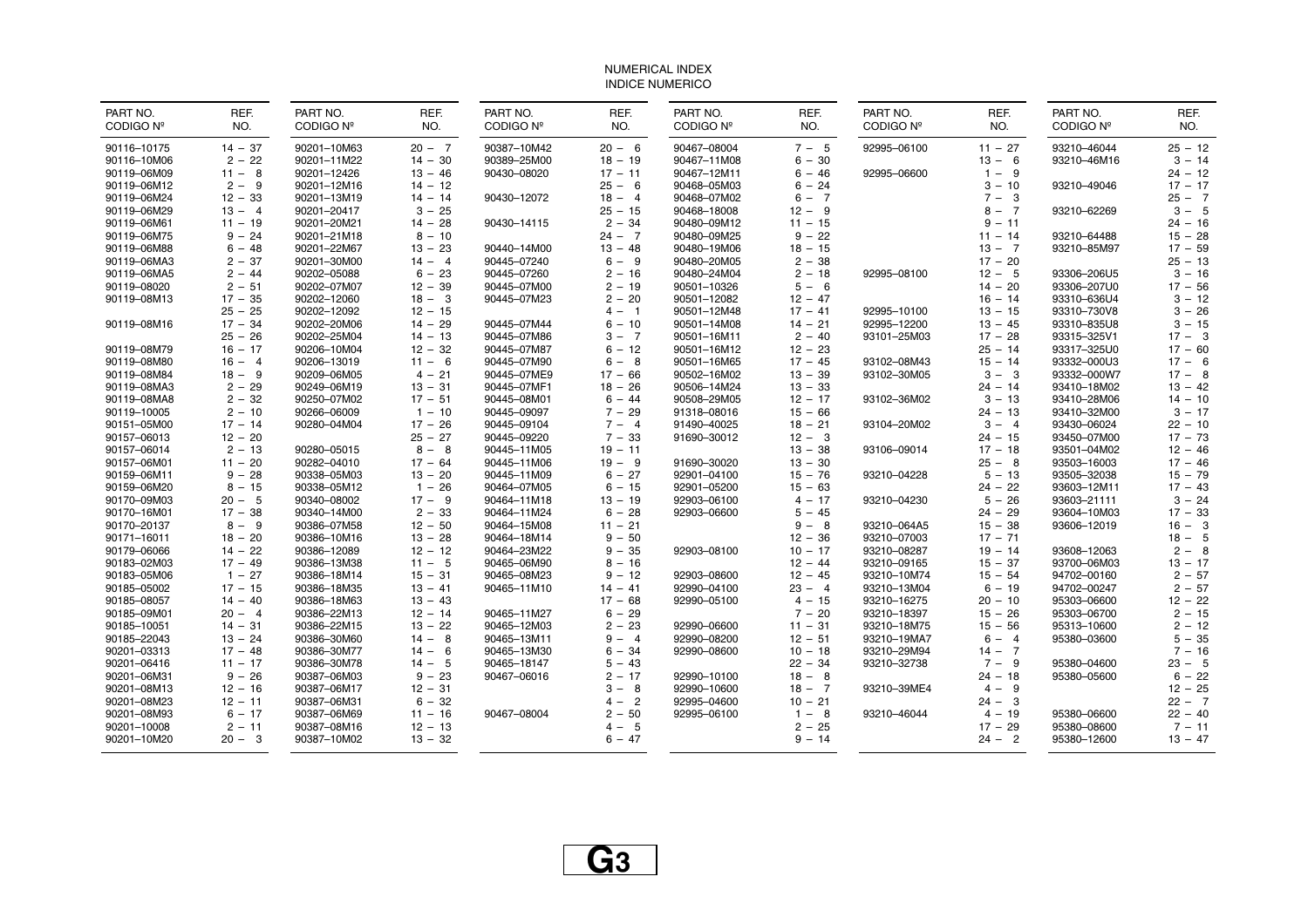| PART NO.<br>CODIGO Nº      | REF.<br>NO.            | PART NO.<br>CODIGO Nº | REF.<br>NO. | PART NO.<br>CODIGO Nº | REF.<br>NO. | PART NO.<br>CODIGO Nº | REF.<br>NO. | PART NO.<br>CODIGO Nº | REF.<br>NO. | PART NO.<br>CODIGO Nº | REF.<br>NO. |
|----------------------------|------------------------|-----------------------|-------------|-----------------------|-------------|-----------------------|-------------|-----------------------|-------------|-----------------------|-------------|
| 95380-12800                | $14 - 17$              | 97880-06012           | $13 - 13$   |                       |             |                       |             |                       |             |                       |             |
| 97013-06012                | $5 - 44$               | 97885-04010           | $10 - 20$   |                       |             |                       |             |                       |             |                       |             |
| 97013-06016                | $9 - 18$               | 97885-05016           | $15 - 10$   |                       |             |                       |             |                       |             |                       |             |
| 97013-06020                | $9 - 7$                | 97885-06016           | $14 - 2$    |                       |             |                       |             |                       |             |                       |             |
|                            | $12 - 35$              | 97885-06050           | $4 - 20$    |                       |             |                       |             |                       |             |                       |             |
| 97013-06030                | $4 - 16$               | 97980-04114           | $5 - 4$     |                       |             |                       |             |                       |             |                       |             |
| 97013-08030                | $10 - 16$              | 98501-04025           | $15 - 75$   |                       |             |                       |             |                       |             |                       |             |
|                            | $12 - 43$              | 98501-05010           | $15 - 62$   |                       |             |                       |             |                       |             |                       |             |
| 97075-08025                | $14 - 19$              | 98503-05028           | $7 - 19$    |                       |             |                       |             |                       |             |                       |             |
|                            | $16 - 15$              | 98580-03015           | $22 - 38$   |                       |             |                       |             |                       |             |                       |             |
| 97075-08030                | $16 - 13$              | 98580-04006           | $22 - 36$   |                       |             |                       |             |                       |             |                       |             |
| 97075-08035                | $14 - 34$              | 98580-04008           | $5 - 16$    |                       |             |                       |             |                       |             |                       |             |
|                            | $16 - 18$              | 98580-04010           | $22 - 35$   |                       |             |                       |             |                       |             |                       |             |
| 97075-10040                | $18 - 6$               | 98580-05010           | $22 - 37$   |                       |             |                       |             |                       |             |                       |             |
| 97095-05012                | $8 - 5$                | 98586-05016           | $19 - 4$    |                       |             |                       |             |                       |             |                       |             |
| 97095-06010                | $8 - 12$               | 98780-04015           | $2 - 27$    |                       |             |                       |             |                       |             |                       |             |
|                            | $13 - 9$               | 98980-03006           | $5 - 36$    |                       |             |                       |             |                       |             |                       |             |
| 97095-06012                | $2 - 53$               | 99001-08600           | $17 - 72$   |                       |             |                       |             |                       |             |                       |             |
|                            | $8 - 17$               | 9E450-04433           | $23 - 2$    |                       |             |                       |             |                       |             |                       |             |
| 97095-06014                | $9 - 13$<br>$2 - 24$   | 9E450-04533           | $23 - 3$    |                       |             |                       |             |                       |             |                       |             |
|                            |                        |                       |             |                       |             |                       |             |                       |             |                       |             |
| 97095-06016                | $1 - 7$<br>$6 - 31$    |                       |             |                       |             |                       |             |                       |             |                       |             |
|                            | $9 - 49$               |                       |             |                       |             |                       |             |                       |             |                       |             |
|                            | $11 - 13$              |                       |             |                       |             |                       |             |                       |             |                       |             |
|                            | $13 - 5$               |                       |             |                       |             |                       |             |                       |             |                       |             |
|                            | $17 - 19$              |                       |             |                       |             |                       |             |                       |             |                       |             |
| 97095-06020                | $3 - 9$                |                       |             |                       |             |                       |             |                       |             |                       |             |
|                            | $7 - 2$                |                       |             |                       |             |                       |             |                       |             |                       |             |
|                            | $9 - 10$               |                       |             |                       |             |                       |             |                       |             |                       |             |
|                            | $11 - 26$              |                       |             |                       |             |                       |             |                       |             |                       |             |
| 97095-06025                | $9 - 40$               |                       |             |                       |             |                       |             |                       |             |                       |             |
| 97095-06030                | $11 - 18$              |                       |             |                       |             |                       |             |                       |             |                       |             |
| 97095-06040                | $7 - 25$               |                       |             |                       |             |                       |             |                       |             |                       |             |
|                            | $8 - 6$                |                       |             |                       |             |                       |             |                       |             |                       |             |
| 97095-06095                | $4 - 8$                |                       |             |                       |             |                       |             |                       |             |                       |             |
| 97095-08012                | $2 - 56$               |                       |             |                       |             |                       |             |                       |             |                       |             |
| 97095-08016                | $12 - 4$               |                       |             |                       |             |                       |             |                       |             |                       |             |
| 97095-08045                | $12 - 10$              |                       |             |                       |             |                       |             |                       |             |                       |             |
| 97095-10045                | $13 - 14$              |                       |             |                       |             |                       |             |                       |             |                       |             |
| 97380-05025                | $22 - 8$               |                       |             |                       |             |                       |             |                       |             |                       |             |
| 97380-08030                | $22 - 33$              |                       |             |                       |             |                       |             |                       |             |                       |             |
| 97595-06420                | $15 - 35$              |                       |             |                       |             |                       |             |                       |             |                       |             |
| 97595-06550<br>97607-04310 | $9 - 5$                |                       |             |                       |             |                       |             |                       |             |                       |             |
| 97780-40512                | $15 - 11$<br>$18 - 16$ |                       |             |                       |             |                       |             |                       |             |                       |             |
| 97803-04010                | $5 - 34$               |                       |             |                       |             |                       |             |                       |             |                       |             |
| 97880-05020                | $4 - 14$               |                       |             |                       |             |                       |             |                       |             |                       |             |
|                            |                        |                       |             |                       |             |                       |             |                       |             |                       |             |